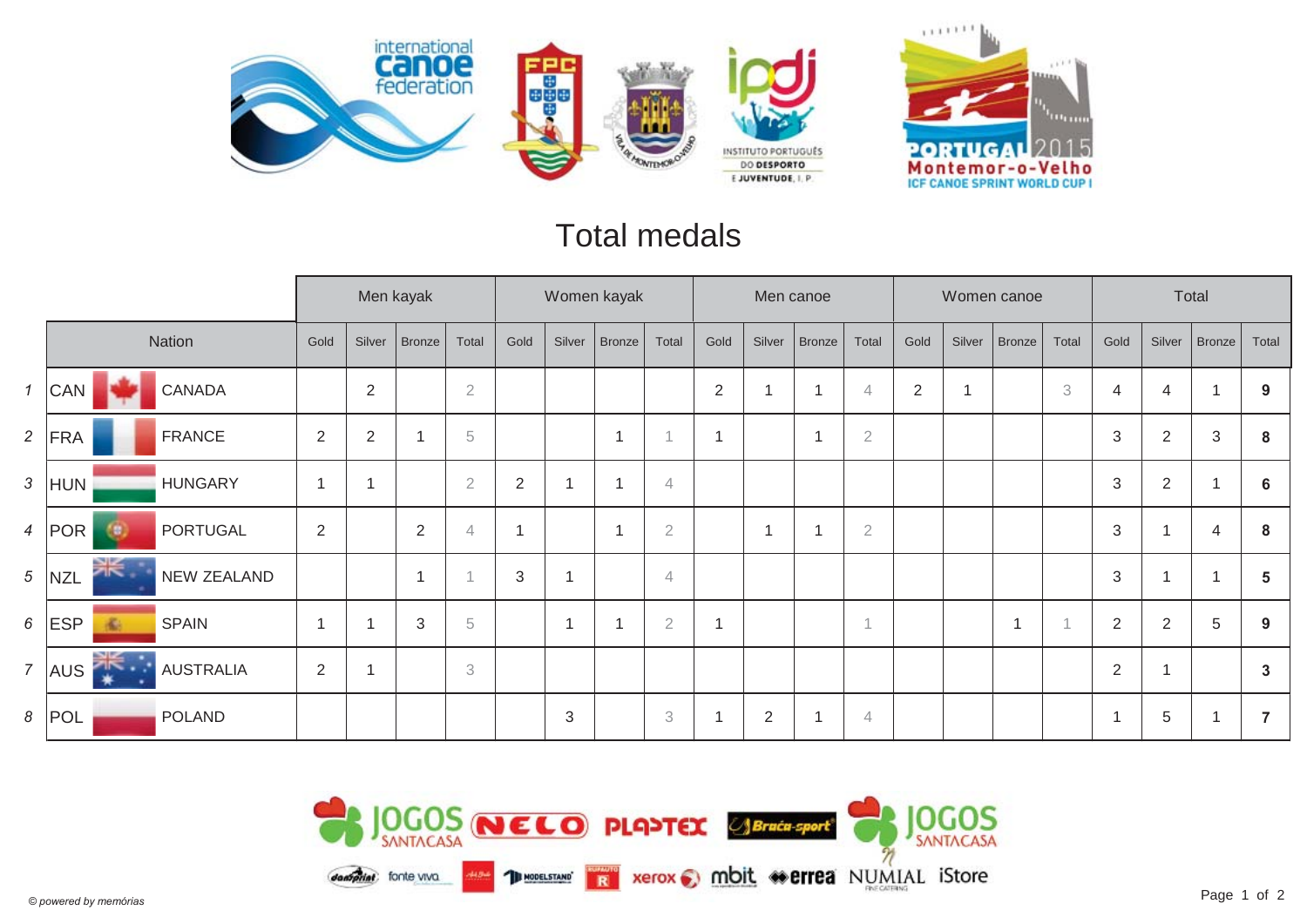

#### Total medals

|           |                                   |      |        | Men kayak     |                |      |             | Women kayak    |                |      |        | Men canoe     |       |      |        | Women canoe |                |      |        | Total  |              |
|-----------|-----------------------------------|------|--------|---------------|----------------|------|-------------|----------------|----------------|------|--------|---------------|-------|------|--------|-------------|----------------|------|--------|--------|--------------|
|           | Nation                            | Gold | Silver | <b>Bronze</b> | Total          | Gold | Silver      | Bronze         | Total          | Gold | Silver | <b>Bronze</b> | Total | Gold | Silver | Bronze      | Total          | Gold | Silver | Bronze | Total        |
|           | $9$ CHN<br><b>CHINA</b>           |      |        |               |                |      | -4          | $\mathfrak{Z}$ | $\,$ 5         |      | 2      |               | 3     |      |        |             |                |      | 3      | 4      | 8            |
|           | $10$ CUB<br><b>CUBA</b>           |      |        |               |                |      | $\mathbf 1$ |                | $\overline{A}$ | -4   |        |               |       |      |        |             |                |      |        |        | $\mathbf{2}$ |
|           | $11$ AUT<br><b>AUSTRIA</b>        |      |        |               |                |      |             | $\overline{A}$ | $\overline{2}$ |      |        |               |       |      |        |             |                |      |        | -4     |              |
|           | 12 $ARG$<br><b>ARGENTINA</b><br>÷ |      | -1     |               | $\overline{2}$ |      |             |                |                |      |        |               |       |      |        |             |                |      |        |        | 2            |
| 13        | <b>BRA</b><br><b>BRAZIL</b>       |      |        |               |                |      |             |                |                |      |        |               |       |      |        |             | $\overline{2}$ |      |        |        | 2            |
| $14$  IRI | <b>IRAN</b><br>q.                 |      |        |               |                |      |             |                |                |      |        |               |       |      |        |             |                |      |        | -4     |              |

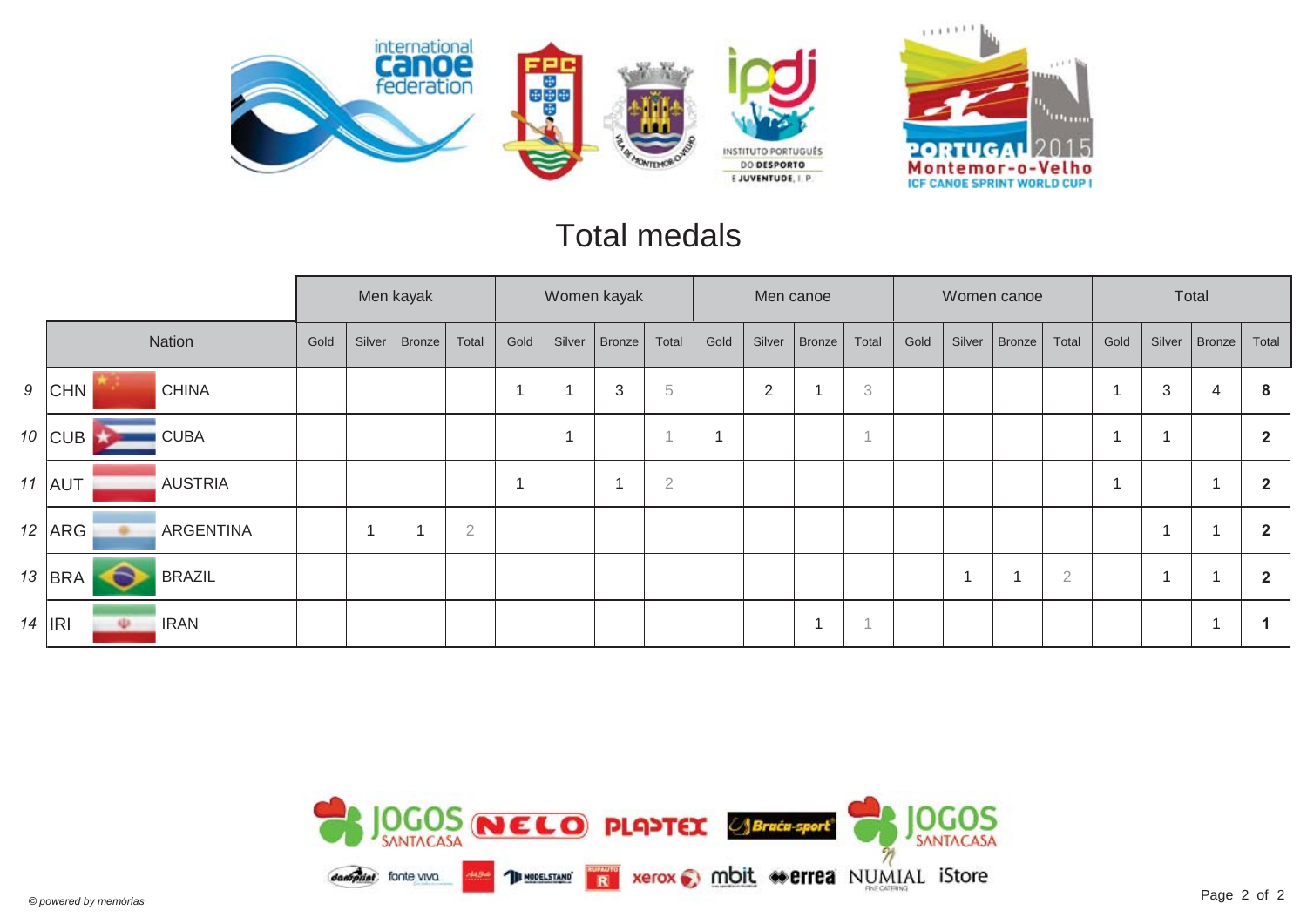

| $\vec{0}$      |             | တ                    | 4           |                      | <b>KAZ</b><br><b>KAZAKHSTAN</b>    | $\frac{1}{2}$ |
|----------------|-------------|----------------------|-------------|----------------------|------------------------------------|---------------|
| $\vec{\omega}$ |             | ↘                    | 4           | $\mathcal{D}$        | <b>LSA</b><br><b>UNITED STATES</b> | 16            |
| $\frac{4}{4}$  |             |                      | $\vec{o}$   | 4                    | <b>RSA</b><br>SOUTH AFRICA         | 15            |
| ີດ             |             | $\overrightarrow{=}$ |             | 4                    | $\overline{2}$<br><b>IRAN</b>      | 14            |
| 56             |             |                      | 92          |                      | <b>AUT</b><br><b>AUSTRIA</b>       | $\tilde{z}$   |
| 31             |             | $\vec{z}$            | $\infty$    | $\overrightarrow{=}$ | CUB<br>CUBA                        | $\frac{1}{2}$ |
| 31             |             | $\rightharpoonup$    | $\omega$    | 27                   | ARG<br><b>ARGENTINA</b>            | 11            |
| 46             | $\vec{c}$   |                      | $\vec{o}$   | $\overline{2}$       | <b>BRA</b><br>BRAZIL               | →             |
| 53             |             |                      | $43$        | $\vec{o}$            | <b>NZL</b><br>NEW ZEALAND          | $\odot$       |
| $\mathbf{c}_2$ |             |                      | 23          | 39                   | <b>AUS</b><br><b>AUSTRALIA</b>     | $\infty$      |
| 83             |             | $\overline{z}$       | $\vec{o}$   | 51                   | <b>FRA</b><br>FRANCE               | ↘             |
| $95^{\circ}$   |             | $\vec{\circ}$        | 40          | 92                   | HUT<br>N<br><b>HUNGARY</b>         | σ             |
| 82             |             | 49                   | $43$        |                      | POL<br><b>POLAND</b>               | c             |
| 601            |             | 29                   | 32          | $48$                 | <b>POR</b><br>¢<br>PORTUGAL        | 4             |
| 110            |             | $42$                 | Ū1          | ↘                    | 오<br>보기<br><b>CHINA</b>            | $\omega$      |
| 115            | 28          | $42$                 | $\vec{D}$   | တ္ထ                  | <b>CAN</b><br>CANADA               | $\mathbb N$   |
| 154            | 24          | $\vec{\circ}$        | 37          | $\overline{7}$       | ESP<br><b>SPAIN</b>                | →             |
| Total          | Women canoe | Men canoe            | Women kayak | Men kayak            | <b>Nation</b>                      |               |





#### Total points Total points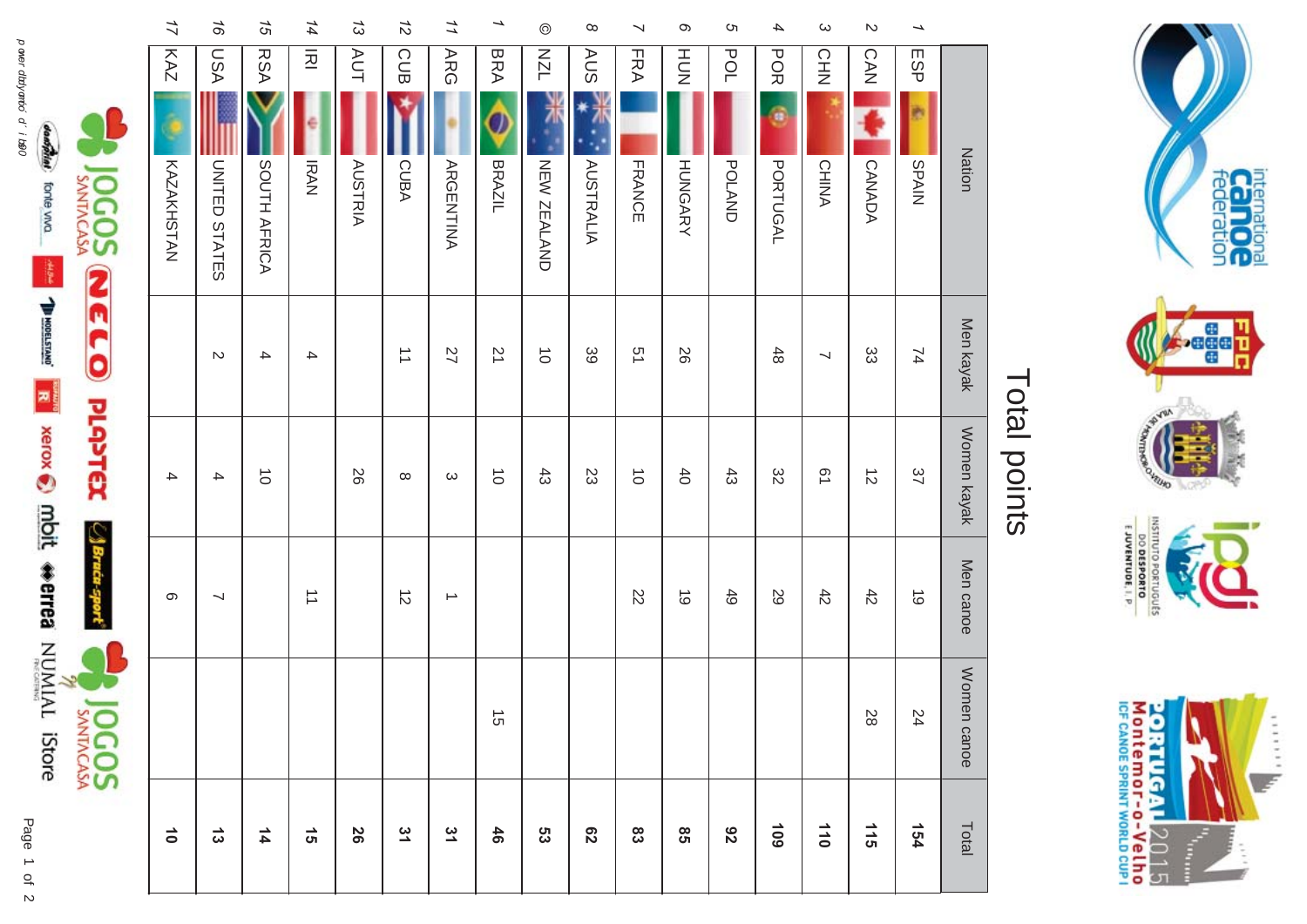

#### Total points Total points

| S3    | $\overline{5}$ | 21                | $\mathbf{\tilde{z}}$ |                   | $\frac{4}{8}$      |                         |
|-------|----------------|-------------------|----------------------|-------------------|--------------------|-------------------------|
| EGY   | <b>Ndr</b>     |                   | GBR                  |                   | $\frac{1}{2}$ O TS |                         |
|       | L<br>NARAAL    | ECU<br><b>ECU</b> |                      | <b>TOR LEAKEY</b> |                    |                         |
| EGYPT |                | <b>ECUADOR</b>    | <b>GREAT BRITAIN</b> |                   | <b>SLOVENIA</b>    | <b>Nation</b>           |
|       | <b>ပ</b> ါ     | <b>ာ</b>          | $\omega$             |                   |                    |                         |
|       |                |                   | $\sim$               |                   | <b>ာ</b>           | Men kayak   Women kayak |
|       |                |                   |                      | $\circ$           |                    | Men canoe               |
|       |                |                   |                      |                   |                    | Women canoe             |
|       | ហ              | ហ                 | ග                    | ဖ                 | ဖ                  | Total                   |



 $\overline{a}$ 2 2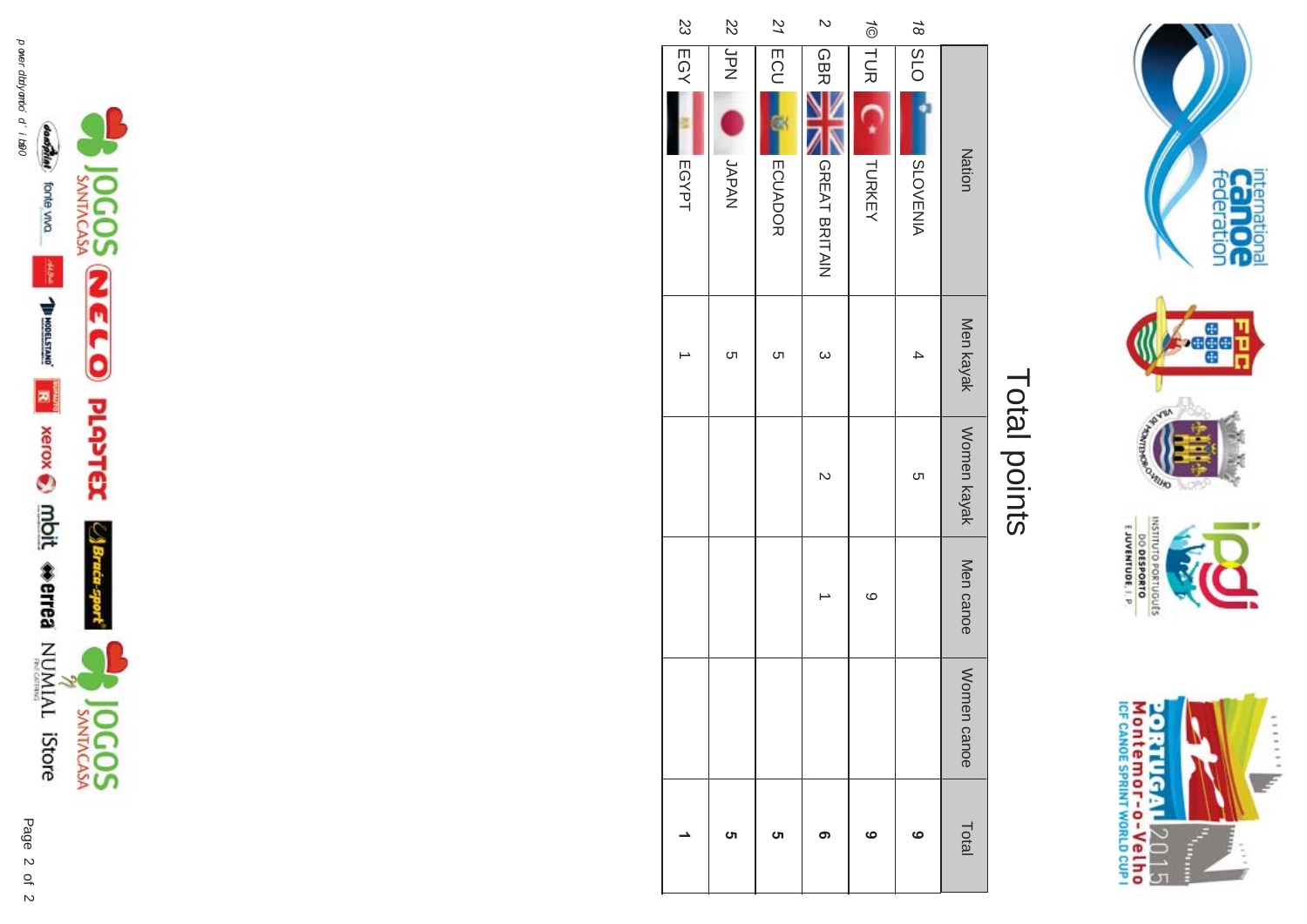

#### **20RTUGAL** 2015<br>Montemor-o-Velho<br>IcF canos SPRINT WORLD CUP I  $\frac{1}{2}$

# Total points men kayak Total points men kayak

|                          | $\frac{1}{6}$     | 75                | 14             | $\tilde{\omega}$  | $\frac{1}{2}$ | 11                       | →                        | $\odot$ | $\infty$      | $\overline{\phantom{0}}$ | $\infty$                 | S                 | 4                | $\boldsymbol{\omega}$ | $\mathbb N$          | →                        |                     |       |
|--------------------------|-------------------|-------------------|----------------|-------------------|---------------|--------------------------|--------------------------|---------|---------------|--------------------------|--------------------------|-------------------|------------------|-----------------------|----------------------|--------------------------|---------------------|-------|
|                          | O <sub>1</sub> S  | <b>RSA</b>        | $\overline{z}$ | Ndr               | ECU<br>G      | CHN<br>N                 | <b>NZL</b>               | CUB     | <b>BRA</b>    | HUT<br>N                 | <b>ARG</b>               | CAN               | <b>AUS</b>       | <b>POR</b><br>ö       | <b>FRA</b>           | ESP<br>b                 |                     |       |
| <b>OGOS</b>              | <b>SLOVENIA</b>   | SOUTH AFRICA      | <b>IRAN</b>    | JAPAN             | ECUADOR       | <b>CHINA</b>             | NEW ZEALAND              | CUBA    | BRAZIL        | <b>HUNGARY</b>           | <b>ARGENTINA</b>         | CANADA            | <b>AUSTRALIA</b> | <b>PORTUGAL</b>       | <b>FRANCE</b>        | NIARS                    | Nation              |       |
|                          |                   |                   |                |                   | C             | $\rightarrow$            |                          |         |               | $\omega$                 | $\rightarrow$            | $\infty$          |                  |                       | $\overrightarrow{L}$ | တ                        | $\overline{\Sigma}$ |       |
|                          |                   |                   |                |                   |               | $\overline{\phantom{a}}$ |                          |         | ယ             | $\vec{c}$                | $\sim$                   |                   | $\blacktriangle$ |                       | $\infty$             | $\vec{\omega}$           | $\overline{\delta}$ | 200m  |
| <b>NELO PLANEX</b>       |                   |                   |                |                   |               |                          |                          |         | 4             | $\infty$                 | $\overline{\phantom{0}}$ | $\sim$            |                  | $\infty$              |                      | $\vec{\circ}$            | K4                  |       |
|                          | $\mathcal{D}$     | ယ                 |                | $\rightarrow$     |               |                          | $\overline{\phantom{a}}$ |         | ၜ             |                          |                          | $\vec{\omega}$    |                  |                       | $\vec{o}$            |                          | $\overline{\Sigma}$ |       |
| $\bigtriangleup$ Braća - |                   |                   |                |                   |               |                          |                          |         |               |                          |                          |                   |                  |                       |                      |                          | $\overline{5}$      | m005  |
|                          | ∸                 |                   |                |                   |               |                          | $\omega$                 |         |               |                          |                          | ຕ                 | $\vec{o}$        | $\vec{o}$             | 4                    | $\vec{\omega}$           | $\overline{\leq}$   |       |
|                          |                   |                   | $\sim$         |                   |               |                          |                          | တ       | $\rightarrow$ |                          | $\omega$                 |                   | $\vec{c}$        | ⊣                     | $\infty$             | $\blacktriangle$         | $\overline{5}$      | 1000m |
| <b>JOCOS</b>             |                   |                   |                |                   |               | C                        |                          |         | ∸             |                          | $\mathop{\mathsf{N}}$    | $\mathbf{\omega}$ | $\vec{o}$        | တ                     | $\blacktriangle$     | $\vec{5}$                | K4                  |       |
|                          | $\rightharpoonup$ | $\rightharpoonup$ | $\mathsf{N}$   | $\rightharpoonup$ |               |                          |                          | C       | တ             |                          | $\circ$                  | $\mathbb N$       |                  | $\overrightarrow{L}$  |                      | $\overline{\phantom{a}}$ | $\overline{\leq}$   | m0005 |
|                          | 4                 | 4                 | 4              | ຕ                 | ຕ             | Z                        | $\vec{0}$                | ュ       | 71            | 56                       | 27                       | ပ္ပ               | 39               | $48$                  | 51                   | 74                       | Total               |       |

dangaties forte vivo

power dialyando d'i 1890 and 1980 **and 1980 and 1990 and 1990 and 1990 and 1990 and 1990 and 1990 and 1990** and 1990 and 1990 and 1990 and 1990 and 1990 and 1990 and 1990 and 1990 and 1990 and 1990 and 1990 and 1990 and 19 **The Second Second Condit Werred NUMIAL IStore** Page  $\overline{a}$ 

20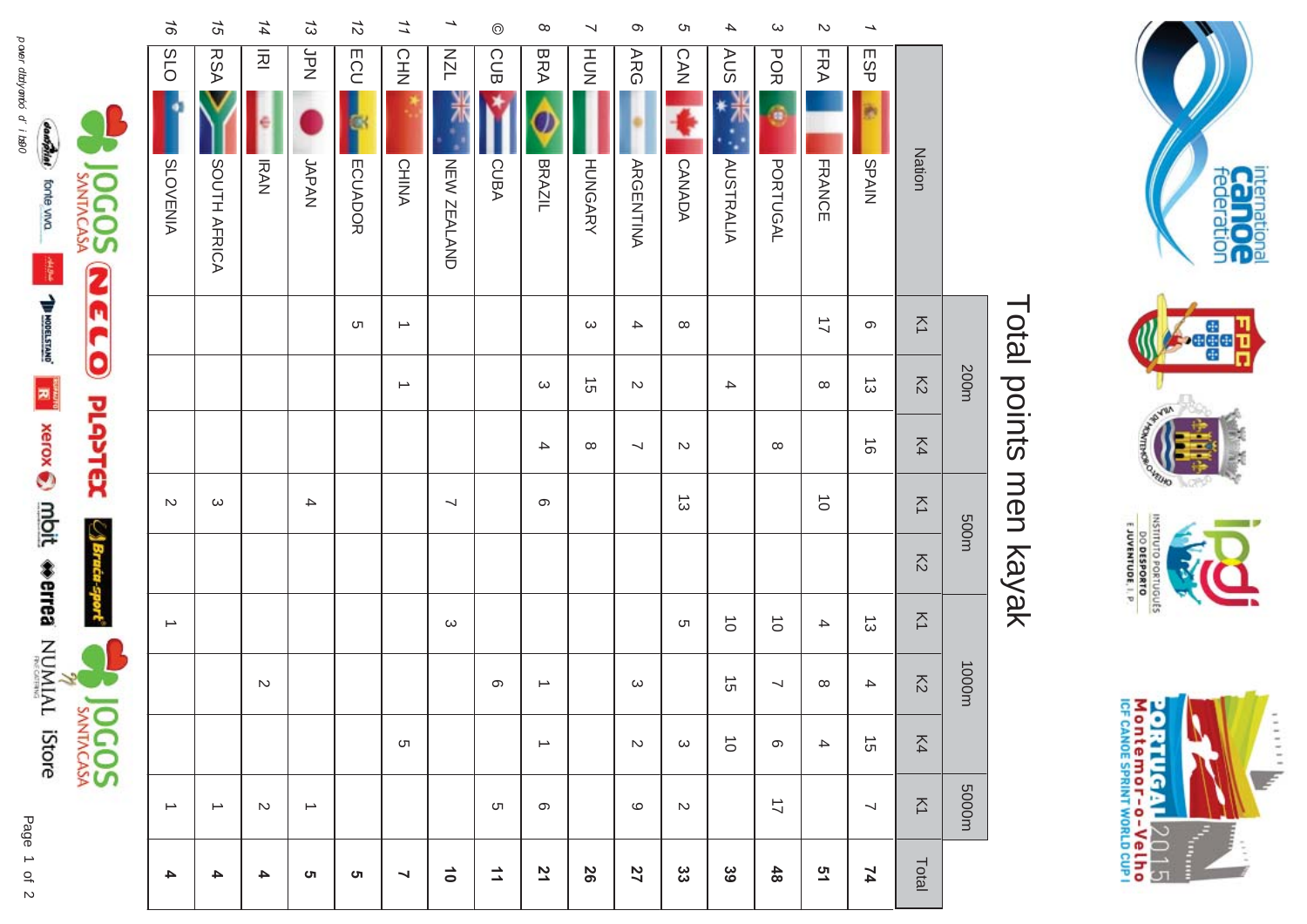

# Total points men kayak Total points men kayak

|                                       |                | 200m                     |    | m005           |                |                   | 1000m                    |    | 5000m          |       |
|---------------------------------------|----------------|--------------------------|----|----------------|----------------|-------------------|--------------------------|----|----------------|-------|
| Nation                                | $\overline{z}$ | $\overline{\mathcal{S}}$ | K4 | $\overline{z}$ | $\overline{5}$ | $\overline{\leq}$ | $\overline{\mathcal{S}}$ | K4 | $\overline{z}$ | Total |
| 17 GBR<br>GREAT BRITAIN               |                |                          |    |                |                |                   |                          |    |                | ω     |
| <b>ASN 81</b><br><b>JNITED STATES</b> | $\overline{c}$ |                          |    |                |                |                   |                          |    |                |       |
| 1© EGY<br>EGYPT                       |                |                          |    |                |                |                   |                          |    |                |       |



Æ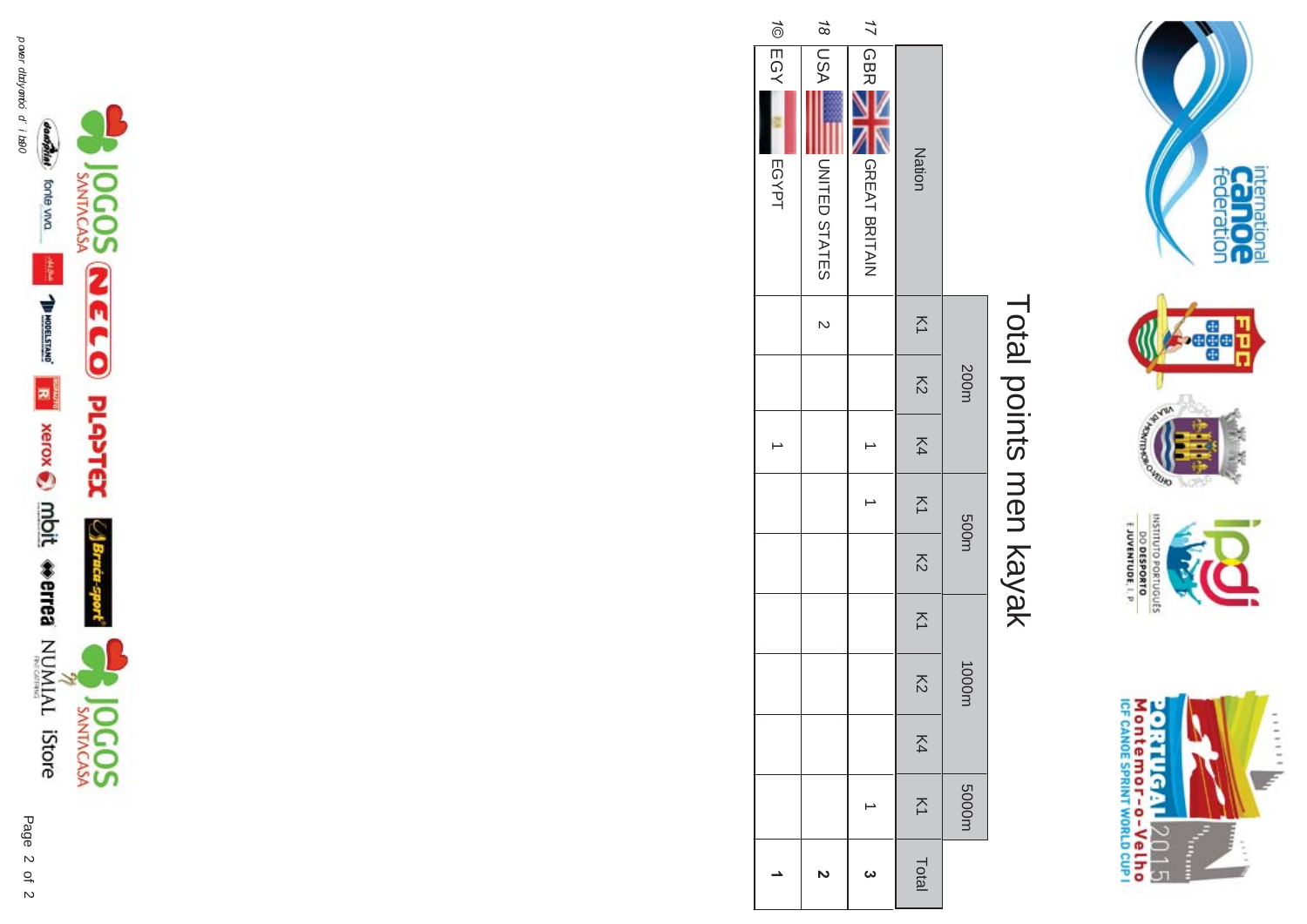



# Total points men canoe Total points men canoe

|                          |                                | 200m                     |                          | 500m                     |                |                       | 1000m         |    | m0005                 |                |
|--------------------------|--------------------------------|--------------------------|--------------------------|--------------------------|----------------|-----------------------|---------------|----|-----------------------|----------------|
|                          | Nation                         | $\tilde{\mathcal{C}}$    | C2                       | $\tilde{\mathcal{C}}$    | C <sub>2</sub> | $\tilde{\mathcal{C}}$ | C2            | C4 | $\tilde{\mathcal{C}}$ | Total          |
| →                        | POL<br>POLAND                  | →                        | $\vec{o}$                | $\infty$                 |                | $\infty$              | $\frac{4}{4}$ |    | $\vec{\circ}$         |                |
| $\mathcal{D}$            | CAN<br>CANADA                  |                          | $\infty$                 | $\vec{o}$                |                | $\vec{o}$             | J             |    | J                     |                |
| $\boldsymbol{\omega}$    | <b>CHN</b><br><b>CHINA</b>     | $\overline{\phantom{0}}$ |                          | $\vec{o}$                |                | $\circ$               | $\omega$      |    | $\vec{\omega}$        |                |
| $\boldsymbol{4}$         | <b>POR</b><br>a<br>PORTUGAL    | $\infty$                 | $\overline{\phantom{a}}$ | $\infty$                 |                | $\omega$              |               |    | $\boldsymbol{\omega}$ |                |
| c                        | FRA<br>FRANCE                  | C                        |                          |                          |                | ∼                     | $\vec{o}$     |    |                       |                |
| $\infty$                 | ESP<br>NIARS                   | $\vec{\circ}$            |                          |                          |                | $\sim$                | →             |    |                       |                |
| $\prec$                  | HUT<br>N<br><b>HUNGARY</b>     | C                        |                          | $\blacktriangle$         |                | $\infty$              | 4             |    |                       | $\frac{1}{6}$  |
| $\infty$                 | CUB<br>CUBA                    |                          |                          |                          |                |                       | $\mathbb N$   |    | $\vec{\circ}$         | $\frac{1}{2}$  |
| $\odot$                  | $\overline{2}$<br><b>IRAN</b>  | $\overline{\phantom{a}}$ |                          | $\overline{\phantom{0}}$ |                |                       |               |    |                       | $\overline{1}$ |
| $\overline{\phantom{a}}$ | ここ<br>こ<br>TURKEY              |                          |                          |                          |                |                       | C             |    | $\blacktriangle$      |                |
| 11                       | NSU<br>UNITED STATES           |                          | ຕ                        |                          |                | $\rightharpoonup$     |               |    | ∸                     |                |
| $\vec{z}$                | KAZ<br><b>KAZAKHSTAN</b>       |                          | တ                        |                          |                |                       |               |    |                       |                |
| 53                       | <b>ARG</b><br><b>ARGENTINA</b> |                          |                          |                          |                |                       |               |    | $\rightarrow$         |                |
| 14                       | <b>GBR</b><br>GREAT BRITAIN    |                          |                          | $\overline{\phantom{a}}$ |                |                       |               |    |                       |                |

p aver dbdyanód d' i belo 1 1  

complier forte viva

**The Second Second Second Second Second Second Second Second Second Second Second Second Second Second Second Second Second Second Second Second Second Second Second Second Second Second Second Second Second Second Second** 

JOGOS

**NELO** 

**PLAPTEX** 

ा\$हम

pods.

305

JOGOSS

Page 1 of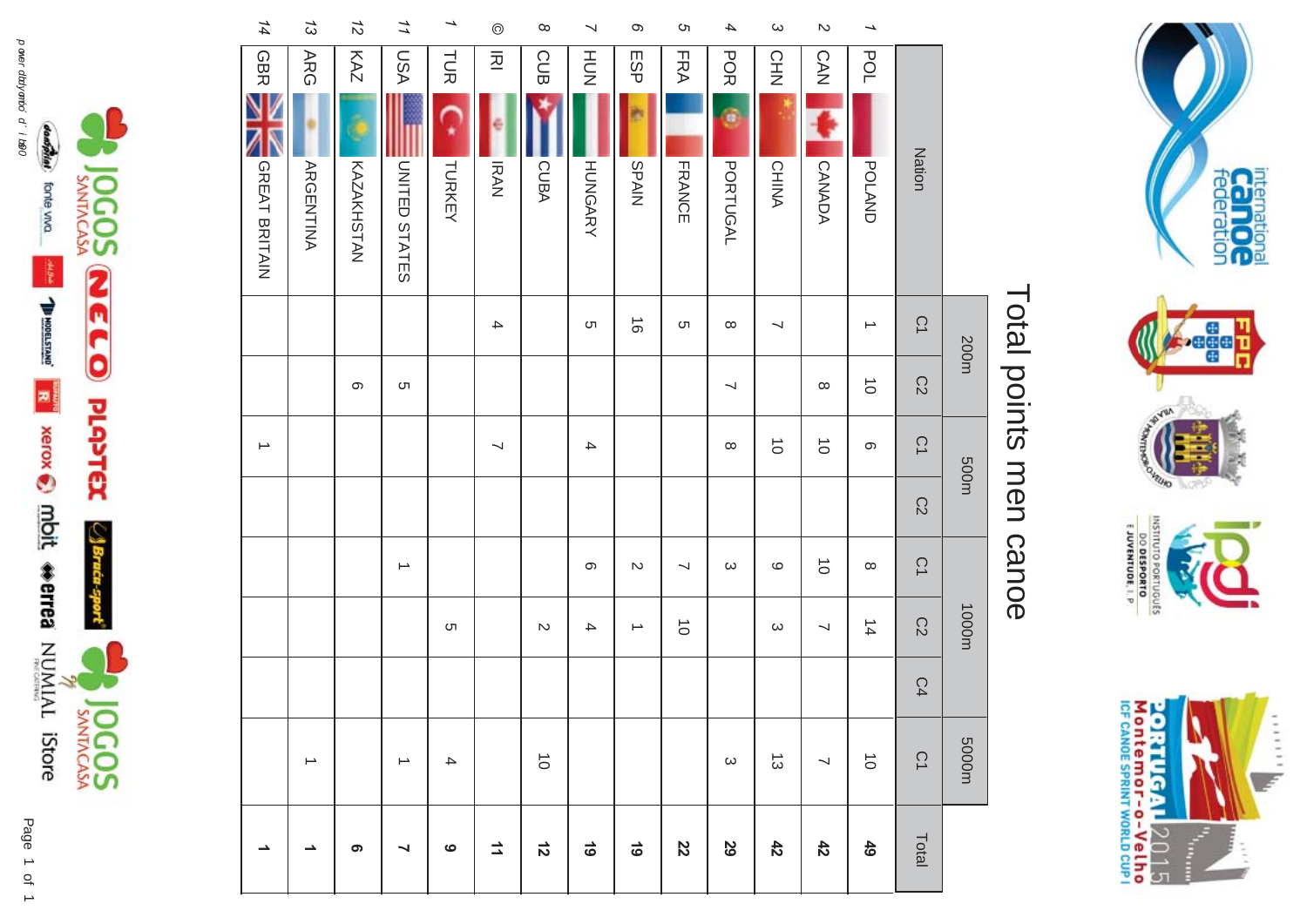

# Total points women kayak Total points women kayak

|                 | 16               | $\overline{5}$ | 14              | $\tilde{\omega}$ | $\frac{1}{2}$   | 11         | →                 | $\odot$       | $\infty$                 | ↘                        | ō                 | G         | 4               | $\omega$      | $\boldsymbol{\mathsf{N}}$ | →                                    |                     |       |
|-----------------|------------------|----------------|-----------------|------------------|-----------------|------------|-------------------|---------------|--------------------------|--------------------------|-------------------|-----------|-----------------|---------------|---------------------------|--------------------------------------|---------------------|-------|
|                 | ASU              | KAZ            | SLO             | CUB              | <b>RSA</b>      | <b>FRA</b> | <b>BRA</b>        | CAN           | <b>AUS</b>               | <b>AUT</b>               | <b>POR</b>        | ESP       | <b>HUN</b>      | POL           | <b>NZL</b>                | CHN                                  |                     |       |
|                 |                  |                |                 |                  |                 |            |                   |               |                          |                          |                   |           |                 |               |                           |                                      |                     |       |
| <b>OGOSS</b>    | UNITED STATES    | KAZAKHSTAN     | <b>SLOVENIA</b> | CUBA             | SOUTH AFRICA    | FRANCE     | BRAZIL            | CANADA        | <b>AUSTRALIA</b>         | <b>AUSTRIA</b>           | <b>PORTUGAL</b>   | NIARS     | <b>HUNGARY</b>  | <b>POLAND</b> | NEW ZEALAND               | <b>CHINA</b>                         | <b>Nation</b>       |       |
|                 |                  |                | $\omega$        | $\infty$         |                 | ↘          |                   | C             |                          | $\rightarrow$            | 4                 |           |                 | $\infty$      | $\vec{o}$                 | $\sim$                               | $\overline{\leq}$   |       |
|                 |                  | 4              |                 |                  |                 |            |                   |               | $\omega$                 | $\vec{o}$                |                   | $\infty$  |                 | $\infty$      |                           | $\vec{\infty}$                       | $\overline{5}$      | 200m  |
| MELO PLANTEX    |                  |                |                 |                  |                 |            | $\rightarrow$     | $\rightarrow$ | $\infty$                 |                          | $\vec{o}$         | $\vec{o}$ |                 | $\infty$      | ຕ                         |                                      | K4                  |       |
|                 |                  |                | $\mathbb N$     |                  | $\rightarrow$   |            |                   |               | $\rightarrow$            |                          | တ                 |           | $\vec{5}$       | C             | $\vec{o}$                 |                                      | $\overline{\Sigma}$ |       |
| $\bigcup$ Braca |                  |                |                 |                  |                 |            |                   |               | →                        | တ                        | $\rightarrow$     |           | $\vec{\omega}$  | $\sim$        | $\infty$                  | $\vec{D}$                            | $\overline{5}$      | m005  |
|                 |                  |                |                 |                  |                 | $\omega$   |                   |               | $\overline{\phantom{0}}$ |                          | $\prec$           | C         | $\sim$          | $\infty$      | $\vec{o}$                 | 4                                    | K4                  |       |
|                 |                  |                |                 |                  | တ               |            | $\mathbf{\omega}$ |               |                          | $\mathcal{D}$            |                   | $\infty$  | $\vec{o}$       | 4             |                           | $\vec{\omega}$                       | $\overline{\leq}$   |       |
| <b>JOCOS</b>    |                  |                |                 |                  |                 |            |                   |               |                          |                          |                   |           |                 |               |                           |                                      | $\overline{5}$      | 1000m |
|                 | $\blacktriangle$ |                |                 |                  |                 |            | တ                 | $\omega$      |                          | $\overline{\phantom{0}}$ | $\rightharpoonup$ | တ         |                 | $\mathcal{D}$ |                           | $\stackrel{\rightharpoonup}{\infty}$ | $\overline{\leq}$   | m0005 |
|                 | 4                | 4              | ຕ               | $\infty$         | $\vec{\bullet}$ | $\vec{0}$  | $\vec{0}$         | $\vec{z}$     | 23                       | 26                       | 32                | 37        | $\overline{40}$ | $43\,$        | 43                        | $\overline{6}$                       | Total               |       |

configure forte viva

**The Second Second Mont Werres** NUMIAL IStore

 $\approx$ 

Page  $\overline{a}$ power dialyando d'i 1890 and 1980 **and 1980 and 1990 and 1990 and 1990 and 1990 and 1990 and 1990 and 1990** and 1990 and 1990 and 1990 and 1990 and 1990 and 1990 and 1990 and 1990 and 1990 and 1990 and 1990 and 1990 and 19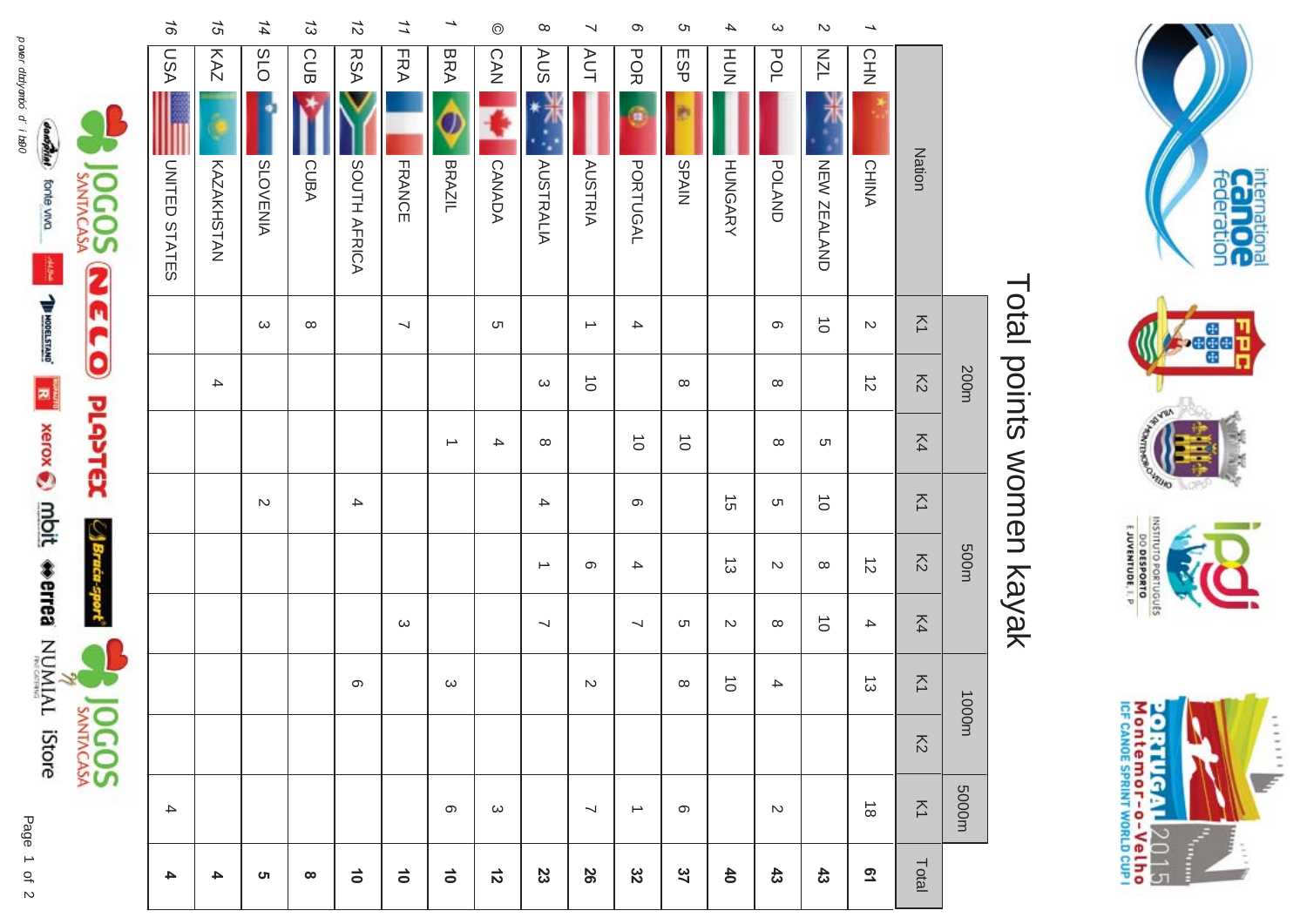







internation<br>Can OC<br>federation

 $111111$ 

F

INSTITUTO PORTUGUÊS<br>O DESPORTO<br>E JUVENTUDE, I. P.

20RTUGAL2015<br>Montemor-o-Velho<br>re cavos spany world cup !

T.

|                                   |    | 200m           |    | $\overline{z}$ | 500m                     |    |                   | m0001          | m0005             |
|-----------------------------------|----|----------------|----|----------------|--------------------------|----|-------------------|----------------|-------------------|
| <b>Nation</b>                     | K1 | $\overline{5}$ | K4 |                | $\overline{\mathcal{S}}$ | K4 | $\overline{\leq}$ | $\overline{5}$ | $\overline{\leq}$ |
| <b>17 ARG</b><br><b>ARGENTINA</b> |    |                |    |                |                          |    |                   |                | N                 |
| 18 GBR<br>GREAT BRITAIN           |    |                |    |                |                          |    |                   |                | $\overline{C}$    |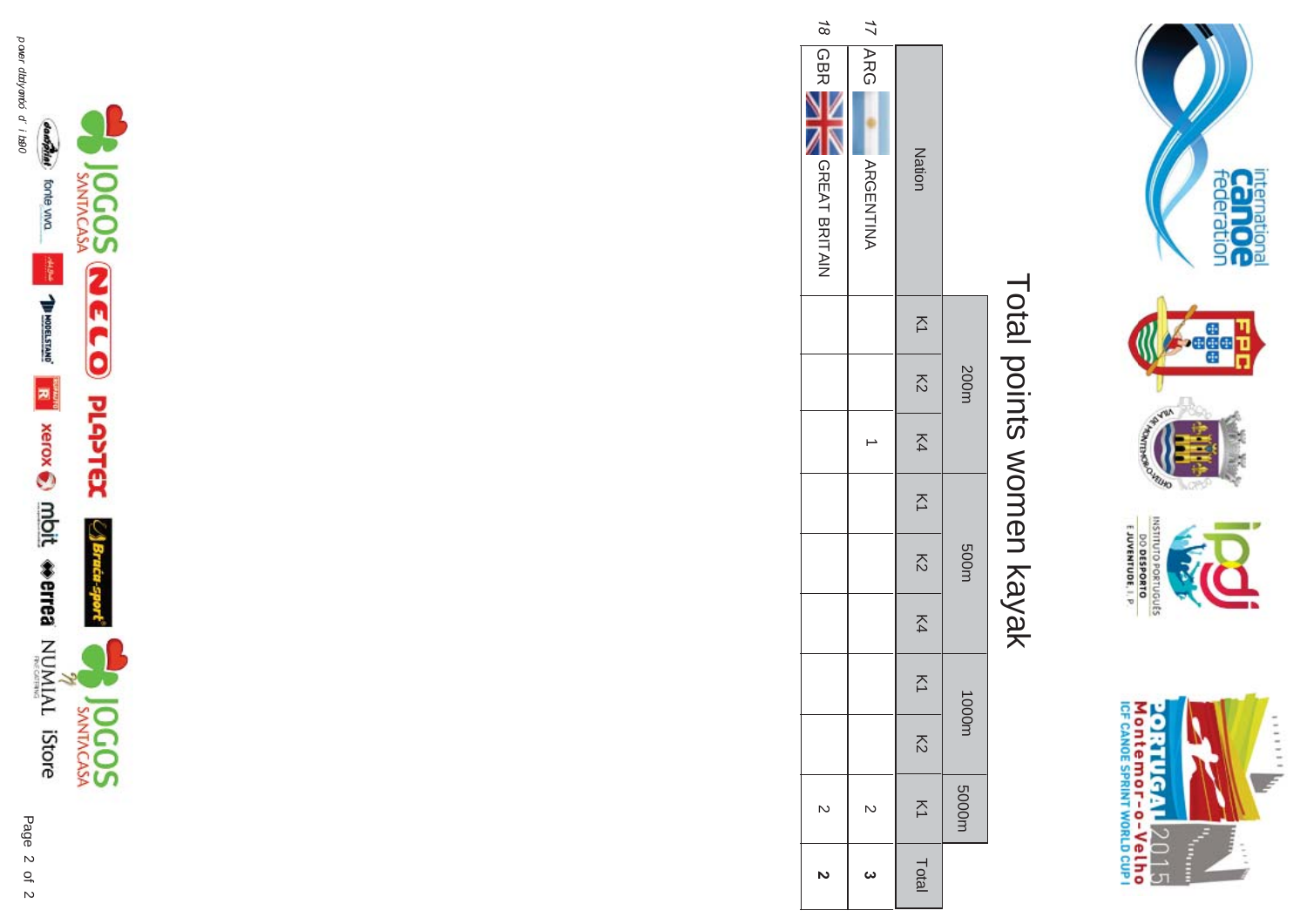





# Total points women canoe Total points women canoe

|              |            |               |                      | 200m           | m005           |       |
|--------------|------------|---------------|----------------------|----------------|----------------|-------|
|              |            | Nation        | $\vec{C}$            | $\mathbb{S}^2$ | $\overline{C}$ | Total |
|              |            | CAN SANADA    | $\vec{\circ}$        | $\vec{0}$      |                |       |
| $\mathsf{R}$ | ESP        | <b>SPAIN</b>  | $\overrightarrow{ }$ | $\vec{\omega}$ |                |       |
| $\omega$     | <b>BRA</b> | <b>ORAZIL</b> | ⇃                    | $\infty$       |                |       |



international<br>CCC DOC<br>federation

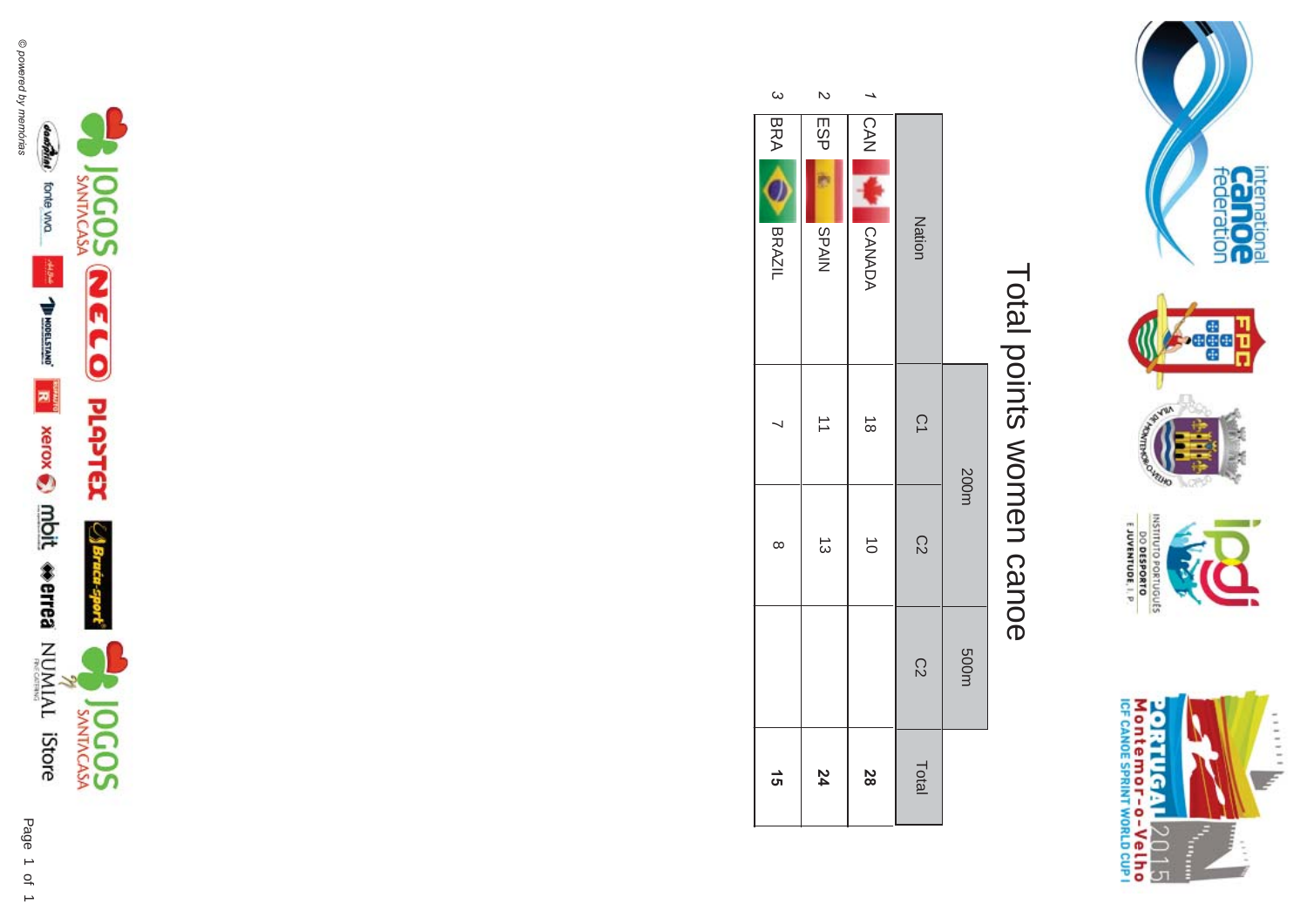**JOGOS** 



| $\boldsymbol{\omega}$<br><b>218</b> | Z<br>214    | 248             | K1 Senior Women 500H | $\mathbf{\omega}$<br>$(1-\frac{3}{3})$<br>191 | $\boldsymbol{\mathsf{z}}$<br><b>TELES</b><br>36 | 290              | K1 Senior Men 1000m | ట<br>186<br>$\bigcirc$ | Z<br><b>E-10</b> 266 | <b>CH</b><br>$\frac{8}{3}$ |
|-------------------------------------|-------------|-----------------|----------------------|-----------------------------------------------|-------------------------------------------------|------------------|---------------------|------------------------|----------------------|----------------------------|
|                                     |             |                 |                      |                                               | **<br>∴*                                        | ¢                |                     |                        |                      |                            |
| Krisztina FAZEKAS-ZOR               | Anna KÁRÁSZ | Lisa CARRINGTON |                      | Francisco SÁNCHEZ                             | Murray STEWART                                  | Fernando PIMENTA |                     | Mathieu GOUBEL         | Vincent SLOMINSKI    | MARIO LDERSHAW             |
| 01:48.612                           | 01:48.576   | 01:48.016       |                      | 03:26.296                                     | 03:26.248                                       | 03:25.156        |                     | 03:48.360              | 03:46.180            | 03:45.440                  |
|                                     |             |                 |                      |                                               |                                                 |                  |                     |                        |                      |                            |



international<br>Calo OC<br>federation

**Seach** 

VELHO

INSTITUTO PORTUGUES **DO DESPORTO** 

#### Podium

C1 Senior Men 1000m C1 Senior Men 1000m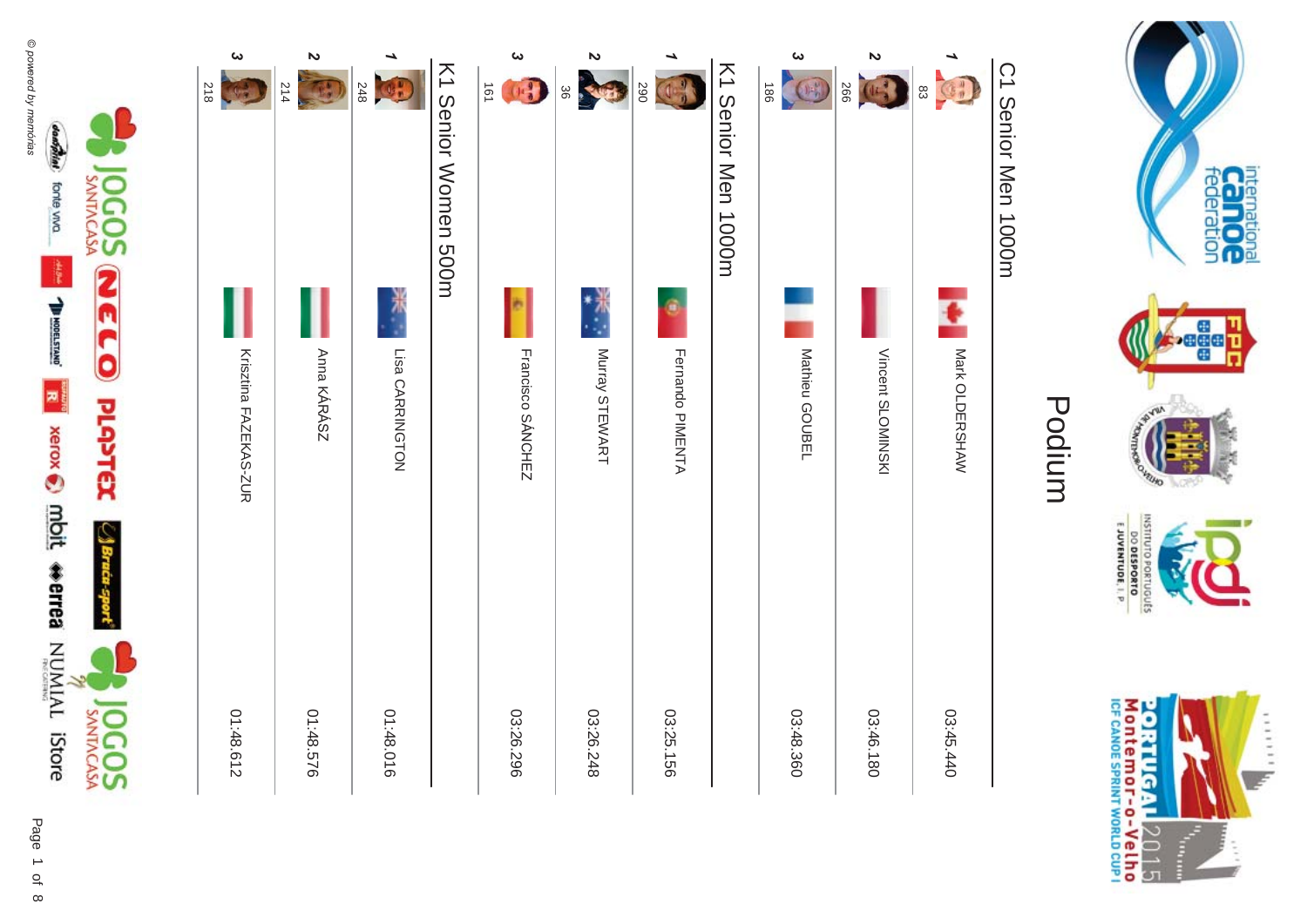

| ట<br>101<br>(15 <sup>37</sup> )<br>96 | Z<br>258<br>$\frac{9}{4}$<br>254    | $\uparrow$<br>41               | K2 Serior Normer 200H | دى<br>C<br>$\frac{1}{3}$ | N<br>594<br>X | <b>155</b>    | C1 Senior Men 200m | ట<br>157<br>691                 | N<br>190<br>187                    | 230<br>228                   |  |
|---------------------------------------|-------------------------------------|--------------------------------|-----------------------|--------------------------|---------------|---------------|--------------------|---------------------------------|------------------------------------|------------------------------|--|
| Yue LI<br>Jieyi HUANG                 | Mata WALCZYKIEWICZ<br>Edyta KIERKLA | Ana LEHACI<br>Viktoria SCHWARZ |                       | Qiang LI                 | Helder SILVA  | Alfonso AYALA |                    | Carlos ARÉVALO<br>Cristian TORO | Sébastien JOUVE<br>Maxime BEAUMONT | Sándor TÓTKA<br>Péter MOLNÁR |  |
| 00:37.804                             | 00:37.496                           | 00:37.336                      |                       | 00:39.084                | 00:38.708     | 00:38.424     |                    | 00:31.648                       | 00:31.308                          | 00:31.168                    |  |



international<br>Calo OC<br>federation

i.<br>K

Ballywork

CANTINO

INSTITUTO PORTUGUES E JUVENTUDE, I. P.

### Podium

K2 Serior Nen 200H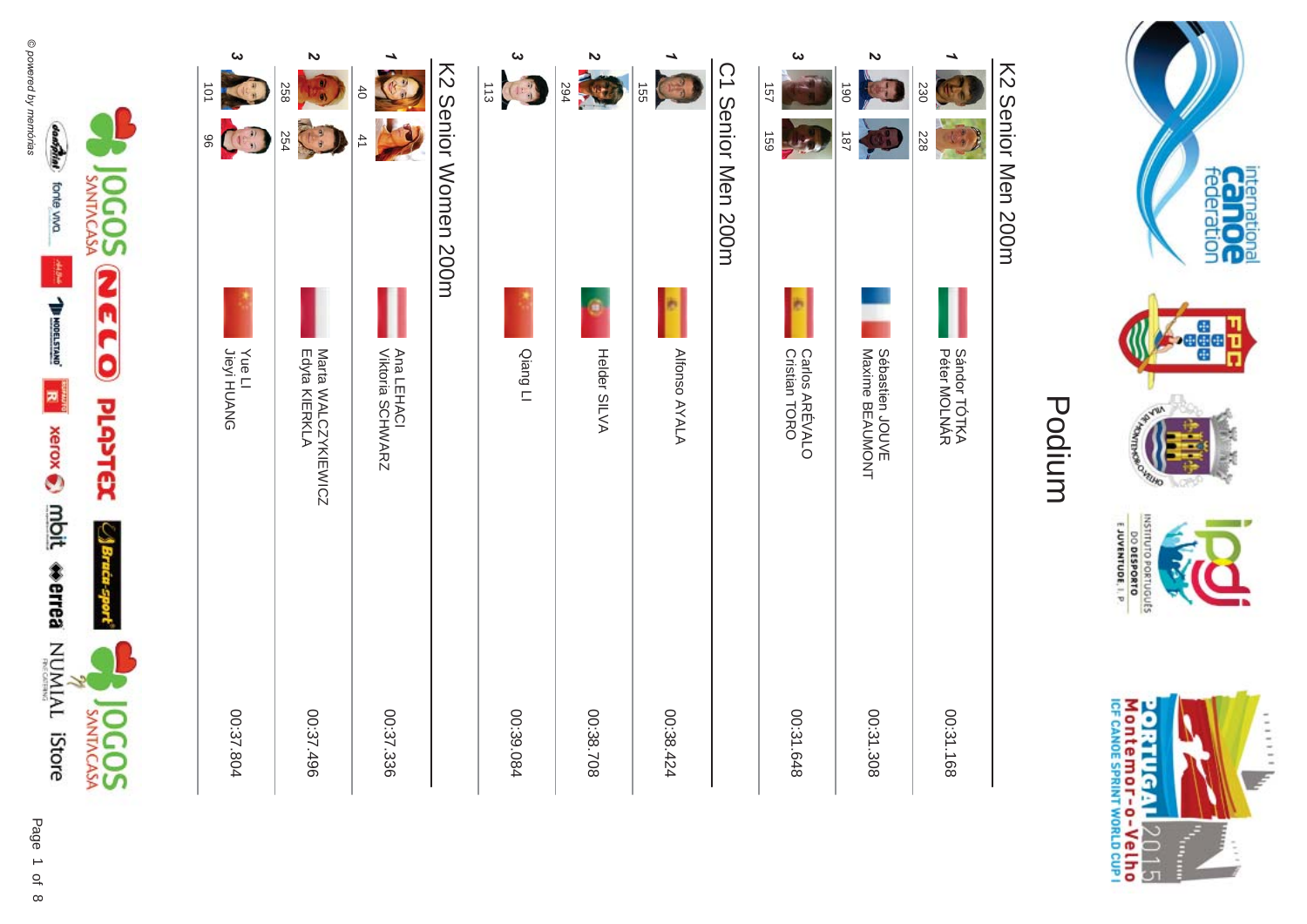

| $\overline{180}$          | 182                     | <b>Arnaud HYBOIS</b><br>Etienne HUBERT               |           |
|---------------------------|-------------------------|------------------------------------------------------|-----------|
| ట<br>382                  | 867                     | <b>João RIBEIRO</b><br>Emanuel SILVA                 | 03:10.272 |
|                           | K2 Senior Nomen 500H    |                                                      |           |
| 214                       | 219                     | Anna KÁRÁSZ<br>Ninetta VAD                           | 01:40.108 |
| Z<br>245                  | 244                     | <b>Caitlin RYAN<br/>Aimee FISHER</b>                 | 01:40.464 |
| ట<br>$\overrightarrow{0}$ | 26<br>B                 | <b>Yu ZHOU</b><br>Qing MA                            | 01:42.008 |
|                           | C2 Senior Momen 200m    |                                                      |           |
| 64                        | ςg                      | <b>Latie NNOEN-LAPONINE<br/>Natie NNOEN-LAPONINE</b> | 00:44.468 |
| Z<br>$^{44}$              | $\frac{1}{2}$<br>$43\,$ | Angela SILVA<br>Andrea OLIVEIRA                      | 00:44.496 |
| ω<br>138                  | 148                     | Adriana PANIAGUA<br>Patricia COCO                    | 00:50.880 |
|                           |                         |                                                      |           |



international<br>Calo OC<br>federation

**Sease** 

ik<br>K

**Contraction** 

POURDED

INSTITUTO PORTUGUES

E JUVENTUDE, I. P.

### Podium

K2 Senior Nen 1000m K2 Senior Men 1000m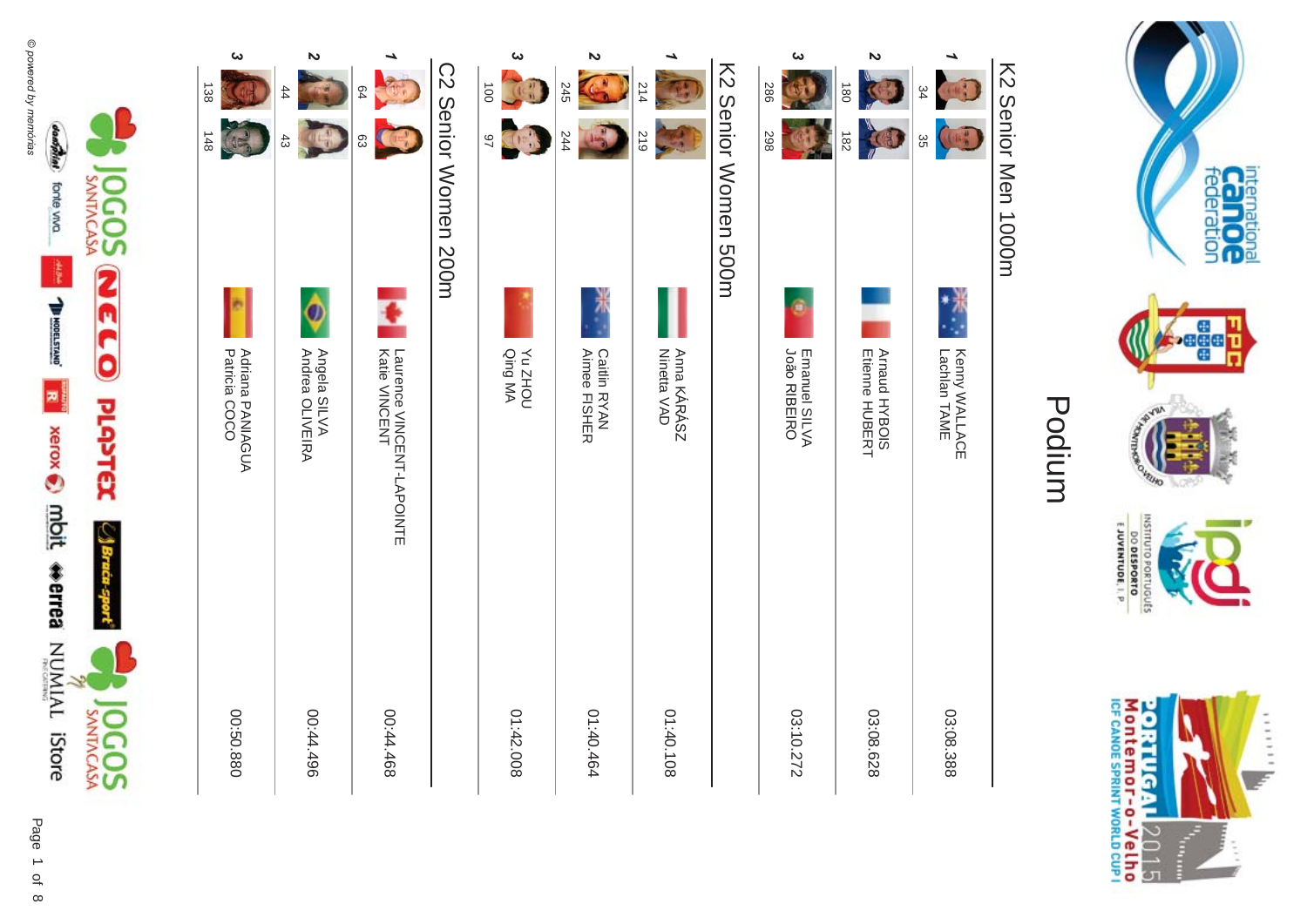



|                 | K1 Oenior Nen NOOH | ట<br>221    | N<br>126          | 248             | K1 Senior Women 200m | ట<br>49                   | N<br>$\left(1-\frac{1}{2}\right)$<br>83 |
|-----------------|--------------------|-------------|-------------------|-----------------|----------------------|---------------------------|-----------------------------------------|
| Maxime BEAUMONT |                    | Sarah GUYOT | Yusmari RODRIGUEZ | Lisa CARRINGTON |                      | Į<br>Valderice NASCIMENTO | ŧ<br><b>Katie VINCENT</b>               |
| 00:33.996       |                    | 00:40.420   | 00:40.332         | 00:39.524       |                      | 00:49.504                 | 00:48.428                               |



#### Podium

C1 Senior Women 200m C1 Senior Women 200m

-64<br>**64**<br>64

00:47.276 Laurence VINCENT-LAPOINTE

00:47.276

Laurence VINCENT-LAPOINTE

#### internation<br>**Canoc Seach** VEUID INSTITUTO PORTUGUES **DO DESPORTO**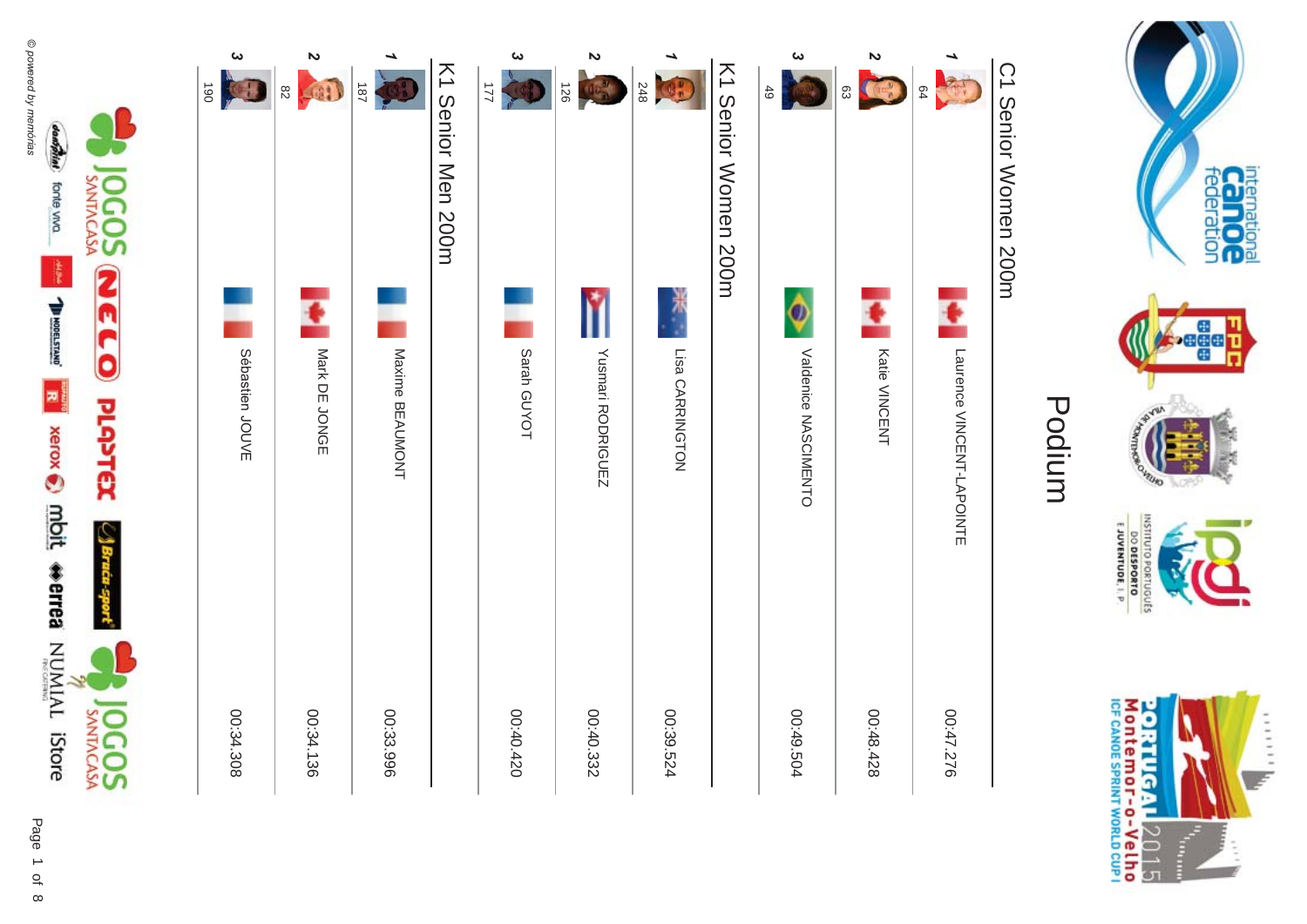

| N<br>267<br>$^{84}$<br>566<br>89          | Max POULIN<br>Aaron RUBLEE<br>Vincent SLOMINSKI<br>Wiktor GLAZUNOW | 00:36.900<br>00:38.000 |
|-------------------------------------------|--------------------------------------------------------------------|------------------------|
| ట<br>277<br>303                           | <b>Bruno AFONSO</b><br>Nuno SILVA                                  | 08.38.780              |
| K1 Senior Women 1000m                     |                                                                    |                        |
| 812                                       | Krisztina FAZEKAS-ZUR                                              | 03:55.524              |
| $\mathbf{v}$<br>146<br>$\frac{1}{3}$      | m<br>Laura PEDRUELO                                                | 03:57.636              |
| ట<br>102<br>$\left(0, \frac{1}{2}\right)$ | Zhangli Ll                                                         | 03:58.368              |
| CO Senior Men 1000m                       |                                                                    |                        |
| ۳<br><b>185</b><br>621                    | Mathieu BEUGNET<br>Adrien BART                                     | 03:33.908              |
| N<br>261<br>262                           | Mateusz KAMINSKI<br>Michal KUDLA                                   | 03:34.564              |
| $\boldsymbol{\omega}$<br>53<br>$\approx$  | <b>Benjamin RUSSEL-SFVICAY</b>                                     | 03:35.484              |
|                                           |                                                                    |                        |



international<br>Calo OC<br>federation

**Seach** 

HTUND

INSTITUTO PORTUGUES E JUVENTUDE, I. P.

### Podium

### C2 Senior Men 200m C2 Senior Men 200m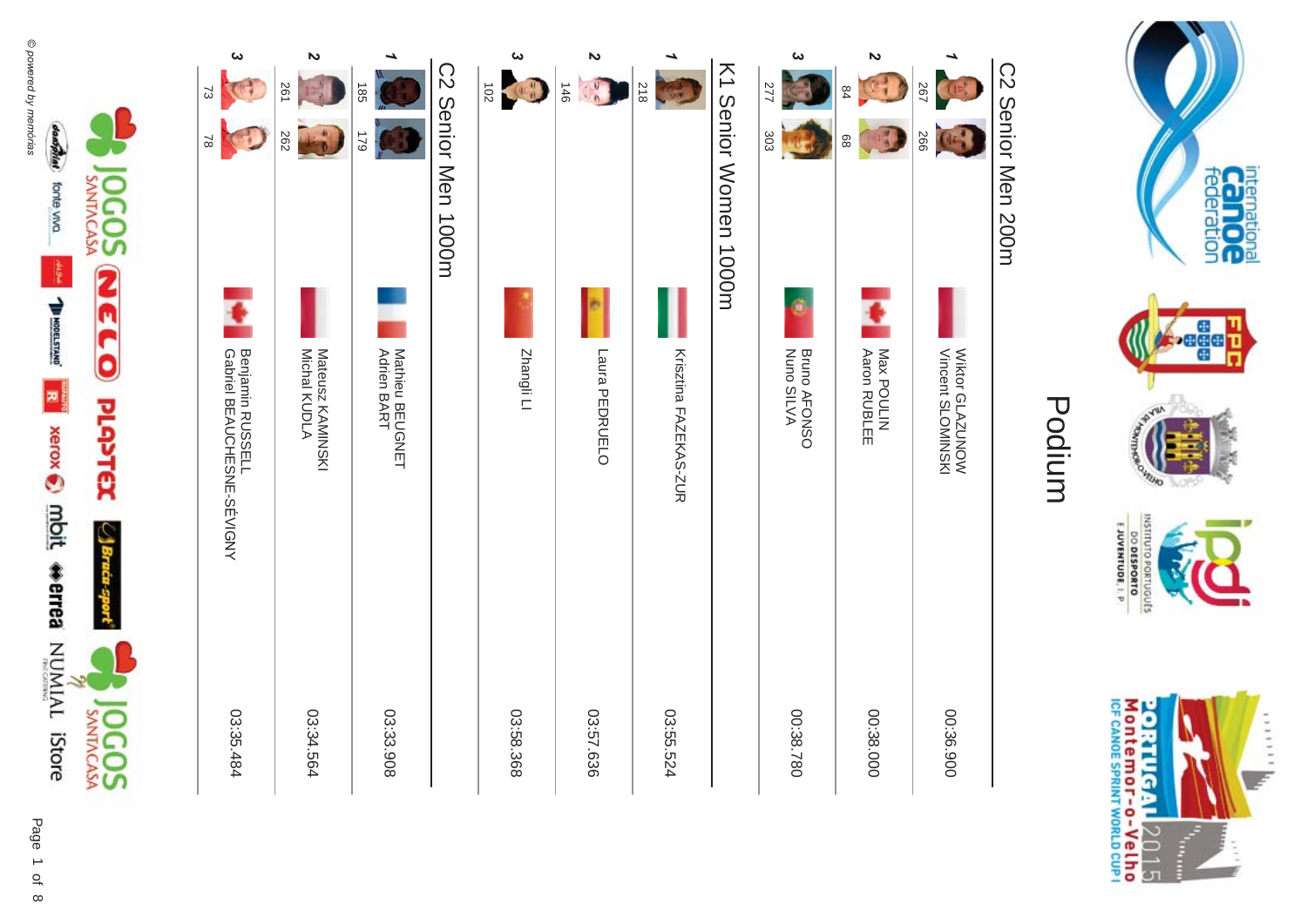



**internation**<br>Call OC

**Pege** 

**FUID** 

DINIIKNI

#### Podium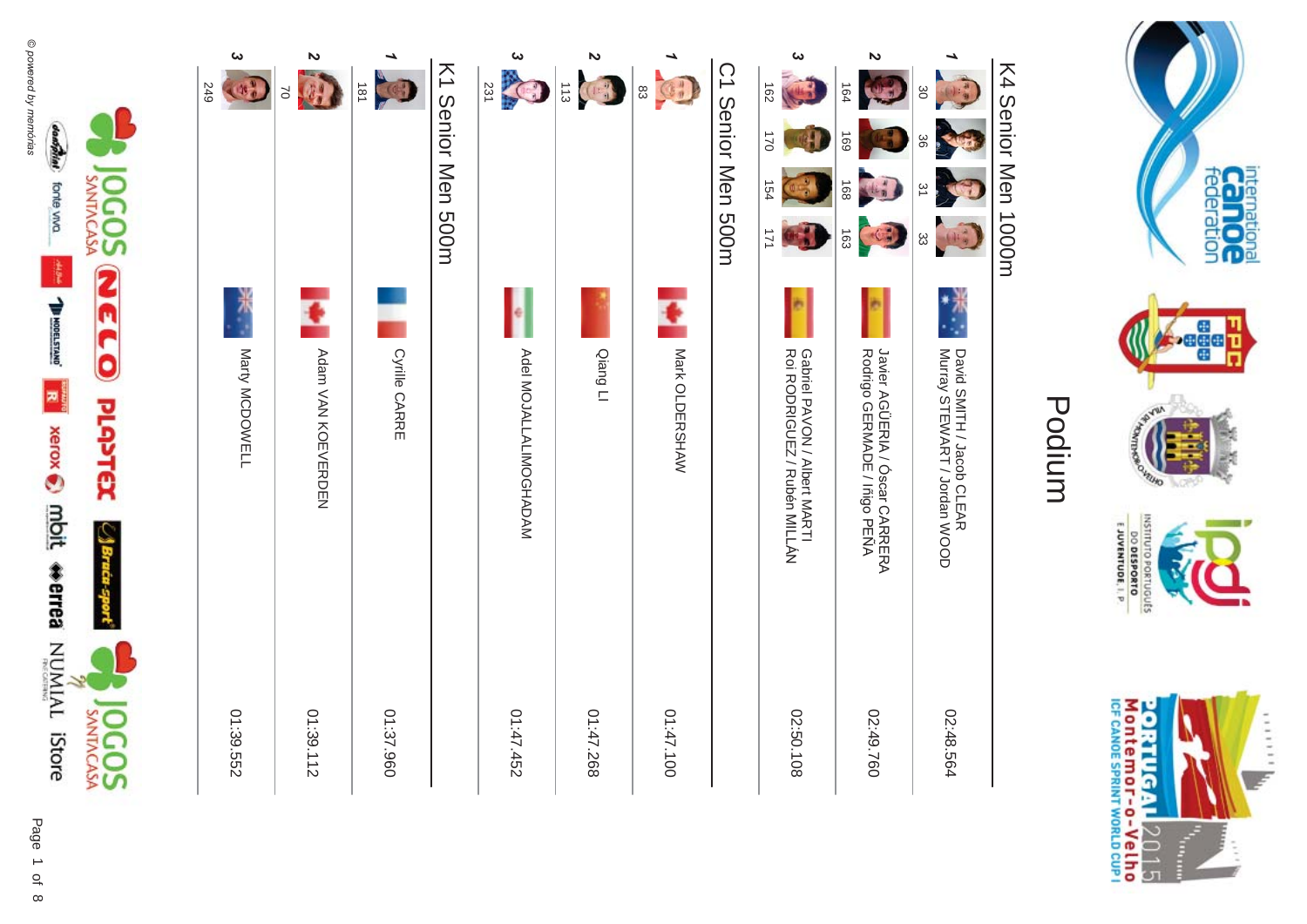



#### Podium

### K4 Senior Women 500m K4 Senior Women 500m



**internation**<br>Call OC

**Pege** 

**VEUSO** 

EJUVENTUDE, I. P.

DO DESPORTO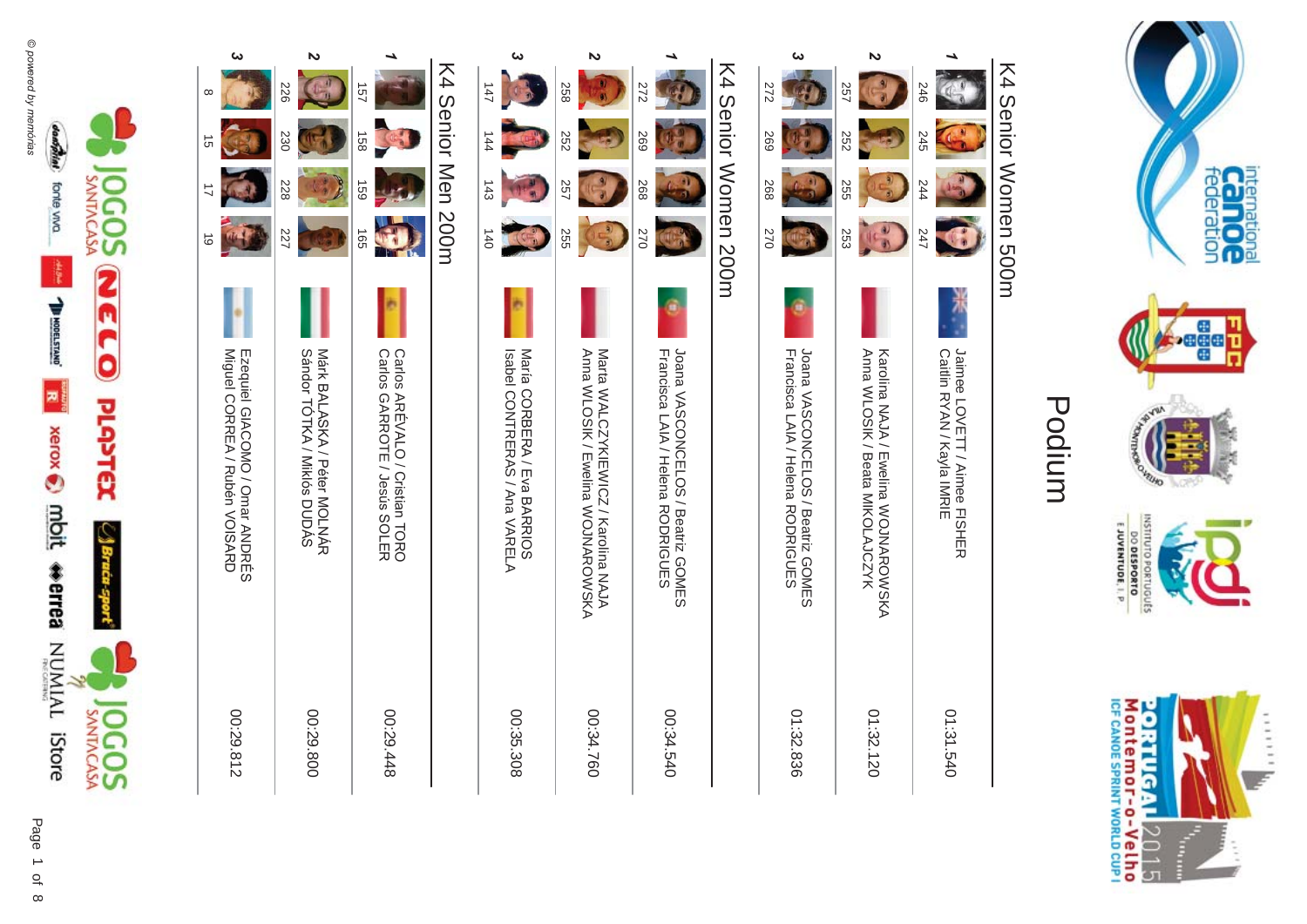

| $\boldsymbol{\omega}$<br>386 | $\boldsymbol{\mathsf{z}}$<br>$\overline{\phantom{0}}$ | 290              | K1 Senior Men 5000H | $\boldsymbol{\omega}$<br>261<br>12 <sup>2</sup> | $\triangleright$<br>$\frac{1}{n} \sum_{i=1}^{n} \left( \frac{1}{n} \sum_{i=1}^{n} \frac{1}{n} \sum_{i=1}^{n} \frac{1}{n} \sum_{i=1}^{n} \frac{1}{n} \sum_{i=1}^{n} \frac{1}{n} \sum_{i=1}^{n} \frac{1}{n} \sum_{i=1}^{n} \frac{1}{n} \sum_{i=1}^{n} \frac{1}{n} \sum_{i=1}^{n} \frac{1}{n} \sum_{i=1}^{n} \frac{1}{n} \sum_{i=1}^{n} \frac{1}{n} \sum_{i=1}^{n} \frac{1}{n} \sum_{i=1$ | 130              | C1 Senior Nen 5000H | $\boldsymbol{\omega}$<br>$\frac{1}{2}$<br>40 | $\boldsymbol{\mathsf{z}}$<br>COL<br>86 |             |
|------------------------------|-------------------------------------------------------|------------------|---------------------|-------------------------------------------------|----------------------------------------------------------------------------------------------------------------------------------------------------------------------------------------------------------------------------------------------------------------------------------------------------------------------------------------------------------------------------------------|------------------|---------------------|----------------------------------------------|----------------------------------------|-------------|
|                              |                                                       | ۹                |                     |                                                 |                                                                                                                                                                                                                                                                                                                                                                                        |                  |                     |                                              |                                        |             |
| Emanuel SILVA                | Daniel BO                                             | Fernando PIMENTA |                     | Mateusz KAMINSKI                                | Pengfei ZHENG                                                                                                                                                                                                                                                                                                                                                                          | Serguey MADRIGAL |                     | Ana LEHACI                                   | Wenjun REN                             | Haiping LIU |
| 20:19.900                    | 20:11.040                                             | 20:09.720        |                     | 22:46.180                                       | 22:36.340                                                                                                                                                                                                                                                                                                                                                                              | 22:12.060        |                     | 25:30.520                                    | 25:29.520                              | 25:28.640   |



international<br>Calo OC<br>federation

**Assem** 

ik<br>K

**Contraction** 

**ROUTILIS** 

INSTITUTO PORTUGUES E JUVENTUDE, I. P.

### Podium

## K1 Senior Women 5000m K1 Senior Women 5000m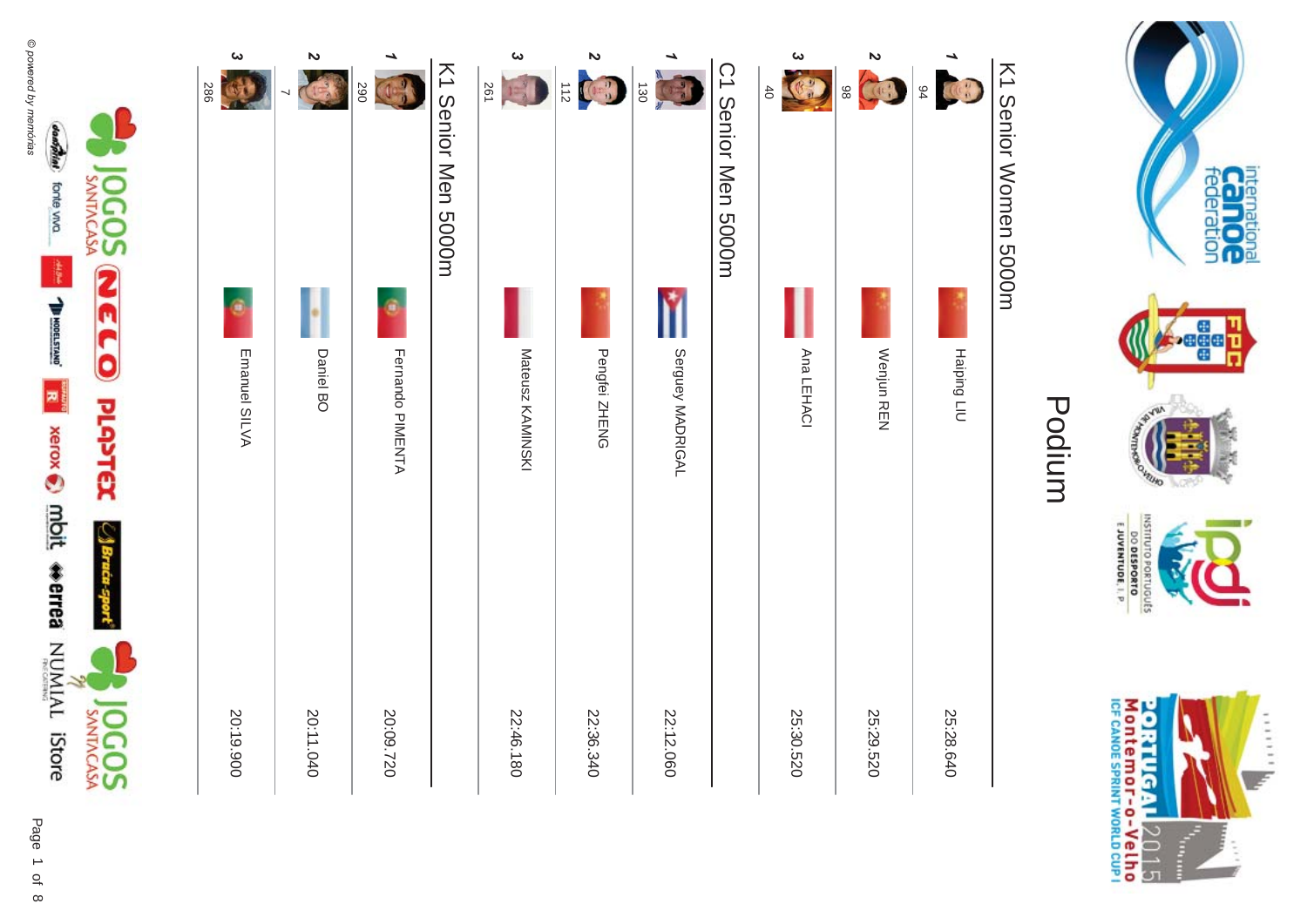

Per LAR SEN Course umpire **António R \*0-B-DES** 

Course umpire<br>Course umpire Course umpire

Finish line Starter WHITE / VIEGAS / SOAR Erin SCHAUS<br>WHITE / VIEGAS / SOARES / CÉU Erin SCHAUS

**Frank GAR - Siarhei SHABLYKA / Alison HAR -&**

Chief Official<br>Chief judges Chief judges Chief Official

| 15/05/2015       | 9:30            |                                     | Race<br>Heat <sub>1</sub> |                                          |                                               |                            | C1 Senior Men 1000m    |
|------------------|-----------------|-------------------------------------|---------------------------|------------------------------------------|-----------------------------------------------|----------------------------|------------------------|
| <b>Rank Lane</b> | Bib(s)          | $\leq$                              | Name(s)                   |                                          | 250m 500m                                     | <b>750m</b>                | Time                   |
| $\omega$         | 114             | CHN<br>Riwei WANG                   |                           | 00:59.32<br>$\left( 9\right)$            | 01:59.53<br>$\binom{7}{7}$                    | 03:02.54<br>$\binom{7}{7}$ | 04:06.056              |
| Cл               | 222             | HU<br>N<br><b>Attila VAJDA</b>      |                           | 00:59.14<br>$\left( 5\right)$            | 02:02.22<br>$\left( 4\right)$                 | 03:03.86<br>$\odot$        | 04:06.612<br>00:00.556 |
| $\omega$<br>ဖ    | $\frac{180}{2}$ | <b>FRA</b><br>Mathieu GOUBEL        |                           | 00:57.91 02:00.29<br>$\binom{7}{1}$      | $\begin{pmatrix} 2 \end{pmatrix}$             | 03:03.69<br>$\binom{2}{2}$ | 802'208<br>00:01.152   |
|                  | $\overline{56}$ | ESP<br><b>Brais FERNANDEZ</b>       |                           | 00:58.00 02:00.38<br>$\overline{z}$      | $\odot$                                       | 03:04.12<br>$(4)$          | 04:08.248<br>00:02.192 |
| Ċη<br>თ          | 328             | ASU<br><b>JUSHID STAUBACH</b>       |                           | 00:58.55<br>$(4)$                        | 02:03.48<br>$\begin{pmatrix} 0 \end{pmatrix}$ | 03:14.80<br>$\odot$        | 04:24.064<br>00:18.008 |
|                  | <b>289</b>      | <b>POR</b><br><b>Fabio LOPES</b>    |                           | 00:58.38<br>$\left( \frac{1}{2} \right)$ | 02:03.24<br>$\begin{pmatrix} 0 \end{pmatrix}$ | 03:11.35<br>$\odot$        | 04:25.812<br>00:19.756 |
|                  | ဖ               | <b>ARG</b><br>Facundo PAGIOLA       |                           | 42.69.74                                 | 02:06.35<br>$\circledcirc$                    | 03:16.18                   | 04:30.312<br>00:24.256 |
| $\infty$<br>∞    | 16              | <b>GBRE</b><br><b>N</b><br>Bin WEIR |                           | 01:00.00 02:05.89<br>$\circledcirc$      | $\bigcirc$                                    | 03:18.23<br>$\circledcirc$ | 04:34.844<br>00:28.788 |
|                  |                 |                                     |                           |                                          |                                               |                            |                        |

 $\sim$ 

Results

internation<br>Can OC<br>federation

**Pege** 

VEUID

OLNILISNI

GRIUGUES

 $\frac{6!13001N3A0013}{0180653000}$ 

Montemor-o-Velho<br>Montemor-o-Velho

**ORTUGAL** 

2015

T ŧ ......

uz.

**NORD** 

16:4 10:30, 1

7/05/2015

1/3 direct to final,  $4\ell$  + next B | to semifinal, rest out. /3 direct to final, 4  $\sqrt{7}$  + next BT to semifinal, rest out.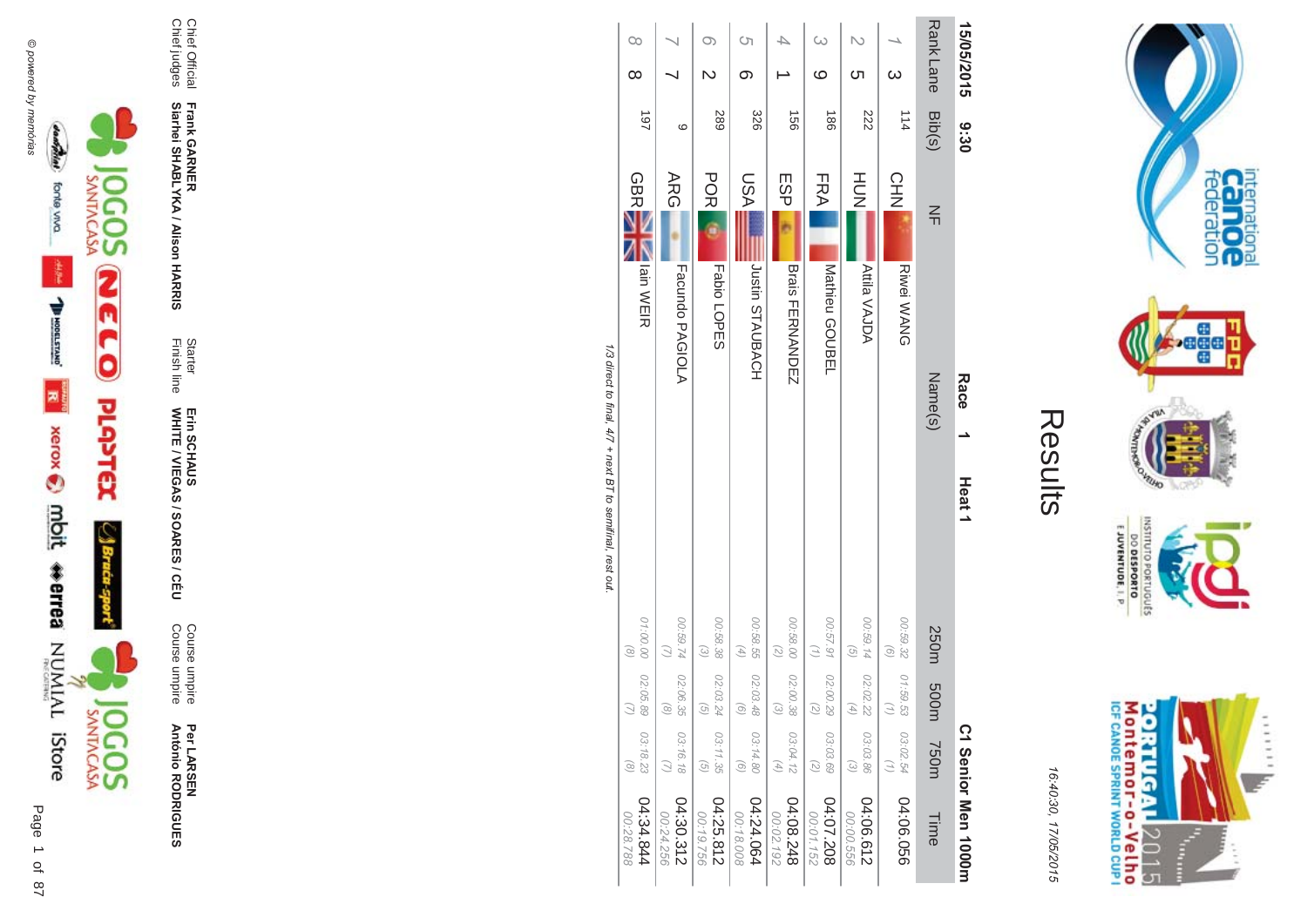

**Matt WARREN<br>José OLIVEIRA José OLIVEIR** 

Course umpire<br>Course umpire Course umpire Course umpire

WHITE / VIEGAS / SOAR Erin SCHAUS<br>WHITE / VIEGAS / SOARES / CÉU Erin SCHAUS

**Frank GAR - Siarhei SHABLYKA / Alison HAR** 

**-&**

Finish line Starter

Chief Official<br>Chief judges Chief judges Chief Official

| 15/05/2015              | 3:37           | Race<br>$\overline{a}$          | Heat <sub>2</sub>                                          |                                |                                          | C1 Senior Men 1000m    |
|-------------------------|----------------|---------------------------------|------------------------------------------------------------|--------------------------------|------------------------------------------|------------------------|
| <b>RankLane</b>         | Bib(s)         | $\leq$<br>Name(s)               | 250m                                                       | m005                           | <b>750m</b>                              | Time                   |
| $\overline{\mathsf{C}}$ | 83             | <b>CAN</b><br>Nark OLDERSHAW    | 00:57.31<br>$\binom{7}{2}$                                 | 01:57.49                       | 02:59.04<br>$\left(\frac{1}{2}\right)$   | 03:59.712              |
| $\infty$                | 997            | POL<br>Vincent SLOMINSKI        | 00:57.65<br>$\left(\begin{matrix} 2 \end{matrix}\right)$   | 01:58.51<br>G,                 | 02:59.26<br>$\binom{2}{2}$               | 04:00.324<br>00:00.612 |
| ω<br>ဖ                  | $\frac{1}{10}$ | <b>CHN</b><br>Siwen CHEN        | 00:59.61<br>$\widehat{G}$                                  | 02:01.93<br>F,                 | 03:04.68<br>$\mathcal{E}$                | 04:08.024<br>00:08.312 |
|                         | <b>189</b>     | FRA <br>Romain BEUGNET          | 00:59.42<br>$\left( \begin{matrix} 4 \end{matrix} \right)$ | 02:01.84<br>$\widehat{\omega}$ | 03:06.17<br>$\left( \frac{4}{4} \right)$ | 04:15.168<br>00:15.456 |
| Ćη<br>თ                 | 198            | <b>GBR</b><br>Jonathan<br>JONES | 01:01.29<br>$\bigcirc$                                     | 02:04.33                       | 03:09.62<br>$\odot$                      | 04:16.028<br>00:16.316 |
| $\infty$                | 302            | <b>POR</b><br>Nuno BARROS       | 01:00.21<br>$\left( 9\right)$                              | 02:04.16<br>ଚ                  | 03:09.99<br>$\bigcirc$                   | 04:17.216<br>00:17.504 |
| <u>(</u>                | 173            | ESP<br>Sergio VALLEJO           | 00:58.53<br>$\omega$                                       | 02:03.10<br>G                  | 03:08.70<br>$\overline{G}$               | 04:20.332<br>00:20.620 |
| $\infty$                | 322            | ASU<br><b>Benjamin HEFNER</b>   | 01:04.33<br>$\odot$                                        | 02:14.95<br>$\odot$            | 03:26.56<br>$\infty$                     | 04:35.636<br>00:35.924 |
| $\infty$                | 125            | COL<br>Sergio DIAZ              |                                                            |                                |                                          | <b>DNS</b>             |

1/3 direct to final, 4/7 + next BT to semifinal, rest out. /3 direct to final, 4  $/7$  + next BT to semifinal, rest out.

**DNS** 

M ontem or - o-Velh o<br>ICF canoE SPRINT WORLD CUP I **ORTUGAL** 2015 Ī  $\frac{1}{2}$ 

 $11111$ 

internation<br>Can OC<br>federation

**Page** 

**VELHO LCP** 

INSIN

orruguts

 $\frac{6!13001N3A0013}{0180653000}$ 

16:4 10:30, 1 7/05/2015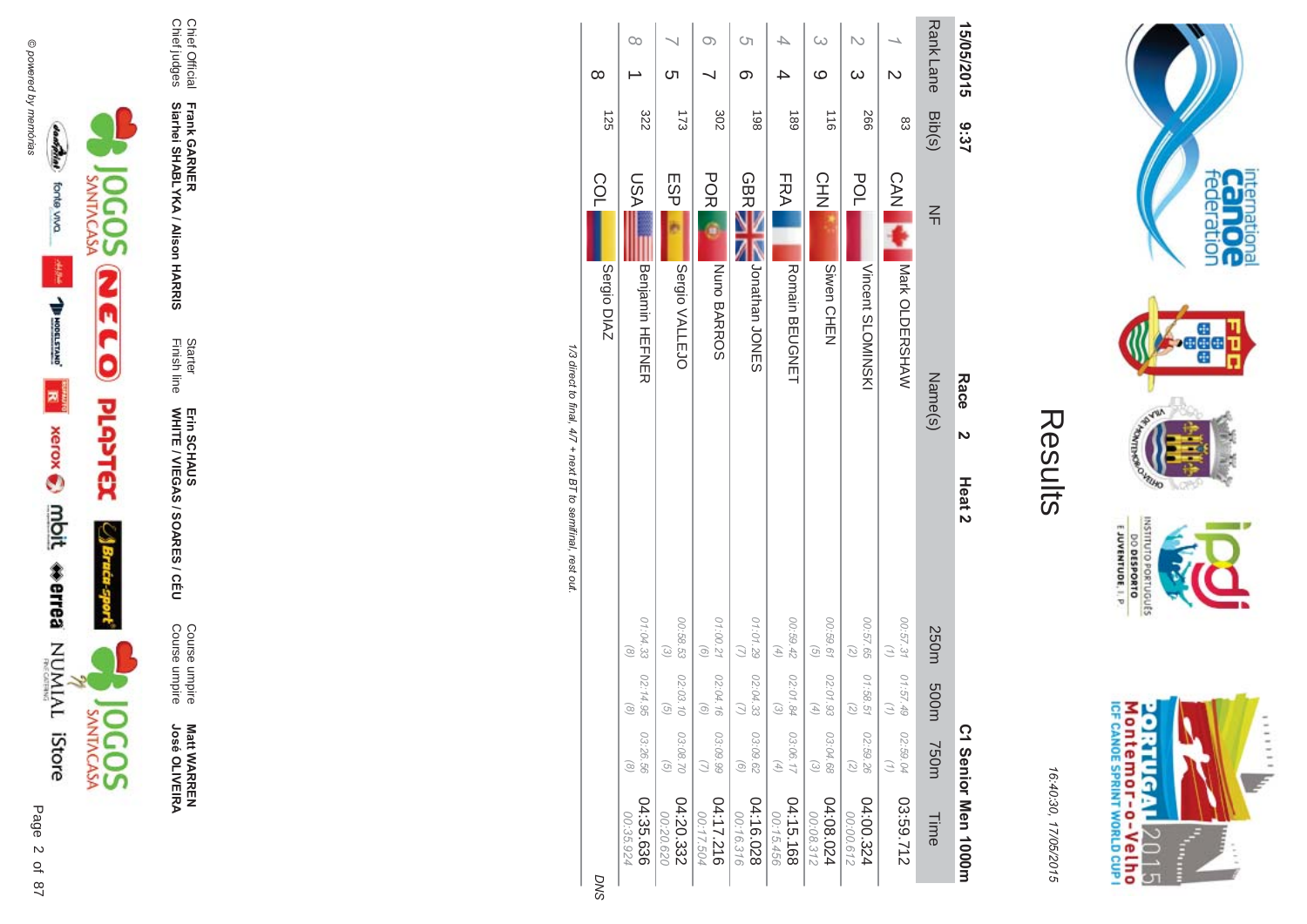

**Xavier TOLEDO**<br>Joaquim SANTOS Joaquim SANTOS **Xavier TOLEDO** 

Course umpire<br>Course umpire Course umpire Course umpire

Finish line Starter WHITE / VIEGAS / SOAR Shyngys ABINAYEV<br>WHITE / VIEGAS / SOARES / CÉU Shyngys ABINAYEV

**- -&**

Chief Official<br>Chief judges Chief judges

**Frank GAR Siarhei SHABLYKA / Alison HAR** 

Chief Official

| <b>DNS</b> |                          |                                               |                                          |                            |                   |          | Johan GONZALEZ          | COL        | 124 |                  |            |
|------------|--------------------------|-----------------------------------------------|------------------------------------------|----------------------------|-------------------|----------|-------------------------|------------|-----|------------------|------------|
|            | 270.212.072<br>02:36.940 | 03:06.31                                      | 01:59.04<br>3                            | 00:56.53                   |                   |          | <b>Karin ABDELSAMIE</b> | EGY        | 135 | ∞                |            |
|            | 03:59.212<br>00:24.080   | 02:54.23<br>$\odot$                           | 01:51.27<br>o)                           | 00:53.66<br>$\odot$        |                   |          | <b>Andy GUIARDINU</b>   | <b>USA</b> | 321 | $\omega$         |            |
|            | 03:45.504<br>00:10.372   | 02:43.39<br>$\begin{pmatrix} 4 \end{pmatrix}$ | 01:46.20<br>$\widehat{\omega}$           | 00:50.86<br>$\omega$       |                   |          | Narty MCDOWELL          | <b>NZN</b> | 249 |                  | S)         |
|            | 03:38.744<br>00:03.612   | 02:43.65<br>$\widehat{G}$                     | 01:48.11<br>$\overline{G}$               | 00:53.06<br>$\odot$        |                   |          | <b>Celso JUNIOR</b>     | <b>BRA</b> | g   |                  |            |
|            | 03:38.084<br>00:02.952   | 02:43.05<br>$\widetilde{\omega}$              | 01:47.84<br>$\left( \frac{4}{7} \right)$ | 00:51.51<br>$(4)$          |                   |          | William BAIN            | <b>AUS</b> | 89  |                  | $\omega$   |
|            | 03:36.664<br>00:01.532   | 02:39.92<br>$\binom{2}{2}$                    | 01:43.56<br>2                            | 00:49.18<br>$\binom{2}{2}$ |                   |          | Cyrille CARRE           | FRA        | 181 | ග                |            |
|            | 03:35.132                | 02:37.68<br>Ξ,                                | 01:42.68<br>Э                            | 228700                     |                   |          | <b>Ferrando PIMENTA</b> | POR        | 290 | Cл               |            |
|            | Time                     | <b>750m</b>                                   | m003                                     | 250m                       |                   |          | Name(s)                 | 즊          |     | Rank Lane Bib(s) |            |
|            | K1 Senior Men 1000H      |                                               |                                          |                            | Heat <sub>1</sub> | <b>ယ</b> | Race                    |            | 444 |                  | 15/05/2015 |

1st to final A, 2/7 to semifinal, rest out. st to final A, 2/7 to semifinal, rest out.

**DNS** 

M ontem or - o-Velh o<br>ICF canoE SPRINT WORLD CUP I **ORTUGAL** ...... 2015 **Figure** ŧ

internation<br>Can OC<br>federation

**bege** 

VEUID

DINILISM

Sangurac

E JUVENTUDE, I. P.

DO DESPORTO

**NORD** 

16:4 10:30, 1 7/05/2015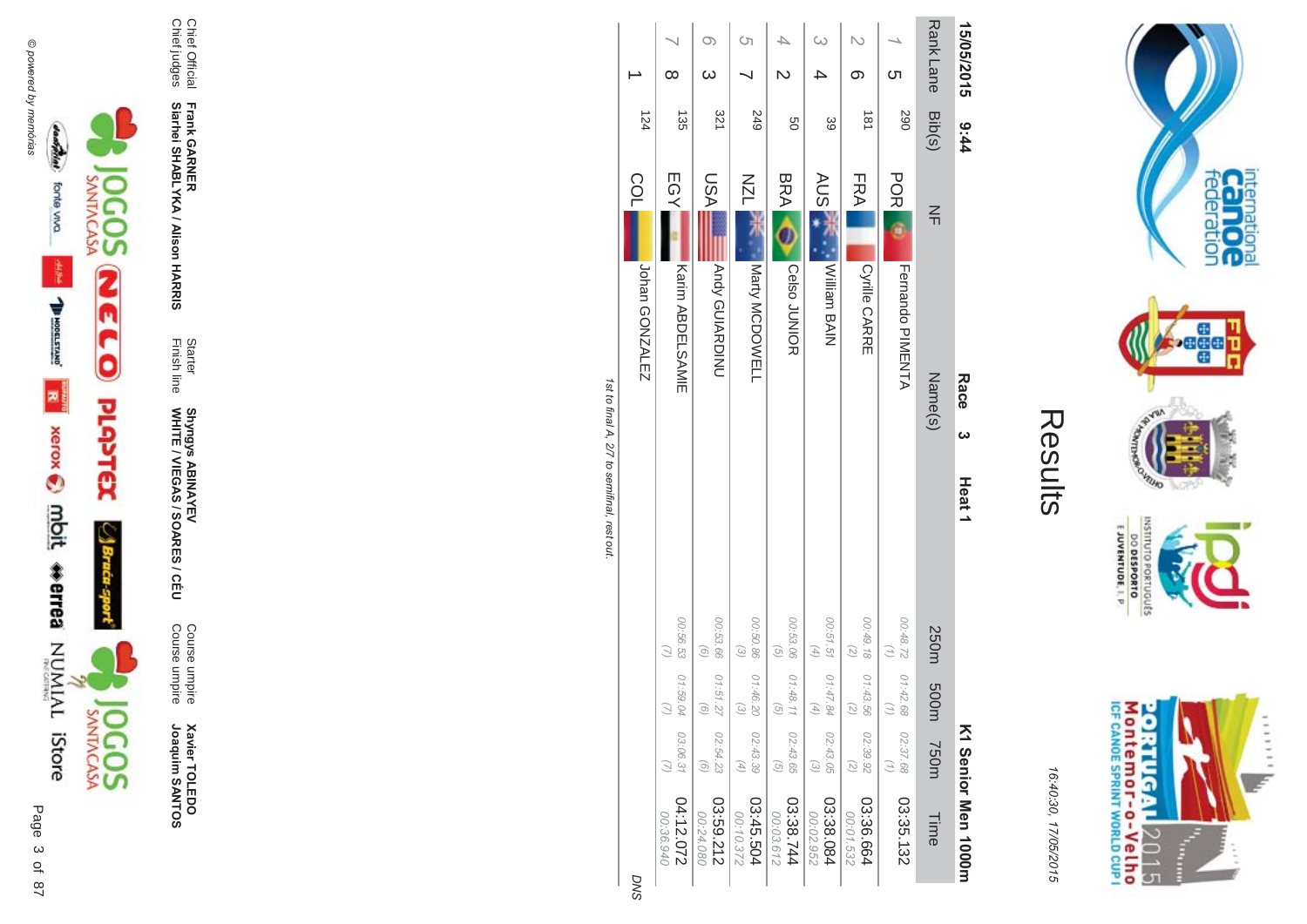

Per LAR SEN **António R \*0-B-DES** 

Course umpire<br>Course umpire Course umpire Course umpire

Finish line Starter WHITE / VIEGAS / SOAR Shyngys ABINAYEV<br>WHITE / VIEGAS / SOARES / CÉU Shyngys ABINAYEV

**-**

Chief Official<br>Chief judges Chief judges

**Frank GAR Siarhei SHABLYKA / Alison HAR -&**

Chief Official

| <b>19:61</b>     | Race<br>4                               |                                                                                           | K1 Senior Men 1000H                                                |
|------------------|-----------------------------------------|-------------------------------------------------------------------------------------------|--------------------------------------------------------------------|
|                  | $\leq$<br>Name(s)                       | 250m 500m                                                                                 | <b>750m</b><br>Time                                                |
| $\overline{021}$ | ESP<br><b>RODRIGUEZ</b>                 | 00:50.19<br>$\binom{7}{1}$<br>01:44.87<br>$\binom{7}{7}$                                  | 02:40.53<br>(1)<br>03:37.700                                       |
| တ                | ARG<br><b>Agustín VERNICE</b>           | 00:51.53<br>$\widehat{\omega}$<br>01:47.22<br>$\begin{pmatrix} 2 \end{pmatrix}$           | 02:42.25<br>$\binom{2}{2}$<br>03:40.556<br>00:02.856               |
| 234              | 远<br>Farzin ASADI                       | 00:52.38<br>$(4)$<br>01:47.90<br>$\left( 4\right)$                                        | 02:44.12<br>$(4)$<br>251.752<br>00:04.052                          |
| 88               | <b>AUS</b><br>Murray STEWART            | 00:50.71 01:45.64<br>(2)<br>$\left( \begin{smallmatrix} 2 \\ 2 \end{smallmatrix} \right)$ | 02:42.28<br>$\odot$<br>03:43.112<br>00:05.412                      |
| 315              | 5LO<br>Jost ZAKRAJSEK                   | 00:53.46<br>$\odot$<br>01:50.05<br>$\begin{pmatrix} 0 \end{pmatrix}$                      | 02:45.72<br>$\left( \frac{1}{2} \right)$<br>03:44.652<br>00:06.952 |
| 323              | <b>ASU</b><br><b>Christopher MILLER</b> | 00:53.20<br>$\overline{G}$<br>01:48.68<br>$\begin{pmatrix} 0 \end{pmatrix}$               | 02:46.92<br>$\odot$<br>22750.472<br>00:12.772                      |
| 209              | <b>GREET</b><br>Kyriakos SYRIOPOULOS    | 00:54.40<br>$\circledcirc$<br>01:54.29                                                    | 02:56.19<br>03:57.100<br>00:19.400                                 |
| 7                | <b>CAN LA</b><br>Chris MEHAK            | 00:53.71   01:54.78<br>$\circledcirc$                                                     | 02:56.81<br>$\mathcal{S}$<br>03:58.560<br>00:20.860                |
|                  | 15/05/2015<br>Bib(s)                    |                                                                                           | Heat <sub>2</sub>                                                  |

Results

internation<br>Can OC<br>federation

**bege** 

VEUID **NORS** 

INSNI

orruguts

 $\frac{6!13001N3A0013}{0180653000}$ 

M ontem or - o-Velh o<br>ICF canoE SPRINT WORLD CUP I

**ORTUGAL** 

2015

T È ......

y.

**Contract Contract** 

16:4 10:30, 1

7/05/2015

1st to final A, 2/7 to semifinal, rest out. st to final A, 2/7 to semifinal, rest out.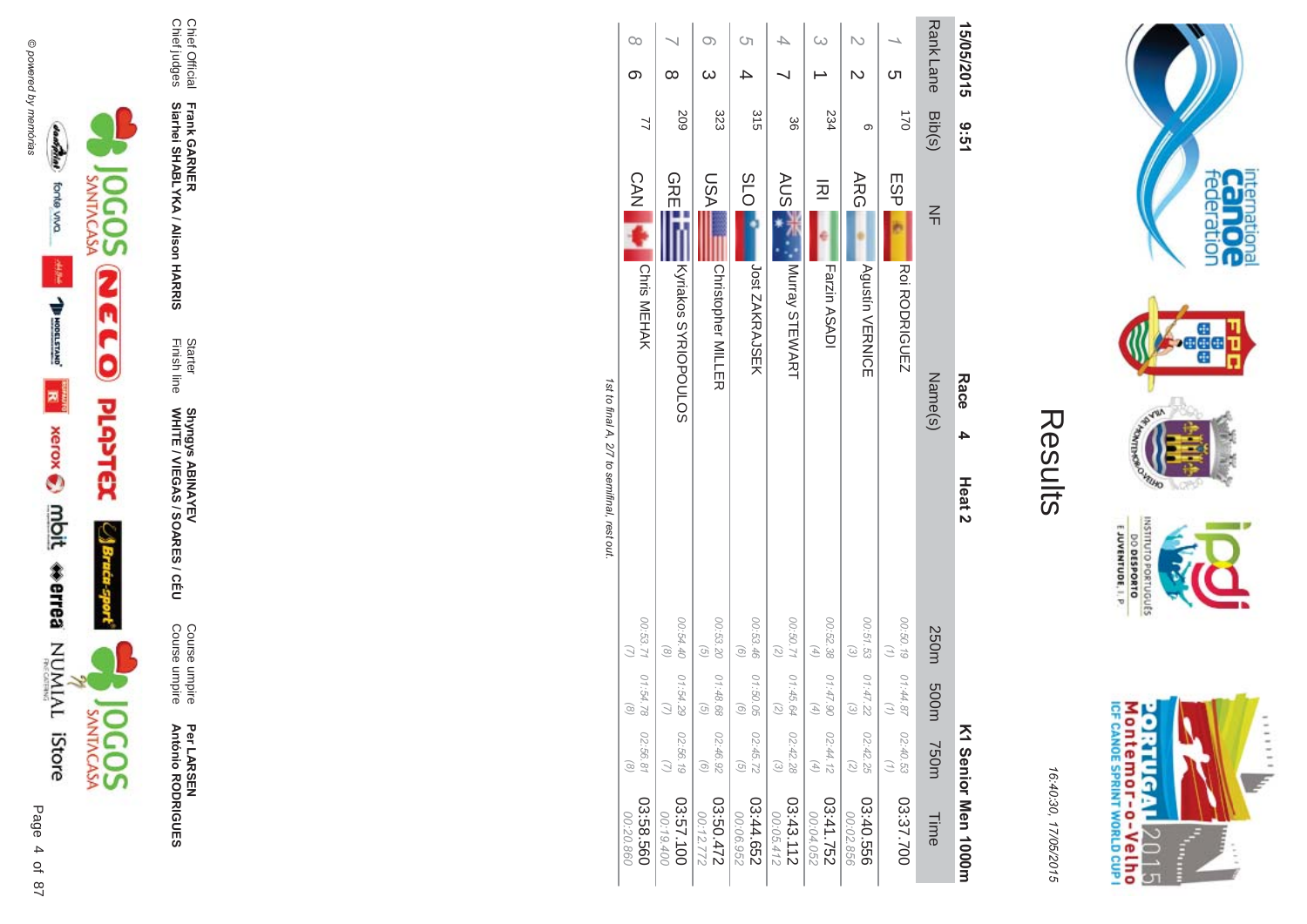



**Matt WARREN<br>José OLIVEIRA José OLIVEIR** 

Course umpire<br>Course umpire Course umpire Course umpire

Finish line Starter WHITE / VIEGAS / SOAR **Shyngys ABINAYEV<br>WHITE / VIEGAS / SOARES / CÉU** Shyngys ABINAYEV

**-**

**Frank GAR Siarhei SHABLYKA / Alison HAR -&**

Chief Official<br>Chief judges Chief judges Chief Official

|                        |                              |                                          |                              | きょうきょう プログラフィング こうきょう                 |                               |                  |                  |  |
|------------------------|------------------------------|------------------------------------------|------------------------------|---------------------------------------|-------------------------------|------------------|------------------|--|
| 13:56.764<br>00:09.460 | 02:54.65<br>o,               | 00:53.67  01:53.29<br>$\widehat{\sigma}$ | $\left( \frac{1}{2} \right)$ |                                       | <b>PORTS</b><br>Juan LOPEZ    | 307              |                  |  |
|                        |                              |                                          |                              |                                       |                               |                  |                  |  |
| 00:05.276              | $\left( \frac{4}{7} \right)$ |                                          |                              |                                       |                               |                  |                  |  |
| 03:52.580              | 02:51.83                     | 01:52.15                                 |                              | Daniel JOHNSON                        | <b>GBRE</b>                   | $-561$           |                  |  |
| 00:04.256              |                              | ದ                                        | $\widetilde{\omega}$         |                                       |                               |                  |                  |  |
| 03:51.560              | 02:51.36                     |                                          | 00:52.79   01:51.69          | Francisco SÁNCHEZ                     | ESP <sub>I</sub>              | $\overline{181}$ |                  |  |
| 00:03.132              | $\widehat{G}$                | $\widehat{\circ}$                        | $\widehat{\epsilon}$         |                                       |                               |                  |                  |  |
| 03:50.436              | 02:53.47                     |                                          | 00:53.41 01:53.38            |                                       | <b>SPN</b><br>Yasuhiro SUZUKI | 236              |                  |  |
| 00:02.160              | $\binom{2}{2}$               | $\widehat{\omega}$                       | $\tag{4}$                    |                                       |                               |                  | $\omega$         |  |
| 03:49.464              | 02:50.26                     |                                          | 00:53.50   01:50.43          |                                       | <b>RSA</b><br>Louis HATTNGH   | 313              |                  |  |
|                        |                              |                                          |                              |                                       |                               |                  |                  |  |
| 03:47.304              | 02:49.40                     | 00:50.95 01:49.15                        |                              | Notary NOW ACTION                     | <b>CAN AS</b>                 | $\approx$        |                  |  |
|                        |                              |                                          |                              |                                       |                               |                  |                  |  |
| Time                   | <b>750m</b>                  | 250m 500m                                |                              | Name(s)                               | $\leq$                        |                  | Rank Lane Bib(s) |  |
| K1 Senior Men 1000m    |                              |                                          |                              | <b>Race</b><br>ຕ<br>Heat <sub>3</sub> |                               | 83.6<br>8        | 15/05/2015       |  |
|                        |                              |                                          |                              |                                       |                               |                  |                  |  |

Results

internation<br>Can OC<br>federation

 $\frac{1}{2}$ 

VEUID **NORS** 

OLNILISNI

orruguts

EJUVENTUDE, I. P.

M ontem or - o-Velh o<br>ICF canoe sprint world cup i

**ORTUGAL** 

2015

......

y.

È

DO DESPORTO

16:4 10:30, 1

7/05/2015

**121 IU IIId** st to final A, 2/7 to semifinal, rest out. Ç  $\ddot{\mathbf{r}}$  $\overline{c}$  $1021$ nn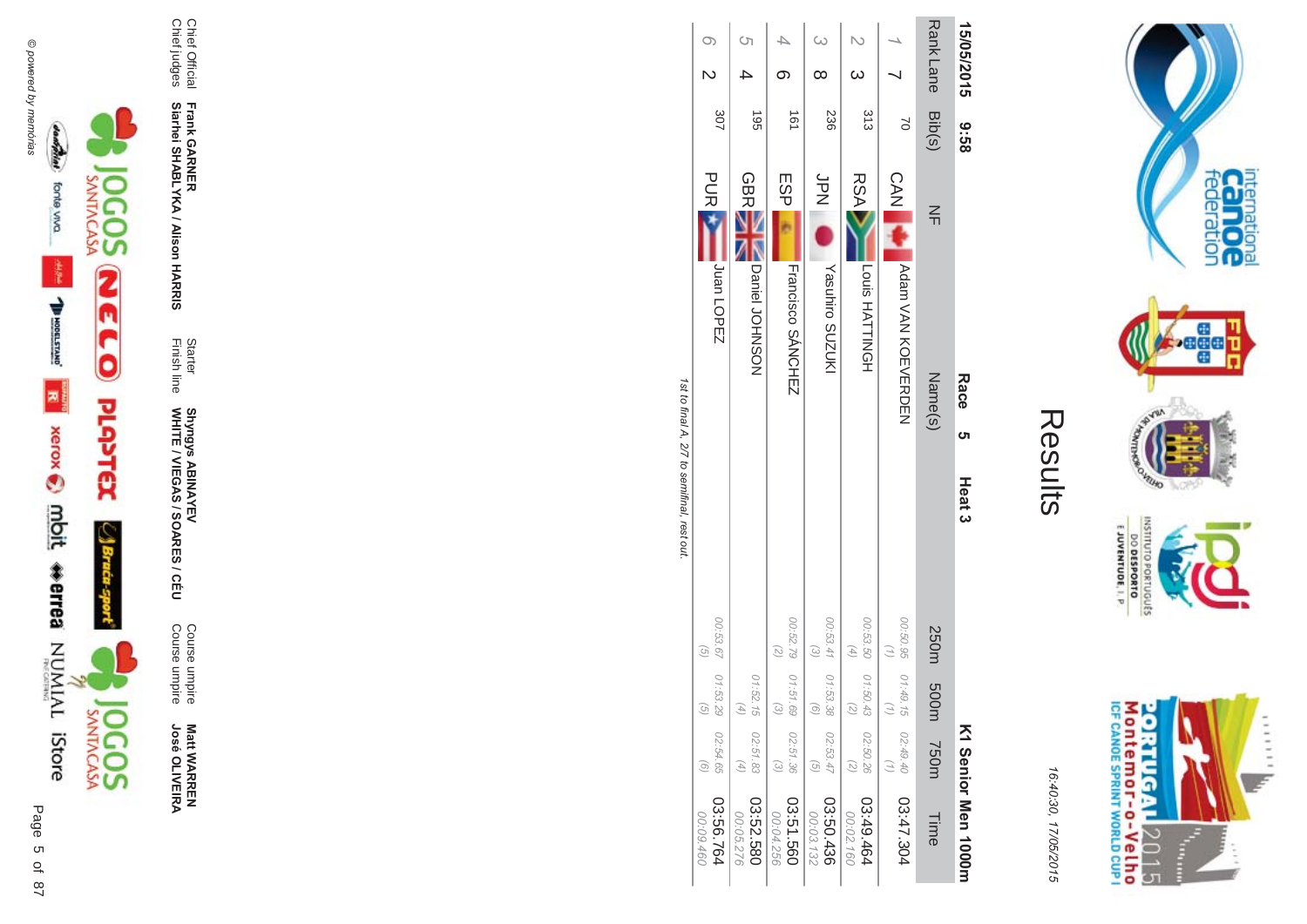

**Xavier TOLEDO**<br>Joaquim SANTOS

Course umpire<br>Course umpire

Starter<br>Finish line **Oscar SOARES<br>WHITE / VIEGAS / SOARES / CÉU** 

Frank GARNER<br>Siarhei SHABLYKA / Alison HARRIS

Chief Official<br>Chief judges

| D                      |                            | Aleksandra GORNA               | 2<br>POL                    |
|------------------------|----------------------------|--------------------------------|-----------------------------|
| 02:09.820<br>00:15.964 | 01:02.32<br>$\circledcirc$ | Sofia PIPITSOUL                | 8<br><b>GREL</b>            |
| 02:09.296<br>00:15.440 | 01:01.58                   | Inna KLINOVA                   | $\approx$<br>KAZ            |
| 02:05.892<br>00:12.036 | 00:59.39<br>$\mathcal{G}$  | NHannah BROWZ                  | ස<br><b>GBRE</b>            |
| 02:03.992<br>00:10.136 | 00:59.22<br>$(4)$          | <b>CAN</b><br>Michelle RUSSELL | ၛၟ                          |
| 02:03.028<br>22160:00  | 01:00.10<br>$\odot$        | BRACO<br>Ana VERGUTZ           | 42                          |
| 02:00.408<br>00:06.552 | 00:57.82<br>$\odot$        | Feng WANG                      | ස<br><b>CHN</b>             |
| 01:56.936<br>00:03.080 | 00:56.12<br>$\mathcal{O}$  | Teresa PORTELA                 | 95<br><b>POR</b>            |
| 01:53.856              | 00:55.87                   | Lisa CARRINGTON                | $\frac{4}{6}$<br><b>NZL</b> |
| Time                   | 250m                       | $\leq$<br>Name(s)              | $\sin(s)$                   |
| K1 Senior Momen 200H   |                            | Race<br>თ<br>Heat1             | 10:10                       |
|                        |                            |                                |                             |
| 16:40:30, 17/05/2015   |                            | Results                        |                             |

Rank Lane 15/05/2015

1st to tinal A, 2/ to semirinal, rest out.

 $\infty$ 

 $\infty$ 

208

ת

251

 $\infty$ 

 $\rightharpoonup$ 

සි

 $\overline{\phantom{0}}$ 

 $\overline{\phantom{0}}$ 

237

 $\circ$ 

 $\infty$ 

99

 $\overline{\mathcal{A}}$ 

 $\circ$ 

 $42$ 

 $\omega$ 

ယ

සි

 $\mathbb N$ 

 $\mathcal{D}$ 

**275** 

 $\overline{\phantom{a}}$ 

 $\rightarrow$ 

248 Bib(s)

**DNS** 



internation<br>Can OC<br>federation

**Page** 

nussu

<sup>8</sup>

**DESPORTO** priuguts

EJUVENTUDE, I. P.

16:40:30, 17/05/2015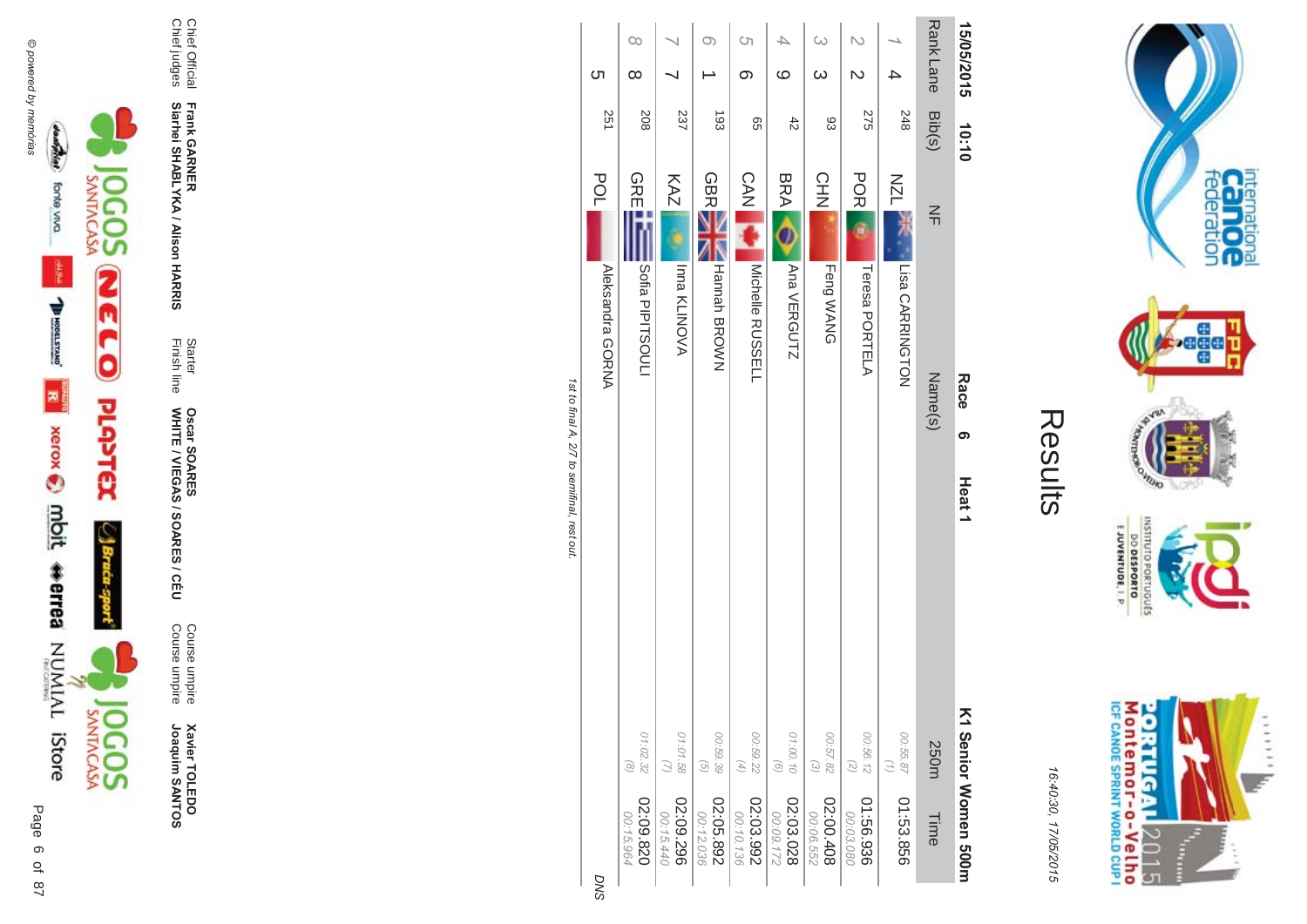

Per LAR SEN **António R \*0-B-DES** 

**ES/CEU** Course umpire<br>Course umpire Course umpire Course umpire

Finish line Starter WHITE / VIEGAS / SOAR **Oscar SOAR** 55

**Frank GAR - Siarhei SHABLYKA / Alison HAR -&**

Chief Official<br>Chief judges Chief judges Chief Official

|                        |                                                 | ユート・ション ココトラケ     |                            |               |                  |            |          |
|------------------------|-------------------------------------------------|-------------------|----------------------------|---------------|------------------|------------|----------|
| 02:03.904<br>00:09.240 | 00:59.01                                        |                   | <b>Samantha REES-CLARK</b> | <b>GBR</b>    | 194              | ග          | $\infty$ |
| 267'01.92<br>00:06.828 | 00:58.00<br>$\odot$                             |                   | Catherine MCARITUR         | AUS 7         | 24               | $\infty$   |          |
| 02:00.652<br>00:05.988 |                                                 |                   | <b>Enlie PODRNEL</b>       | <b>CAN</b>    | 97               | N          | O)       |
| 22:00.172<br>00:05.508 | 00:54.74                                        |                   | Isabel CONTRERAS           | ESP           | $\frac{1}{4}$    |            | S)       |
| 41:59.644<br>00:04.980 | 00:57.92<br>$\odot$                             |                   | Jiamei KANG                | <b>CHN</b>    | 96               |            |          |
| 41:59.564<br>00:04.900 | 00.56.89<br>$\widetilde{\omega}$                |                   | Krisztina FAZEKAS-ZUR      | HUT<br>N      | 818              | Cл         |          |
| 01:57.700<br>00:03.036 | 00:57.23<br>$\left( \frac{4}{\sqrt{2}} \right)$ |                   | Spela JANIC                | <b>PLO</b>    | 314              | $\omega$   |          |
| 1:54.664               | 00:55.16<br>$\overline{z}$                      |                   | Beata MIKOLAJCZYK          | POL           | 253              |            |          |
| Time                   | 250m                                            |                   | Name(s)                    | $\frac{2}{1}$ | Rank Lane Bib(s) |            |          |
| K1 Senior Momen 200H   |                                                 | Heat <sub>2</sub> | Race                       |               | 10:16            | 15/05/2015 |          |
|                        |                                                 |                   |                            |               |                  |            |          |

Results

internation<br>Can OC<br>federation

**bege** 

VEUID

OLNILISNI

E JUVENTUDE, I. P.

M ontem or - o-Velh o<br>ICF canoe sprint world cup i

**ORTUGAL** 

2015

**Figure** ŧ ......

DO DESPORTO orruguts **NORD** 

16:4 10:30, 1

7/05/2015

1st to final A, 2/7 to semifinal, rest out. st to final A, 2/7 to semifinal, rest out.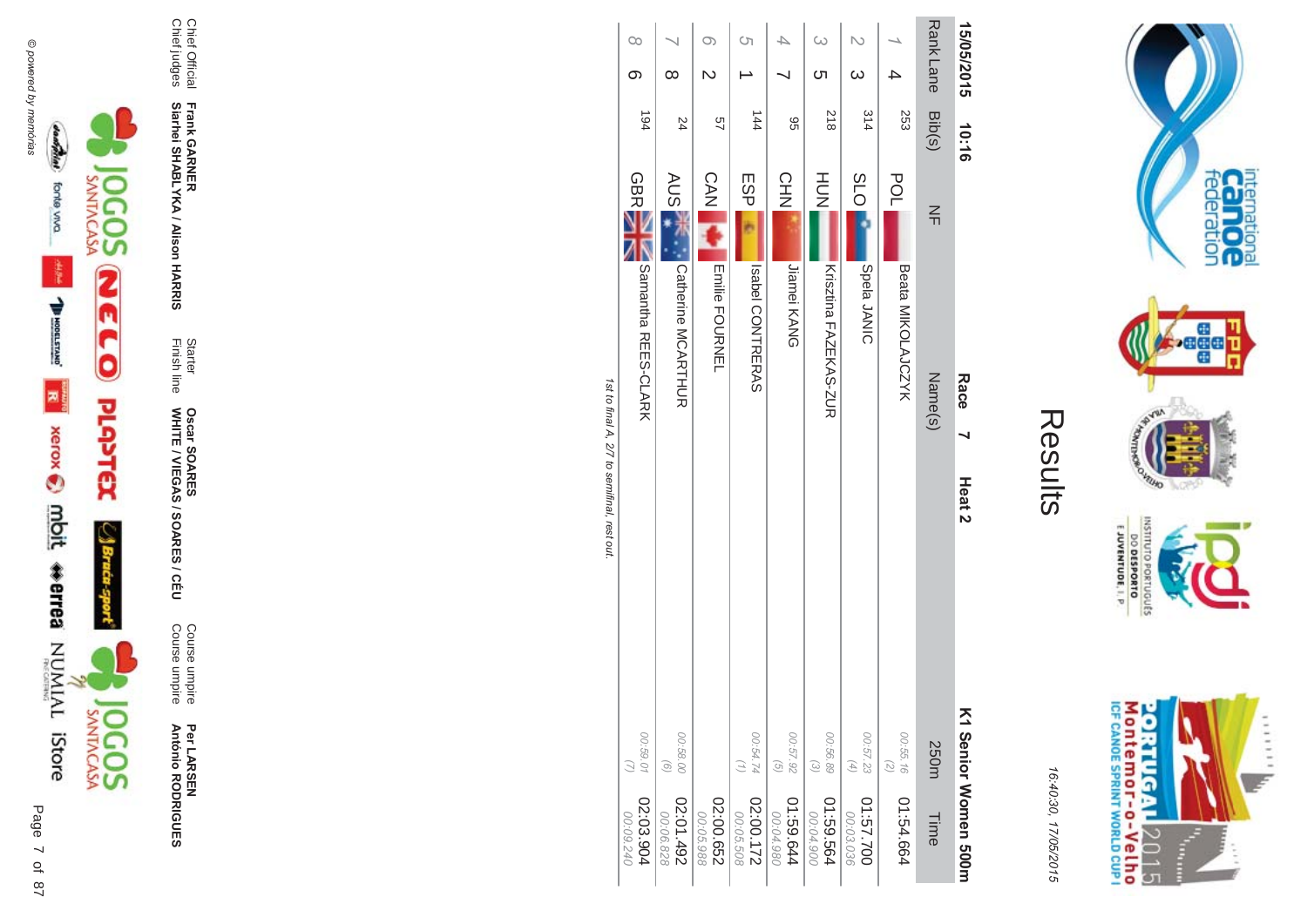



**ES/CEU** Course umpire<br>Course umpire Course umpire Course umpire

Finish line Starter WHITE / VIEGAS / SOAR **Oscar SOAR** 55

**Frank GAR - Siarhei SHABLYKA / Alison HAR** 

**-&**

Chief Official<br>Chief judges Chief judges Chief Official

| Rank Lane<br>15/05/2015 | Bib(s)<br>214<br>10:22 | $\leq$<br>Name(s)<br><b>Race</b><br>$\infty$ | Heat <sub>3</sub> | K1 29 hour Momen 500H<br>00:56.09<br>250m<br>01:55.004<br>Time |
|-------------------------|------------------------|----------------------------------------------|-------------------|----------------------------------------------------------------|
| cл                      |                        | HUH<br>N<br>Anna KÁRÁSZ                      |                   | $\binom{7}{1}$                                                 |
| $\omega$                | 308                    | <b>RSA</b><br><b>Bridgitte HARTLEY</b>       |                   | 00:57.86<br>$\binom{2}{2}$                                     |
|                         | $\overline{126}$       | <b>CUB</b><br>Yusmari RODRIGUEZ              |                   | 00:58.43<br>$\odot$                                            |
| ∞                       | <b>SO</b>              | <b>AUS</b><br>Alana NICHOLLS                 |                   | 00:58.89<br>$\left( 9\right)$                                  |
| Ċη<br>ග                 | 139                    | ESP<br>Alicia AVILA                          |                   | 00:59.15<br>$\left( 9\right)$                                  |
|                         | 4                      | <b>ARG</b><br>Martina ISEQUILLA              |                   | 00:58.69<br>$(4)$                                              |
|                         | 318                    | NSU<br>Alexandra MCLAIN                      |                   | 01:00.79                                                       |
| 4                       | 273                    | <b>POR</b><br>Maria CABRITA                  |                   |                                                                |

1st to final A, 2/7 to semifinal, rest out. st to final A, 2/7 to semifinal, rest out.

DNF

M ontem or - o-Velh o<br>ICF canoE SPRINT WORLD CUP I **ORTUGAL** 2015

internation<br>Can OC<br>federation

 $111111$ 

I È

 $\frac{1}{2}$ 

VILLAD **NORS** 

INSNI

priuguts

E JUVENTUDE, I. P.

DO DESPORTO

16:4 10:30, 1 7/05/2015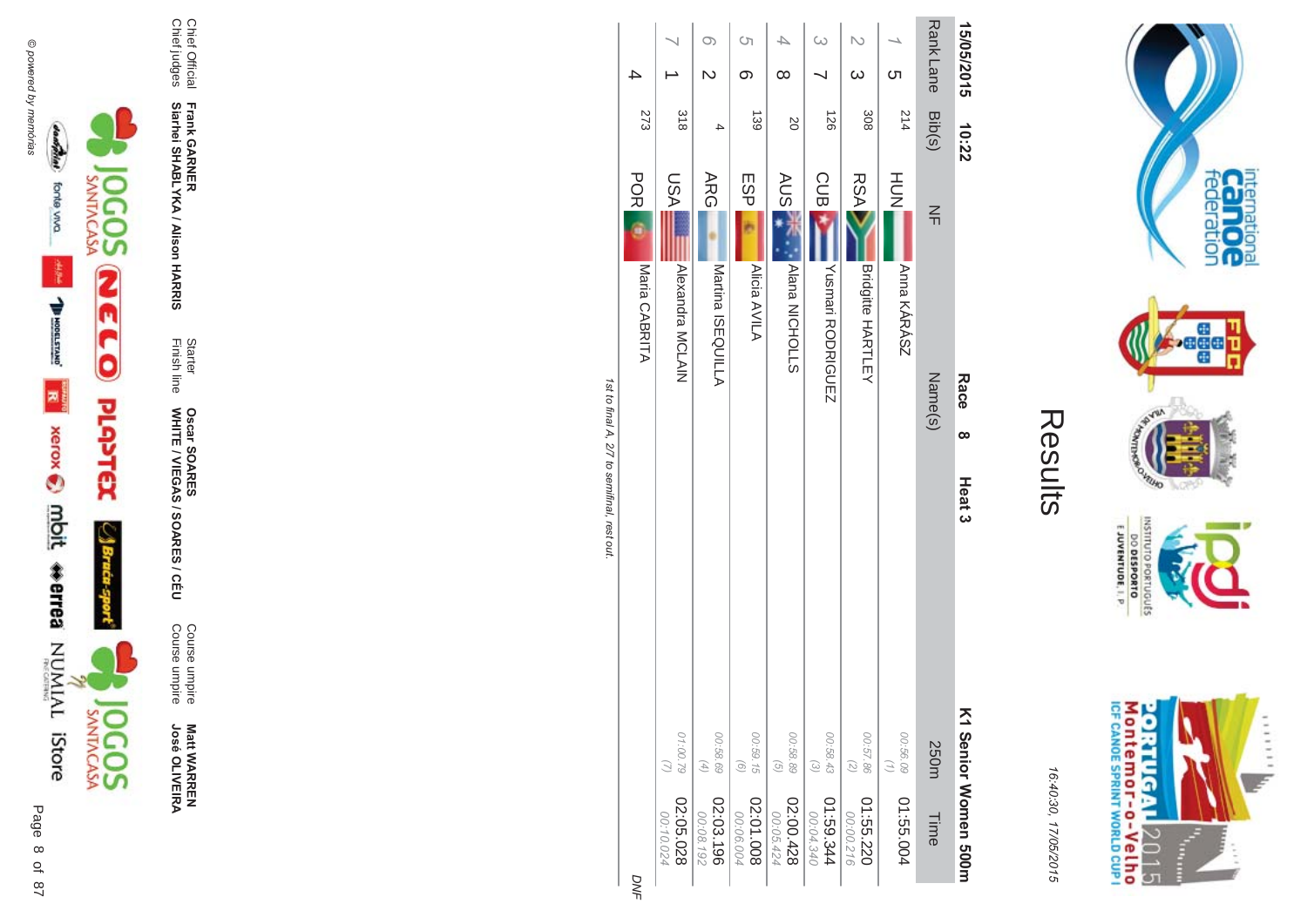

**TOLEDO / SANTOS<br>WARREN / OLIVEIRA** 

Course umpire<br>Course umpire

Starter<br>Finish line Shyngys ABINAYEV<br>WHITE / VIEGAS / SOARES / CÉU

Frank GARNER<br>Siarhei SHABLYKA / Alison HARRIS

Chief Official<br>Chief judges

|    | <b>Rank Lane</b><br>15/05/2015<br>Cл | Bib(s)<br>228<br>230<br>10:34   | HOH<br>$\frac{2}{1}$<br>Sándor TÓTKA<br><b>Péter MOLNAR</b><br>Name(s)<br>Race<br>ဖ<br>Heat <sub>1</sub> | K2 Senior Men 200m<br>00:32.696<br>Time |
|----|--------------------------------------|---------------------------------|----------------------------------------------------------------------------------------------------------|-----------------------------------------|
|    |                                      | 691<br>157                      | ESP<br>Cristian TORO<br>Carlos ARÉVALO                                                                   | 00:33.108<br>00:00.412                  |
| ω  | N                                    | $\vec{8}$<br>$\overline{181}$   | FRA <br>Maxime BEAUMONT<br>Sébastien<br>JOUVE                                                            | 00:33.336<br>00:00.640                  |
|    | တ                                    | G<br>$\infty$                   | ARG<br>Miguel CORREA<br>Ezequiel GIACOMO                                                                 | 8+0.34.048<br>00:01.352                 |
| Ċη |                                      | 29<br>28                        | <b>AUS</b><br><b>Brodie HOLMES</b><br>Callum DUNN                                                        | 00:35.040<br>00:02.344                  |
| O) | ω                                    | 285<br>284                      | <b>POR</b><br>Diogo QUINTAS<br>Diogo LOPES                                                               | $00:35.212$<br>00:35.212                |
|    |                                      | $\frac{1}{8}$<br>$\overline{5}$ | <b>CHN</b><br>Haisai ZHOU<br><b>Xinchang SUN</b>                                                         | 00:35.688<br>00:02.992                  |
| O0 | ∞                                    | 327<br>323                      | <b>ASU</b><br>SNITIOD unter<br><b>Christopher MILLING</b>                                                | 846.36.948<br>00:04.252                 |
| 6  | ပ                                    | 135<br>134                      | EGY<br>AII AHMED<br><b>Karin ABDELSAMIE</b>                                                              | 00:40.464<br>00:07.768                  |
|    |                                      |                                 | 1/3 direct to final. 4/7 + next BT to semifinal. rest out                                                |                                         |

a arrect to .<br>المناصر:<br>المناصر:  $\overline{a}$  $\tilde{\epsilon}$ j  $\frac{1}{2}$ 



internation<br>Can OC<br>federation

**Page** 

**RUID LCSP** 

nussu

DO DESPORTO

16:40:30, 17/05/2015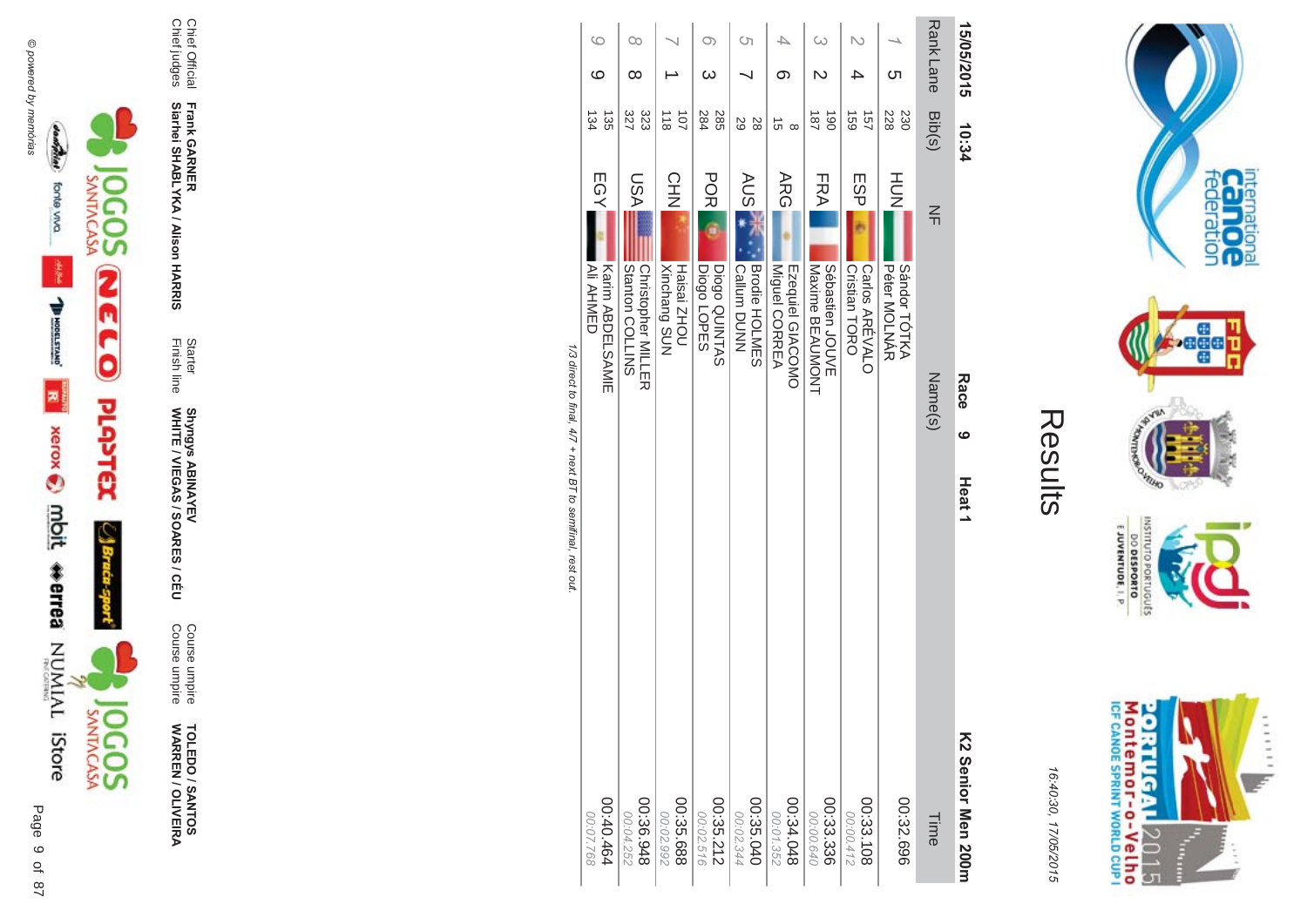



**TOLEDO / SANTOS<br>WARREN / OLIVEIRA** 

Course umpire<br>Course umpire

Starter<br>Finish line Shyngys ABINAYEV<br>WHITE / VIEGAS / SOARES / CÉU

Frank GARNER<br>Siarhei SHABLYKA / Alison HARRIS

Chief Official<br>Chief judges

| 15/05/2015 |                                   | 10:39<br>Race<br>$\vec{0}$                              | Heat <sub>2</sub> | K2 Senior Men 200m     |
|------------|-----------------------------------|---------------------------------------------------------|-------------------|------------------------|
|            | RankLane<br>Bib(s)                | $\leq$<br>Name(s)                                       |                   | Time                   |
|            | ယ္တ<br>82                         | <b>AUSE</b><br>Jesse PHILLIPS<br>Stephen BIRD           |                   | 00:33.372              |
| ഗ          | $\frac{1}{2}$<br>158              | ESP<br>Jesús SOLER<br>Carlos GARROTE                    |                   | 00:33.588<br>00:00.216 |
|            | 227<br>226                        | HU<br>N<br>Miklós DUDÁS<br>Márk BALASKA                 |                   | 00:33.608<br>00:00.236 |
|            | ς<br>ς1                           | <b>BRA</b><br>Edson SILVA<br><b>Hans MALLMANN</b>       |                   | 00:33.648<br>00:00.276 |
| Cη<br>∞    | $\frac{110}{1}$<br>$\overline{5}$ | CHN<br><b>UHO</b> buo/no <sub>A</sub><br>Bo LIU         |                   | 00:35.528<br>00:02.156 |
| O)         | 312<br>311                        | <b>RSA</b><br><b>Autony COLLOPY</b><br>Chrisjan COETZEE |                   | 00:35.904<br>00:02.532 |
| σ.         | 203<br>204                        | <b>GBRE</b><br>  Matt ROBINSON<br>Lewis FLETCHER        |                   | 00:36.624<br>00:03.252 |
| ω          | 967<br>280                        | POR<br><b>OHNHO</b><br>Daniel BRITO                     |                   |                        |
|            |                                   |                                                         |                   |                        |

 $\sim$ 

1/3 direct to final, 4/7 + next BT to semifinal, rest out.

DNS

M ontem or - o-Velh o<br>ICF canoE SPRINT WORLD CUP I **ORTUGAL** ...... uz. 2015 È

internation<br>Can OC<br>federation

**Page** 

**VELHO** 

OLNILISNI

EJUVENTUDE, I. P.

DO DESPORTO GRIUGUES **NORD** 

16:40:30, 17/05/2015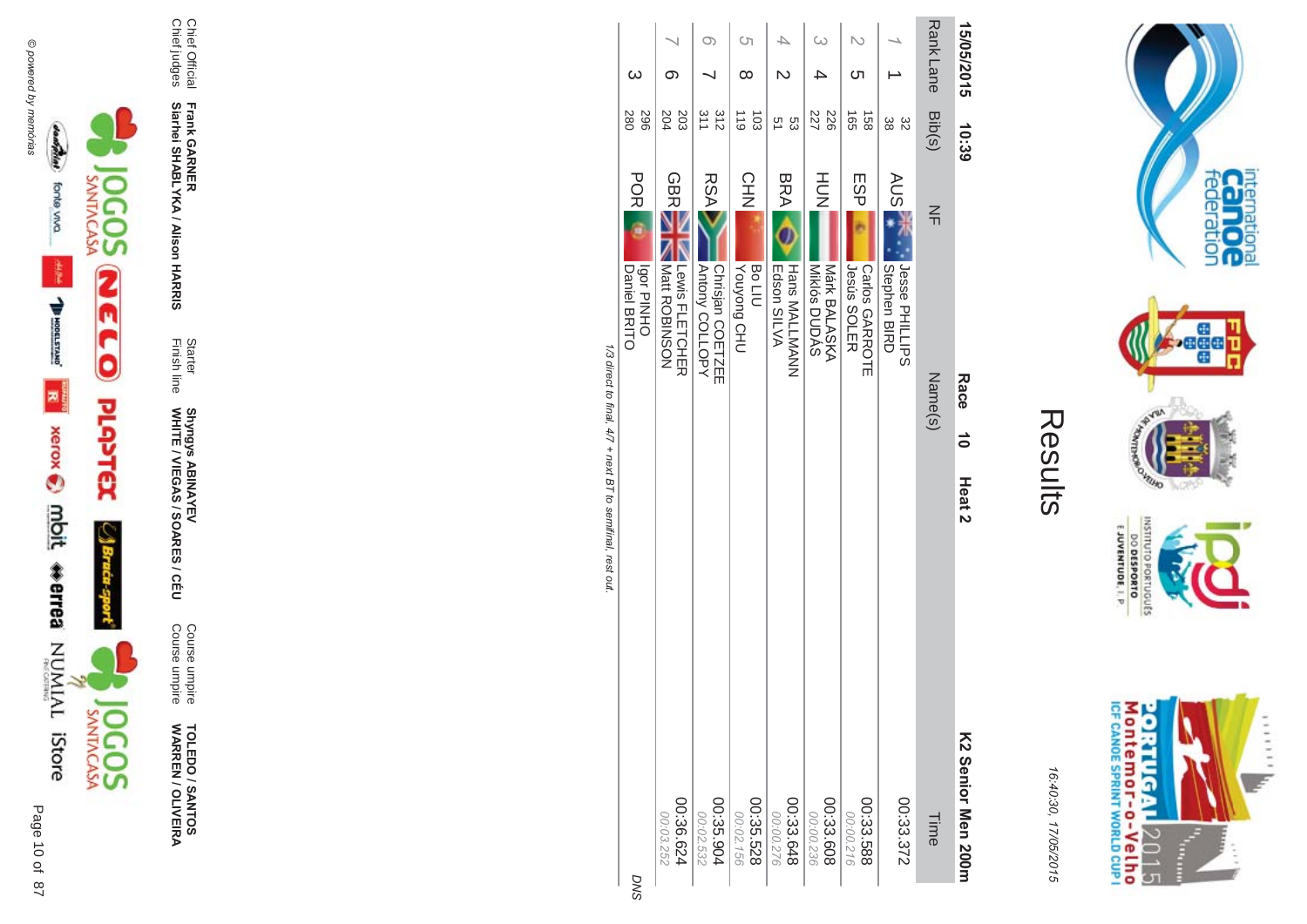

**TOLEDO / SANTOS WARR EN / OLIVEIR** ъ

Course umpire<br>Course umpire Course umpire Course umpire

Finish line Starter WHITE / VIEGAS / SOAR Erin SCHAUS<br>WHITE / VIEGAS / SOARES / CÉU Erin SCHAUS

**-&**

Chief Official<br>Chief judges Chief judges Chief Official **Siarhei SHABLYKA / Alison HAR Frank GAR -**

1/3 direct to final, 4/7 + next BT to semifinal, rest out. /3 direct to final, 4  $/7$  + next BT to semifinal, rest out.

> Montemor-o-Velho<br>Montemor-o-Velho **ORTUGAL** ...... y. 2015 Ŧ È

internation<br>Can OC<br>federation

**bege** 

VEUID **LOP** 

OLNILISNI

orrugusts

E JUVENTUDE, I. P

16:4 10:30, 1 7/05/2015

Results

**Contract Contract**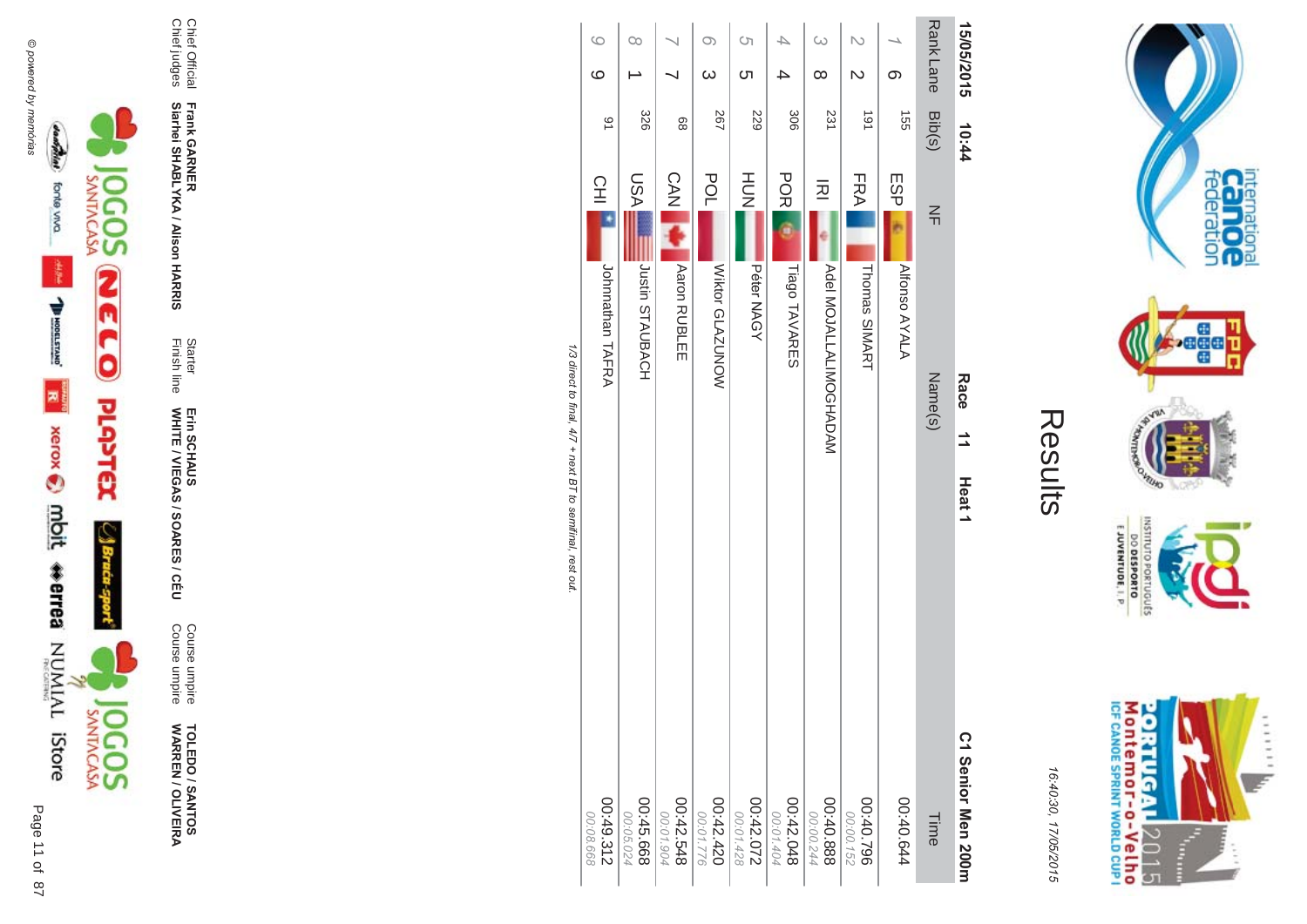



Course umpire<br>Course umpire Course umpire Course umpire

Finish line Starter WHITE / VIEGAS / SOAR Erin SCHAUS<br>WHITE / VIEGAS / SOARES / CÉU Erin SCHAUS

**Frank GAR - Siarhei SHABLYKA / Alison HAR** 

**-&**

Chief Official<br>Chief judges Chief judges Chief Official

|                                                            | $\infty$<br>$\overline{\mathsf{C}}$ | ∞                      | ි<br>ဖ                 | $\circ$                | C                      | $\omega$<br>တ        | N                  | $\omega$     |                  | 15/05/2015            |
|------------------------------------------------------------|-------------------------------------|------------------------|------------------------|------------------------|------------------------|----------------------|--------------------|--------------|------------------|-----------------------|
|                                                            | 82                                  | 322                    | 202                    | 84                     | 225                    | 153                  | 113                | 294          | Rank Lane Bib(s) | 10:49                 |
|                                                            | 오                                   | <b>ASU</b>             | <b>GBRE</b>            | <b>CAN</b>             | HU<br>N                | ESP                  | CHN                | <b>POR</b>   | $\frac{2}{1}$    |                       |
|                                                            | Jose TAFRA                          | <b>Benjamin HEFNER</b> | JOSeph HAYAN-JOYCE     | Max POULIN             | Jonatán HAJDÚ          | <b>Adrián SIEIRO</b> | Oiang LI           | Helder SILVA |                  |                       |
| 1/3 direct to final, 4/7 + next B T to semifinal, rest out |                                     |                        |                        |                        |                        |                      |                    |              | Name(s)          | Race<br>$\frac{1}{2}$ |
|                                                            |                                     |                        |                        |                        |                        |                      |                    |              |                  | Heat <sub>2</sub>     |
|                                                            |                                     |                        |                        |                        |                        |                      |                    |              |                  |                       |
|                                                            |                                     |                        |                        |                        |                        |                      |                    |              |                  |                       |
|                                                            |                                     |                        |                        |                        |                        |                      |                    |              |                  | C1 Senior Men 200m    |
|                                                            | 00:46.852<br>00:06.852              | 00:46.408<br>00:06.408 | 00:44.328<br>00:04.328 | 00:42.616<br>00:02.616 | 00:41.820<br>00:01.820 | 224.432<br>00:01.432 | 2/10:00<br>2/10:00 | 00:00:00     | Time             |                       |

 $\sqrt{7}$  + next BT to semifinal, rest out.



internation<br>Can OC<br>federation

 $\cdot$ ağa

VILLAD **NORS** 

INSILIO

priuguts

E JUVENTUDE, I. P.

DO DESPORTO

16:4 10:30, 1 7/05/2015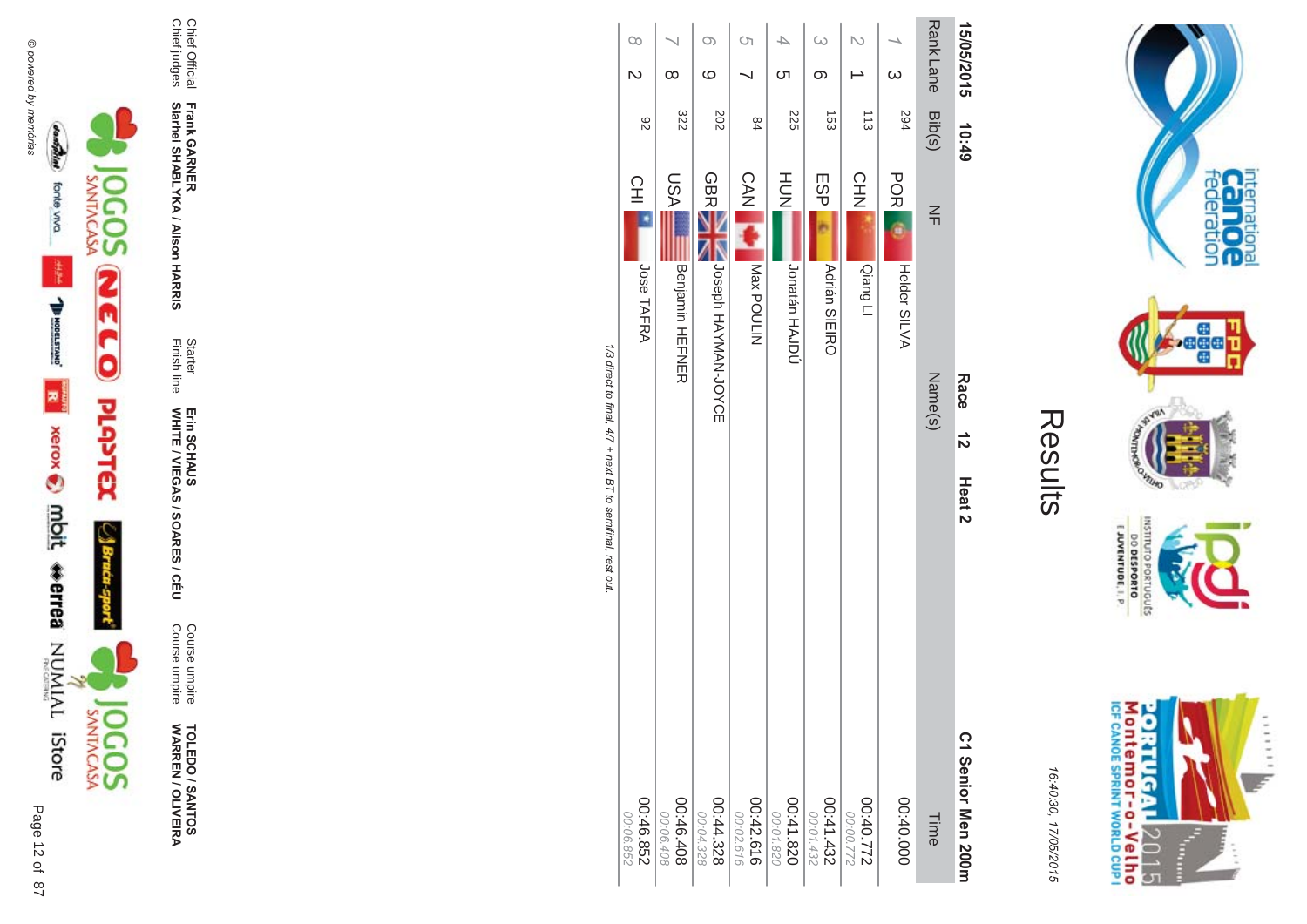



**TOLEDO / SANTOS<br>WARREN / OLIVEIRA** 

Course umpire<br>Course umpire

Starter<br>Finish line Shyngys ABINAYEV<br>WHITE / VIEGAS / SOARES / CÉU

Chief Official<br>Chief judges

Frank GARNER<br>Siarhei SHABLYKA / Alison HARRIS

| 15/05/2015 |              | 10:54                            |            |                                      | Race 13 | Heat <sub>1</sub> | K2 Senior Momen 200m   |
|------------|--------------|----------------------------------|------------|--------------------------------------|---------|-------------------|------------------------|
| Rank Lane  |              | Bib(s)                           | 즊          |                                      | Name(s) |                   | Time                   |
|            | ဟ            | $\overline{4}$<br>$\overline{6}$ | <b>AUT</b> | Viktoria SCHWARZ<br>Ana LEHACI       |         |                   | 00:39.324              |
| N          | $\mathsf{N}$ | 83<br>66                         | <b>CHN</b> | Feng WANG<br>UW nansY                |         |                   | 00:40.276<br>00:00.952 |
| $\omega$   |              | 254<br>258                       | POL        | Edyta KIERKLA<br>Marta WALCZYKIEWICZ |         |                   | 46.40.344<br>00:01.020 |
|            |              | 142<br>$\overline{25}$           | ESP        | Carla COYA<br>Tania FERNANDEZ        |         |                   | 266'0'30<br>00:01.668  |
| $\circ$    | $\omega$     | 47<br>46                         | <b>BRA</b> | Bruna DOMINGUES<br>Edileia REIS      |         |                   | 00:43.772<br>00:04.448 |
|            |              | 123<br>$\overline{z}$            | <b>COL</b> | Tatiana RUA<br><b>Adriana NIÑO</b>   |         |                   | ă                      |

**Contract Contract** 

internation<br>Can OC<br>federation

**Page** 

**VELHO NOR** 

OLNILISNI

orrugusts

E JUVENTUDE, I. P

Montemor-o-Velho<br>Montemor-o-Velho

**ORTUGAL** 

2015

È ......

y.

Results

16:40:30, 17/05/2015

1/3 direct to final, 4/7 + next BT to semifinal, rest out

ି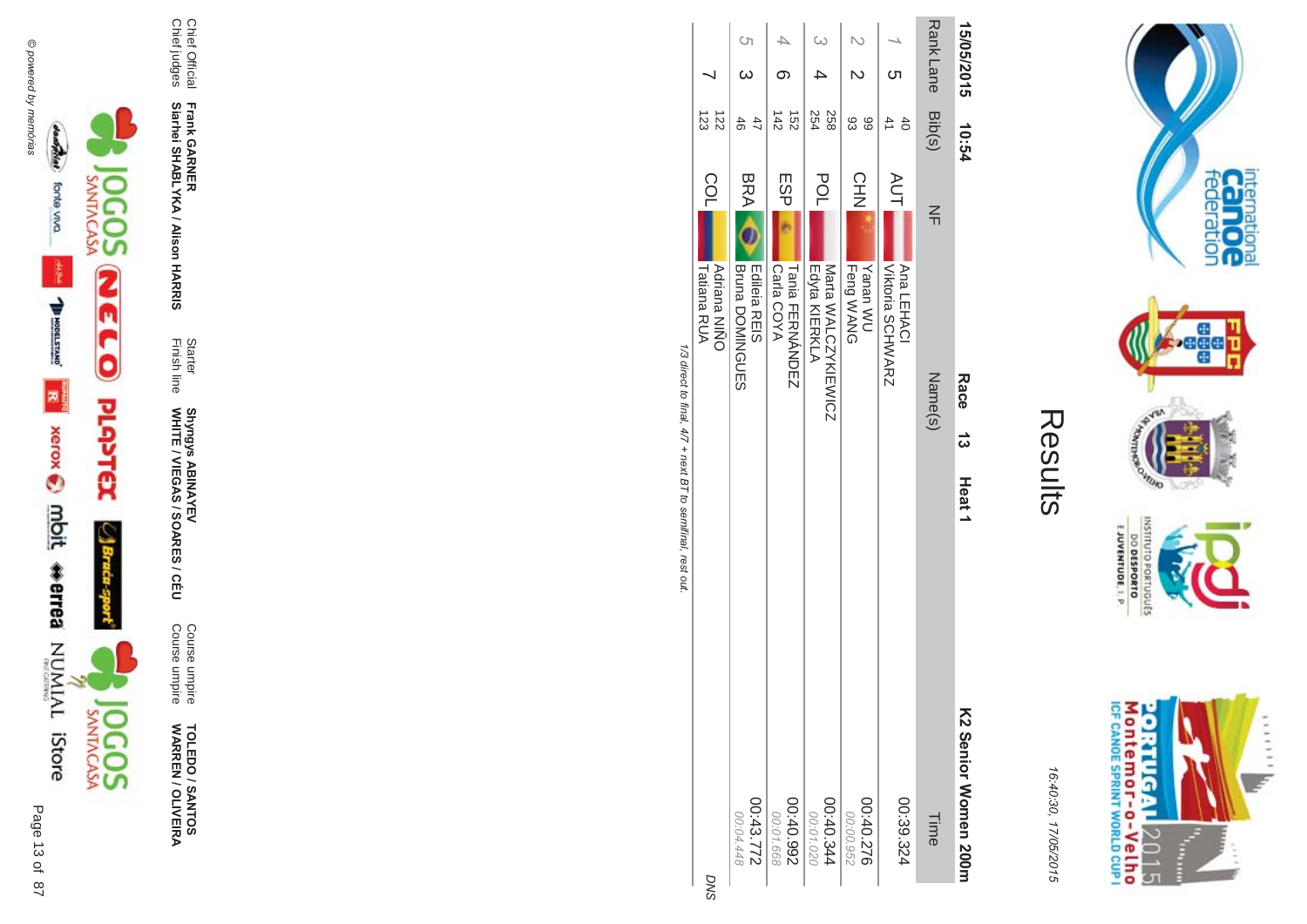

**TOLEDO / SANTOS NAR -EN / OLIVEIR** ७ व्

WHITE / VIEGAS / SOAR Shyngys ABINAYEV<br>WHITE / VIEGAS / SOARES / CÉU Shyngys ABINAYEV

**- Siarhei SHABLYKA / Alison HAR** 

Chief Official<br>Chief judges Chief judges Chief Official

| ĩ,<br>2<br>ì<br>Ľ |
|-------------------|
|                   |
|                   |
|                   |
|                   |
|                   |
|                   |

Course umpire<br>Course umpire Course umpire Course umpire

**-&** Finish line Starter

**Frank GAR** 

|          |                          | 15/05/2015 10:59 |                                                   | Race 14 Heat 2 | KS Senior Momen Sonr |                        |
|----------|--------------------------|------------------|---------------------------------------------------|----------------|----------------------|------------------------|
|          |                          | Rank Lane Bib(s) | 즊                                                 | Name(s)        |                      | Time                   |
|          | <sub>ယ</sub>             | 273<br>697       | <b>POR</b><br>Francisca LAIA<br>Maria CABRITA     |                |                      | 00:38.804              |
|          |                          | iot<br>96        | CHN<br>NH<br><b>Yue LI</b><br>Jieyi HUANG         |                |                      | 00:38.832<br>00:00.028 |
| $\omega$ |                          | 141<br>51        | ESP <br>Begoña LAZKANO<br>Sara OUZANDE            |                |                      | 00:39.764<br>00:00.960 |
|          | $\overline{6}$           | 238<br>239       | KAZ<br>NATIONS SERGEYEVA<br><b>Irina PODOINKO</b> |                |                      | 00:40.160<br>00:01.356 |
| $\circ$  | $\overline{\phantom{0}}$ | SS<br>23         | AUS<br>AUS<br>Bernadette WALLACE<br>Jaime ROBERTS |                |                      | 00:40.488<br>00:01.684 |

1/3 direct to final, 4/7 + next BT to semifinal, rest out /3 direct to final, 4  $/7$  + next BT to semifinal, rest out.

> M onte mor-o-Velho<br>ne canos sprint world cup i **ORTUGAL** ...... y. 2015 Ŧ È

internation<br>Can OC<br>federation

 $\cdot$ ağa

VILLAD **NORS** 

OLNILISNI

GRIUGUES

 $\frac{6!13001N3A0013}{0180653000}$ 

16:4 10:30, 1 7/05/2015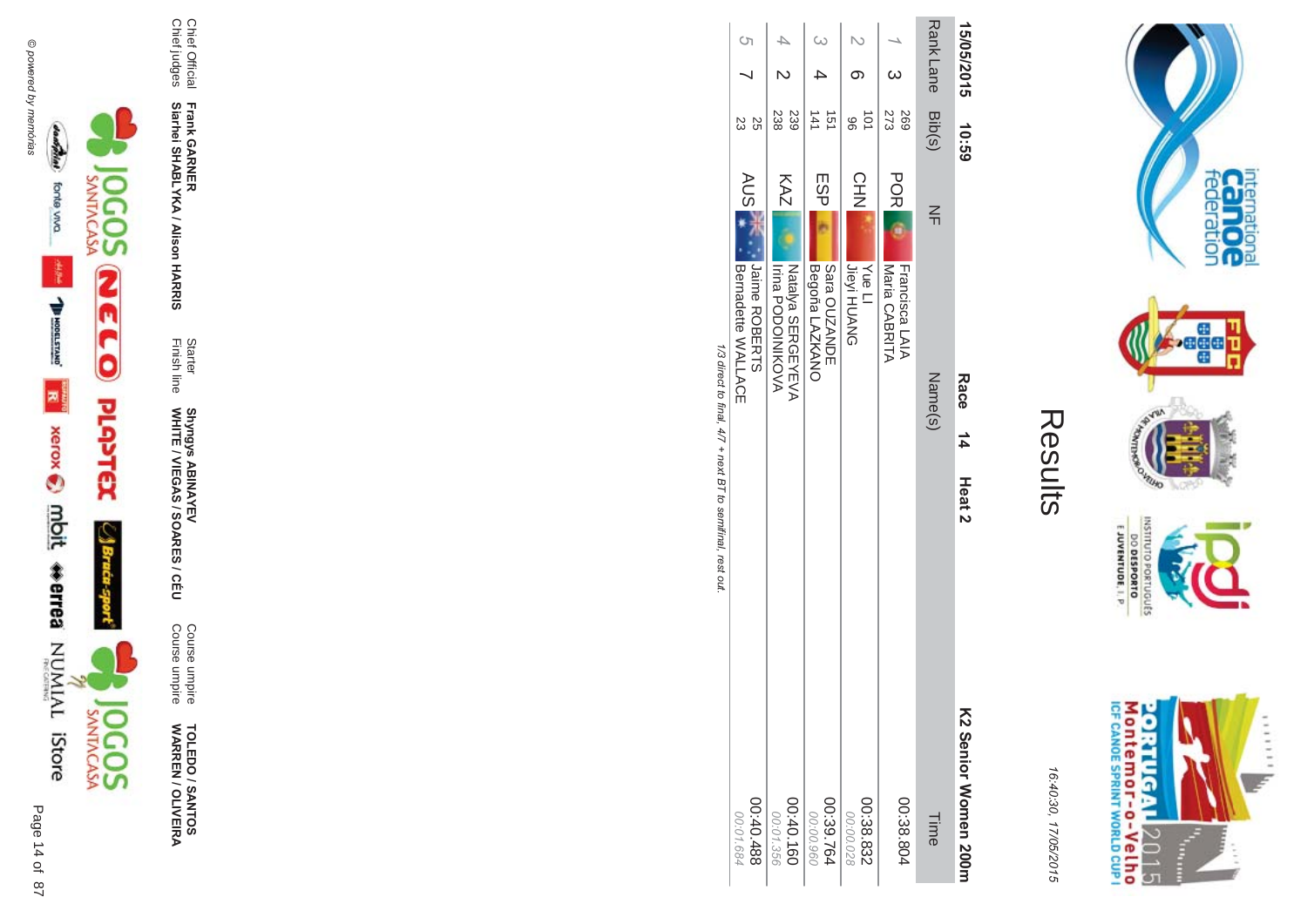



**Xavier TOLEDO**<br>Joaquim SANTOS Joaquim SANTOS **Xavier TOLEDO** 

Course umpire<br>Course umpire Course umpire Course umpire

Finish line Starter WHITE / VIEGAS / SOAR Erin SCHAUS<br>WHITE / VIEGAS / SOARES / CÉU Erin SCHAUS

**-**

**Siarhei SHABLYKA / Alison HAR -&**

Chief Official<br>Chief judges Chief judges Chief Official **Frank GAR** 

| 1/3 direct to final, 4/7 + next BT to semifinal, rest out | $\infty$<br>$\infty$<br>207<br>206<br><b>GBRE</b><br>Sean REDMOND<br>Thomas LUSTY<br>01:37.72<br>$\bigcirc$<br>02:32.73<br>o) | 68<br>$\frac{1}{2}$<br>Andrew JESSOP<br>Robert CLARKE<br>01:37.35<br>$\begin{pmatrix} 0 \end{pmatrix}$<br>02:28.48<br>$\odot$ | O)<br>ä<br>121<br>CHN<br>N<br>Zhenyu Ll<br>DONAHZ pnod<br>01:38.19<br>$\circledcirc$ | Cη<br>ದ<br><b>ARG</b><br>Juan CÁCERES<br>Omar ANDRÉS<br>00:45.45<br>$\binom{2}{2}$<br>01:35.52<br>$\left( \begin{matrix} 4 \end{matrix} \right)$ | 128<br>127<br><b>CUB</b><br><b>Reiniel RIBEAUX</b><br>Jorge RODRIGUEZ<br>01:35.95<br>$\odot$<br>02:26.30<br>$\left( \begin{matrix} 4 \end{matrix} \right)$ | ဖ<br>$\frac{182}{2}$<br>$\frac{1}{80}$<br>FRA<br>Arnaud HYBOIS<br><b>Etienne HUBERT</b><br>00:45.70<br>$\left(\frac{2}{2}\right)$<br>01:33.41<br>$\left( \gamma \right)$<br>02:23.47<br>$\widetilde{\omega}$ | $\overrightarrow{50}$<br>$\overline{67}$<br>ESP<br>Diego NORIEGA<br>Marcus WALZ<br>01:34.99<br>$\begin{pmatrix} 2 \end{pmatrix}$<br>02:24.04<br>$\omega$ | တ<br>ပ္တ<br>54<br><b>AUS</b><br>Kenny WALLACE<br>Lachlan TAME<br>00:45.36<br>01:34.29<br>$\overline{z}$<br>02:23.38 | Rank Lane<br>Bib(s)<br>$\leq$<br>Name(s)<br>250m 500m<br>750m | 15/05/2015<br>11:11<br>Race 15<br>Heat <sub>1</sub> |
|-----------------------------------------------------------|-------------------------------------------------------------------------------------------------------------------------------|-------------------------------------------------------------------------------------------------------------------------------|--------------------------------------------------------------------------------------|--------------------------------------------------------------------------------------------------------------------------------------------------|------------------------------------------------------------------------------------------------------------------------------------------------------------|--------------------------------------------------------------------------------------------------------------------------------------------------------------------------------------------------------------|----------------------------------------------------------------------------------------------------------------------------------------------------------|---------------------------------------------------------------------------------------------------------------------|---------------------------------------------------------------|-----------------------------------------------------|
|                                                           |                                                                                                                               |                                                                                                                               |                                                                                      |                                                                                                                                                  |                                                                                                                                                            |                                                                                                                                                                                                              |                                                                                                                                                          |                                                                                                                     |                                                               | KS Senior Men 1000m                                 |
|                                                           | 03:32.096<br>00:19.828                                                                                                        | 03:24.728<br>00:12.460                                                                                                        | 03:22.808<br>00:10.540                                                               | 03:21.964<br>00:09.696                                                                                                                           | 03:19.688<br>00:07.420                                                                                                                                     | 03:13.128<br>00:00.860                                                                                                                                                                                       | 03:12.680<br>00:00.412                                                                                                                                   | 03:12.268                                                                                                           | Time                                                          |                                                     |

Results

internation<br>Cal OC<br>federation

**Pege** 

GHTUND

OLNILISNI

GRIUGUES

 $\frac{6!13001N3A0013}{0180653000}$ 

Montemor-o-Velho<br>Montemor-o-Velho

**ORTUGAL** 

2015

T  $\frac{1}{2}$   $111111$ 

ie.

**NORD** 

**Contract Contract** 

16:4 10:30, 1

7/05/2015

/3 direct to final, 4  $\mathbf{u}$ ect  $\tilde{c}$ IIIlal  $1/4$  $\sqrt{7}$  + next BT to semifinal, rest out.  $+$  I/CXI  $\overline{a}$  $\tilde{c}$  $\overline{C}$ ρq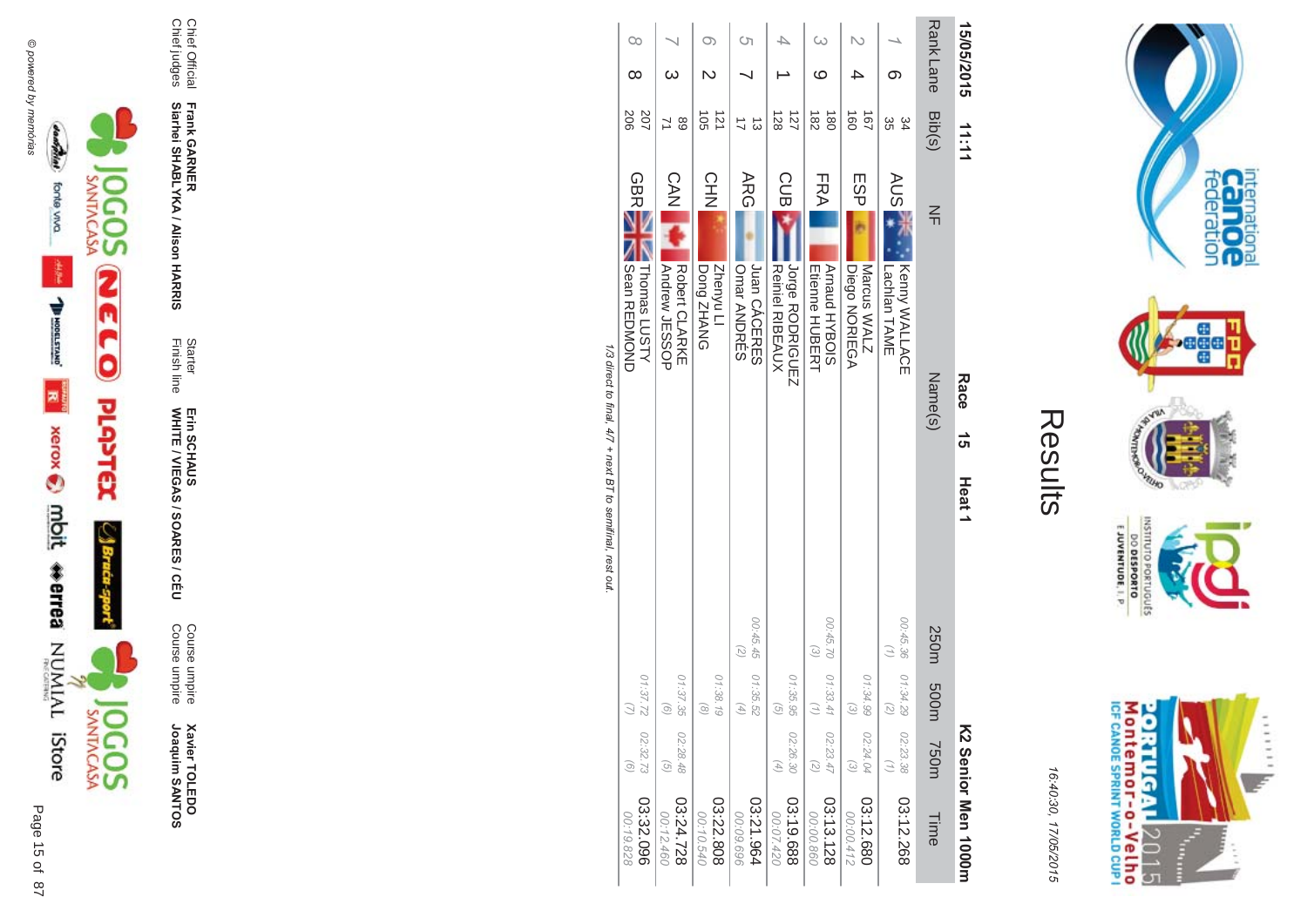



Course umpire<br>Course umpire

Starter<br>Finish line Erin SCHAUS<br>WHITE / VIEGAS / SOARES / CÉU

Chief Official<br>Chief judges

Frank GARNER<br>Siarhei SHABLYKA / Alison HARRIS

|                        |                                              |                                                                           |                                                        | 1/3 direct to final A/Z + Det to emmitize the control rest of the |                                                 |            |                                  |            |    |
|------------------------|----------------------------------------------|---------------------------------------------------------------------------|--------------------------------------------------------|-------------------------------------------------------------------|-------------------------------------------------|------------|----------------------------------|------------|----|
|                        | $\binom{2}{2}$                               | $\begin{pmatrix} 2 \end{pmatrix}$                                         | $\binom{n}{2}$                                         |                                                                   | Rubén MILLAN<br>Gabriel PAVON                   | ESP        | $\frac{162}{2}$<br>171           |            |    |
| 03:49.556<br>00:32.024 | 02:48.14                                     | 01:49.24<br>$\left(\begin{array}{c} \end{array}\right)$                   | 00:53.22                                               |                                                                   | Nohamed ALI<br>Zeyad YOUSSEF                    | EGY        | $\frac{38}{2}$<br>137            |            |    |
| 03:28.624<br>00:11.092 | 02:35.35<br>$\odot$                          | $\odot$                                                                   | 00:48.78 01:40.31<br>$\begin{pmatrix} 4 \end{pmatrix}$ |                                                                   | <b>UOHZ oduY</b><br>Haitao XU                   | CHN<br>NH  | $\frac{1}{2}$<br>$\overline{50}$ |            |    |
| 03:26.604<br>00:09.072 | 02:34.69<br>$\left( 9\right)$                | 01:42.36<br>$\odot$                                                       | 00:50.90<br>$\widehat{\Theta}$                         |                                                                   | Stanton COLLINS<br><b>Christopher MILLER</b>    | NSU        | 323<br>327                       | ∞          | Ċη |
| 03:26.184<br>00:08.652 | 02:32.25<br>$(4)$                            | 01:39.81<br>$\left( \begin{smallmatrix} 4 \\ 7 \end{smallmatrix} \right)$ | 00:49.07<br>$\widehat{G}$                              |                                                                   | Saeid FAZLOULA<br>AII AGHAMIRNAEULINAGHAAD      | 远          | 235<br>233                       | ဖ          |    |
| 03:20.300<br>00:02.768 | 02:30.78<br>$\omega$                         | 01:39.26<br>$\begin{pmatrix} 2 \end{pmatrix}$                             | 00:47.60<br>$\left( \frac{1}{2} \right)$               |                                                                   | <b>Gilvan RIBEIRO</b><br><b>Roberto MAHELER</b> | <b>BRA</b> | 9g<br>S2                         |            |    |
| 03:18.612<br>00:01.080 | 02:28.56<br>$\left( \frac{1}{\zeta} \right)$ | 01:37.11<br>$\left( \begin{smallmatrix} 2 \\ 2 \end{smallmatrix} \right)$ | 00:47.01<br>$\binom{2}{2}$                             |                                                                   | <b>COOM</b> uppac<br><b>Riley FITZSIMMONS</b>   | AUS        | ပ္လ<br>37                        | ω          |    |
| 03:17.532              | 02:26.23<br>(7)                              | 01:35.68<br>$\binom{7}{1}$                                                | 00:46.34                                               |                                                                   | <b>João RIBEIRO</b><br>Emanuel SILVA            | <b>POR</b> | 298<br>286                       |            |    |
| Time                   | m037                                         | m005                                                                      | 250m                                                   |                                                                   | Name(s)                                         | $\leq$     | Rank Lane Bib(s)                 |            |    |
| KS Senior Men 1000m    |                                              |                                                                           |                                                        | ക്<br>Heat <sub>2</sub>                                           | Race                                            |            | 11:18                            | 15/05/2015 |    |

 $\pi$ 

 $\tilde{c}$  $\mathbf{u}$ ect  $\tilde{c}$  $\ddot{u}$  $\frac{4}{4}$  $+$   $\frac{1}{16}$  $\tilde{c}$  $\overline{C}$ ρq

**DSO** 



internation<br>Can OC<br>federation

**page** 

**RUID NORS** 

INSILIO

priuguts

E JUVENTUDE, I. P.

DO DESPORTO

16:40:30, 17/05/2015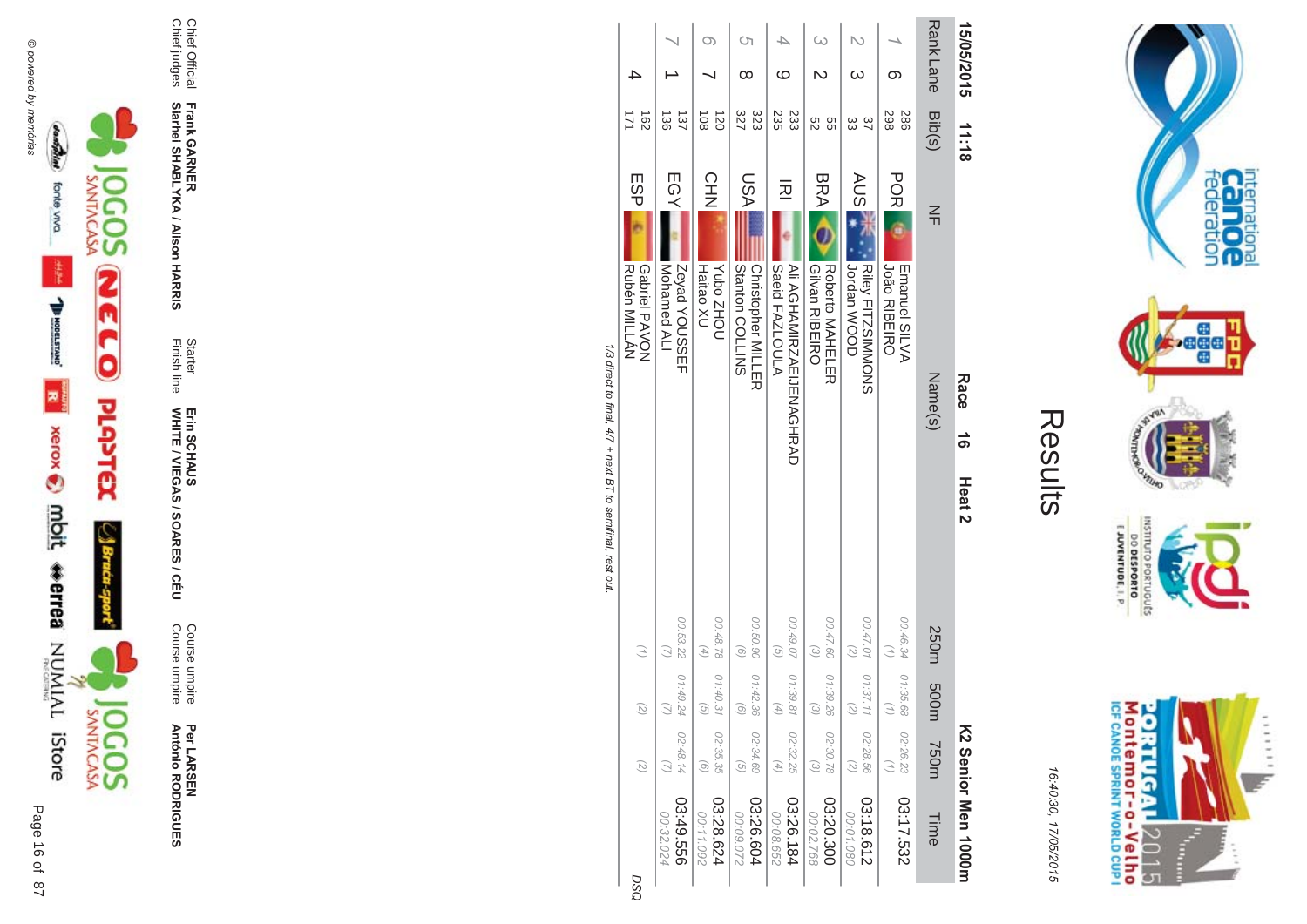



**Matt WARREN<br>José OLIVEIRA** 

Course umpire<br>Course umpire

Starter<br>Finish line Oscar SOARES<br>WHITE / VIEGAS / SOARES / CÉU

Frank GARNER<br>Siarhei SHABLYKA / Alison HARRIS

Chief Official<br>Chief judges

|                          |                                               |                   | Tatiana RUA<br><b>Adriana NIÑO</b>              | COL        | 123<br>122                         | ∞          |     |
|--------------------------|-----------------------------------------------|-------------------|-------------------------------------------------|------------|------------------------------------|------------|-----|
| 966'67:10<br>00:04.672   | 00:53.34<br>$\widehat{G}$                     |                   | Genevieve BEAUCHESNE-SEVIGNY<br>Kathleen FRASER | CAN        | 88<br>82                           | σ.         | O)  |
| 01:49.816<br>00:04.492   | 00:53.70<br>$\odot$                           |                   | <b>Tiffany KRUGER</b><br><b>To HONDER</b>       | <b>RSA</b> | $\frac{310}{10}$<br>309            |            | Ċ'n |
| 260.74:10<br>00:01.768   | 00:51.46<br>$\overline{z}$                    |                   | <b>NOHZ<sub>N</sub></b><br>Qing MA              | CHN        | $\vec{0}$<br>97                    |            |     |
| 11:47.084<br>00:01.760   | 00:51.94<br>$\begin{pmatrix} 2 \end{pmatrix}$ |                   | Ana VARELA<br>Eva BARRIOS                       | ESP        | $\frac{143}{2}$<br>$\overline{40}$ |            |     |
| 084.346.480<br>00:01.156 | 00:53.09<br>$(4)$                             |                   | Jo BRIGDEN-JONES<br>Naomi FLOOD                 | <b>AUS</b> | 92<br>22                           |            |     |
| 01:45.324                | 00:50.61<br>$\binom{7}{7}$                    |                   | JONDONCELOS<br>Beatriz GOMES                    | <b>POR</b> | 268<br>272                         |            |     |
| Time                     | 250m                                          |                   | Name(s)                                         | $\leq$     | Rank Lane Bib(s)                   |            |     |
| V2 Senior Momen 500n     |                                               | Heat <sub>1</sub> | Race<br>$\vec{r}$                               |            | 11:30                              | 15/05/2015 |     |

1st to final A, 2/7 to semifinal, rest out.





16:40:30, 17/05/2015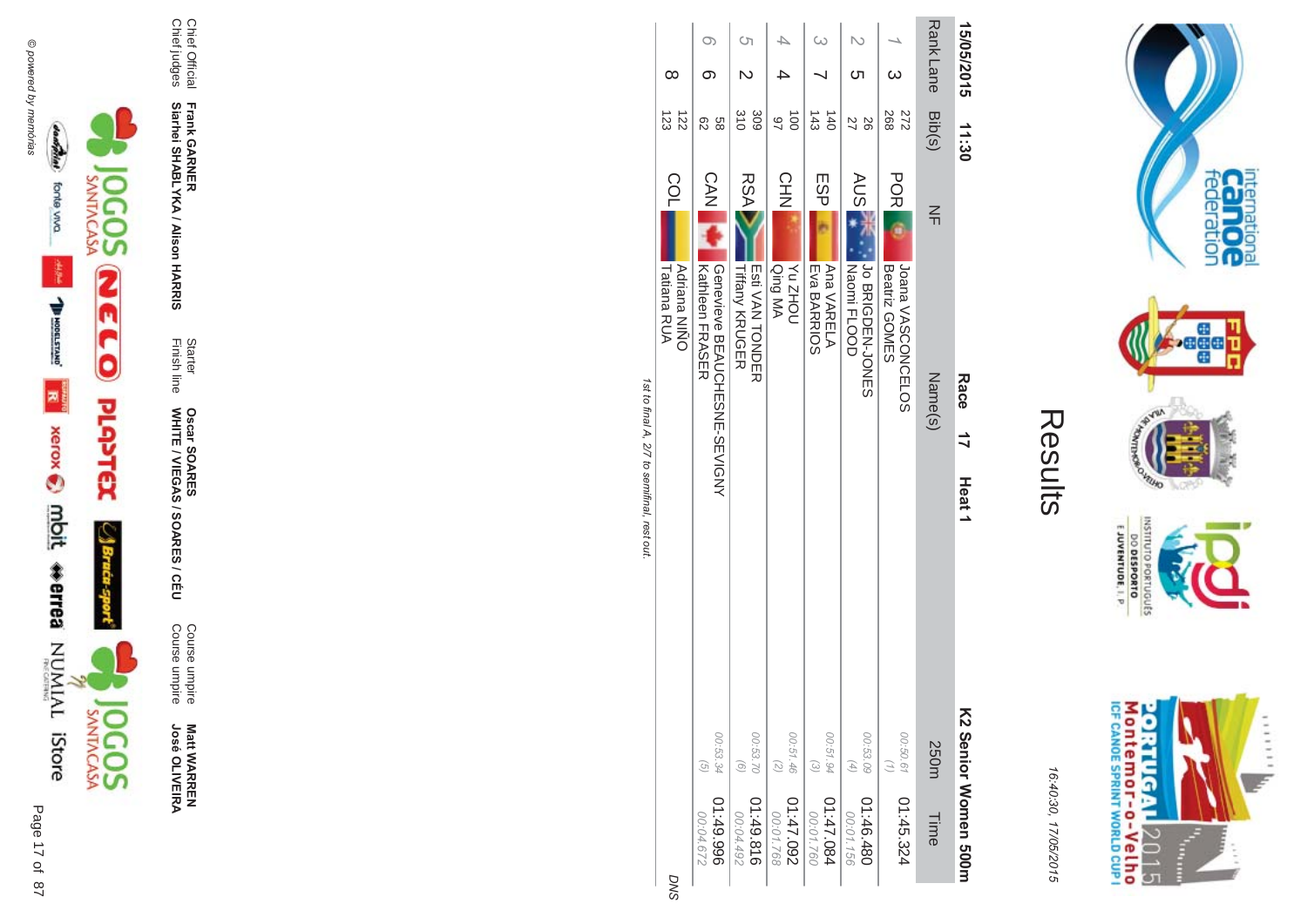

Course umpire<br>Course umpire **Xavier TOLEDO**<br>Joaquim SANTOS

Oscar SOARES<br>WHITE / VIEGAS / SOARES / CÉU

Starter<br>Finish line

Frank GARNER<br>Siarhei SHABLYKA / Alison HARRIS

Chief Official<br>Chief judges

| 00:03.732            | $\left( 4\right)$ |                   |                              | Viktoria SCHWARZ   | <b>AUT</b> | 41         |            |          |
|----------------------|-------------------|-------------------|------------------------------|--------------------|------------|------------|------------|----------|
| 826'0938             | 00:53.74          |                   |                              | Ana LEHACI         |            | $\ddot{d}$ |            |          |
|                      |                   |                   |                              |                    |            |            |            |          |
| 00:03.352            | $\omega$          |                   |                              | Edyta KIERKLA      | <b>POL</b> | 254        |            | $\omega$ |
| 845.05.548           | 00:53.57          |                   |                              | Mata WALCZYKIEWICZ |            | 258        |            |          |
| 00:01.616            | (7)               |                   |                              | Haiping LIU        |            | 84         | N          |          |
| 01:48.812            | 00:52.73          |                   |                              | Nepica REN         | CHN        | 86         |            |          |
|                      | $\left( 1\right)$ |                   |                              | <b>Ninetta VAD</b> |            | 219        |            |          |
| 01:47.196            | 00:52.01          |                   |                              | Anna KÁRÁSZ        | HUH<br>N   | 214        |            |          |
|                      |                   |                   |                              |                    |            |            |            |          |
| Time                 | 250m              |                   | Name(s)                      |                    | $\leq$     | Bib(s)     | Rank Lane  |          |
| KS Senior Momen 200m |                   | Heat <sub>2</sub> | <b>Race</b><br>$\frac{1}{8}$ |                    |            | 11:36      | 15/05/2015 |          |
|                      |                   |                   |                              |                    |            |            |            |          |

**Contract Contract** 

internation<br>Cal OC<br>federation

**Pege** 

**UNITED** 

OLNILISNI

GRIUGUES

 $\frac{6!13001N3A0013}{0180653000}$ 

Montemor-o-Velho<br>Montemor-o-Velho

**ORTUGAL** 

2015

 $\frac{1}{2}$  $\frac{1}{2}$   $111111$ 

y.

**NORD** 

Results

16:40:30, 17/05/2015

1st to final A, 2/7 to semifinal, rest out.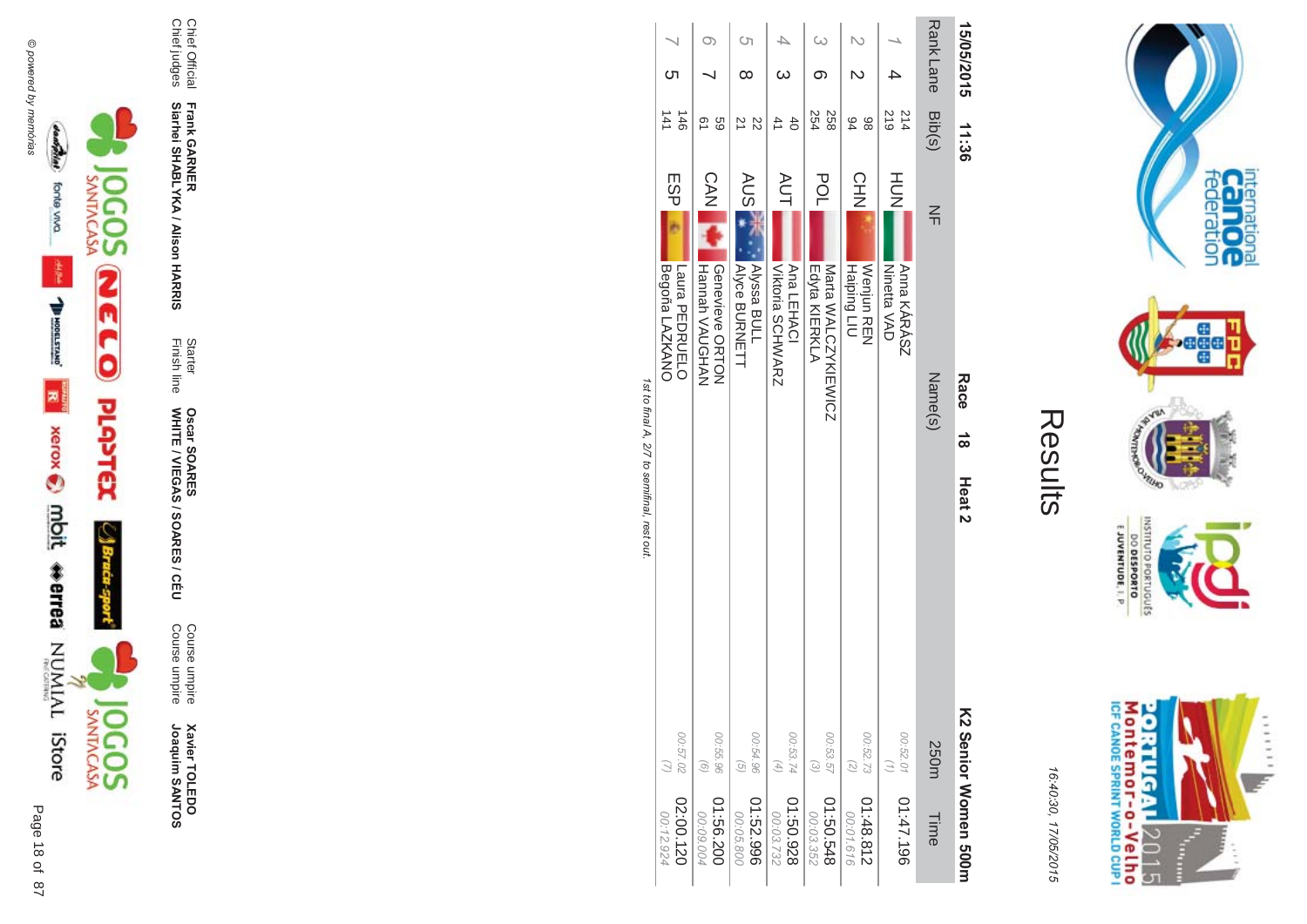

## Results

16:4 10:30, 1 7/05/2015

| 15/05/2015       | 11:42                  |                                                               | Race<br>යි | Heat <sub>3</sub> |                                          | <b>C2 Senior Momen 500H</b> |
|------------------|------------------------|---------------------------------------------------------------|------------|-------------------|------------------------------------------|-----------------------------|
| Rank Lane Bib(s) |                        | $\leq$                                                        | Name(s)    |                   | 250m                                     | Time                        |
|                  | 244<br>245             | NZL<br>Caitlin RYAN<br><b>Aimee FISHER</b>                    |            |                   | 00:52.18<br>$\binom{7}{2}$               | 01:47.976                   |
|                  | $\frac{216}{2}$<br>213 | HUH<br>N<br>Anett SZILÁGYI<br><b>Fanni SIMAN</b>              |            |                   | 00:53.58<br>$\binom{2}{2}$               | 01:48.652<br>00:00.676      |
|                  | 239<br>238             | KAZ<br><b>Irina PODOINKOVA</b><br>Natalya SERGEYEVA           |            |                   | 00:54.85<br>$(4)$                        | 01:50.400<br>00:02.424      |
|                  | $\frac{310}{5}$<br>320 | <b>ASU</b><br>Kaitlyn MCELROY<br>MAGGH HOGAN                  |            |                   | 00:55.25<br>$\left( \frac{1}{2} \right)$ | 01:52.352<br>00:04.376      |
| <b>(</b> ၂<br>∞  | ပာ                     | <b>ARG</b><br>Sabrina AMEGHINO<br><b>Alexandra KERESZTESI</b> |            |                   | 00:54.68<br>$\odot$                      | 01:53.176<br>00:05.200      |
|                  | 556<br>255             | <b>POL</b><br>Joanna BRUSKA<br><b>TANGITA SOJNAROSOKA</b>     |            |                   | 00:56.00<br>$\tilde{z}$                  | 01:54.760<br>00:06.784      |
|                  | 47<br>48               | <b>BRA</b><br>Mayara PEREIRA<br>Edileia REIS                  |            |                   | 00:55.64<br>$\odot$                      | 01:57.120<br>00:09.144      |

1st to final A, 2/7 to semifinal, rest out. st to final A, 2/7 to semifinal, rest out.





Page

 $\overline{a}$ 19 of 87

Per LAR SEN **António R \*0-B-DES** 

**ES/CEU** Course umpire<br>Course umpire Course umpire Course umpire

Finish line Starter WHITE / VIEGAS / SOAR **Oscar SOAR** 55

**- -&**

Chief Official<br>Chief judges Chief judges Chief Official

**Siarhei SHABLYKA / Alison HAR** 

**Frank GAR** 

Montemor-o-Velho<br>Montemor-o-Velho **ORTUGAL** 2015

E JUVENTUDE, I. P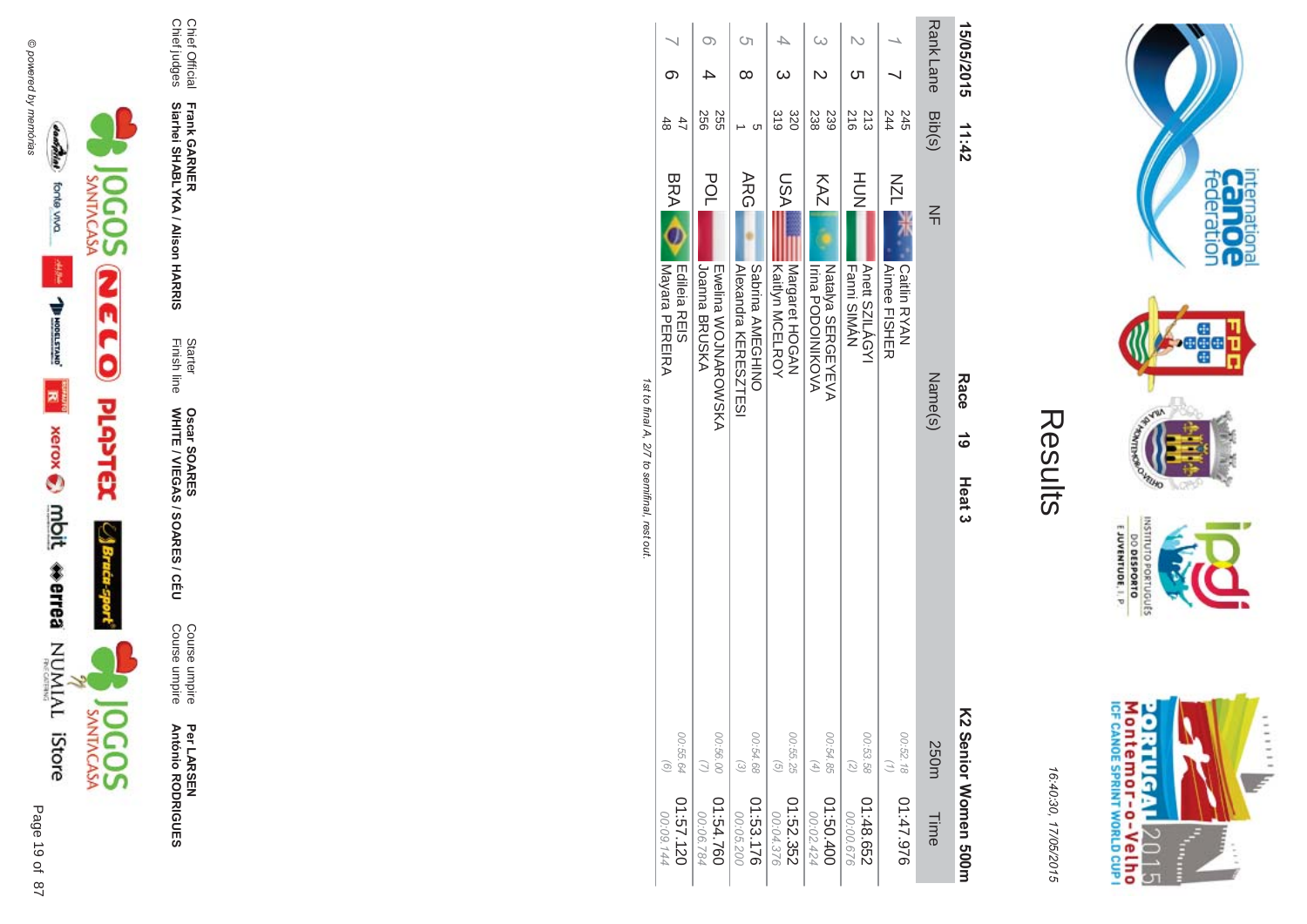



Per LAR SEN **António R \*0-B-DES** 

Course umpire<br>Course umpire Course umpire Course umpire

Finish line Starter WHITE / VIEGAS / SOAR Erin SCHAUS<br>WHITE / VIEGAS / SOARES / CÉU Erin SCHAUS

**-**

Chief Official<br>Chief judges Chief judges

**Siarhei SHABLYKA / Alison HAR -&**

Chief Official **Frank GAR** 

| 15/05/2015              | 14:00      | Race<br>20<br>Semifinal 1                  |                                                          |                                                   |                                                            | C <sub>1</sub> Senior Nen 1000m |
|-------------------------|------------|--------------------------------------------|----------------------------------------------------------|---------------------------------------------------|------------------------------------------------------------|---------------------------------|
| Rank Lane               | Bib(s)     | $\leq$<br>Name(s)                          | 250m                                                     | m005                                              | 750m                                                       | Time                            |
| $\overline{\mathsf{C}}$ | 302        | <b>POR</b><br>Nuno BARROS                  |                                                          | 02:03.56<br>(1)                                   | 03:12.93<br>$\binom{n}{2}$                                 | 04:24.556                       |
|                         | 991        | ESP <sub>I</sub><br><b>Brais FERNANDEZ</b> | 01:01.65<br>$\left(\begin{matrix} 2 \end{matrix}\right)$ | 02:06.96<br>$\omega$                              | 03:14.45<br>$\left(\begin{matrix} 2 \end{matrix}\right)$   | 04:24.956<br>00:00.400          |
| $\omega$<br>$\infty$    | 328        | <b>ASU</b><br><b>JUSHAUBACH</b>            | 01:01.64<br>$\binom{7}{7}$<br>02:06.62                   | $\left(\begin{matrix} 7 \\ 6 \end{matrix}\right)$ | 03:17.13<br>$\begin{pmatrix} 2 \\ 0 \end{pmatrix}$         | 04:28.376<br>00:03.820          |
|                         | ဖ          | <b>ARG</b><br><b>Facundo PAGIOLA</b>       | 01:02.10 02:09.40<br>$\begin{pmatrix} 2 \end{pmatrix}$   | $\left( \frac{4}{\sqrt{2}} \right)$               | 03:19.40<br>$\left( \begin{matrix} 4 \end{matrix} \right)$ | 04:29.888<br>00:05.332          |
| S)<br>တ                 | 198        | <b>GBRE</b><br>Jonathan<br>JONES           |                                                          | 02:12.35<br>$\textcircled{\scriptsize 2}$         | 03:24.99<br>$\odot$                                        | 04:35.836<br>00:11.280          |
| O)                      | <b>289</b> | <b>POR</b><br>Fabio LOPES                  |                                                          | 02:14.24                                          | 03:27.71                                                   | 84:37.948<br>00:13.392          |
| ת                       | 189        | FRA<br><b>Romain BEUGNET</b>               |                                                          | 02:13.22<br>$\odot$                               | 03:27.45<br>$\odot$                                        | 260'141<br>00:16.536            |
| $\infty$<br>$\infty$    | 173        | ESP<br>Sergio VALLEJO                      |                                                          | 02:16.44<br>$\textcircled{\scriptsize{8}}$        | 03:34.34<br>$\circledcirc$                                 | 04:55.840<br>00:31.284          |
| $\circ$<br>ဖ            | 197        | <b>GBRE</b><br>lain WEIR                   |                                                          | 02:17.96<br>$\odot$                               | 03:37.09<br>$\circ$                                        | 4:56.344<br>00:31.788           |
|                         |            | 1/3 to final, rest out.                    |                                                          |                                                   |                                                            |                                 |

/3 to final, rest out. /3 t0 1111 al, rest

> Montemor-o-Velho<br>Montemor-o-Velho **ORTUGAL**  $111111$ y. 2015 T Î,

internation<br>Cal OC<br>federation

 $\frac{1}{2}$ 

**Page** 

ONTEURO

OLNILISNI

Sanoniao

**DO DESPORTO** 

**NOPO** 

16:4 10:30, 1 7/05/2015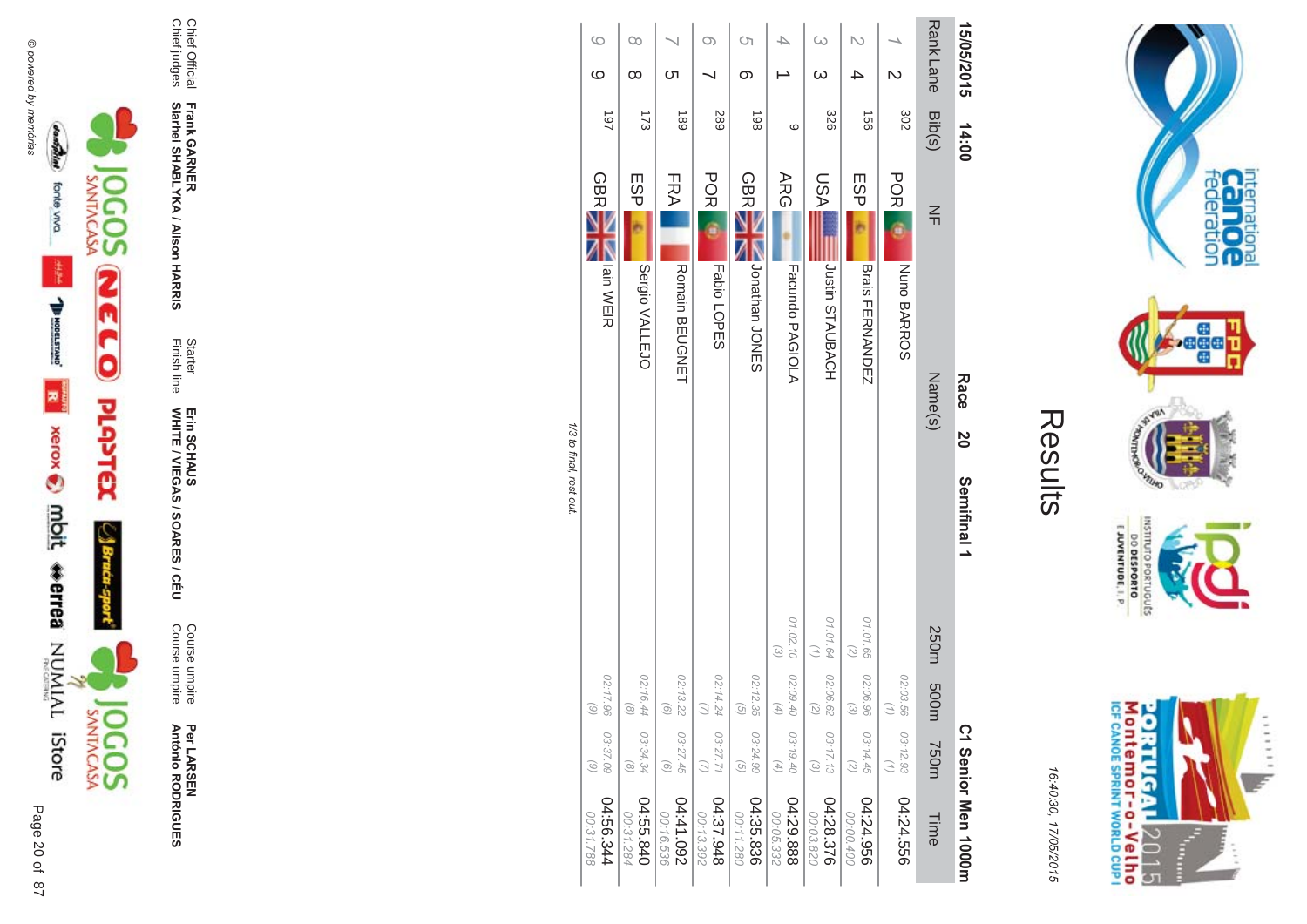

**Matt WARREN<br>José OLIVEIRA José OLIVEIR** 

Course umpire<br>Course umpire Course umpire Course umpire

WHITE / VIEGAS / SOAR Shyngys ABINAYEV<br>WHITE / VIEGAS / SOARES / CÉU Shyngys ABINAYEV

Finish line Starter

**Frank GAR - Siarhei SHABLYKA / Alison HAR -&**

Chief Official<br>Chief judges Chief judges Chief Official

| 15/05/2015                   | 14:07  |                                      | Race<br>$\vec{z}$<br>Semifinal 1 |                                               |                                |                                            | K1 Senior Men 1000H    |
|------------------------------|--------|--------------------------------------|----------------------------------|-----------------------------------------------|--------------------------------|--------------------------------------------|------------------------|
| <b>Rank Lane</b>             | Bib(s) | $\leq$                               | Name(s)                          |                                               | 250m 500m                      | <b>750m</b>                                | Time                   |
| <b>C</b> h                   | 181    | <b>FRA</b><br>Cyrille CARRE          |                                  | 00:53.64                                      | 01:50.07<br>Э                  | 02:46.40<br>$\binom{7}{7}$                 | 03:44.248              |
| N<br>$\overline{\mathsf{C}}$ | 315    | <b>SLO</b><br>Jost ZAKRAJSEK         |                                  |                                               | 01:53.68<br>$\widehat{\omega}$ | 02:51.94<br>$(4)$                          | 03:49.620<br>00:05.372 |
| $\omega$                     | 191    | <b>ESPI</b><br>Francisco SÁNCHEZ     |                                  | 00:55.82<br>$\odot$                           | 01:54.20<br>(4)                | 02:51.78<br>$\odot$                        | 03:50.256<br>00:06.008 |
|                              | 234    | 远<br>Farzin ASADI                    |                                  | 00:54.55<br>$\binom{2}{3}$                    | 01:53.52<br>$\binom{2}{3}$     | 02:51.60<br>$\binom{2}{3}$                 | 03:51.000<br>00:06.752 |
| Cη                           | 9g     | <b>BRA</b><br>Celso JUNIOR           |                                  |                                               | 01:55.23<br>$\odot$            | 02:54.15<br>$\left( \frac{1}{2} \right)$   | 03:55.184<br>00:10.936 |
| $\circ$<br>တ                 | 236    | b<br>N<br>N<br>Yasuhiro SUZUKI       |                                  | 00:57.16<br>$\left( 4\right)$                 | 01:57.86                       | 03:00.82<br>$\odot$                        | 04:02.176<br>00:17.928 |
|                              | 321    | LSA<br>Andy GUIARDINU                |                                  |                                               | 01:57.33<br>$\odot$            | 03:01.97                                   | 04:06.188<br>00:21.940 |
| $\infty$<br>ဖ                | 509    | <b>GREEN</b><br>Kyriakos SYRIOPOULOS |                                  | 00:59.48<br>$\begin{pmatrix} 5 \end{pmatrix}$ | 02:02.78<br>$\odot$            | 03:06.02<br>$\textcircled{\scriptsize{6}}$ | 04:10.776<br>00:26.528 |
| 6<br>∞                       | 307    | <b>PUR</b><br>Juan LOPEZ             |                                  |                                               | 02:01.27<br>$\odot$            | 03:05.53<br>$\circledcirc$                 | 04:12.476<br>00:28.228 |

1/3 to final A, 4/7 + next BT to final B, rest out. /3 to final A,  $4$  $77 +$  next BT to final B, rest out.

 $\mathbb{I}$ 



**riternational**<br>Cannoce<br>federation

**Page** 

**VEUID NORS** 

**NSTITU** 

E JUVENTUDE, I. P.

DO DESPORTO

16:4 10:30, 1 7/05/2015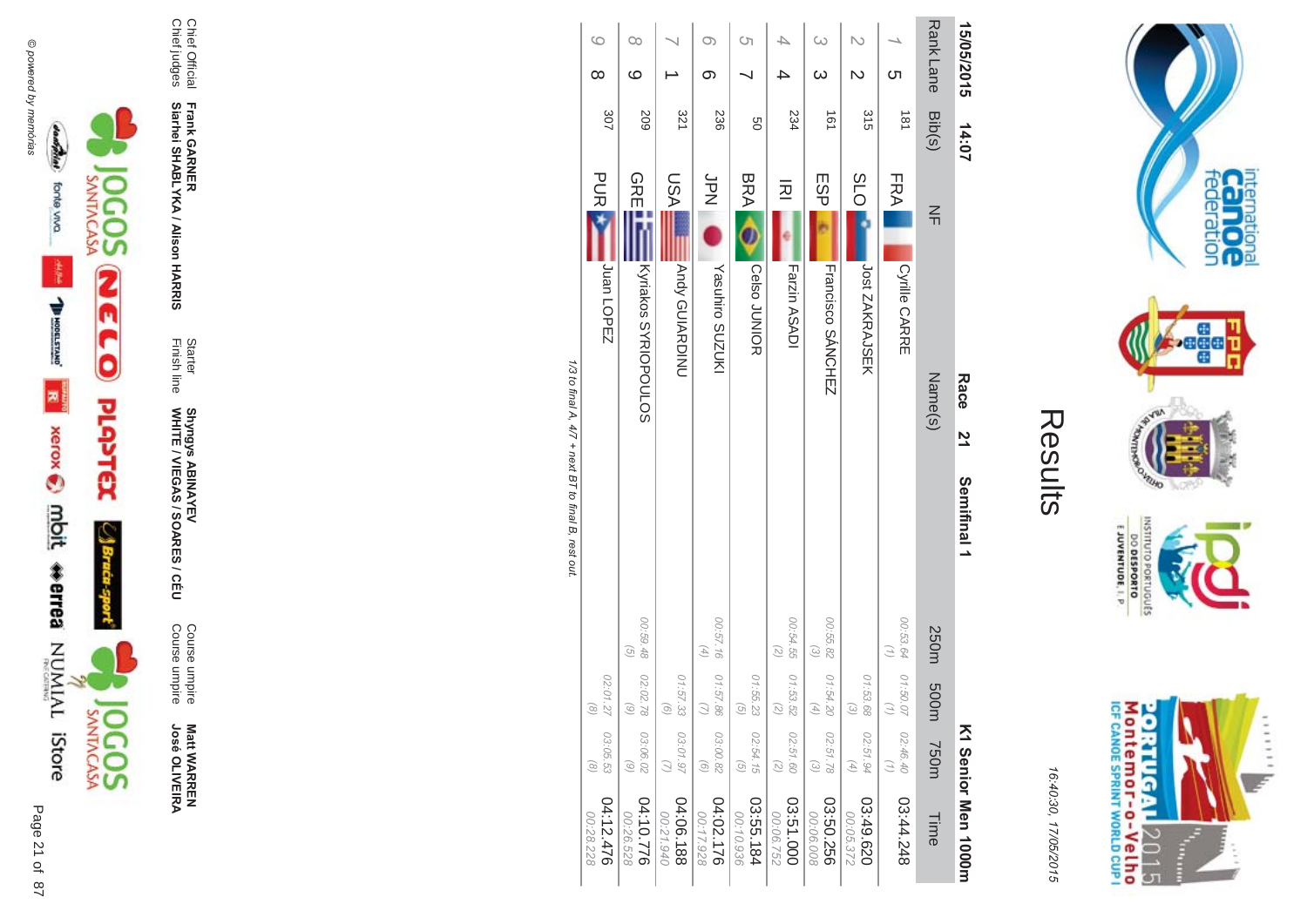

**Xavier TOLEDO**<br>Joaquim SANTOS Joaquim SANTOS **Xavier TOLEDO** 

Course umpire<br>Course umpire Course umpire Course umpire

Finish line Starter WHITE / VIEGAS / SOAR **Shyngys ABINAYEV<br>WHITE / VIEGAS / SOARES / CÉU** Shyngys ABINAYEV

**-**

**Frank GAR Siarhei SHABLYKA / Alison HAR -&**

Chief Official<br>Chief judges Chief judges Chief Official

| 15/05/2015                | 14:14      |                                         | Race    | 22 | Semifinal 2                                |                                                          |                                                                   |                                                            | K1 Senior Men 1000H    |
|---------------------------|------------|-----------------------------------------|---------|----|--------------------------------------------|----------------------------------------------------------|-------------------------------------------------------------------|------------------------------------------------------------|------------------------|
| Rank Lane Bib(s)          |            | $\frac{2}{1}$                           | Name(s) |    |                                            | 250m                                                     | m005                                                              | m0 <sub>3</sub> 7                                          | Time                   |
| $\omega$                  | 36         | AUS 7<br>Murray STEWART                 |         |    |                                            |                                                          | (4) $01.45.98$<br>3                                               | 02:42.32<br>$\left(1\right)$                               | 03:41.288              |
|                           | <b>249</b> | <b>NZL</b><br>Narty MCDOWELL            |         |    |                                            | $\circledcirc$                                           | 01:46.94<br>$\widetilde{\mathcal{L}}$                             | 02:45.12<br>$\binom{2}{2}$                                 | 03:44.100<br>00:02.812 |
| $\omega$<br>တ             | 39         | <b>AUSE</b><br><b>William BAIN</b>      |         |    |                                            | $\mathcal{Q}$                                            | 01:48.40<br>$\begin{array}{c} \textcircled{\small 2} \end{array}$ | 02:45.29<br>$\mathcal{E}$                                  | 02:44.920<br>00:03.632 |
|                           | 313        | <b>RSA</b><br>Louis HATTINGH            |         |    |                                            | $\odot$                                                  | 01:49.91<br>$\odot$                                               | 02:45.89<br>$\left( \begin{matrix} 4 \end{matrix} \right)$ | 03:45.808<br>00:04.520 |
| Ċη<br>C٦                  | တ          | <b>ARG</b><br><b>Agustín VERNICE</b>    |         |    |                                            | $\odot$                                                  | 01:49.68<br>$\begin{pmatrix} 0 \\ 0 \end{pmatrix}$                | 02:46.92<br>$\mathcal{G}$                                  | 03:47.204<br>00:05.916 |
| $\circ$<br>$\overline{C}$ | $-561$     | GBRE<br>Daniel JOHNSON                  |         |    |                                            | $\odot$                                                  | 01:49.34<br>$\left( \frac{4}{7} \right)$                          | 02:47.81<br>$\odot$                                        | 480.649<br>00:07.796   |
| ∞                         | 323        | <b>USA</b><br><b>Christopher MILLER</b> |         |    |                                            | 00:55.38 01:54.25<br>$\binom{7}{1}$                      | $\tilde{C}$                                                       | 02:55.53<br>$\cup$                                         | 04:02.512<br>00:21.224 |
| $\infty$                  | 135        | EGY<br>Karin ABDELSAMIE                 |         |    |                                            | 00:55.46<br>$\left(\begin{matrix} 7 \end{matrix}\right)$ | 01:57.85<br>$\odot$                                               | 03:03.94<br>$\odot$                                        | 04:10.532<br>00:29.244 |
|                           |            |                                         |         |    | 1/3 th final 4 d/7 + nast final R rest nit |                                                          |                                                                   |                                                            |                        |

Results

internation<br>Cal OC<br>federation

**Page** 

VEUID

OLNILISNI

oktuguts

EJUVENTUDE, I. P.

Montemor-o-Velho<br>Montemor-o-Velho

**ORTUGAL** 

2015

T ŧ ......

y.

DO DESPORTO

**NORS** 

16:4 10:30, 1

7/05/2015

170 li li lai A, /3 to final A,  $4$  $\frac{1}{4}$  $77 +$  next BT to final B, rest out.  $\frac{1}{2}$  $\geq$ <sub>ווח וו</sub>  $\tilde{\mathbf{p}}$ icor ρ<sub>α</sub>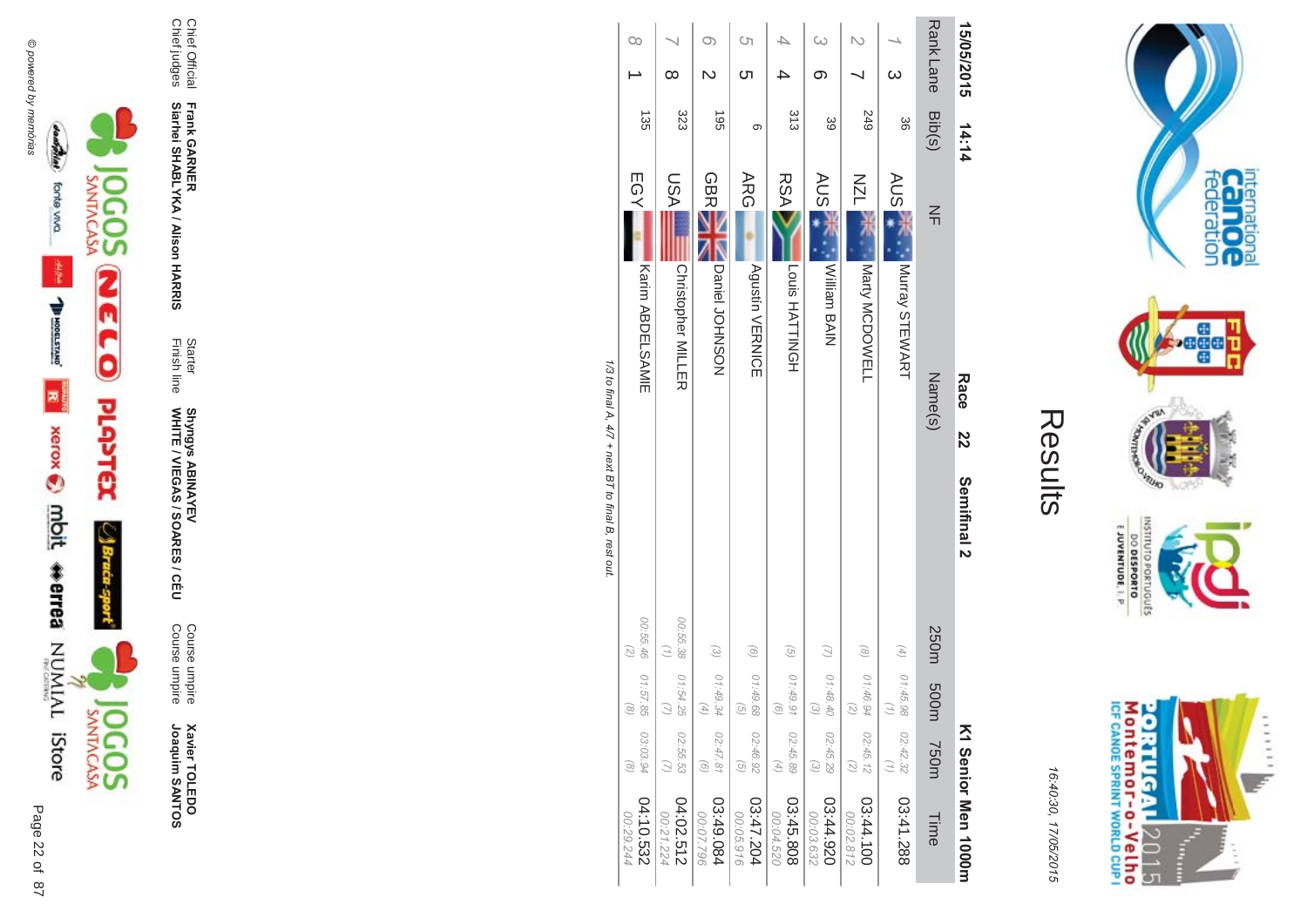

Per LAR SEN **António R \*0-B-DES** 

**ES/CEU** Course umpire<br>Course umpire Course umpire Course umpire

Finish line Starter WHITE / VIEGAS / SOAR **Oscar SOAR** 55

**Frank GAR - Siarhei SHABLYKA / Alison HAR** 

**-&**

Chief Official<br>Chief judges Chief judges Chief Official

|                        |                                               | <b>4 ^2 +,final - a -4 77 - ;n+ ロート,final -ロ ;n+ n+</b> |                |              |          |
|------------------------|-----------------------------------------------|---------------------------------------------------------|----------------|--------------|----------|
| 02:07.196<br>00:12.788 | 00:57.78<br>$\left( \mathcal{A}\right)$       | <b>CHN</b><br>Feng WANG                                 | 83             | တ            | G        |
| 02:05.332<br>00:10.924 | 00:58.74<br>$\omega$                          | GBRE<br>Hannah BROWN                                    | $\overline{5}$ | ပ            | CO       |
| 02:03.032<br>00:08.624 | 00:59.07<br>$\textcircled{\scriptsize{8}}$    | <b>CAN</b><br>Emilie FOURNEL                            | 49             | $\infty$     |          |
| 02:02.316<br>00:07.908 | 01:00.32<br>$\begin{pmatrix} 6 \end{pmatrix}$ | <b>ASU</b><br>Alexandra MCLAIN                          | 318            |              | $\infty$ |
| 02:01.048<br>00:06.640 | 00:58.57<br>$\odot$                           | CHN<br>Jiamei KANG                                      | 96             |              | S        |
| 01:55.356<br>00:00.948 | 00:54.58<br>$\left( \frac{1}{2} \right)$      | <b>CAN</b><br>Michelle RUSSELL                          | 99             | $\mathsf{D}$ | 4        |
| 01:54.860<br>00:00.452 | 00:58.40<br>$\textcircled{\scriptsize 2}$     | <b>RSA</b><br><b>Bridgitte HARTLEY</b>                  | 308            | <u>(</u>     | $\infty$ |
| 848.848<br>00:00.440   | 00:56.19<br>$\odot$                           | H<br>N<br>N<br>N<br>Krisztina FAZEKAO-ZUR               | 218            | 4            | $\sim$   |
| 01:54.408              | 00:55.82<br>$\binom{2}{3}$                    | AUS 3<br>Nana NICHOLLS                                  | SO             | $\infty$     |          |
| Time                   | 250m                                          | $\leq$<br>Name(s)                                       | Bib(s)         | Rank Lane    |          |
| K1 Senior Momen 500m   | Semifinal 1                                   | Race<br>23                                              | 14:26          | 15/05/2015   |          |
| 16:40:30, 17/05/2015   |                                               | Results                                                 |                |              |          |
|                        |                                               |                                                         |                |              |          |

1/3 to mal A, 4// + next B l to final B, rest out. /3 to final A,  $4$  $77 +$  next BT to final B, rest out.

E JUVENTUDE, I. P. priuguts M ontem or - o-Velh o<br>ICF canoE SPRINT WORLD CUP I **ORTUGAL** ...... 2015 I  $\frac{1}{2}$ 

internation<br>Can OC<br>federation

**Peger** 

nuiswi

DO DESPORTO

16:4 10:30, 1 7/05/2015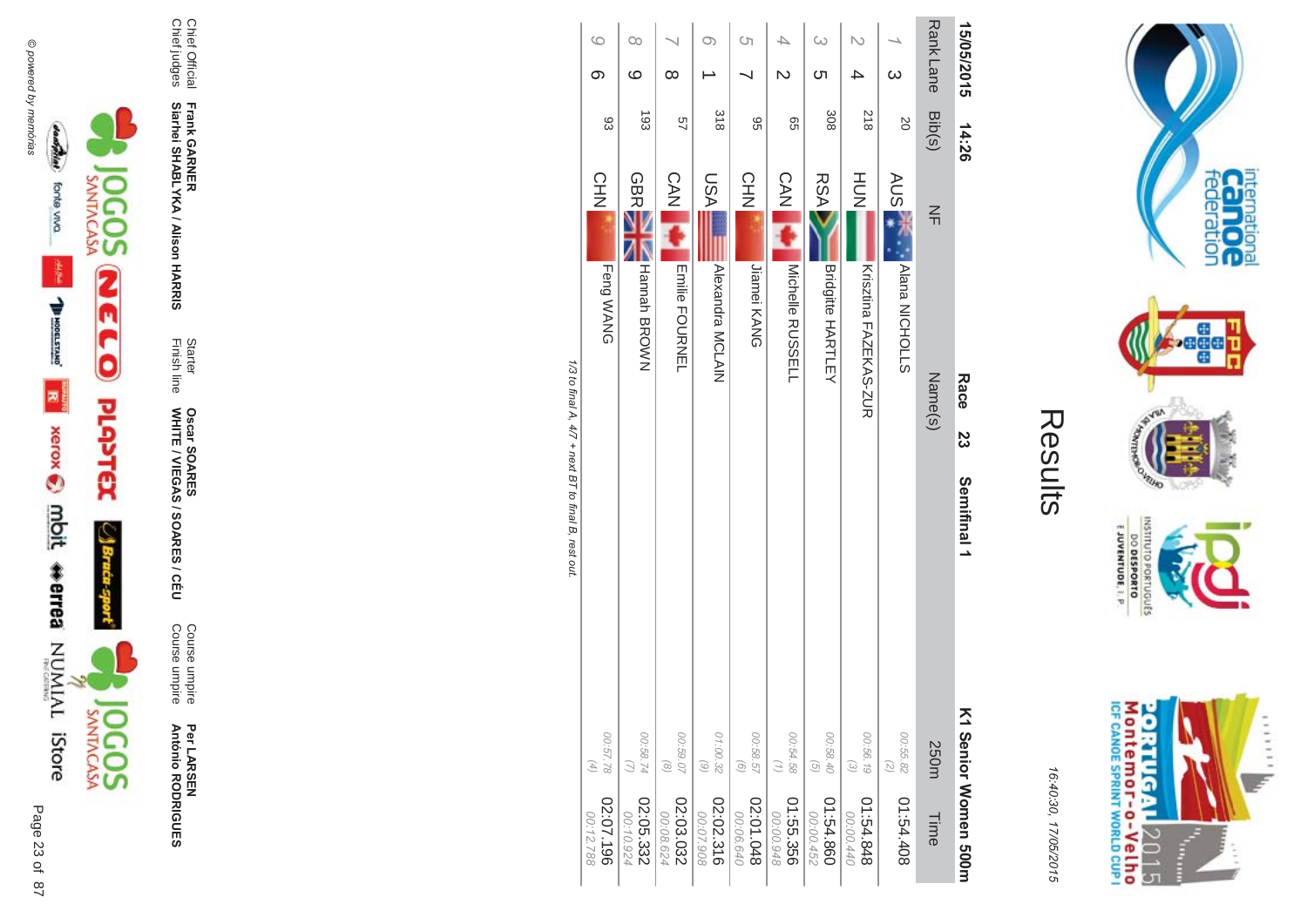

**Matt WARREN<br>José OLIVEIRA José OLIVEIR** 

**ES/CEU** Course umpire<br>Course umpire Course umpire Course umpire

Finish line Starter WHITE / VIEGAS / SOAR **Oscar SOAR** 53

**Frank GAR - Siarhei SHABLYKA / Alison HAR** 

**-&**

Chief Official<br>Chief judges Chief judges Chief Official

| Rank Lane Bib(s)<br>15/05/2015<br>N<br><b>C</b> h<br>4 | 14:32<br>314<br>275 | <b>SLO</b><br><b>POR</b><br>$\leq$<br>Spela JANIC<br>Teresa PORTELA<br>Name(s)<br>Race<br>24 | Semifinal 2 |  |
|--------------------------------------------------------|---------------------|----------------------------------------------------------------------------------------------|-------------|--|
|                                                        |                     |                                                                                              |             |  |
|                                                        | 24                  | <b>AUS</b><br><b>Catherine MCARHIUR</b>                                                      |             |  |
| $\overline{\mathsf{C}}$                                | 139                 | <b>ESP</b><br>Alicia AVILA                                                                   |             |  |
| S)<br>$\omega$                                         | $\ddot{42}$         | <b>BRA</b><br>Ana VERGUTZ                                                                    |             |  |
| $\circ$<br>တ                                           | 126                 | <b>CUB</b><br>Yushmari RODRIGUEZ                                                             |             |  |
|                                                        | $\frac{1}{4}$       | <b>ESP</b><br><b>ISBO CONTRERAS</b>                                                          |             |  |
| $\infty$<br>$\infty$                                   | 4                   | ARG<br>Martina ISEQUILLA                                                                     |             |  |
| $\circ$<br>$\circ$                                     | 237                 | KAZ<br><b>Inna KLINOVA</b>                                                                   |             |  |

1/3 to final A, 4/7 + next BT to final B, rest out. /3 to final A,  $4$  $77 +$  next BT to final B, rest out.

M ontem or - o-Velh o<br>ICF canoE SPRINT WORLD CUP I **ORTUGAL**  $11111$ 2015 T È

internation<br>Can OC<br>federation

 $\frac{1}{2}$ 

VILLAD **NORS** 

INSILIO

priuguts

 $\frac{6!13001N3A0013}{0180653000}$ 

16:4 10:30, 1 7/05/2015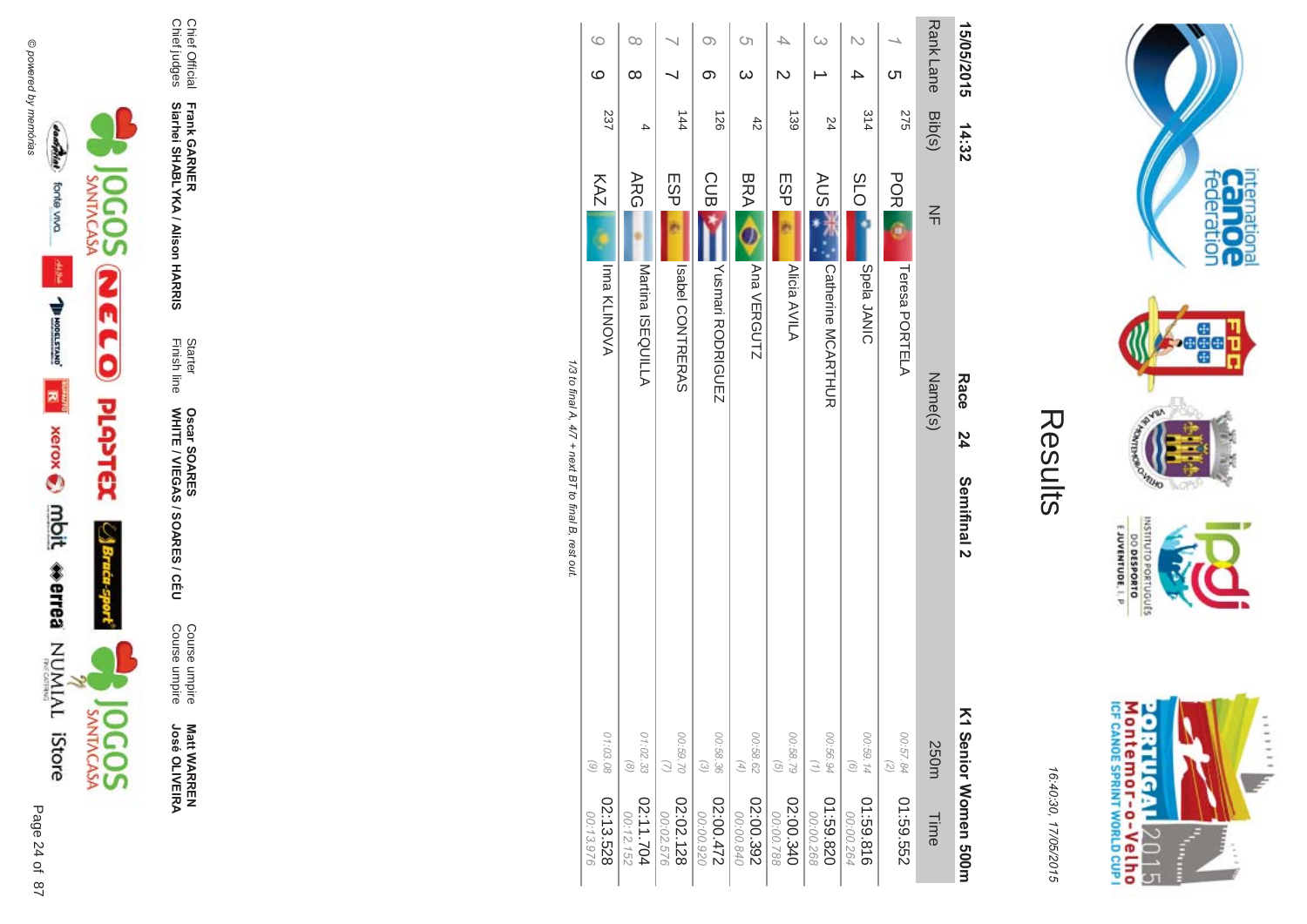



**LARSEN / RODRIGUES<br>WARREN / OLIVEIRA** 

Course umpire<br>Course umpire

Starter<br>Finish line Shyngys ABINAYEV<br>WHITE / VIEGAS / SOARES / CÉU

Frank GARNER<br>Siarhei SHABLYKA / Alison HARRIS

Chief Official<br>Chief judges

|                         | $\circ$                                              | $\infty$                                         |                                            | O)                                              | Ċη                                         |                                                  | $\infty$                                  | N                                               |                                            | <b>RankLane</b>   | 15/05/2015         |
|-------------------------|------------------------------------------------------|--------------------------------------------------|--------------------------------------------|-------------------------------------------------|--------------------------------------------|--------------------------------------------------|-------------------------------------------|-------------------------------------------------|--------------------------------------------|-------------------|--------------------|
|                         | ပ                                                    |                                                  | N                                          | ∞                                               | တ                                          |                                                  | ယ                                         | cл                                              |                                            |                   |                    |
|                         | 327<br>323                                           | 311<br>312                                       | 284<br>285                                 | 101<br>$\frac{1}{8}$                            | 29<br>28                                   | 204<br>203                                       | 103<br>$\frac{110}{10}$                   | 5Ì<br>$\infty$                                  | 51<br>ပ္လာ                                 | Bib(s)            | 14:44              |
|                         | NSN<br>SNITIOU COLLINS<br><b>Christopher MILLING</b> | <b>RSA</b><br>Autony COLLOPY<br>Chrisjan COETZEE | <b>POR</b><br>Diogo QUINTAS<br>Diogo LOPES | 오<br>보기<br><b>Xinchang SUN</b><br>Holdisai ZHOU | <b>AUS</b><br>Brodie HOLMES<br>Callum DUNN | <b>GBRE</b><br>I Matt ROBINSON<br>Lewis FLETCHER | CHN<br>NH<br><b>Vouyong CHU</b><br>Bo LIU | <b>ARG</b><br>Miguel CORREA<br>Ezequiel GIACOMO | <b>BRA</b><br>Hans MALLMANN<br>Edson SILVA | $\leq$<br>Name(s) | Race<br>2S         |
| 1/3 to final, rest out. |                                                      |                                                  |                                            |                                                 |                                            |                                                  |                                           |                                                 |                                            |                   | Semifinal 1        |
|                         | 848.242.00<br>00:08.876                              | 00:36.392<br>00:02.420                           | 00:36.048<br>00:02.076                     | 00:35.876<br>00:01.904                          | 00:35.460<br>00:01.488                     | 00:35.104<br>$00.01.132$                         | 428.4500<br>00:00.852                     | 00:34.228<br>00:00.256                          | 00:33.972                                  | Time              | K2 Serior Men 200H |

Results

M ontem or - o-Velh o<br>ICF canoE SPRINT WORLD CUP I **ORTUGAL** ...... y. 12015  $\frac{1}{2}$ 

internation<br>Can OC<br>federation

**Page** 

**VELHO** 

**DINILISNI** 

EJUVENTUDE, I. P.

DO DESPORTO orruguts

16:40:30, 17/05/2015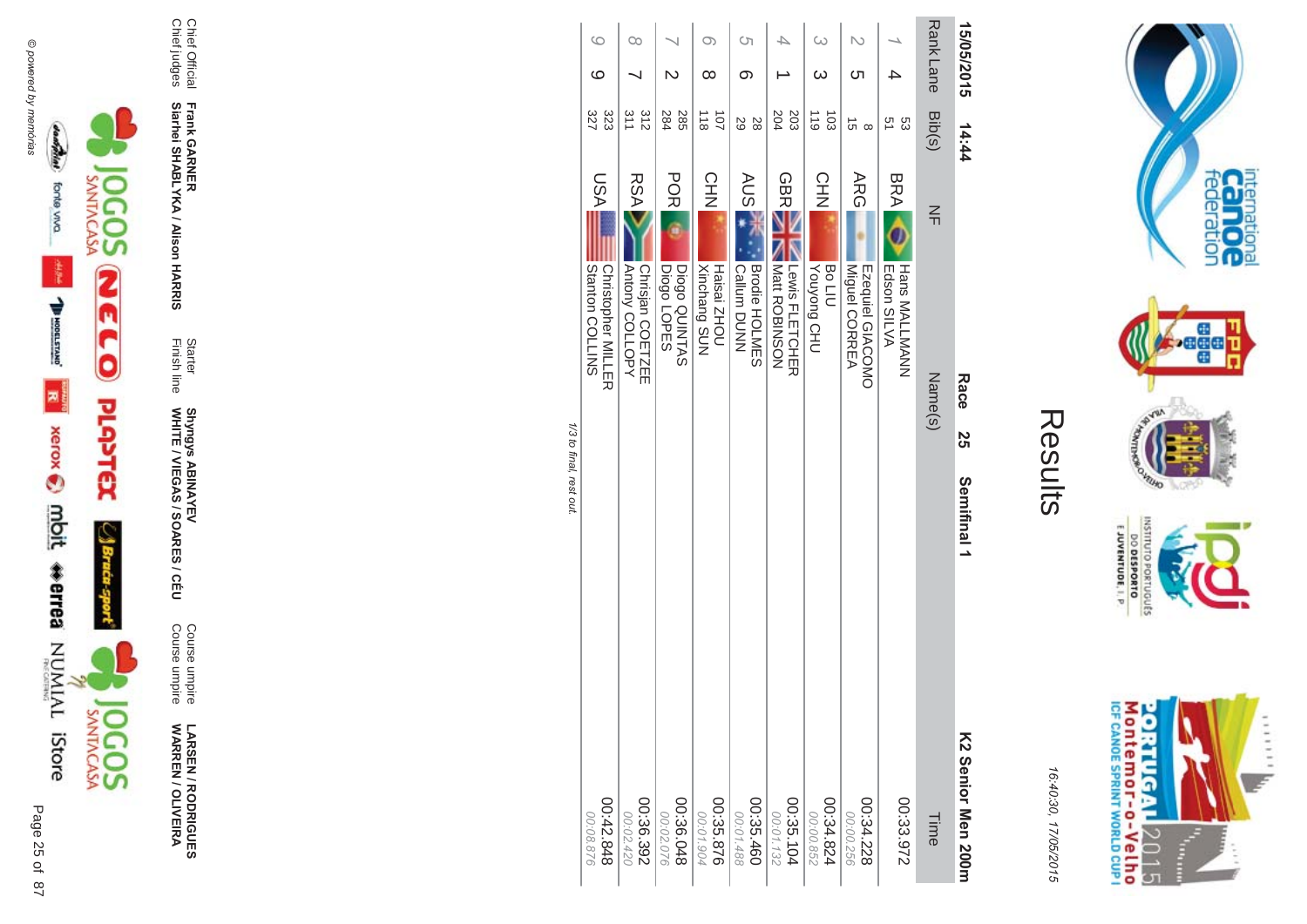

**LARSEN / RODRIGUES<br>WARREN / OLIVEIRA** 

Course umpire<br>Course umpire

Starter<br>Finish line Erin SCHAUS<br>WHITE / VIEGAS / SOARES / CÉU

Chief Official<br>Chief judges Frank GARNER<br>Siarhei SHABLYKA / Alison HARRIS

| 15/05/2015              | 14:49 |                                   | Race<br>50 | Semifinal 1 | C1 Senior Men 200m         |
|-------------------------|-------|-----------------------------------|------------|-------------|----------------------------|
| Rank Lane Bib(s)        |       | $\frac{2}{1}$                     | Name(s)    |             | Time                       |
| $\overline{\mathsf{C}}$ | 267   | POL<br>Wiktor GLAZUNOW            |            |             | 00:44.660                  |
| 4                       | 225   | HU<br>N<br>Jonatán HAJDÚ          |            |             | 258.44.00<br>26100.00      |
| $\infty$<br>ග           | 529   | HU<br>N<br>Péter NAGY             |            |             | 00:45.200<br>00:00.540     |
| 4<br>$\omega$           | 84    | <b>CAN</b><br>Max POULIN          |            |             | 00:45.528<br>00:00.868     |
| S)<br><u>(</u>          | 306   | <b>POR</b><br>Tiago TAVARES       |            |             | 46.945.924<br>00:02.264    |
| $\circ$                 | 202   | GBRE<br>NORPH HAYNAN-JOYCE        |            |             | $00:48.144$<br>$00:03.484$ |
|                         | 322   | ASU<br>Benjamin HEFNER            |            |             | 00:48.736<br>00:04.076     |
| $\infty$<br>$\infty$    | 88    | <b>CAN</b><br><b>Aaron RUBLEE</b> |            |             | 00:50.324<br>00:05.664     |
| $\circ$<br>$\circ$      | 328   | LSA<br>Justin STAUBACH            |            |             | 89709:00<br>00:05.808      |

1/3 to final, rest out.

00:05.808

 $\sim$ 

Results



internation<br>Can OC<br>federation

**bege** 

**VILLIO LOP** 

OLNILISNI

E JUVENTUDE, I. P.

DO DESPORTO orruguts

16:40:30, 17/05/2015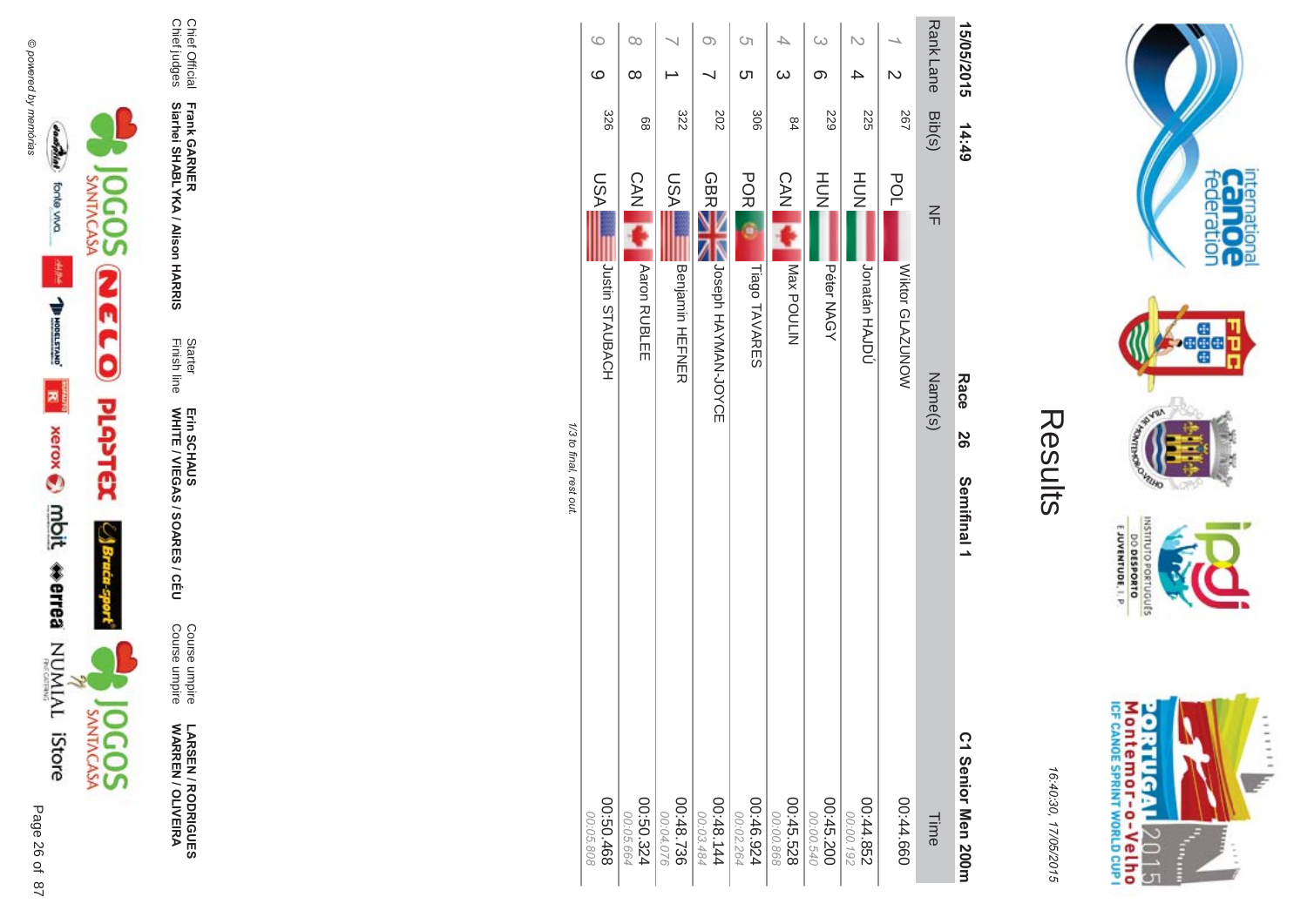

**!-SEN/R \*0-B-DES WARR EN / OLIVEIR** ъ

Course umpire<br>Course umpire Course umpire Course umpire

WHITE / VIEGAS / SOAR Shyngys ABINAYEV<br>WHITE / VIEGAS / SOARES / CÉU Shyngys ABINAYEV

**-**

**-&**

Finish line Starter

Chief Official<br>Chief judges Chief judges Chief Official **Siarhei SHABLYKA / Alison HAR Frank GAR** 

Results

Rank Lane Rank Lane Bib(s) NH NH Name(s) Name(s) こうしょうしょう Time 15/05/2015 15/05/2015 14:54 Race 27 ာ<br>၁ 4  $\overline{\phantom{a}}$  $\Gamma$ ane Bib(s) NF Bib(s) NF Bib(s)  $\infty$ 015 14:54  $\frac{185}{43}$ 238 Bib(s) Natalya SERGEYEVA 239 + 152 **25**<br>23 Jaime ROBERTS 25 14:54 AUS<sub>1</sub> KAZ ESP  $\mathsf{ESP}$   $\mathsf{Gal}_\mathsf{GOYA}$   $\mathsf{Gal}_\mathsf{COYA}$   $\mathsf{Gal}_\mathsf{COYA}$ 00:41.440 AUS KAZ | TIEB BODIOINICONIKOON | 1999 | 1999 | 1999 | 1999 | 1999 | 1999 | 1999 | 1999 | 1999 | 1999 | 1999 | 199<br>KAZ | Tieba Bodioinikoon | 1999 | 1999 | 1999 | 1999 | 1999 | 1999 | 1999 | 1999 | 1999 | 1999 | 1999 | 1999 |  $\leq$ A Natalya SERGEYEVA<br>Irina PODOINIKOVA Tania FERNÁNDEZ<br>Carla COYA Jaime ROBERTS<br>Bernadette WALLACE Irina PODOINIKOVA Carla COYA Tania FERNBernadette WALLACE Name(s) Race<sub>2</sub> Semifinal 1 Semifinal 1 <u>Σ</u> Senior Women 2 00:42.060 00:42.032 041.440 Time 00. 00:00.592  $00$ 029 **00m** 

1/3 to final, rest out /3 to final, rest out.

BRA E-direta nuclear de la construção de la construção de la construção de la construção de la construção de la construção de la construção de la construção de la construção de la construção de la construção de la construç

00:43.564 00:02.1 24

46

 $47$ 

 $\omega$ 

 $\overline{\rightarrow}$ 

47<br>And Download Edileia REIS

**BRA** 

Bruna DOMINGUES

Edileia REIS<br>Bruna DOMINGUES

Montemor-o-Velho<br>Montemor-o-Velho oatilen  $11111$  $\mathbb{Z}$ 2015

international<br>Canoce

**Page** 

nuiswi

EJUVENTUDE, I. P. **B** 

DESPORTO sanonua

16:4 10:30, 1 7/05/2015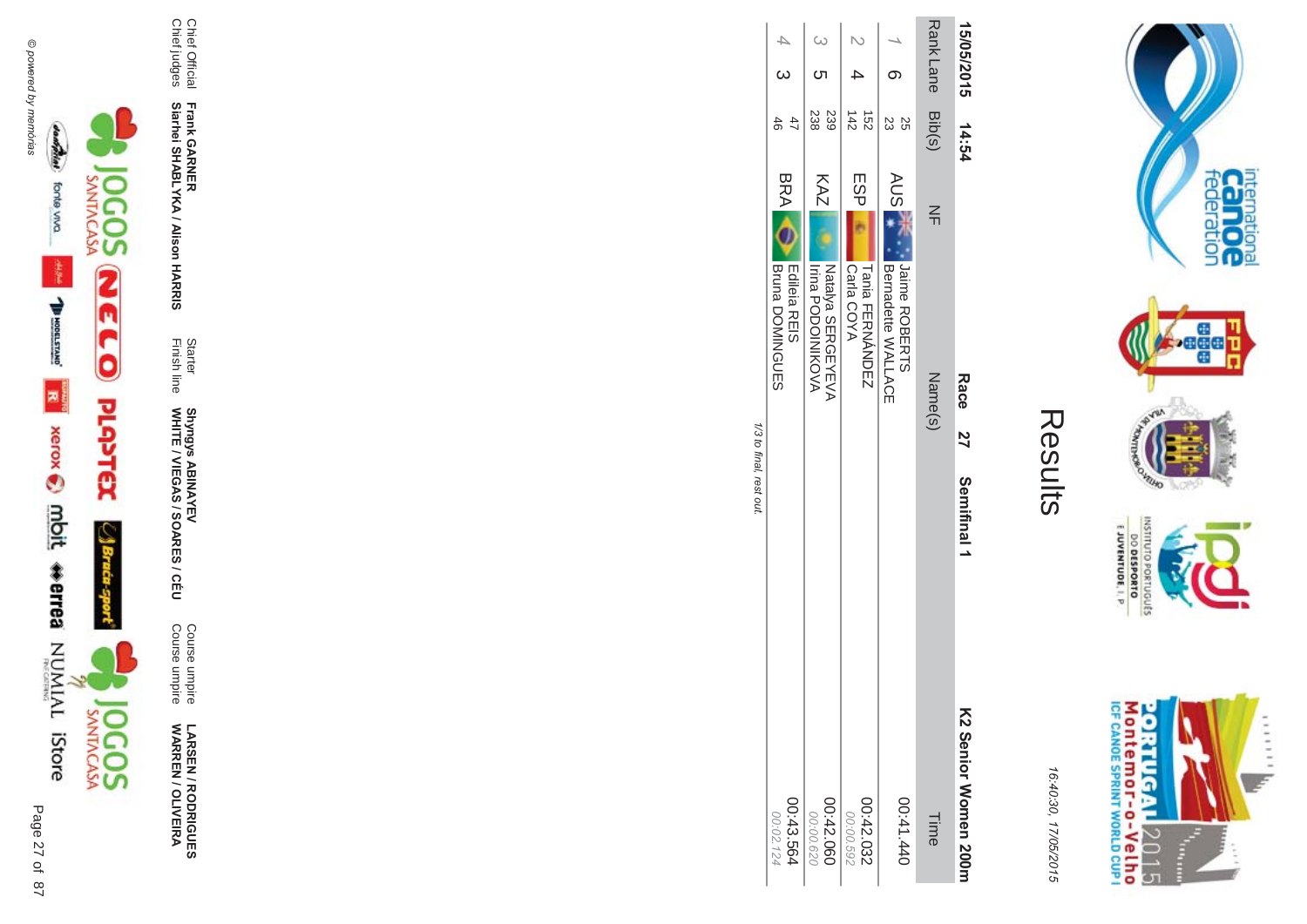

**Xavier TOLEDO**<br>Joaquim SANTOS

Course umpire<br>Course umpire

Erin SCHAUS<br>WHITE / VIEGAS / SOARES / CÉU

Chief Official<br>Chief judges

Starter<br>Finish line

Frank GARNER<br>Siarhei SHABLYKA / Alison HARRIS

|                        |                                        |                                |                                                            | すいせい こうきょう  |    |         |                                              |            |                             |                  |    |
|------------------------|----------------------------------------|--------------------------------|------------------------------------------------------------|-------------|----|---------|----------------------------------------------|------------|-----------------------------|------------------|----|
| 27.272<br>00:37.136    | 03:06.72<br>$\odot$                    | 02:03.24<br>$\widehat{\omega}$ | 00:58.60<br>$\odot$                                        |             |    |         | Zeyad YOUSSEF<br>Mohamed ALI                 | EGY        | 137<br>$\frac{36}{2}$       | ∞                | ဖ  |
| 03:55.816<br>00:25.680 | 02:56.69<br>$\circledcirc$             | 01:54.05                       | 00:55.00<br>$\left( \frac{8}{2} \right)$                   |             |    |         | Stanton COLLINS<br><b>Christopher MILLER</b> | ASU        | 327<br>323                  | ග                | Co |
| 144.4444<br>00:14.308  | 02:47.33                               | 01:49.84                       | 00:52.04<br>$\odot$                                        |             |    |         | Sean REDMOND<br>Thomas LUSTY                 | <b>GBR</b> | 207<br>206                  | ဖ                |    |
| 13:41.924<br>00:11.788 | 02:44.95<br>$\odot$                    | 01:49.06<br>ଚ                  | 00:52.77                                                   |             |    |         | Zhenyu LI<br>DONAHZ pnoQ                     | CHN        | 121<br>$\overrightarrow{5}$ |                  | ා  |
| 03:35.696<br>00:05.560 | 02:38.57<br>$\widehat{\omega}$         | 01.42.9                        | 77.9477<br>$\odot$                                         |             |    |         | Andrew JESSOP<br>Robert CLARKE               | <b>CAN</b> | 68<br>ュ                     |                  | Cл |
| 03:34.436<br>00:04.300 | 02:40.79<br>$\widehat{G}$              | 01:45.96<br>G                  | 00:51.54<br>$\left( \begin{matrix} 4 \end{matrix} \right)$ |             |    |         | <b>Haitao XU</b><br>Vubo ZHOU                | CHN        | $\frac{10}{2}$<br>120       |                  |    |
| 03:32.476<br>00:02.340 | 02:38.40<br>$\overline{z}$             | 01:43.64<br>ದ                  | 00:49.51<br>$\binom{2}{2}$                                 |             |    |         | Juan CACERES<br>Omar ANDRES                  | <b>ARG</b> | ದ                           | ω                | ω  |
| 03:31.312<br>00:01.176 | 02:38.66<br>$\left( 4\right)$          | 01:45.68<br>A,                 | 00:51.80<br>$\widehat{G}$                                  |             |    |         | Saeid FAZLOULA<br>Ali AGIAMIRZAEUENAGIRAD    | 远          | 233<br>235                  | ഗ                |    |
| 03:30.136              | 02:36.04<br>$\left(\frac{1}{2}\right)$ | 01:42.72                       | 00:49.19                                                   |             |    |         | Jorge RODRIGUEZ<br><b>Reiniel RIBEAUX</b>    | <b>CUB</b> | $\frac{1}{28}$<br>127       |                  |    |
| Time                   | <b>750m</b>                            | m005                           | 250m                                                       |             |    | Name(s) |                                              | $\leq$     | Bib(s)                      | <b>Rank Lane</b> |    |
| KS Senior Men 1000H    |                                        |                                |                                                            | Semifinal 1 | 28 | Race    |                                              |            | 15:06                       | 15/05/2015       |    |

1/3 to tinal, rest out.



internation<br>Can OC<br>federation

**bege** 

**UNITED** 

OLNILISNI

E JUVENTUDE, I. P.

DO DESPORTO GRIUGUES **NORD** 

16:40:30, 17/05/2015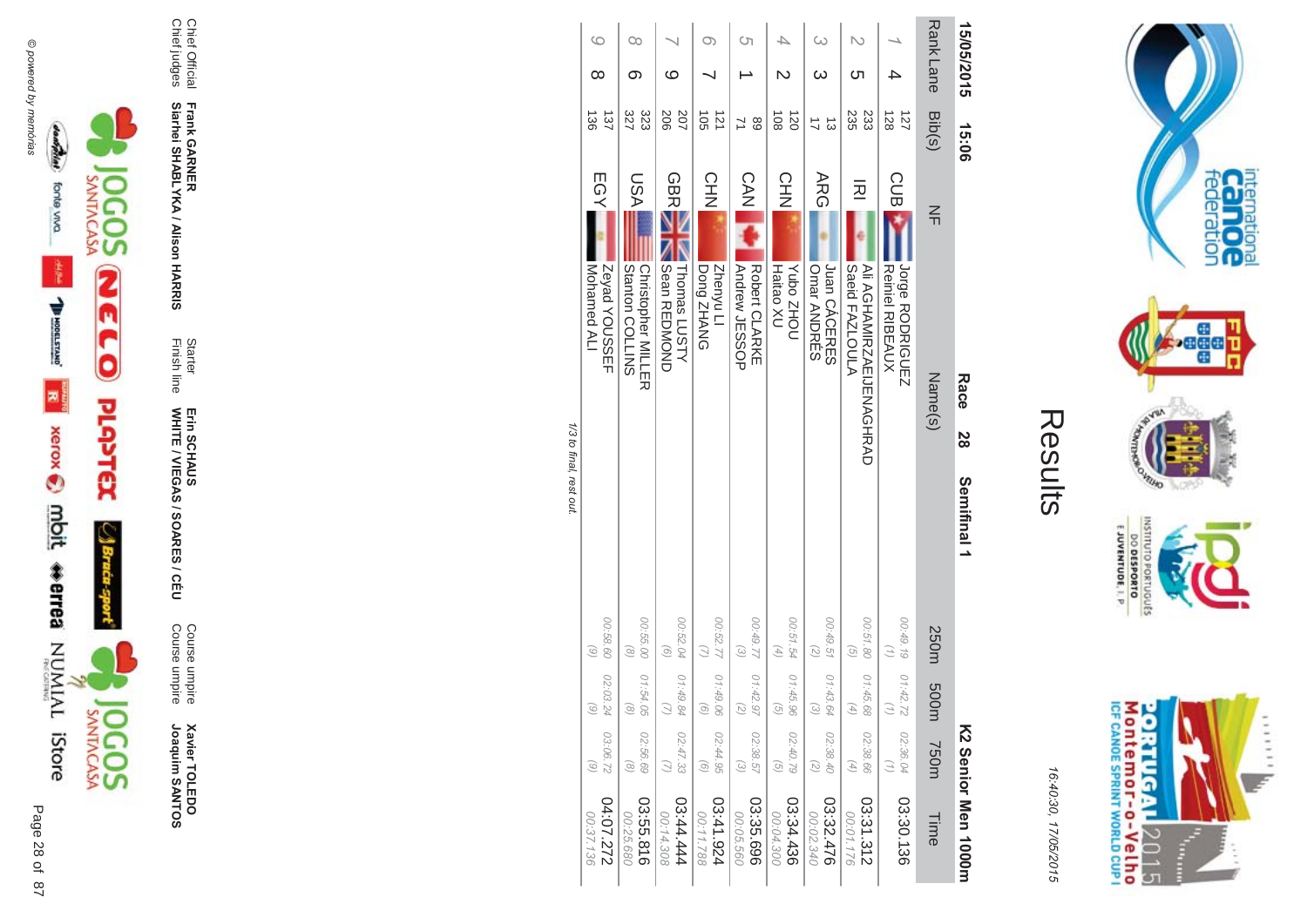

Per LARSEN<br>António RODRIGUES

Course umpire<br>Course umpire

Starter<br>Finish line **Oscar SOARES<br>WHITE / VIEGAS / SOARES / CÉU** 

Frank GARNER<br>Siarhei SHABLYKA / Alison HARRIS

Chief Official<br>Chief judges

|                      |                            | 1/3 to final 4 4/7 + next RT to final R rest out     |            |                       |
|----------------------|----------------------------|------------------------------------------------------|------------|-----------------------|
| 00:14.292            | $\odot$                    | Begoña LAZKANO                                       | ESP        | 141                   |
| 22:04.572            | 00:59.72                   | Laura PEDRUELO                                       |            | 146                   |
| 00:08.124            | $\circ$                    | Joanna BRUSKA                                        | POL        | 556                   |
| 404.88.404           | 00:57.34                   | <b>FINDINARONS WARDEN</b>                            |            | 255                   |
| 00:05.932            | $\odot$                    | Kaithn MCELROY                                       |            | 310                   |
| 21:56.212            | 00:55.74                   | Margaret HOGAN                                       | <b>ASU</b> | 320                   |
| 00:05.828            |                            | Irina PODOIZIKO <a< th=""><th></th><th>238</th></a<> |            | 238                   |
| 80136.108            | 00:57.17                   | NATIONS SERGENEVA                                    | KAZ        | 239                   |
| 00:01.672            | $\overline{G}$             | Alyce BURNETT                                        | AUS T      |                       |
| 251.51.952           | 00:54.24                   | <b>Alyssa BULL</b>                                   |            | $\frac{22}{21}$       |
| 00:01.592            | $\left(\frac{1}{2}\right)$ | <b>Kathleen FRASER</b>                               |            | 82                    |
| 278.131.0            | 00:52.43                   | Oenevieve BEANCHESNE-SENA                            | $C$ AN     | 89                    |
| 00:01.072            | $\left( 4\right)$          | Qing MA                                              |            | 97                    |
| 01:51.352            | 00:53.99                   | <b>NOHZ<sub>N</sub></b>                              | <b>CHN</b> | $\overrightarrow{00}$ |
| 00:00.328            | $\widehat{\omega}$         | Naomi FLOOD                                          | <b>AUS</b> |                       |
| 01:50.608            | 00:53.82                   | Lo BRIGDEN-JONES                                     |            | 26<br>27              |
|                      | $\overline{c}$             | Edyta KIERKLA                                        | POL        | 254                   |
| 01:50.280            | 00:53.11                   | Marta WALCZYKIEWICZ                                  |            | 258                   |
| Time                 | 250m                       | Name(s)                                              | $\leq$     | Bib(s)                |
| KS Senior Momen 200m | Semifinal 1                | Race<br>59                                           |            | 15:18                 |
|                      |                            |                                                      |            |                       |
|                      |                            |                                                      |            |                       |

Rank Lane 15/05/2015

1/3 t0 llia þ  $\mathbf{A}$ ÷

 $\circ$ 

 $\circ$ 

 $\infty$ 

 $\infty$ 

 $\circ$ 

ၜ

 $\overline{\phantom{0}}$ 

ယ

 $\circ$ 

 $\mathbb N$ 

 $\overline{\mathcal{A}}$ 

 $\overline{\phantom{a}}$ 

 $\omega$ 

 $\overline{\phantom{0}}$ 

 $\mathbb N$ 

ຕ

 $\overline{\phantom{a}}$ 

 $\rightarrow$ 



internation<br>Can OC<br>federation

**Bağad** 

**HOUND** 

nussu

E JUVENTUDE, I. P.

DO DESPORTO ortuguts

16:40:30, 17/05/2015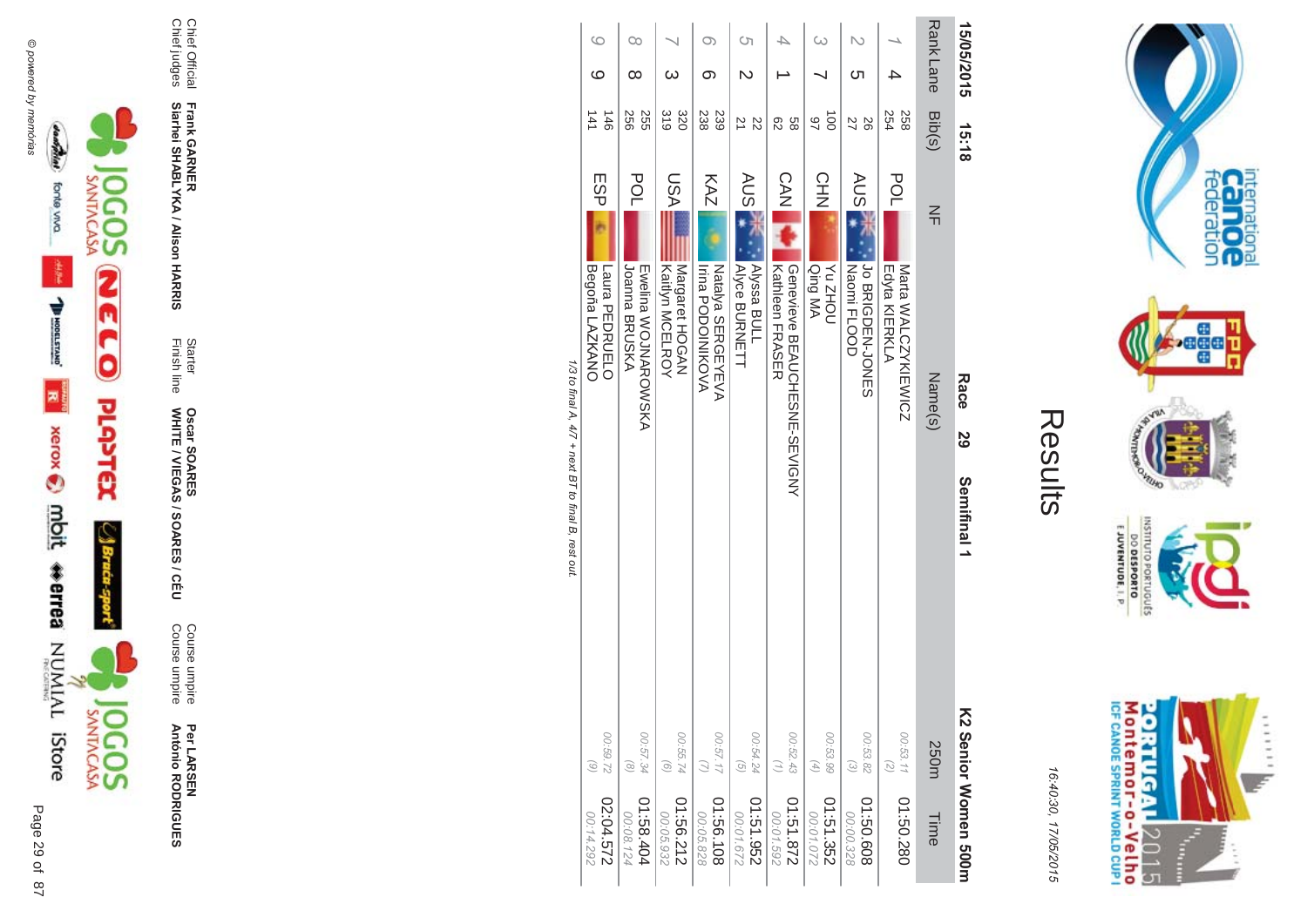

**Matt WARREN<br>José OLIVEIRA** 

Course umpire<br>Course umpire

Starter<br>Finish line Oscar SOARES<br>WHITE / VIEGAS / SOARES / CÉU

Frank GARNER<br>Siarhei SHABLYKA / Alison HARRIS

Chief Official<br>Chief judges

| 15/05/2015          | 15:24                              | Race<br>ဗ္ဓိ<br>Semifinal 2                                    |                                                            | KS Senior Momen 200m    |
|---------------------|------------------------------------|----------------------------------------------------------------|------------------------------------------------------------|-------------------------|
| Rank Lane           | Bib(s)                             | $\leq$<br>Name(s)                                              | 250m                                                       | Time                    |
| $\omega$            | 41<br>$\ddot{\sigma}$              | <b>AUT</b><br>Viktoria SCHWARZ<br>Ana LEHACI                   | 00:51.69                                                   | 886.84:10               |
| N<br>ഗ              | 84<br>86                           | <b>CHN</b><br>Haiping LIU<br><b>Neniun REN</b>                 | 00:52.42<br>$\overline{z}$                                 | 01:50.160<br>00:01.172  |
| $\overline{\omega}$ | 216<br>213                         | HU<br>N<br><b>Fanni SIMAN</b><br>Anett SZILÁGYI                | 00:53.77<br>$\begin{pmatrix} G \\ G \end{pmatrix}$         | 889'09:10<br>00:01.700  |
| ගා                  | $\frac{143}{2}$<br>$\overline{40}$ | ESP<br>Eva BARRIOS<br><b>Ana VARELA</b>                        | 00:52.73<br>$\odot$                                        | 174.51.744<br>00:02.756 |
| <b>(</b> ၂          | C                                  | <b>ARG</b><br>Alexandra KERESZTESI<br>Sabrina AMEGHINO         | 00:53.60<br>$\left( \begin{matrix} 4 \end{matrix} \right)$ | 01:53.508<br>00:04.520  |
| O)                  | 310<br>309                         | <b>RSA</b><br><b>Tiffany KRUGER</b><br><b>Hotal NAN HONDER</b> | 00:55.10<br>$\left( 9\right)$                              | 960'99:10<br>00:07.108  |
| ∞                   | Q1<br>69                           | CAN<br>Hannah VAUGHAN<br>Geneviewe ORTON                       | 00:55.48<br>$\mathcal{Q}$                                  | 226'89:10<br>00:09.984  |
| $\infty$<br>ဖ       | 47<br>48                           | BRA OR<br>Mayara PEREIRA<br>Edileia REIS                       | 00:57.61<br>$\binom{8}{}$                                  | 840.01.02<br>00:12.060  |
|                     |                                    | 1/3 to final A. 4/7 + next BT to final B. rest out             |                                                            |                         |

internation<br>Can OC<br>federation

**bege** 

**HOUND** 

OLNILISNI

orrugusts

E JUVENTUDE, I. P

Montemor-o-Velho<br>Montemor-o-Velho

**ORTUGAL** 

2015

F ŝ ......

uz.

**NORS** 

Results

16:40:30, 17/05/2015

o ura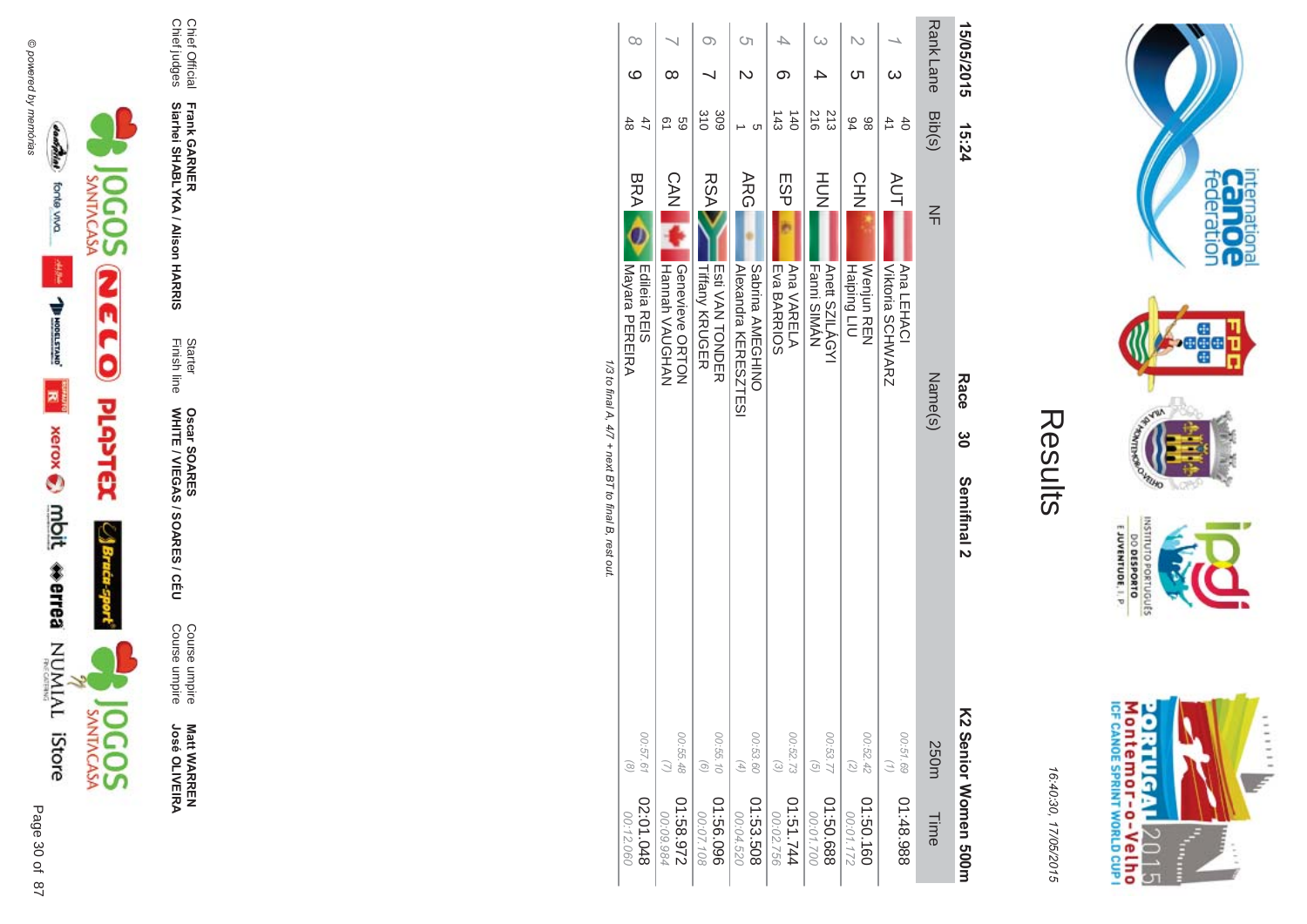





Per LAR SEN **António R \*0-B-DES** 

Course umpire<br>Course umpire Course umpire Course umpire

WHITE / VIEGAS / SOAR **Shyngys ABINAYEV<br>WHITE / VIEGAS / SOARES / CÉU** Shyngys ABINAYEV

**-&**

Finish line Starter

Chief judges

**Frank GAR - Siarhei SHABLYKA / Alison HAR** 

Chief Official<br>Chief judges

Chief Official

| 16/05/2015               | 9:38     | Race                                 | <u>یہ</u> | <b>Final B</b> |                                                |                                               |                                                                 | K1 Senior Men 1000m     |
|--------------------------|----------|--------------------------------------|-----------|----------------|------------------------------------------------|-----------------------------------------------|-----------------------------------------------------------------|-------------------------|
| <b>RankLane</b>          | Bib(s)   | $\leq$                               | Name(s)   |                | 250m                                           | m005                                          | T50m                                                            | Time                    |
| $\frac{1}{2}$<br>ω       | 9g       | <b>BRA</b><br><b>Celso JUNIOR</b>    |           |                | 00:51.00<br>$\left( \frac{2}{\sqrt{2}}\right)$ | 01:45.55<br>(5)                               | 02:40.78<br>$\binom{2}{2}$                                      | 03:34.172               |
| $\frac{1}{1}$<br>ຕ       | 234      | 远<br>Farzin ASADI                    |           |                | 00:52.46<br>$\odot$                            | 01:47.55                                      | 02:41.13<br>$\odot$                                             | 03:34.432<br>00:00.260  |
| 12<br>ග                  | တ        | <b>ARG</b><br><b>Agustín VERNICE</b> |           |                | 00:51.39<br>$\begin{pmatrix} 2 \end{pmatrix}$  | 01:46.25<br>$\odot$                           | 02:41.45<br>$\left( \begin{matrix} 4 \\ 1 \end{matrix} \right)$ | 03:34.904<br>00:00.732  |
| 13                       | 313      | <b>RSA</b><br>Louis HATTINGH         |           |                | 00:52.72                                       | 01:45.81<br>$\widehat{\omega}$                | 02:40.22<br>(1)                                                 | 03:35.984<br>00:01.812  |
| 14                       | <b>G</b> | <b>GBR</b><br>Daniel JOHNSON         |           |                | 00:51.65<br>$\left( \mathcal{A}\right)$        | 01:46.17<br>$\begin{pmatrix} 4 \end{pmatrix}$ | 02:41.54<br>$\begin{pmatrix} G \\ \end{pmatrix}$                | 03:37.516<br>00:03.344  |
| 15<br>$\infty$           | 323      | NSU<br><b>Christopher MILLER</b>     |           |                | 00:49.95                                       | 01:44.27<br>Э                                 | 02:41.63<br>$\odot$                                             | 03:38.036<br>00:03.864  |
| 16                       | 236      | SPN<br>N<br>Yasuhiro SUZUKI          |           |                | 00:51.91<br>$\widehat{G}$                      | 01:46.51<br>$\odot$                           | 02:42.86<br>$\omega$                                            | 03:39.728<br>00:05.556  |
|                          | 321      | IASU<br><b>Andy GUIARDINU</b>        |           |                | 00:55.86<br>$\odot$                            | 01:53.75<br>$\odot$                           | 02:55.84<br>$\circledcirc$                                      | 03:57.220<br>00:23.048  |
| $\frac{1}{8}$<br>$\circ$ | 135      | EGY<br><b>Karin ABDELSAMIE</b>       |           |                | 00:52.89<br>$\circledcirc$                     | 01:54.09<br>$\odot$                           | 02:59.39<br>$\odot$                                             | 04:01.652<br>087.27.480 |



internation<br>Can OC<br>federation

**Page** 

VILLAD **NORS** 

INSILIO

priuguts

 $\frac{6!13001N3A0013}{0180653000}$ 

16:4 10:30, 1 7/05/2015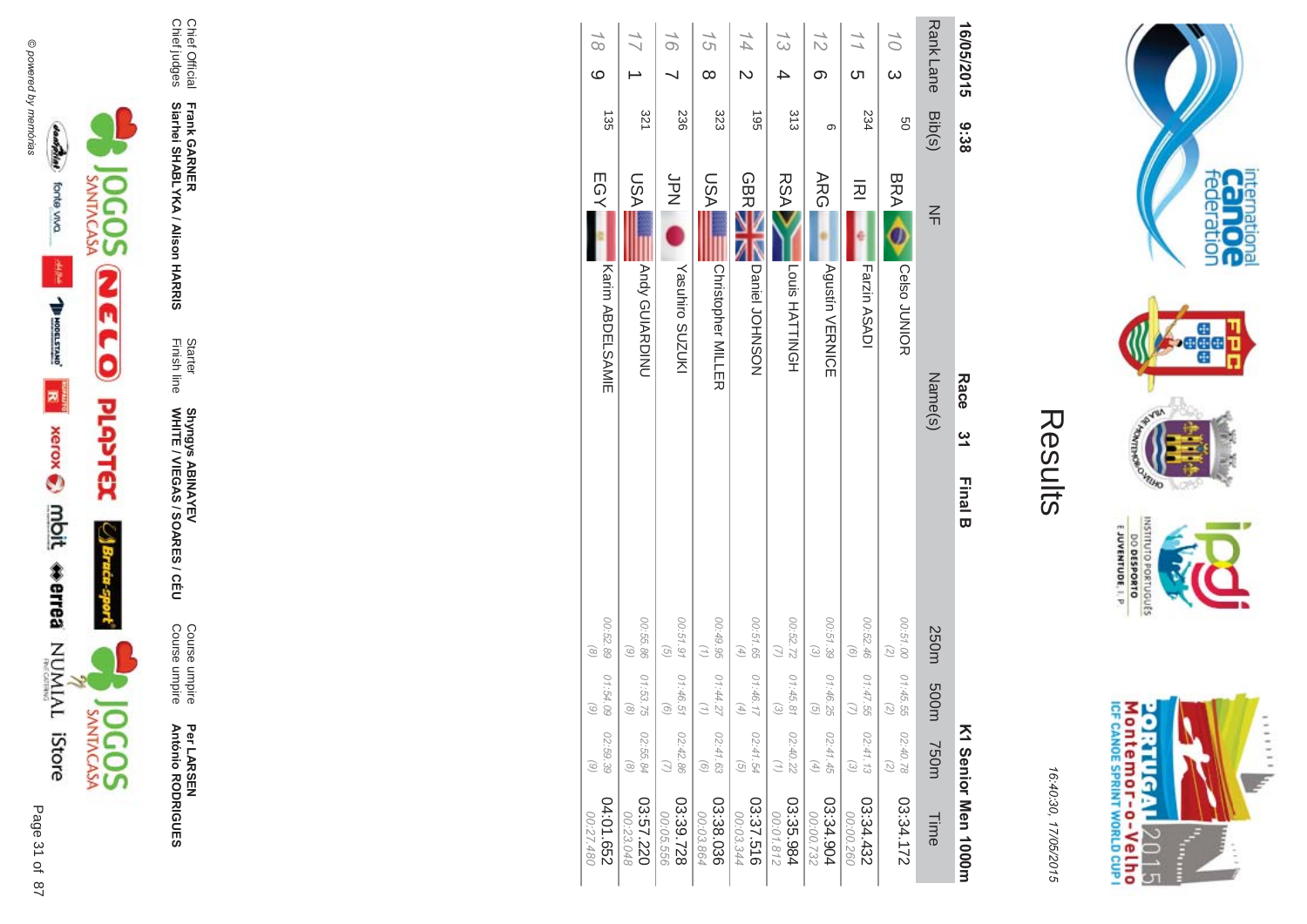

..... ie. **Figure** ŧ

internation<br>Can OC<br>federation

**bege** 

16:4 10:30, 1 7/05/2015

| י<br>$\mathbb{L}$ |
|-------------------|
|                   |
|                   |
|                   |

| 16/05/2015                        | 09:6          | Race<br>32<br><b>Final B</b>        |                                                            | K1 Serior Morner 500m   |
|-----------------------------------|---------------|-------------------------------------|------------------------------------------------------------|-------------------------|
| Rank Lane                         | Bib(s)        | $\frac{2}{1}$<br>Name(s)            | 250m                                                       | Time                    |
| 10 <sup>1</sup><br>$\overline{C}$ | 126           | <b>CUB</b><br>Yushmari RODRIGUEZ    | 00:53.12<br>$\left( \begin{matrix} 4 \end{matrix} \right)$ | 01:49.516               |
| <u>(</u>                          | 99            | <b>CAN</b><br>Michelle RUSSELL      | 00:52.34<br>$\binom{7}{7}$                                 | 01:50.136<br>00:00.620  |
| $\frac{7}{2}$<br>$\infty$         | $\frac{1}{4}$ | ESP<br>Isabel CONTRERAS             | 00:52.95<br>$\begin{pmatrix} 2 \end{pmatrix}$              | 897.09.10<br>00:00.952  |
| 13<br>△                           | 139           | <b>ESP</b><br>Alicia AVILA          | 00:54.36<br>$\left( \frac{1}{2} \right)$                   | 01:52.192<br>00:02.676  |
| $\overline{44}$                   | 49            | <b>CAN</b><br><b>Emilie FOURNEL</b> | 00:52.59<br>$\overline{z}$                                 | 01:52.496<br>00:02.980  |
| 15<br>$\infty$                    | $rac{4}{5}$   | <b>BRA</b><br>Ana VERGUTZ           | 00:54.53<br>$\odot$                                        | 271.54.172<br>00:04.656 |
| 16<br>$\omega$                    | 96            | <b>CHN</b><br>Jiamei KANG           | 00:54.79                                                   | 01:54.476<br>00:04.960  |
| ဖ                                 | $\frac{1}{3}$ | <b>GBR</b><br><b>Hannah BROWN</b>   | 00:54.81<br>$\circledcirc$                                 | 024.57.420<br>00:07.904 |
| $\overline{6}$                    | 318           | IASU<br>Alexandra MCLAIN            | 00:56.80<br>$\binom{6}{ }$                                 | 806'29'10<br>00:08.392  |



Chief Official

Chief judges

Chief Official<br>Chief judges

**Frank GAR** 

**-**

**Siarhei SHABLYKA / Alison HAR** 

**-&**

Finish line Starter

WHITE / VIEGAS / SOAR

**Oscar SOAR** 

55

**ES/CEU** 

Course umpire

Course umpire

Course umpire<br>Course umpire

**Matt WARREN<br>José OLIVEIRA** 

**José OLIVEIR**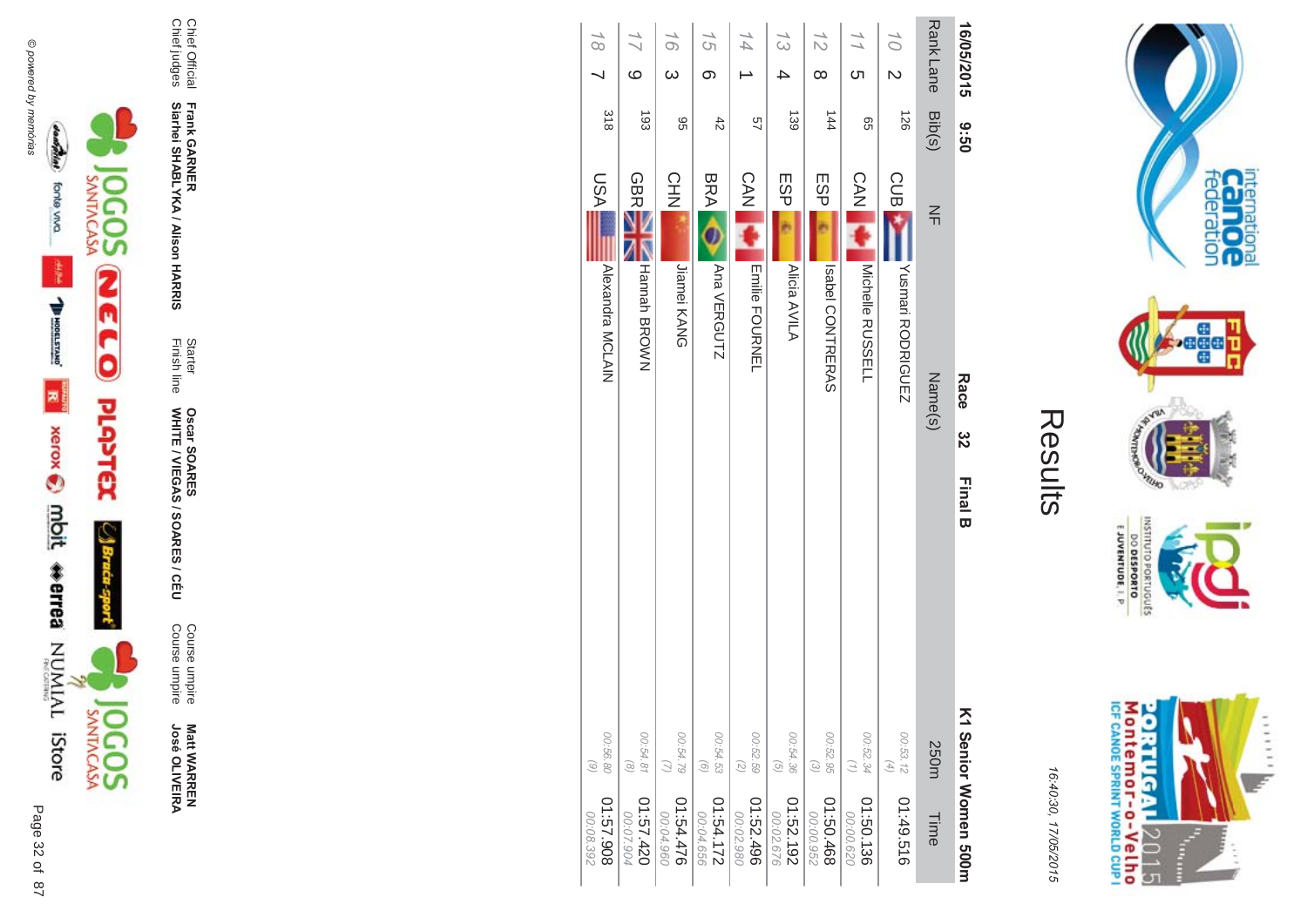



16:40:30, 17/05/2015

| ŗ. |  |
|----|--|
|    |  |
|    |  |

| 16/05/2015           | 10:02           | Race                        | ယ္လ<br>Final A                                  |                                |                                                                           | C1 Senior Men 1000m    |
|----------------------|-----------------|-----------------------------|-------------------------------------------------|--------------------------------|---------------------------------------------------------------------------|------------------------|
| Rank Lane            | Bib(s)          | $\leq$<br>Name(s)           | 250m                                            | m005                           | T50m                                                                      | Time                   |
|                      | 83              | CAN Mark OLDERSHAW          | 00:56.60<br>$\overline{z}$                      | 01:51.45<br>Ξ                  | 02:49.13<br>$\binom{7}{1}$                                                | 03:45.440              |
| N<br>တ               | 997             | POL<br><b>NISAINONINSKI</b> | 00:57.05<br>$\left( \frac{4}{\sqrt{2}} \right)$ | 01:52.49<br>$\binom{2}{3}$     | 02:50.02<br>$\binom{2}{2}$                                                | 03:46.180<br>00:00.740 |
|                      | $\frac{180}{2}$ | FRA<br>Mathieu GOUBEL       | 00:56.69<br>$\omega$                            | 01:54.92<br>F)                 | 02:52.47<br>$\left( \begin{smallmatrix} 4 \\ 4 \end{smallmatrix} \right)$ | 03:48.360<br>00:02.920 |
| $\infty$             | 222             | HOH<br><b>Atila VAJDA</b>   | 00:55.88<br>$\left(\frac{1}{2}\right)$          | 01:53.48<br>$\widehat{\omega}$ | 02:51.72<br>$\odot$                                                       | 03:49.676<br>00:04.236 |
| Cη<br>$\overline{C}$ | $\frac{1}{10}$  | CHN<br>Siwen CHEN           | 757.57<br>$\begin{pmatrix} 0 \end{pmatrix}$     | 01:56.59<br>$\odot$            | 02:55.83<br>$\odot$                                                       | 03:54.152<br>21230:00  |
| O)<br>ഗ              | 114             | CH<br>NH2<br>Riwei WANG     | 00:59.28<br>$\circ$                             | 01:56.42<br>$\mathcal{G}$      | 02:55.66<br>$\left(\frac{1}{2}\right)$                                    | 03:54.912<br>00:09.472 |
| $\infty$             | 302             | <b>POR</b><br>Nuno BARROS   | 00:57.83<br>$\overline{u}$                      | 01:57.54<br>$\odot$            | 02:57.09<br>$\overline{u}$                                                | 13:56.784<br>00:11.344 |
| œ                    | 991             | ESP<br>Brais FERNANDEN      | 00:58.12<br>$\circ$                             | 01:58.73<br>6)                 | 02:59.52<br>$\odot$                                                       | 03:58.832<br>00:13.392 |
| $\circ$<br>ဖ         | 326             | IASU<br>Justin STAUBACH     | 00:57.14<br>$\left(\frac{1}{2}\right)$          | 01:56.61                       | 02:58.62<br>$\odot$                                                       | 04:01.132<br>00:15.692 |



Chief Official<br>Chief judges

Frank GARNER<br>Siarhei SHABLYKA / Alison HARRIS

Starter<br>Finish line

Erin SCHAUS<br>WHITE / VIEGAS / SOARES / CÉU

Course umpire<br>Course umpire

**Xavier TOLEDO**<br>Joaquim SANTOS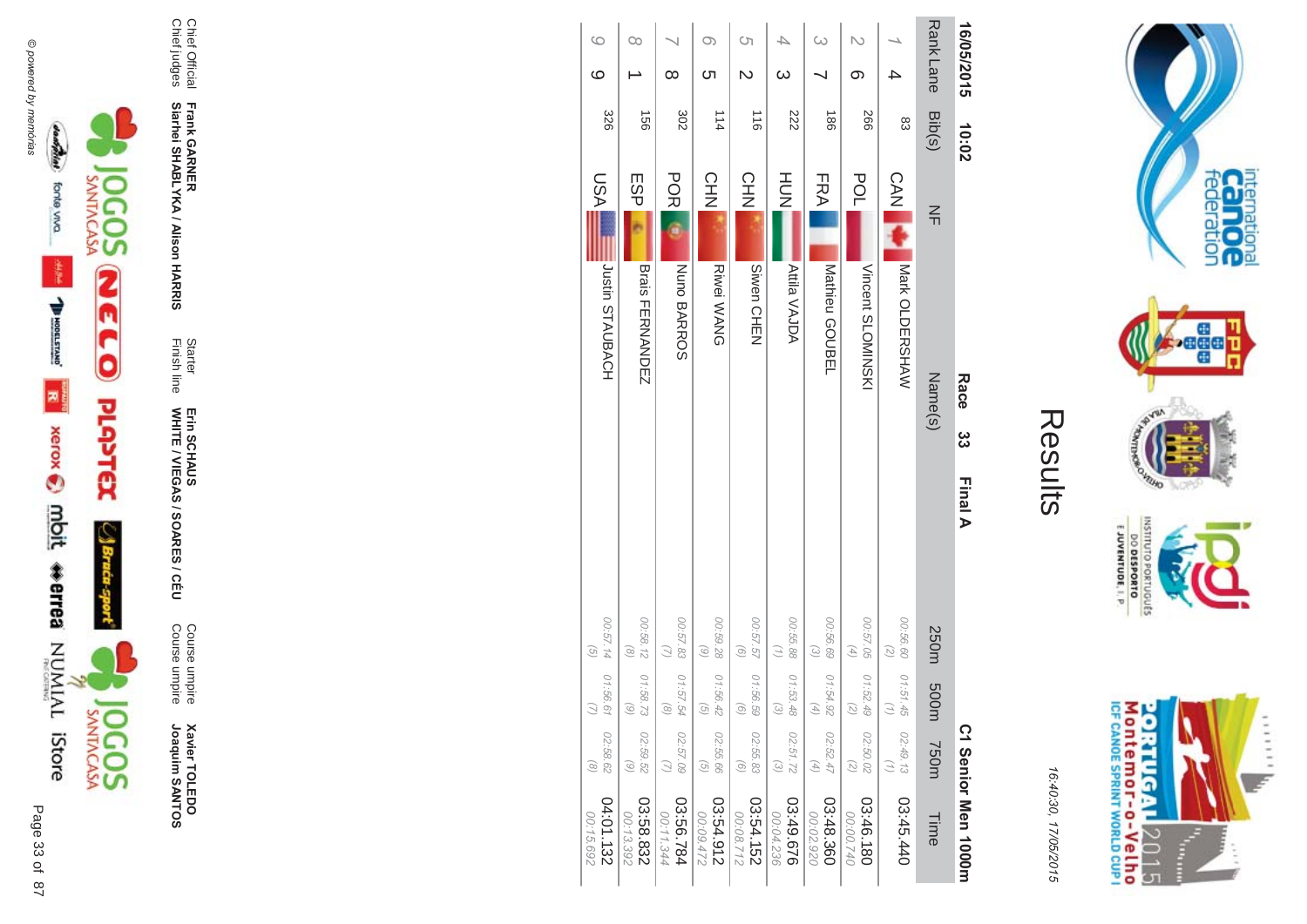



Per LAR SEN **António R \*0-B-DES** 

Course umpire<br>Course umpire Course umpire Course umpire

WHITE / VIEGAS / SOAR **Shyngys ABINAYEV<br>WHITE / VIEGAS / SOARES / CÉU** Shyngys ABINAYEV

**Frank GAR - Siarhei SHABLYKA / Alison HAR** 

**-&**

Finish line Starter

Chief Official<br>Chief judges Chief judges Chief Official

| 16/05/2015      |                         | 10:09          |                  | Race                     | 34 | Final A |                                               |                                |                                | K1 Senior Men 1000H    |
|-----------------|-------------------------|----------------|------------------|--------------------------|----|---------|-----------------------------------------------|--------------------------------|--------------------------------|------------------------|
| <b>RankLane</b> |                         | Bib(s)         | $\leq$           | Name(s)                  |    |         | 250m                                          | m005                           | <b>750m</b>                    | Time                   |
|                 | <u>(</u>                | 067            | <b>POR</b>       | Fernando PIMENTA         |    |         | 00:48.45<br>$\odot$                           | 01:40.72                       | 02:32.31                       | 03:25.156              |
| N               |                         | 98             | AUS JT           | Murray STEWART           |    |         | 00:49.22<br>$\odot$                           | 01:40.29<br>G,                 | 02:32.77<br>$\binom{2}{2}$     | 03:26.248<br>00:01.092 |
| ω               |                         | $\frac{1}{2}$  | ESP <sub>I</sub> | <b>Francisco SANCHEZ</b> |    |         | 00:49.78<br>$\bigcirc$                        | 01:43.7<br>$\alpha$            | 02:35.78<br>$\binom{8}{ }$     | 03:26.296<br>00:01.140 |
|                 |                         | $\overline{2}$ | ESP              | Roi RODRIGUEZ            |    |         | 00:48.36<br>$\overline{z}$                    | 01:40.55<br>ત્વિ               | 02:33.19<br>$\widehat{\omega}$ | 03:26.508<br>00:01.352 |
| Ċη              | ග                       | $\approx$      | <b>CAN</b>       | Adam VAN KOMVERDEN       |    |         | 00:50.22<br>$\circledcirc$                    | 01:42.79                       | 02:34.68<br>$\overline{G}$     | 03:27.368<br>00:02.212 |
| O)              | $\omega$                | 181            | FRA              | Cyrille CARRE            |    |         | 00:49.31<br>$\odot$                           | 01.41.6<br>ଚ                   | 02:33.45<br>$(4)$              | 03:27.828<br>00:02.672 |
|                 | $\overline{\mathsf{C}}$ | <b>249</b>     | <b>NZL</b>       | Narty MCDOWELL           |    |         | 00:48.86<br>$\left( 4\right)$                 | 01.41.0<br>$\widehat{\sigma}$  | 02:35.43                       | 03:30.348<br>00:05.192 |
| Co              | ဖ                       | 39             | AUS<br>A         | Niliam BAIN              |    |         | 00:47.84<br>$\left( \frac{1}{2} \right)$      | 01:39.84                       | 02:35.26<br>$\odot$            | 03:30.992<br>00:05.836 |
| $\circ$         | $\infty$                | 315            | <b>SLO</b>       | Jost ZAKRAJSEK           |    |         | 00:50.83<br>$\begin{pmatrix} 6 \end{pmatrix}$ | 07.44.70<br>$\widehat{\omega}$ | 02:39.02<br>$\binom{6}{ }$     | 03:33.576<br>00:08.420 |



internation<br>Can OC<br>federation

**Page** 

VILLAD **LCP** 

INSHIP

EJUVENTUDE, I. P.

DO DESPORTO orrugusts

16:4 10:30, 1 7/05/2015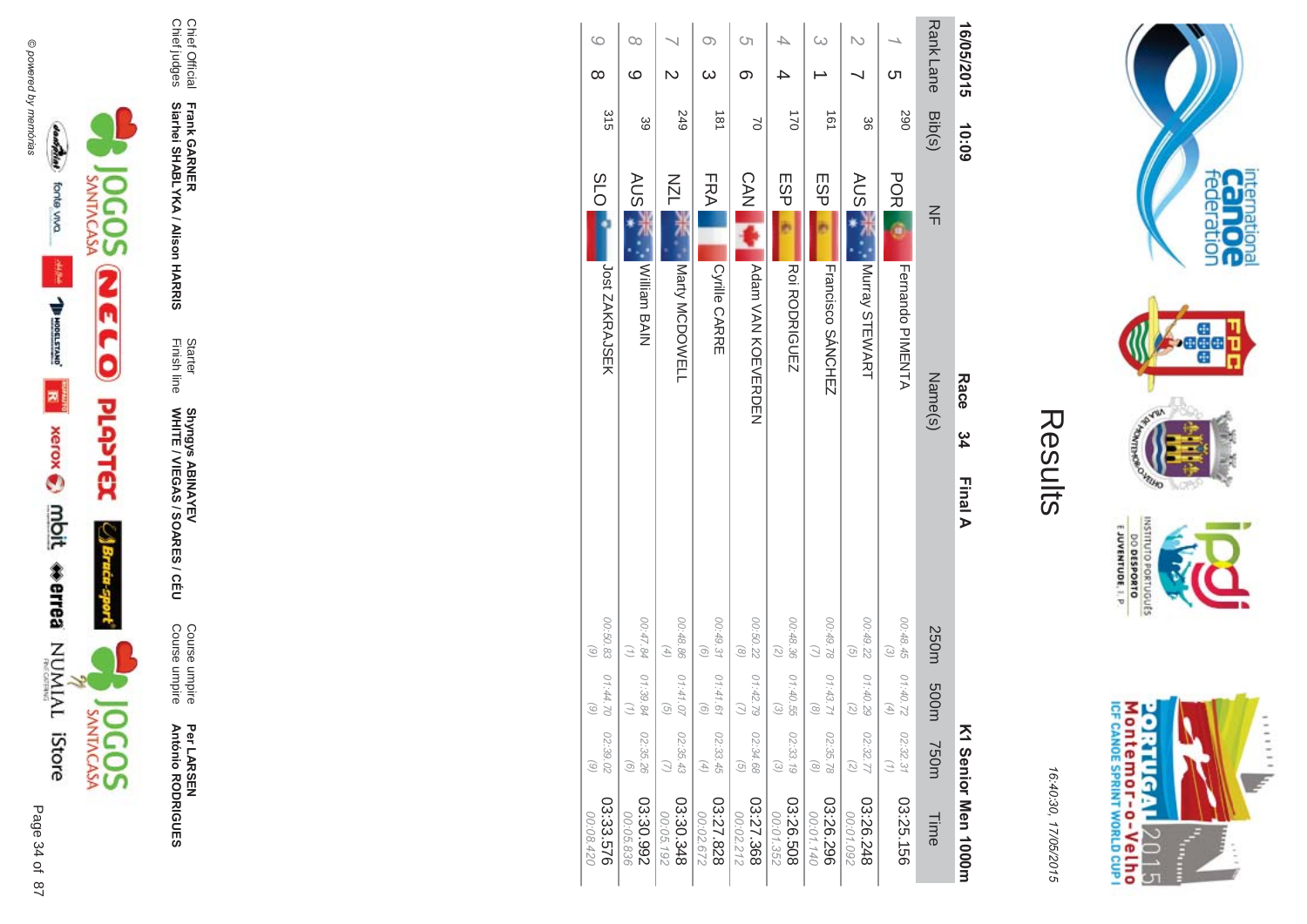



**Matt WARREN<br>José OLIVEIRA José OLIVEIR** 

**ES/CEU** Course umpire<br>Course umpire Course umpire Course umpire

WHITE / VIEGAS / SOAR **Oscar SOAR** 55

**Frank GAR - Siarhei SHABLYKA / Alison HAR** 

**-&**

Finish line Starter

Chief Official<br>Chief judges Chief judges Chief Official

| 16/05/2015           | 10:16  | Race<br>ပ္ပ<br><b>Final A</b>          |                                                            | 즈1 Senior Women 500m   |
|----------------------|--------|----------------------------------------|------------------------------------------------------------|------------------------|
| <b>RankLane</b>      | Bib(s) | $\leq$<br>Name(s)                      | 250m                                                       | Time                   |
| <b>C</b> h           | 248    | <b>NZL</b><br>Lisa CARRINGTON          | 00:53.91<br>$\odot$                                        | 01:48.016              |
| $\mathcal{L}$<br>တ   | 214    | HU<br>N<br>Anna KÁRÁSZ                 | 00:54.09<br>$\left( \begin{matrix} 4 \end{matrix} \right)$ | 01:48.576<br>00:00.560 |
| $\infty$<br>$\infty$ | 818    | HUT<br>N<br>Krisztina FAZEKAS-ZUR      | 00:53.73<br>$\left(\begin{matrix} 2 \end{matrix}\right)$   | 2138.612<br>00:00.596  |
|                      | 275    | <b>POR</b><br>Teresa PORTELA           | 00:53.48<br>$\left(\frac{1}{2}\right)$                     | 800.03:10<br>00:01.992 |
| S)                   | 253    | <b>POL</b><br><b>Beata MIKOLAJCZYK</b> | 00:54.35<br>$\overline{G}$                                 | 891.09:10<br>00:02.152 |
| O)                   | 308    | <b>RSA</b><br><b>Bridgitte HARTLEY</b> | 00:54.61                                                   | 845.05.10<br>00:02.332 |
| $\infty$             | SO     | AUS <sup>-</sup><br>Alana NICHOLLS     | 00:54.43<br>$\odot$                                        | 1:51.384<br>00:03.368  |
| $\infty$             | 314    | <b>SLO</b><br>Spela JANIC              | 00:55.16<br>$\circ$                                        | 01:51.856<br>00:03.840 |
| G<br>ဖ               | 24     | AUS 7<br>Catherine MCARTHUR            | 00:55.93<br>$\odot$                                        | 01:54.708<br>00:06.692 |



internation<br>Can OC<br>federation

**Page** 

VILLAD **LOP** 

OLNILISNI

16:4 10:30, 1 7/05/2015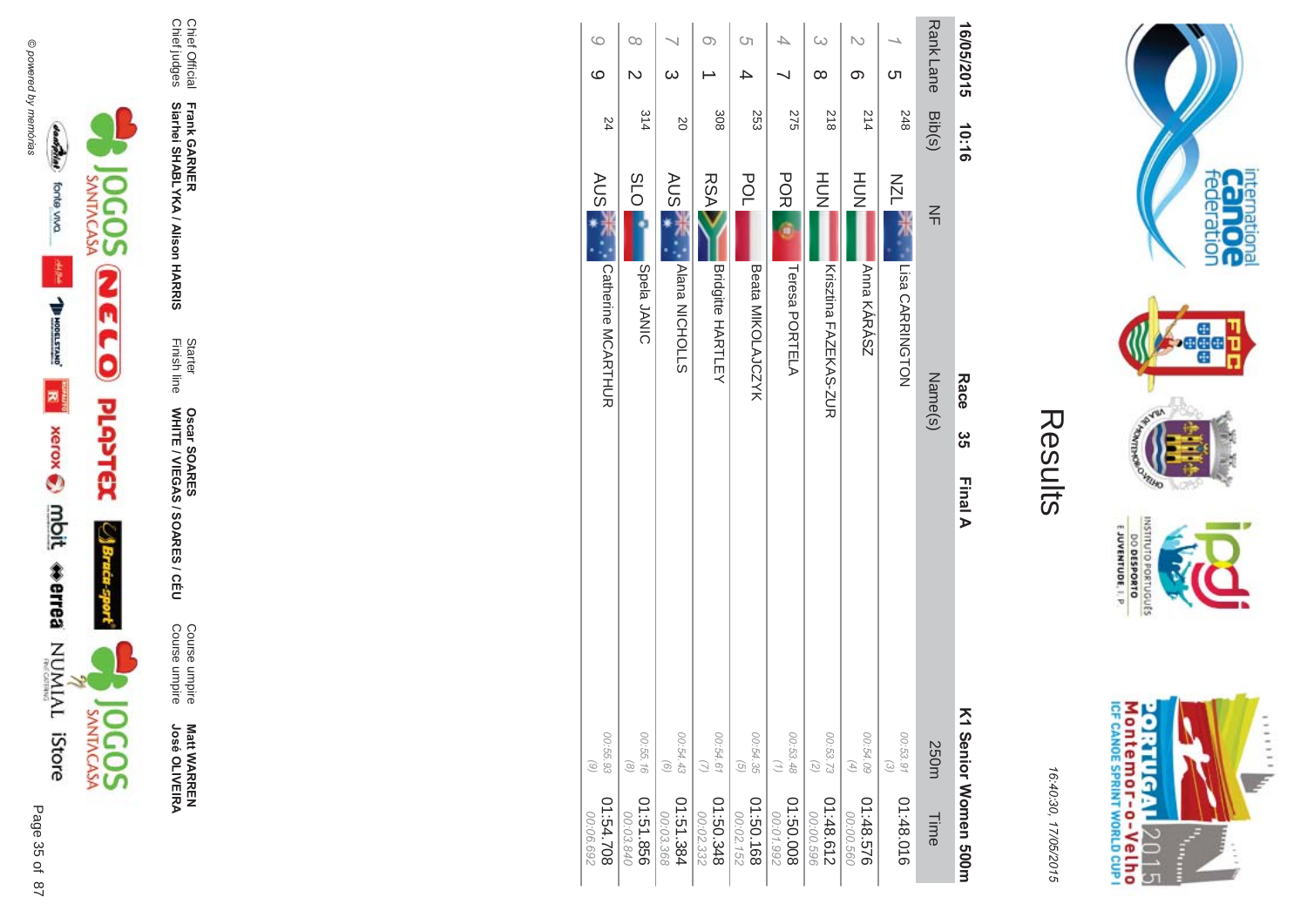



16:40:30, 17/05/2015

| l  |
|----|
| ŗ. |
|    |
|    |
|    |

| 16/05/2015           | 10:29                                | Race<br>ပ္တ                                         | <b>Final A</b><br>K2 Senior Men 200r |
|----------------------|--------------------------------------|-----------------------------------------------------|--------------------------------------|
| Rank Lane Bib(s)     |                                      | $\leq$<br>Name(s)                                   | Time                                 |
| Cл                   | 228<br>230                           | HOH<br>Sándor TÓTKA<br>Péter MOLNAR                 | 00:31.168                            |
|                      | $\overline{061}$<br>$\overline{187}$ | FRA <br>Sébastien<br>JOUVE<br>Maxime BEAUMONT       | 00:21.308<br>00:00.140               |
| ယ                    | 157<br>691                           | ESP<br>Cristian TORO<br>Carlos ARÉVALO              | 00:31.648<br>00:00.480               |
| ග                    | 158<br>ά                             | ESP<br><b>Jesús SOLER</b><br><b>Carlos GARROTE</b>  | 00:31.864<br>00:00.696               |
| S)<br>$\overline{C}$ | 226<br>227                           | HOH<br>Miklós DUDÁS<br>Márk BALASKA                 | 00:32.036<br>00:00.868               |
| O)                   | 32<br>28                             | <b>AUS</b><br>Jesse PHILLIPS<br><b>Stephen BIRD</b> | 00:32.156<br>00:00.988               |
| $\infty$             | 53<br>53                             | <b>BRA</b><br>Hans MALLMANN<br>Edson SILVA          | 00:32.408<br>00:01.240               |
| $\infty$             | ີ ຕ<br>$\infty$                      | <b>ARG</b><br>Ezequiel GIACOMO<br>Miguel CORREA     | 00:32.612<br>00:01.444               |
| $\circ$<br>ဖ         | $\overline{5}$<br>$\frac{1}{10}$     | CHN<br><b>Vouyong CHU</b><br><b>Bo LIU</b>          | 00:33.412<br>00:02.244               |



Chief Official<br>Chief judges

Frank GARNER<br>Siarhei SHABLYKA / Alison HARRIS

Starter<br>Finish line

Shyngys ABINAYEV<br>WHITE / VIEGAS / SOARES / CÉU

Course umpire<br>Course umpire

**TOLEDO / SANTOS<br>WARREN / OLIVEIRA**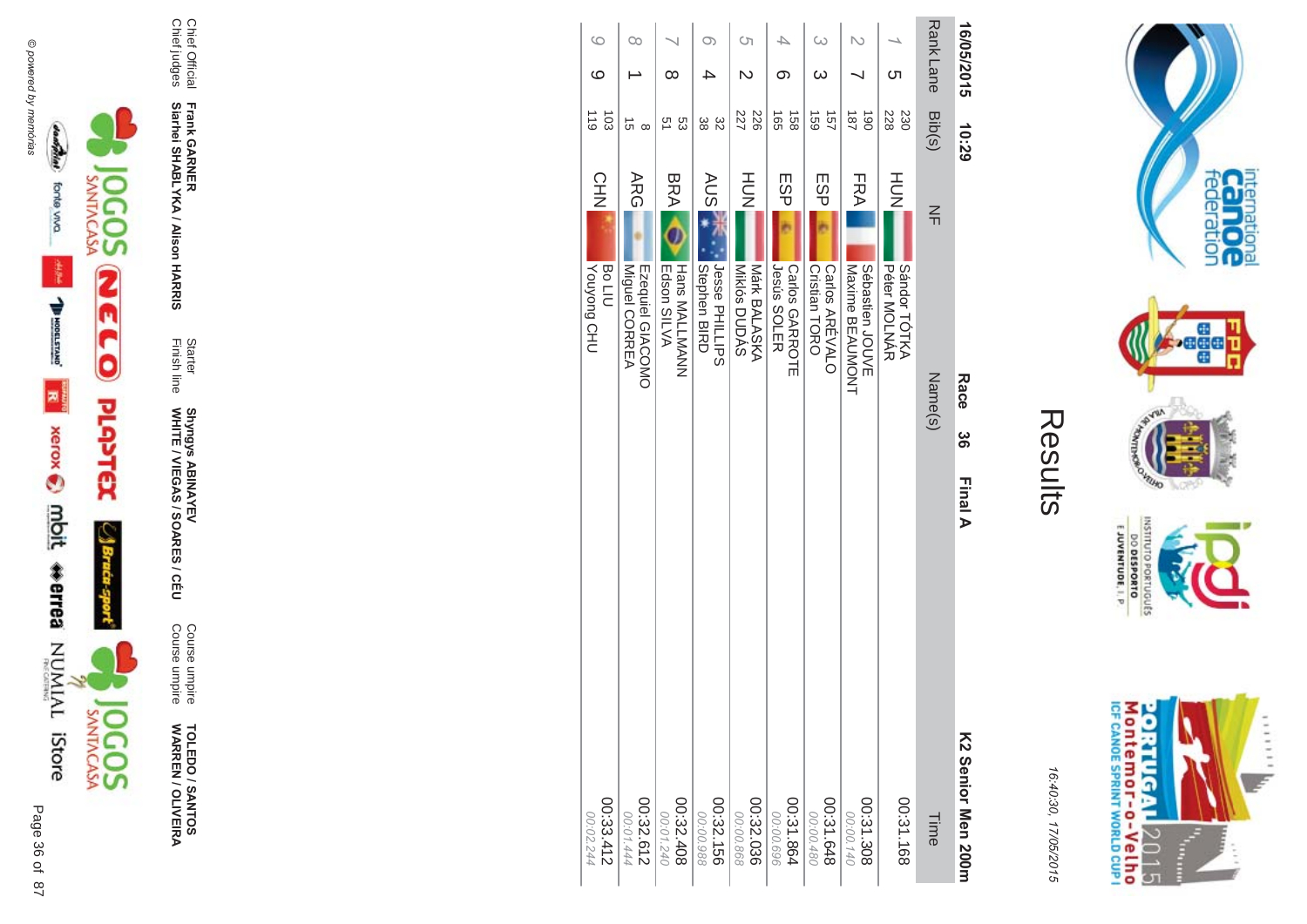



**TOLEDO / SANTOS<br>WARREN / OLIVEIRA** 

Course umpire<br>Course umpire

Starter<br>Finish line Erin SCHAUS<br>WHITE / VIEGAS / SOARES / CÉU

Frank GARNER<br>Siarhei SHABLYKA / Alison HARRIS

Chief Official<br>Chief judges

| 6<br>$\infty$          | $\infty$<br>$\circ$    |                        | Ō                      | S)<br>$\omega$         | $\overline{\mathsf{C}}$ | $\infty$<br>တ          | $\overline{\mathsf{C}}$<br>4 | <b>C</b> h           | <b>RankLane</b> | 16/05/2015         |
|------------------------|------------------------|------------------------|------------------------|------------------------|-------------------------|------------------------|------------------------------|----------------------|-----------------|--------------------|
|                        |                        |                        |                        |                        |                         |                        |                              |                      |                 |                    |
| 267                    | 529                    | 225                    | 231                    | 161                    | $\overline{53}$         | 113                    | 594                          | 455                  | Bib(s)          | 10:34              |
| POL                    | HUT<br>N               | HU<br>N                | 远                      | FRA                    | ESP                     | <b>CHN</b>             | <b>POR</b>                   | <b>ESP</b>           |                 |                    |
|                        |                        |                        |                        |                        |                         |                        |                              |                      | $\leq$          |                    |
|                        |                        |                        |                        |                        |                         | Qiang Ll               |                              |                      |                 |                    |
| Wiktor GLAZUNOW        | Péter NAGY             | <b>Jonatán HAJDÚ</b>   | MADOMILALINOSHADAM     | Thomas SIMART          | <b>Adrián SIEIRO</b>    |                        | Helder SILVA                 | <b>Alfonso AYALA</b> |                 |                    |
|                        |                        |                        |                        |                        |                         |                        |                              |                      |                 | Race               |
|                        |                        |                        |                        |                        |                         |                        |                              |                      | Name(s)         | $\frac{2}{7}$      |
|                        |                        |                        |                        |                        |                         |                        |                              |                      |                 |                    |
|                        |                        |                        |                        |                        |                         |                        |                              |                      |                 | Final A            |
|                        |                        |                        |                        |                        |                         |                        |                              |                      |                 |                    |
|                        |                        |                        |                        |                        |                         |                        |                              |                      |                 |                    |
|                        |                        |                        |                        |                        |                         |                        |                              |                      |                 |                    |
|                        |                        |                        |                        |                        |                         |                        |                              |                      |                 |                    |
|                        |                        |                        |                        |                        |                         |                        |                              |                      |                 | C1 Senior Men 200m |
| 00:40.616<br>00:02.192 | 00:40.204<br>00:01.780 | 00:40.128<br>00:01.704 | 00:39.516<br>00:01.092 | 00:39.424<br>00:01.000 | 00:39.244<br>00:00.820  | 00:39.084<br>00:00.660 | 00:38.708<br>00:00.284       | 00:38.424            | Time            |                    |



internation<br>Can OC<br>federation

**Page** 

**RUID LOP** 

OLNILISNI

EJUVENTUDE, I. P.

DO DESPORTO orrugusts

16:40:30, 17/05/2015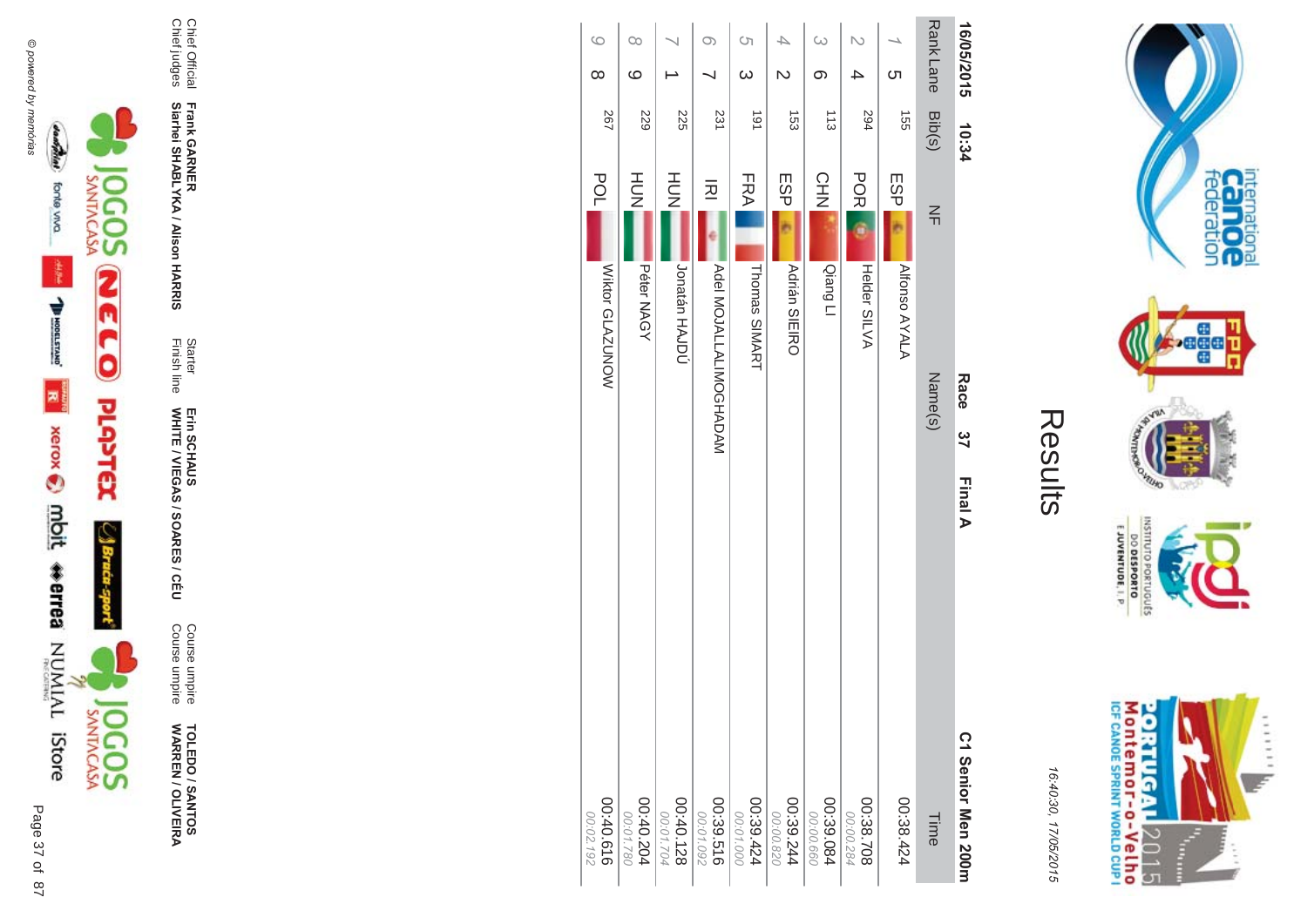



**TOLEDO / SANTOS<br>WARREN / OLIVEIRA** 

Course umpire<br>Course umpire

Starter<br>Finish line Shyngys ABINAYEV<br>WHITE / VIEGAS / SOARES / CÉU

Frank GARNER<br>Siarhei SHABLYKA / Alison HARRIS

Chief Official<br>Chief judges

| 16/05/2015       | 10:39                  | Race<br>ယ္က                                        | Final A | K2 Senior Momen 200m   |
|------------------|------------------------|----------------------------------------------------|---------|------------------------|
| <b>Rank Lane</b> | Bib(s)                 | $\leq$<br>Name(s)                                  |         | Time                   |
| <u>(</u>         | 40<br>$\overline{4}$   | <b>AUT</b><br>Viktoria SCHWARZ<br>Ana LEHACI       |         | 00:37.336              |
|                  | 254<br>258             | POL<br>Edyta KIERKLA<br>Mata WALCZYKIEWICZ         |         | 00:37.496<br>00:00.160 |
| ω                | 101<br>96              | CHN<br><b>Jieyi HUANG</b><br><b>Yue Ll</b>         |         | 00:37.804<br>00:00.468 |
| ₽<br>N           | 141<br>151             | ESP<br>Begoña LAZKANO<br>Sara OUZANDE              |         | 00:38.016<br>00:00.680 |
| S<br>ω           | 66<br>83               | <b>CHN</b><br>Feng WANG<br><b>Vanan WU</b>         |         | 00:38.864<br>00:01.528 |
| $\infty$<br>ဖ    | 238<br>239             | KAZ<br>NATIONS SERGEYEVA<br>Irina PODOIZIKO<>      |         | 00:39.004<br>00:01.668 |
| ∞                | 55<br>23               | <b>AUSE</b><br>Jaime ROBERTS<br>Bernadette WALLACE |         | 00:39.292<br>00:01.956 |
| $\infty$         | 142<br>$\frac{152}{2}$ | ESP<br>Carla COYA<br><b>Tania HERNANDEZ</b>        |         | 00:40.172<br>00:02.836 |
|                  | 273<br>569             | <b>POR</b><br>Maria CABRITA<br>Francisca LAIA      |         |                        |
|                  |                        |                                                    |         |                        |



internation<br>Cal OC<br>federation

**Bağad** 

**VELHO** 

OLNILISNI

E JUVENTUDE, I. P.

DO DESPORTO orruguts **NORD** 

16:40:30, 17/05/2015

Results

DNF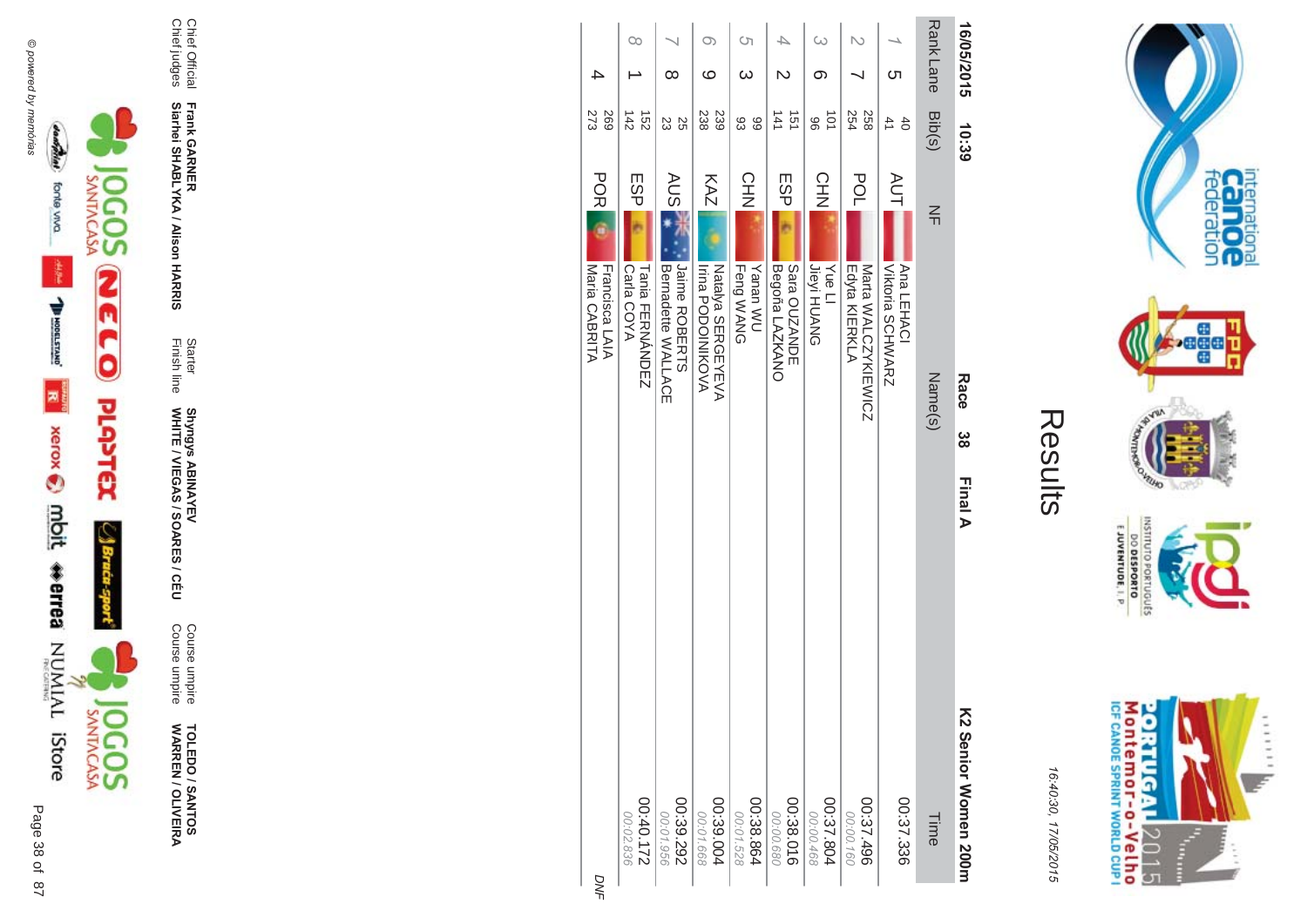



16:40:30, 17/05/2015

| ſ.<br>L |
|---------|
|         |
|         |
|         |

| 16/05/2015                         | 99:01                              | Race                                                          | ဖိ | Final A |                                        |                                          |                                         | K2 Serior Men 1000m    |
|------------------------------------|------------------------------------|---------------------------------------------------------------|----|---------|----------------------------------------|------------------------------------------|-----------------------------------------|------------------------|
| Rank Lane                          | Bib(s)                             | $\leq$<br>Name(s)                                             |    |         | 250m                                   | m005                                     | <b>750m</b>                             | Time                   |
| Cл                                 | 34<br>ပ္တ                          | AUS 7<br>Kenny WALLACE<br>Lachlan TAME                        |    |         | 00:44.30<br>(5)                        | 01:32.06<br>$\overline{c}$               | 02:21.43<br>$\widehat{\omega}$          | 03:08.388              |
|                                    | $\frac{182}{2}$<br>$\frac{180}{2}$ | FRA<br>Arnaud HYBOIS<br><b>Etienne HUBERT</b>                 |    |         | 00:44.32<br>$\omega$                   | 01:32.40<br>$\widehat{\epsilon}$         | 02:21.35<br>$\left( \mathcal{Z}\right)$ | 03:08.628<br>00:00.240 |
|                                    | 298<br>286                         | <b>PORI</b><br><b>João RIBEIRO</b><br>Emanuel SILVA           |    |         | 00:44.22                               | 01:31.79                                 | 02:20.63<br>$\left(\frac{1}{2}\right)$  | 03:10.272<br>00:01.884 |
| ∞                                  | 128<br>127                         | <b>CUB</b><br>Jorge RODRIGUEZ<br><b>Reiniel RIBEAUX</b>       |    |         | 00:45.38                               | 01:32.99<br>$\widehat{G}$                | 02:21.77<br>$(4)$                       | 03:11.136<br>00:02.748 |
| ্য<br>თ                            | 37<br>జ                            | <b>AUS</b><br><b>Jordan WOOD</b><br><b>Riley FITZSIMMONS</b>  |    |         | 00:44.88<br>$\odot$                    | 01:33.38<br>$\odot$                      | 02:22.24<br>$\odot$                     | 13:11.484<br>00:03.096 |
| ω                                  | $\overline{5}$<br>ēo               | ESP<br>Marcus WALZ<br>Diego NORIEGA                           |    |         | 00:44.62<br>$(4)$                      | 01:32.73<br>$\left( \frac{4}{7} \right)$ | 02:22.15<br>$\left( 5\right)$           | 03:12.104<br>00:03.716 |
| ဖ                                  | ದ                                  | <b>ARG</b><br>Juan CÁCERES<br>Omar ANDRES                     |    |         | 00:44.79<br>$\left(\frac{1}{2}\right)$ | 01:34.52                                 | 02:24.55<br>$\mathcal{Q}$               | 03:14.644<br>00:06.256 |
| œ                                  | 235<br>233                         | 远<br>Saeid FAZLOULA<br>Aii AGHAMHANAEINAGHAAD                 |    |         | 00:46.22<br>$\odot$                    | 01:35.95<br>6)                           | 02:26.51<br>$\circledcirc$              | 03:17.664<br>00:09.276 |
| $\circ$<br>$\overline{\mathsf{C}}$ | 9g<br>S2                           | <b>BRA</b><br><b>Roberto MAHELER</b><br><b>Gilvan RIBEIRO</b> |    |         | 00:45.81<br>$\odot$                    | 01:35.71<br>$\odot$                      | 02:26.60<br>$\odot$                     | 03:17.936<br>00:09.548 |



Chief Official<br>Chief judges

Frank GARNER<br>Siarhei SHABLYKA / Alison HARRIS

Starter<br>Finish line

Erin SCHAUS<br>WHITE / VIEGAS / SOARES / CÉU

Course umpire<br>Course umpire

Per LARSEN<br>António RODRIGUES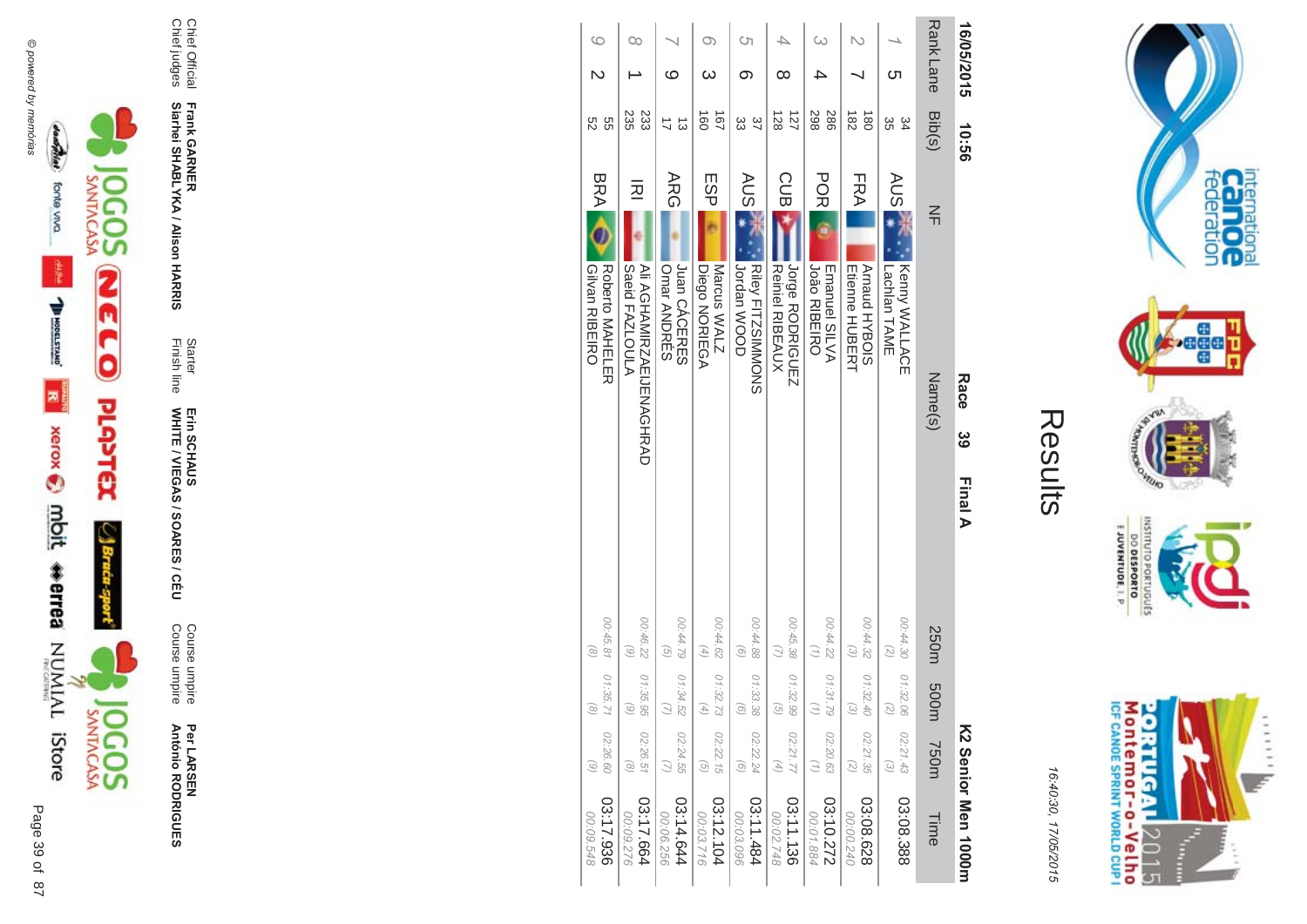





Course umpire<br>Course umpire **Matt WARREN<br>José OLIVEIRA** 

Starter<br>Finish line Oscar SOARES<br>WHITE / VIEGAS / SOARES / CÉU

Chief Official<br>Chief judges Frank GARNER<br>Siarhei SHABLYKA / Alison HARRIS

| 16/05/2015      | <b>11:09</b>                     |                                                     | Race<br>$\frac{4}{0}$ | Final A |                                                            | K2 Senior Women 500m   |
|-----------------|----------------------------------|-----------------------------------------------------|-----------------------|---------|------------------------------------------------------------|------------------------|
| <b>RankLane</b> | Bib(s)                           | $\leq$                                              | Name(s)               |         | 250m                                                       | Time                   |
|                 | 214<br>219                       | HOH<br>Anna KÁRÁSZ<br><b>Ninetta VAD</b>            |                       |         | 00:49.01<br>$\overline{z}$                                 | 01:40.108              |
| N<br>ග          | 244<br>245                       | <b>NZN</b><br>Caitlin RYAN<br><b>Aimee FISHER</b>   |                       |         | 00:48.66<br>$\left(\frac{1}{2}\right)$                     | 1:40.464<br>00:00.356  |
| $\infty$        | $\overrightarrow{0}$<br>46       | <b>CHN</b><br>UOHZ NA<br>Qing MA                    |                       |         | 00:49.50<br>$\odot$                                        | 01:42.008<br>00:01.900 |
|                 | $\overline{4}$<br>$\overline{6}$ | <b>AUT</b><br><b>Viktoria SCHWARZ</b><br>Ana LEHACI |                       |         | 00:50.66                                                   | 01:42.224<br>00:02.116 |
| Cη              | 94<br>86                         | CHN<br>Haiping LIU<br><b>Wenjun REN</b>             |                       |         | 00:49.78<br>$\left( \begin{matrix} 4 \end{matrix} \right)$ | 01:42.564<br>00:02.456 |
| O)<br>Cл        | 272<br>268                       | <b>POR</b><br>JOBIN VASCONCELOS<br>Beatriz GOMES    |                       |         | 00:50.04<br>$\overline{G}$                                 | 256'75'10<br>00:02.844 |
| ဖ               | 213<br>216                       | H <sub>D</sub> H<br>Anett SZILÁGYI<br>Fanni SIMAN   |                       |         | 00:51.18<br>$\left( \frac{8}{2} \right)$                   | 01:43.132<br>00:03.024 |
| ೦೦              | 254<br>258                       | POL<br>Edyta KIERKLA<br>Marta WALCZYKIEWICZ         |                       |         | 00:50.12<br>$\circ$                                        | 07.44.776<br>00:04.668 |
| 6<br>$\infty$   | 8<br>27                          | AUS.<br><b>PONESSION-JONES</b><br>Naomi FLOOD       |                       |         | 00:51.61<br>$\binom{6}{ }$                                 | 45.044<br>00:04.936    |



internation<br>Can OC<br>federation

**Page** 

**RUID LOP** 

INSNI

orruguts

EJUVENTUDE, I. P.

DO DESPORTO ā

16:40:30, 17/05/2015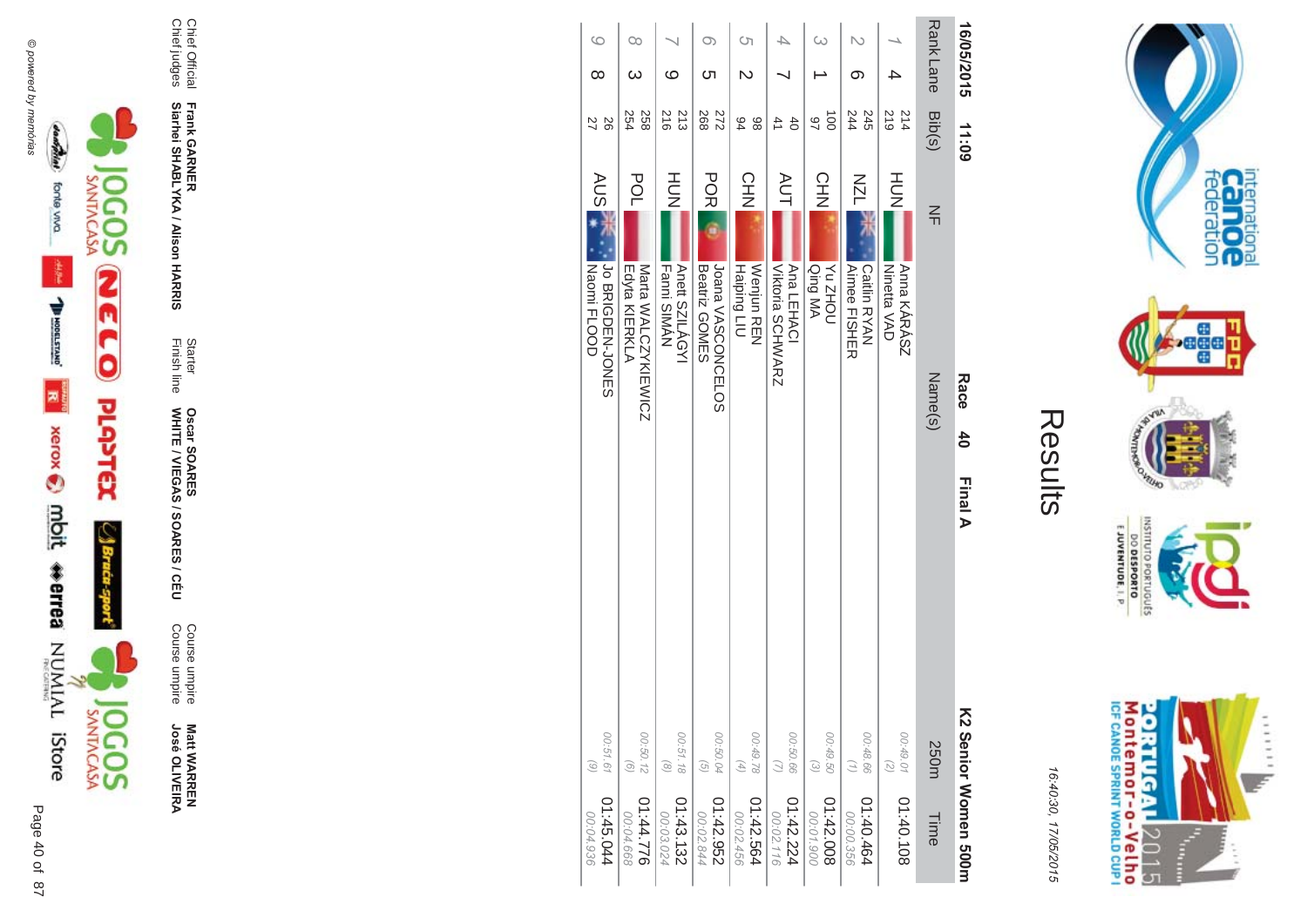



16:4 10:30, 1 7/05/2015

| ŗ.<br>$\mathbb{L}$ |
|--------------------|
|                    |
|                    |
|                    |

| 16/05/2015                      | 11:18                           | Race<br>41<br><b>Final B</b>                                         |                                                                 | K2 Serior Momen 500m   |
|---------------------------------|---------------------------------|----------------------------------------------------------------------|-----------------------------------------------------------------|------------------------|
| <b>Rank Lane</b>                | Bib(s)                          | $\leq$<br>Name(s)                                                    | 250m                                                            | Time                   |
| $\widetilde{\mathcal{O}}$       | 238<br>239                      | KAZ<br><b>Irina PODOINIKOVA</b><br>Natalya SERGEYEVA                 | 00:50.92<br>$\odot$                                             | 01:43.304              |
| $\frac{1}{1}$<br>$\omega$       | 21<br>ZZ                        | <b>AUSI</b><br><b>Alyssa BULL</b><br><b>Alyce BURNETT</b>            | 00:50.48<br>$\left( \begin{matrix} 4 \\ 1 \end{matrix} \right)$ | 01:43.424<br>00:00.120 |
| 12<br>∞                         | 21<br>69                        | <b>CAN</b><br>Genevieve ORTON<br>Hunnah VAUGHAN                      | 00:49.88<br>(1)                                                 | 01:44.408<br>00:01.104 |
| 13                              | $\frac{4}{3}$<br>$\frac{1}{40}$ | ESP<br>Eva BARRIOS<br>Ana VARELA                                     | 00:50.31<br>$\odot$                                             | 01:44.596<br>00:01.292 |
| $\overline{44}$<br><b>ာ</b>     | 89<br>82                        | <b>CAN</b><br>Oenevieve BEACOHESNE-SEVIQNY<br><b>Kathleen FRASER</b> | 00:50.05<br>(2)                                                 | 01:45.316<br>00:02.012 |
| 15<br>ග                         | C                               | ARG<br>Alexandra KERESZTESI<br>Sabrina AMEGHINO                      | 00:50.65<br>$\left( \frac{1}{2} \right)$                        | 01:45.408<br>00:02.104 |
| 16                              | 319<br>320                      | NSN<br>Margaret HOGAN<br>Kaitlyn MCELAOA                             | 00:51.59<br>$\omega$                                            | 01:45.576<br>00:02.272 |
| $\frac{1}{2}$<br>$\overline{C}$ | $\frac{310}{2}$<br>309          | <b>RSA</b><br><b>Tiffany KRUGER</b><br><b>To ANY HONDER</b>          | 00:52.70<br>$\odot$                                             | 916.94:10<br>00:03.612 |



Chief Official

Chief judges

Chief Official<br>Chief judges

**Frank GAR** 

**-**

**Siarhei SHABLYKA / Alison HAR** 

**-&**

Finish line Starter

WHITE / VIEGAS / SOAR

**Oscar SOAR** 

55

**ES/CEU** 

Course umpire

Course umpire

Course umpire<br>Course umpire

**Xavier TOLEDO** 

Joaquim SANTOS

**Xavier TOLEDO**<br>Joaquim SANTOS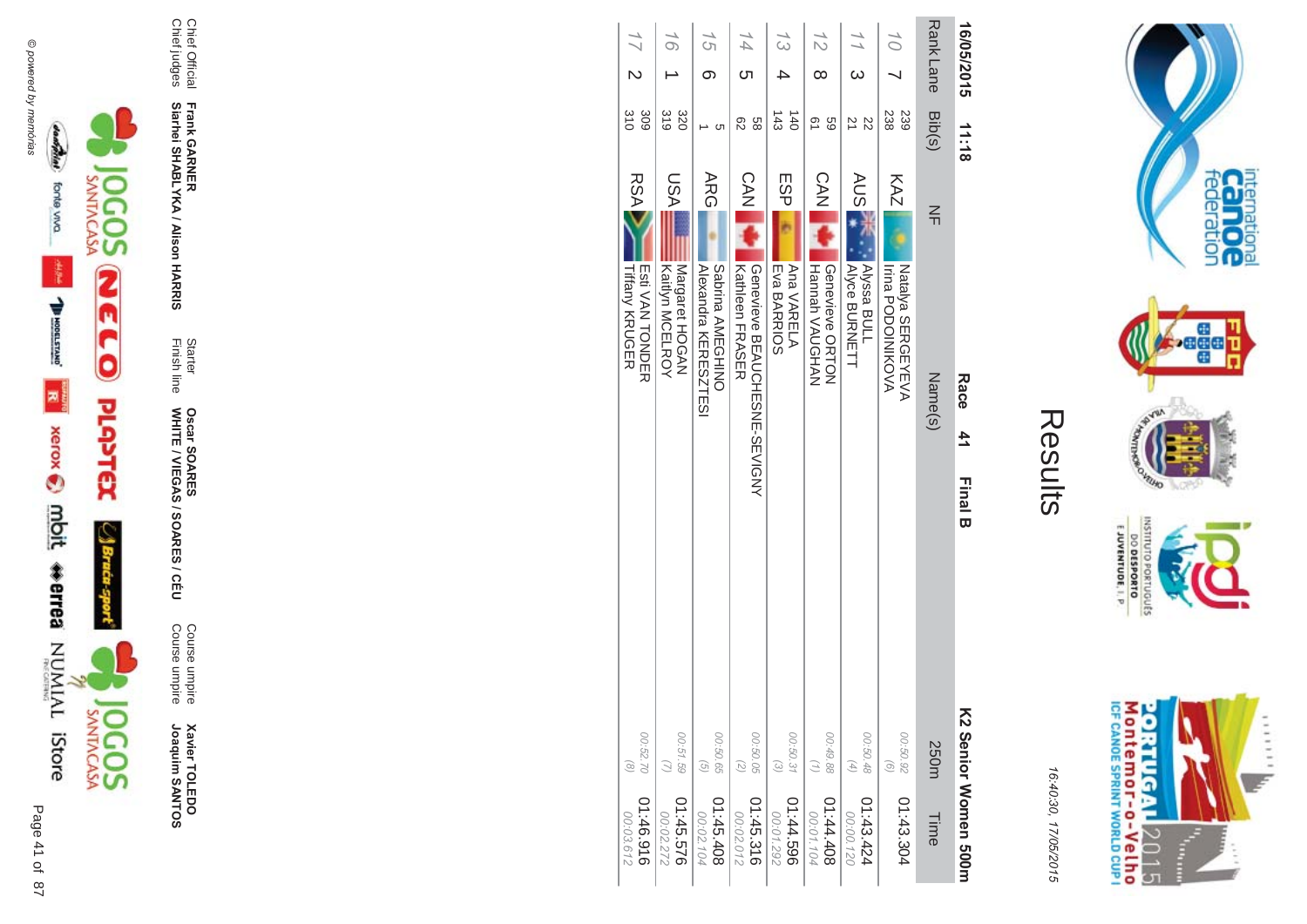



Per LAR SEN **António R \*0-B-DES** 

Course umpire<br>Course umpire Course umpire Course umpire

WHITE / VIEGAS / SOAR Erin SCHAUS<br>WHITE / VIEGAS / SOARES / CÉU Erin SCHAUS

Finish line Starter

**Frank GAR - Siarhei SHABLYKA / Alison HAR -&**

Chief Official<br>Chief judges Chief judges Chief Official

Results

16:4 10:30, 1 7/05/2015

|          |                  | 16/05/2015 11:30       |                                                              | <b>Race 42</b> | <b>Final A</b> | C2 Senior Women 200m   |
|----------|------------------|------------------------|--------------------------------------------------------------|----------------|----------------|------------------------|
|          | Rank Lane Dip(s) |                        | $\leq$                                                       | Name(s)        |                | Time                   |
|          | ຕ                | සි<br>54               | CAN V<br>Interactor NINGENT-LAPOIXHE<br>Katie VINCENT        |                |                | 897'44'00              |
|          | $\ddot{}$        | සි<br>$^{44}$          | BRA O<br><b>Andrea OLIVEIRA</b><br><b>Angela SILVA</b>       |                |                | 00:44.496<br>00:00.028 |
| $\omega$ | တ                | 148<br>$\frac{138}{2}$ | ESP <sub>I</sub><br>Patricia COCO<br><b>Adriana PANIAGUA</b> |                |                | 088'09:00<br>00:06.412 |
| $4 - 3$  |                  | $rac{1}{48}$           | ESPI<br>Jenifer CASAL<br>Raquel RODRÍGUEZ                    |                |                | 00:51.128<br>00:06.660 |





priuguts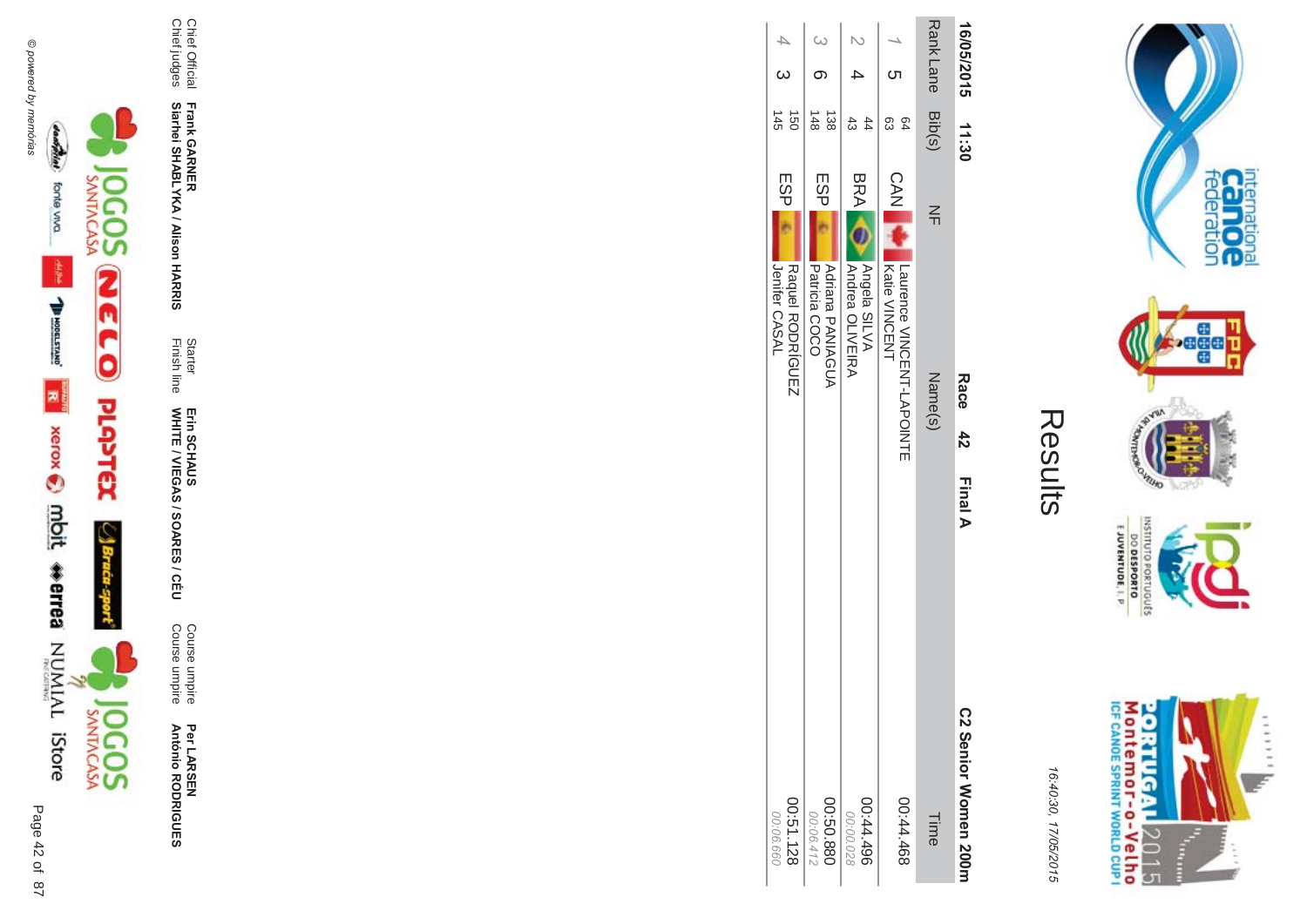

LARSEN / RODRIGUES<br>WARREN / OLIVEIRA

Course umpire<br>Course umpire

Starter<br>Finish line Shyngys ABINAYEV<br>WHITE / VIEGAS / SOARES / CÉU

Frank GARNER<br>Siarhei SHABLYKA / Alison HARRIS

Chief Official<br>Chief judges

| $\circ$                 | $\infty$               |                        | $\circ$                | S)                     | 4                      | $\infty$                 | N                        |               | <b>Rank Lane</b> | 16/05/2015           |
|-------------------------|------------------------|------------------------|------------------------|------------------------|------------------------|--------------------------|--------------------------|---------------|------------------|----------------------|
| $\overline{\mathsf{C}}$ | ဖ                      |                        | တ                      |                        | $\infty$               |                          | $\infty$                 | <b>C</b> h    |                  |                      |
| 4                       | 208                    | 218                    | 141                    | 314                    | $\overline{2}$         | 308                      | 99                       | 257           | Bib(s)           | 14:00                |
| <b>ARG</b>              | GRE                    | H <sub>D</sub> H       | ESP                    | <b>SLO</b>             | CHN                    | <b>RSA</b>               | CAN                      | <b>POL</b>    | $\leq$           |                      |
| Martina ISEQUILLA       | Sofia PIPTSOUL         | Krisztina FAZEKAS-ZUR  | Begoña LAZKANO         | Spela JANIC            | Qing MA                | <b>Bridgitte HARTLEY</b> | Michelle RUSSELL         | Karolina NAJA |                  |                      |
|                         |                        |                        |                        |                        |                        |                          |                          |               | Name(s)          | Race                 |
|                         |                        |                        |                        |                        |                        |                          |                          |               |                  | $\frac{4}{3}$        |
|                         |                        |                        |                        |                        |                        |                          |                          |               |                  | Heat1                |
|                         |                        |                        |                        |                        |                        |                          |                          |               |                  |                      |
| 44.044<br>00:03.188     | 00:43.404<br>00:02.548 | 00:42.308<br>00:01.452 | 00:42.152<br>00:01.296 | 00:42.088<br>00:01.232 | 00:42.064<br>00:01.208 | 00:41.028<br>22100.00    | 486.040.984<br>00:00.128 | 00:40.856     | Time             | K1 Senior Momen 200m |



internation<br>Can OC<br>federation

**Page** 

**RUID NORS** 

INSNI

DO DESPORTO

16:40:30, 17/05/2015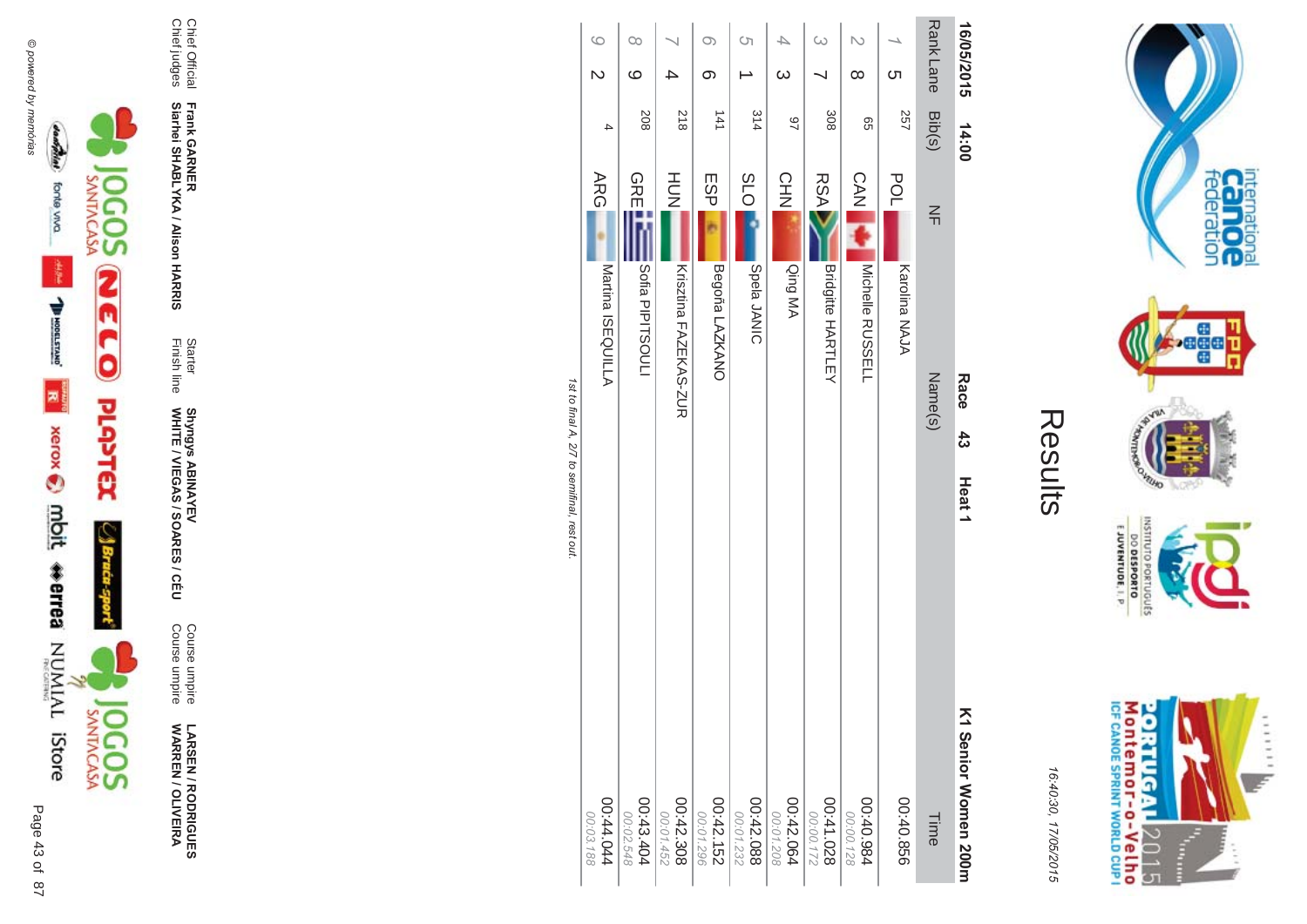

**!-SEN/R \*0-B-DES WARR EN / OLIVEIR** ъ

Course umpire<br>Course umpire Course umpire Course umpire

Shyngys ABINAYEV

**Siarhei SHABLYKA / Alison HAR** 

Chief Official<br>Chief judges Chief judges Chief Official

**-&** Finish line Starter

**-**

WHITE / VIEGAS / SOAR

Shyngys ABINAYEV<br>WHITE / VIEGAS / SOARES / CÉU

**Frank GAR** 

**22.10** st to final A, 2/7 to semifinal, rest out.

**DNS** 



internation<br>Can OC<br>federation

**Pege** 

**PAVER** 

VEUID **NORS** 

OLNILISNI

E JUVENTUDE, I. P.

DO DESPORTO orruguts

16:4 10:30, 1 7/05/2015

Results

**Contract Contract**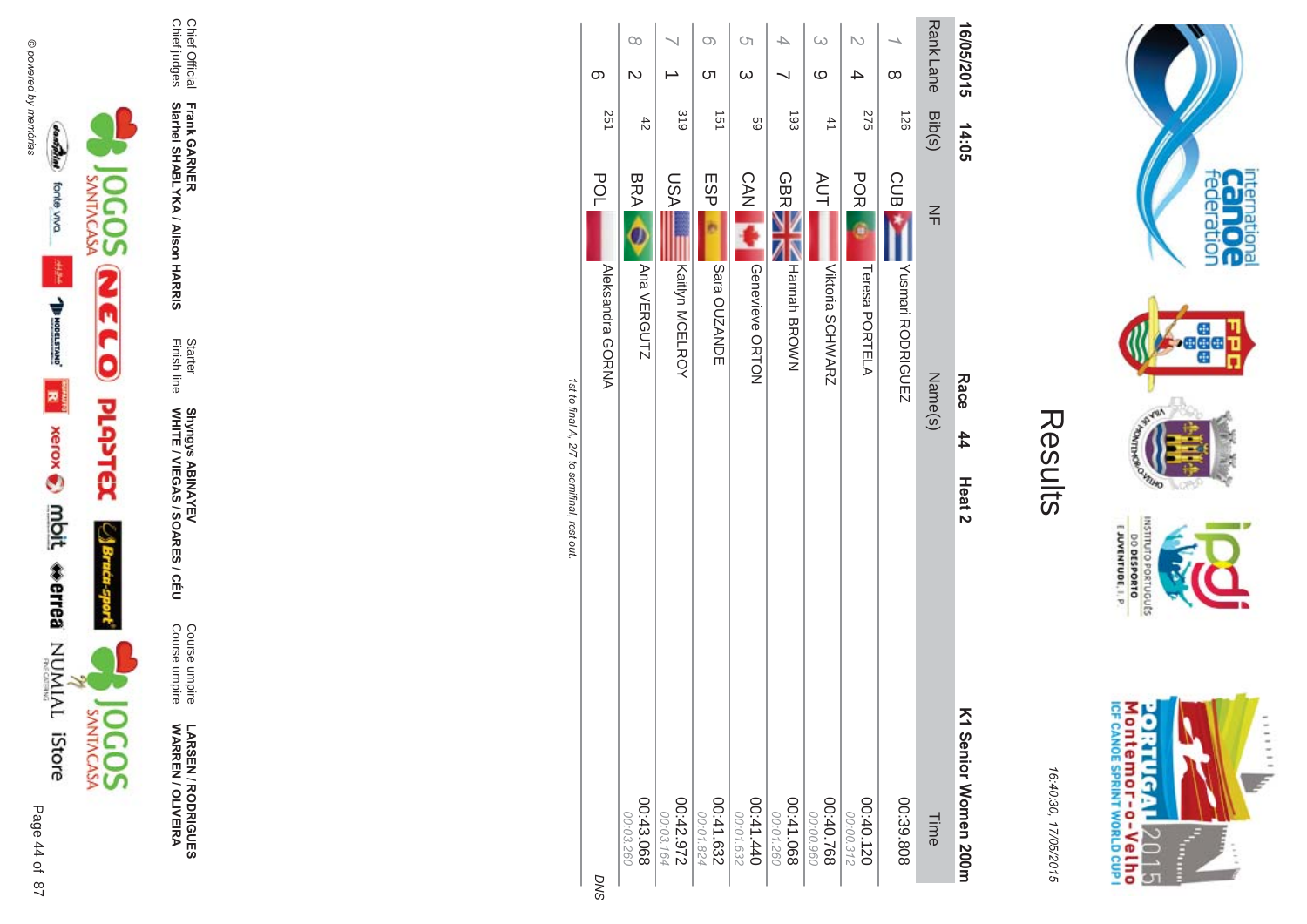

**!-SEN/R \*0-B-DES WARR EN / OLIVEIR** ъ

Course umpire<br>Course umpire Course umpire Course umpire

Finish line Starter WHITE / VIEGAS / SOAR Shyngys ABINAYEV<br>WHITE / VIEGAS / SOARES / CÉU Shyngys ABINAYEV

**Frank GAR - Siarhei SHABLYKA / Alison HAR** 

**-&**

Chief Official<br>Chief judges Chief judges Chief Official

| $\infty$<br>$\omega$    | $\overline{C}$         | O)                     | Ċη                     |                        | $\omega$               |                        |                 | <b>RankLane</b> | 16/05/2015           |
|-------------------------|------------------------|------------------------|------------------------|------------------------|------------------------|------------------------|-----------------|-----------------|----------------------|
|                         |                        | ග                      |                        |                        | ∞                      | <u>(</u>               |                 |                 |                      |
| $\vec{0}$               | 273                    | 318                    | $\ddot{r}$             | 617                    | 237                    | $\overline{2}$         | 248             | Bib(s)          | 14:10                |
| <b>CHN</b>              | <b>POR</b>             | NSU                    | <b>BRA</b>             | HUH<br>N               | KAZ                    | <b>FRA</b>             | <b>NZL</b>      | $\leq$          |                      |
| <b>NOHZ<sub>N</sub></b> | Maria CABRITA          | Alexandra MCLAIN       | Ariela PINTO           | Ninetta VAD            | Inna KLINOVA           | Sarah GUYOT            | Lisa CARRINGTON |                 |                      |
|                         |                        |                        |                        |                        |                        |                        |                 | Name(s)         | Race                 |
|                         |                        |                        |                        |                        |                        |                        |                 |                 | $\frac{4}{5}$        |
|                         |                        |                        |                        |                        |                        |                        |                 |                 | Heat <sub>3</sub>    |
| 047.040<br>00:07.928    | 00:45.912<br>00:06.800 | 00:45.312<br>00:06.200 | 00:43.780<br>00:04.668 | 00:42.692<br>00:03.580 | 00:40.928<br>00:01.816 | 00:39.612<br>00:00.500 | 00:39.112       | Time            | K1 Senior Women 200r |



internation<br>Can OC<br>federation

**bege** 

VILLAD **NORD** 

INSILIO

priuguts

EJUVENTUDE, I. P.

DO DESPORTO

16:4 10:30, 1 7/05/2015

Results

꼬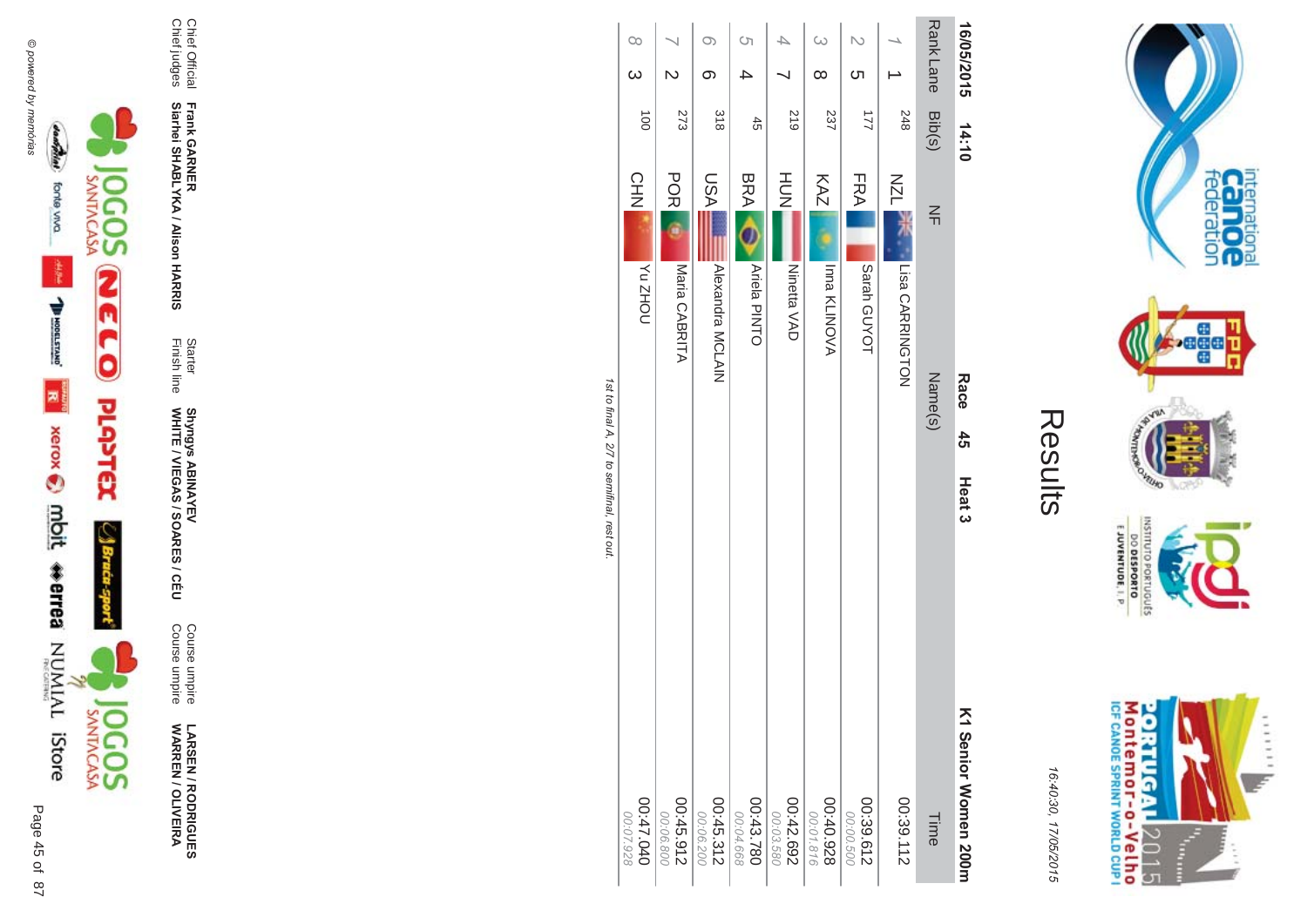

**LARSEN / RODRIGUES<br>WARREN / OLIVEIRA** 

Course umpire<br>Course umpire

Starter<br>Finish line Shyngys ABINAYEV<br>WHITE / VIEGAS / SOARES / CÉU

Chief Official<br>Chief judges Frank GARNER<br>Siarhei SHABLYKA / Alison HARRIS

| G                | $\infty$    |                        | $\circ$              | <u>(</u>           |             | $\omega$          |               |                          |
|------------------|-------------|------------------------|----------------------|--------------------|-------------|-------------------|---------------|--------------------------|
|                  | $\circ$     | $\infty$               | $\omega$             |                    |             |                   | ທ             |                          |
| 134              | 307         | 510                    | ပ္ပ                  | 611                | <b>165</b>  | 295               | 82            |                          |
| EGYL             | <b>PURE</b> | <b>OREEN</b>           | <b>BRA</b>           | <b>CHN</b>         | <b>ESP</b>  | <b>POR</b>        | <b>AUS 7</b>  | FRA                      |
| <b>Ali AHMED</b> | Juan LOPEZ  | Stylianos CHATZOPOULOS | <b>Hans MALLMANN</b> | <b>UHO</b> buoknox | Jesús SOLER | <b>Hugo ROCHA</b> | Brodie HOLMES | INDUSTRIATED AT CITATION |

| EGY<br><b>GREIL</b><br><b>POR</b><br><b>PURE</b><br><b>BRA</b><br>CHN<br>ESP<br><b>AUSE</b><br><b>FRA</b><br>$\leq$<br>Brodie HOLMES<br>Juan LOPEZ<br>HUGO ROCHA<br>Stylianos CHATZOPOULOS<br>Hans MALLMANN<br>Maxime BEAUMONT<br><b>Nouyong CHU</b><br><b>Jesús SOLER</b><br>Name(s)<br>Race<br>$\frac{4}{6}$<br>Heat <sub>1</sub><br>K1 Senior Men Soorn<br>27.572<br>00:37.532<br>00:38.260<br>265.592<br>00:35.772<br>00:35.668<br>00:35.468<br>00:34.036<br>00:02.556<br>00:01.736<br>00:01.632<br>00:01.432<br>00:04.224<br>00:03.536<br>00:03.496<br>Time |
|------------------------------------------------------------------------------------------------------------------------------------------------------------------------------------------------------------------------------------------------------------------------------------------------------------------------------------------------------------------------------------------------------------------------------------------------------------------------------------------------------------------------------------------------------------------|
| <b>Ali AHMED</b><br>082.14200<br>00:07.244                                                                                                                                                                                                                                                                                                                                                                                                                                                                                                                       |
|                                                                                                                                                                                                                                                                                                                                                                                                                                                                                                                                                                  |
|                                                                                                                                                                                                                                                                                                                                                                                                                                                                                                                                                                  |
|                                                                                                                                                                                                                                                                                                                                                                                                                                                                                                                                                                  |
|                                                                                                                                                                                                                                                                                                                                                                                                                                                                                                                                                                  |

Rank Lane 16/05/2015

 $\overline{181}$ Bib(s)



internation<br>Can OC<br>federation

**Page** 

**RUFO** 

INSILIO

priuguts

EJUVENTUDE, I. P.

DO DESPORTO

16:40:30, 17/05/2015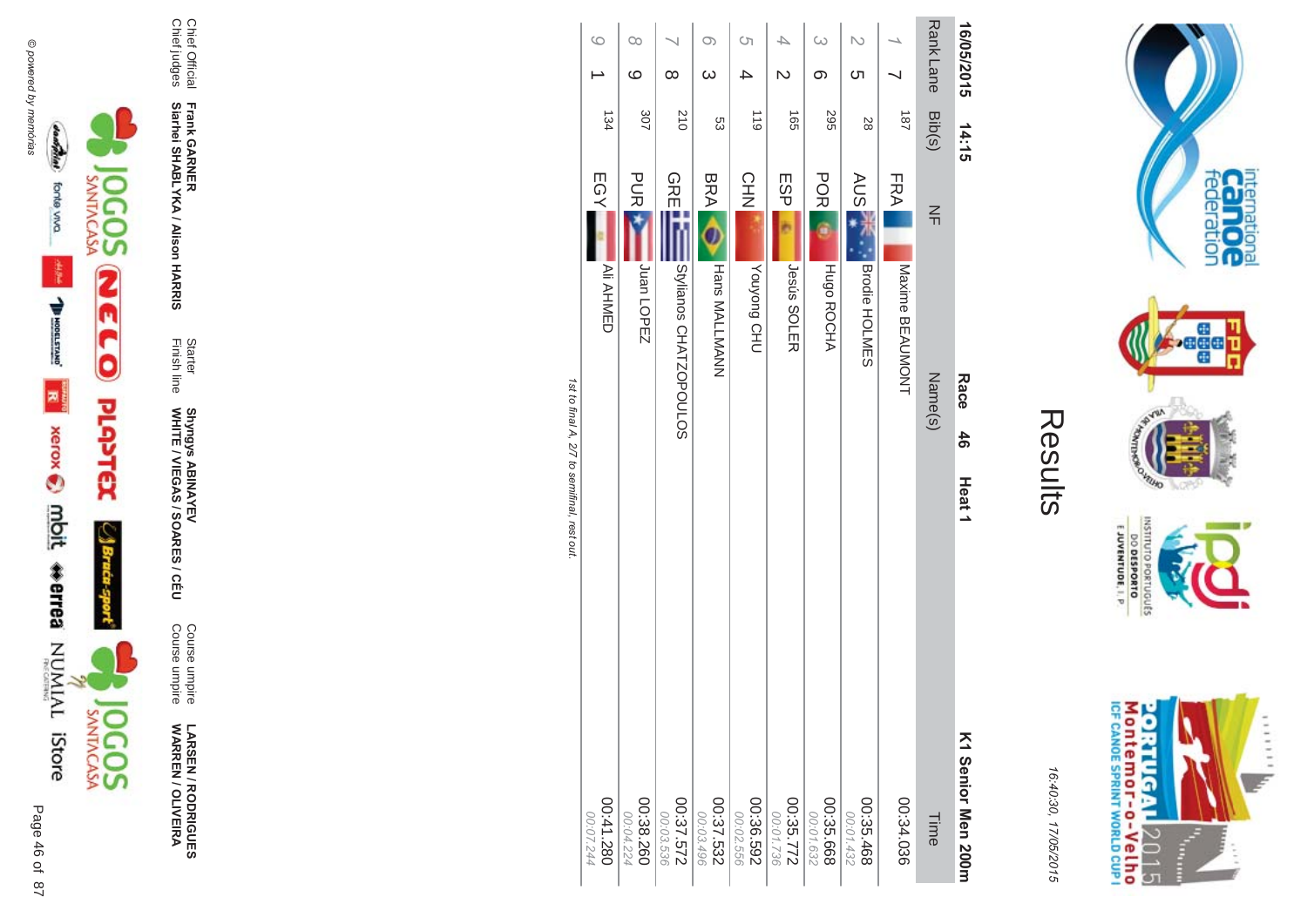

**!-SEN/R \*0-B-DES WARR EN / OLIVEIR** ъ

Course umpire<br>Course umpire Course umpire Course umpire

Finish line Starter WHITE / VIEGAS / SOAR Shyngys ABINAYEV<br>WHITE / VIEGAS / SOARES / CÉU Shyngys ABINAYEV

**Frank GAR - Siarhei SHABLYKA / Alison HAR** 

**-&**

Chief Official<br>Chief judges Chief judges Chief Official

|           | ග<br>236                    | O)<br>$\omega$<br>200       | <u>(</u><br>$\infty$<br>328 | 6                           | 82                          | ᢗᠮ<br>227               | $\circ$<br>158        | Rank Lane Bib(s)  | 16/05/2015                               |
|-----------|-----------------------------|-----------------------------|-----------------------------|-----------------------------|-----------------------------|-------------------------|-----------------------|-------------------|------------------------------------------|
|           | SPN<br>N<br>Yasuhiro SUZUKI | <b>GBRE</b><br>Jordi ECCLES | NSU<br>Timothy HORNSBY      | <b>ARG</b><br>Rubén VOISARD | <b>CAN</b><br>Nark DE JONGE | HU<br>N<br>Miklós DUDÁS | ESP<br>Carlos GARROTE | $\leq$<br>Name(s) | 14:20<br>Race<br>47<br>Heat <sub>2</sub> |
| 00:40.952 | 00:38.644<br>00:03.712      | 00:38.392<br>00:03.460      | 00:36.292<br>00:01.360      | 00:35.532<br>00:00.600      | 00:35.180<br>00:00.248      | 00:35.140<br>00:00.208  | 24.932                | Time              | K1 Senior Men 200m                       |

ים וכ st to final A, 2/7 to semifinal, rest out.





16:4 10:30, 1 7/05/2015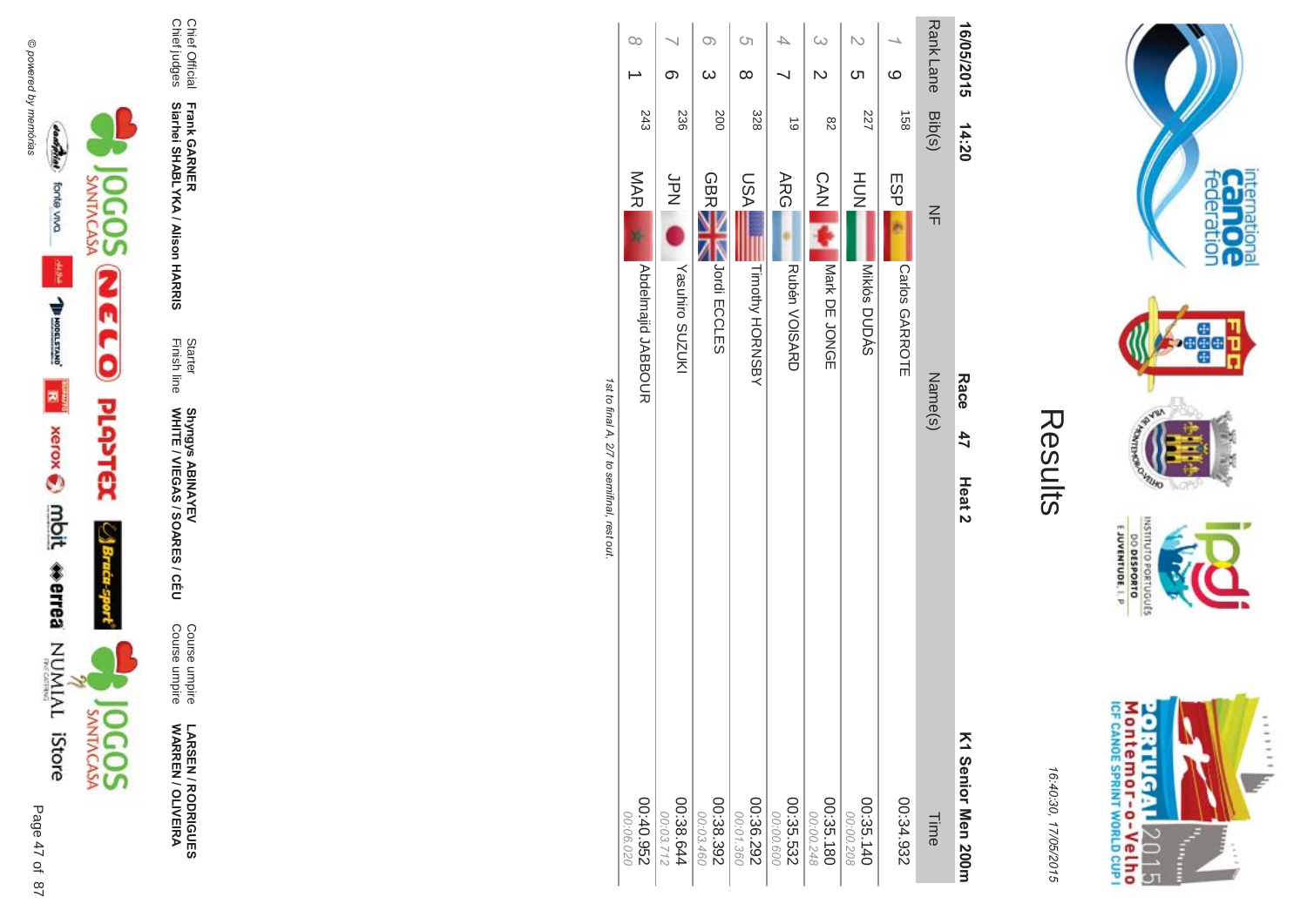





**LARSEN / RODRIGUES<br>WARREN / OLIVEIRA** 

Course umpire<br>Course umpire

Starter<br>Finish line Shyngys ABINAYEV<br>WHITE / VIEGAS / SOARES / CÉU

Chief Official<br>Chief judges

Frank GARNER<br>Siarhei SHABLYKA / Alison HARRIS

| 16/05/2015       | 14:25      | Race<br>$48$<br>Heat <sub>3</sub> | K1 Senior Men 200      |
|------------------|------------|-----------------------------------|------------------------|
| Rank Lane Bib(s) |            | $\leq$<br>Name(s)                 | Time                   |
|                  | <b>190</b> | <b>FRA</b><br>Sébastien<br>JOUVE  | 00:35.340              |
|                  | 132        | <b>ECU</b><br>Cesar CESARE        | 00:35.396<br>00:00.056 |
|                  | 250        | <b>NZL</b><br>Scotty BICKNELL     | 00:36.200<br>00:00.860 |
|                  | 111        | <b>CHN</b><br>Peng ZHOU           | 00:36.360<br>00:01.020 |
| S)<br>$\circ$    | 240        | KAZ<br>Sergei TOKARNITSKYI        | 00:36.500<br>00:01.160 |
| O)               | 59         | <b>AUS</b><br>Callum DUNN         | 085.580<br>00:01.240   |
| ω                | 312        | <b>RSA</b><br>Chrisjan COETZEE    | 229'98:00<br>00:01.332 |

1st to final A, 2/7 to semifinal, rest out



internation<br>Can OC<br>federation

**Pege** 

**VELHO LOP** 

**DINILISNI** 

EJUVENTUDE, I. P.

DO DESPORTO orruguts

16:40:30, 17/05/2015

en 200m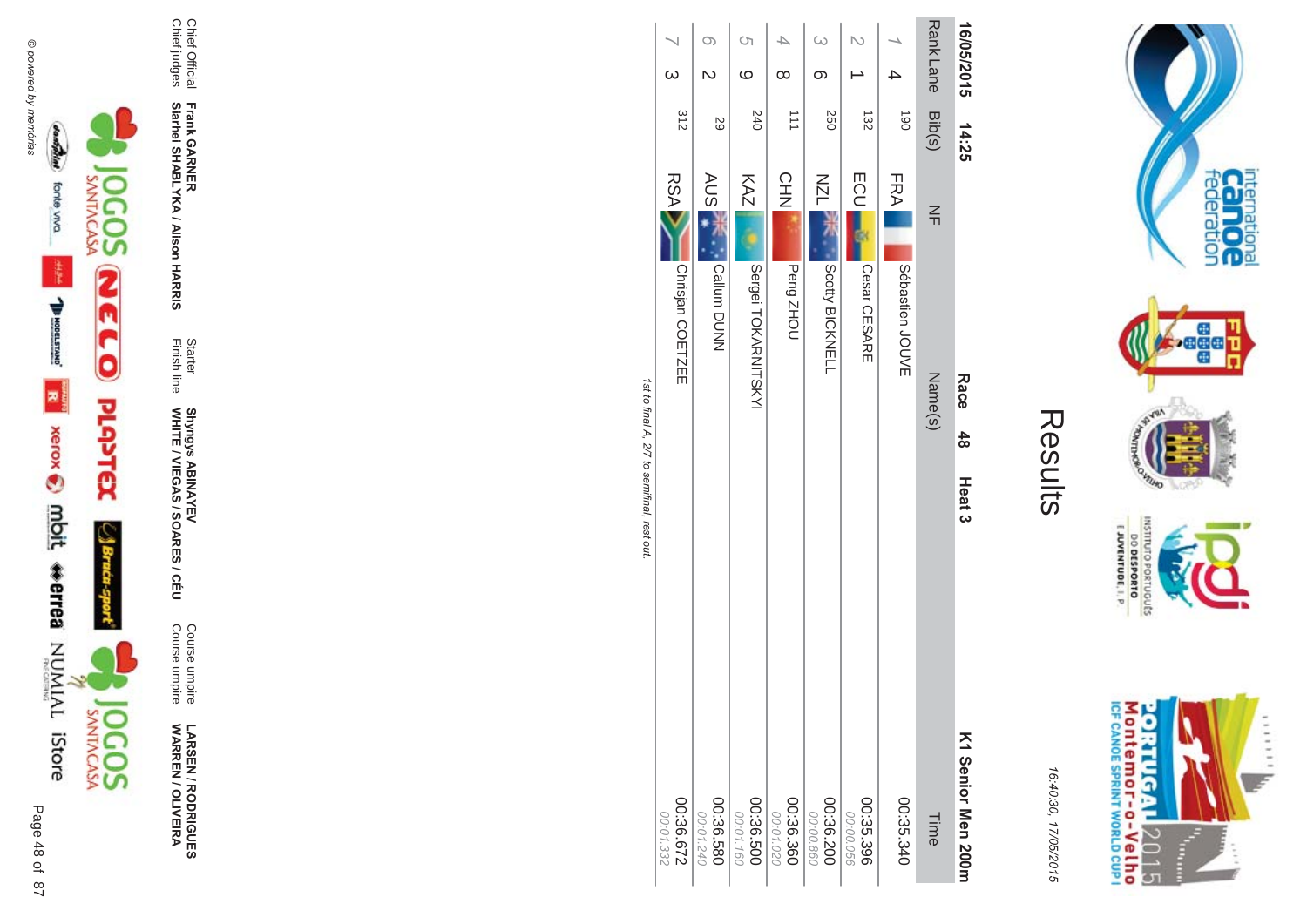





**Xavier TOLEDO**<br>Joaquim SANTOS Joaquim SANTOS **Xavier TOLEDO** 

**ES/CEU** Course umpire<br>Course umpire Course umpire Course umpire

Finish line Starter WHITE / VIEGAS / SOAR **Oscar SOAR** 53

**-**

Chief Official **Frank GAR Siarhei SHABLYKA / Alison HAR -&**

Chief Official<br>Chief judges Chief judges

| 16/05/2015       | 14:40          | Race<br>$\frac{4}{9}$<br>Heat <sub>1</sub> | Σ                                                                                                                                                                      | Senior Women 1000m      |
|------------------|----------------|--------------------------------------------|------------------------------------------------------------------------------------------------------------------------------------------------------------------------|-------------------------|
| Rank Lane Bib(s) |                | $\leq$<br>Name(s)                          | 250m<br>500m<br>m037                                                                                                                                                   | Time                    |
| $\infty$         | $3+1$          | <b>ESP</b><br>Laura PEDRUELO               | 00:57.44<br>$\binom{2}{3}$<br>01:57.91<br>$\left(\frac{1}{2}\right)$<br>02:59.34<br>$\binom{2}{2}$                                                                     | 03:58.196               |
|                  | 812            | HUH<br>N<br>Krisztina FAZEKAS-ZUR          | 00:58.67<br>$\overline{G}$<br>02:00.46<br>$\left( 4\right)$<br>03:00.29<br>$\omega$                                                                                    | 844.69.548<br>00:01.252 |
|                  | 258            | POL<br>Marta WALCZYKIEWICZ                 | 00:55.95 01:58.26<br>$\overline{z}$<br>02:59.17<br>$\binom{7}{1}$                                                                                                      | 04:00.816<br>00:02.620  |
|                  | $rac{4}{5}$    | <b>BRA</b><br>Ana VERGUTZ                  | $(4)$<br>$\overline{G}$<br>03:02.67<br>$\widehat{G}$                                                                                                                   | 04:03.400<br>00:05.204  |
| Ċη               | 310            | <b>RSA</b><br><b>Tiffany KRUGER</b>        | 00:58.16<br>$\begin{pmatrix} \mathcal{L} \\ \mathcal{L} \end{pmatrix}$<br>01:59.69<br>$\widehat{c}$<br>03:02.41<br>$\left( \begin{matrix} 4 \\ 1 \end{matrix} \right)$ | 04:07.028<br>00:08.832  |
|                  | $\overline{5}$ | <b>CHN</b><br>Zhangli Ll                   | 00:59.60<br>$\circ$<br>02:02.25<br>$\left( 9\right)$<br>03:03.59<br>$\odot$                                                                                            | 966'00:70<br>00:11.800  |
|                  | 318            | LSA<br>Alexandra MCLAIN                    | 01:01.83<br>02:05.96<br>$\tilde{C}$<br>03:09.47                                                                                                                        | 04:10.240<br>00:12.044  |

Results

internation<br>Can OC<br>federation

**Page** 

**VEUID LOP** 

INSNI

priuguts

E JUVENTUDE, I. P.

M ontem or - o-Velh o<br>ICF canoE SPRINT WORLD CUP I

**ORTUGAL** 

2015

T  $\frac{1}{2}$   $11111$ 

DO DESPORTO

16:4 10:30, 1

7/05/2015

1/3 direct to final, 4/7 + next BT to semifinal, rest out /3 direct to final, 4  $\sqrt{7}$  + next BT to semifinal, rest out.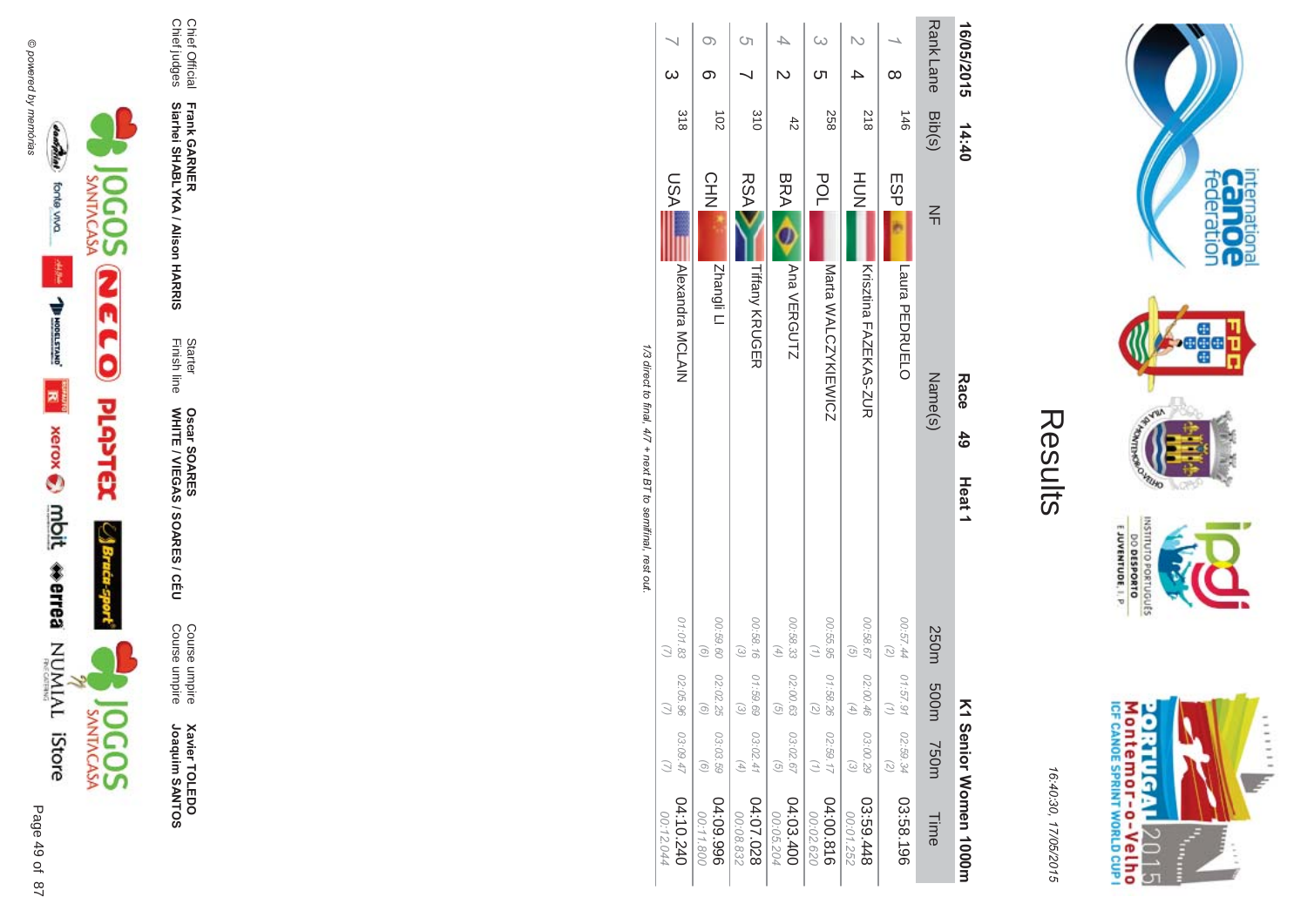

Per LARSEN<br>António RODRIGUES

Course umpire<br>Course umpire

**Oscar SOARES<br>WHITE / VIEGAS / SOARES / CÉU** 

Frank GARNER<br>Siarhei SHABLYKA / Alison HARRIS

Chief Official<br>Chief judges

Starter<br>Finish line

Results

internation<br>Can OC<br>federation

......

y.

**Page** 

**VELHO NORS** 

OLNILISNI

GRIUGUES

20R1UGAL2015<br>Montemor-o-Velho<br>IcF canos SPRINT WORLD CUP I

È

E JUVENTUDE, I. P

| ٨<br>,<br>í<br>г<br>r<br>ч |
|----------------------------|
| $\mathfrak{c}$             |

| 16/05/2015       | 14:47       |                                | Race 50 | Heat 2 |                                                        | Σ                                 |                            | Serior Momen 1000H              |
|------------------|-------------|--------------------------------|---------|--------|--------------------------------------------------------|-----------------------------------|----------------------------|---------------------------------|
| Rank Lane Bib(s) |             | $\leq$                         | Name(s) |        | 250m 500m                                              |                                   | 750m                       | Time                            |
| <sub>ယ</sub>     | 9G          | <b>CHN</b><br>Jiamei KANG      |         |        | 00:58.07 01:59.42<br>$\binom{7}{1}$                    | $\begin{pmatrix} 1 \end{pmatrix}$ | 03:02.40<br>$(\tau)$       | 04:04.840                       |
|                  | 309         | <b>RSA</b><br>Esti VAN TONDER  |         |        | 00:58.24                                               |                                   | 03:02.68<br>$\overline{z}$ | 04:05.024<br>00:00.184          |
|                  | $rac{4}{5}$ | <b>AUT</b><br>Ana LEHACI       |         |        | 00.58.99 02:00.39<br>$\begin{pmatrix} 4 \end{pmatrix}$ | $\binom{2}{2}$                    | $\odot$                    | 03:02.70 04:07.160<br>00:02.320 |
| $\overline{4}$   | 171         | <b>POR</b><br>ASUOS BOISA      |         |        | 00.58.91 02:02.17<br>$\mathcal{E}$                     | $\omega$                          |                            | 03:08.31 04:18.900<br>00:14.060 |
| <b>(</b> ၂       | 251         | <b>POL</b><br>Aleksandra GORNA |         |        |                                                        |                                   |                            | <b>DNS</b>                      |

1/3 direct to final, 4/7 + next BT to semifinal, rest out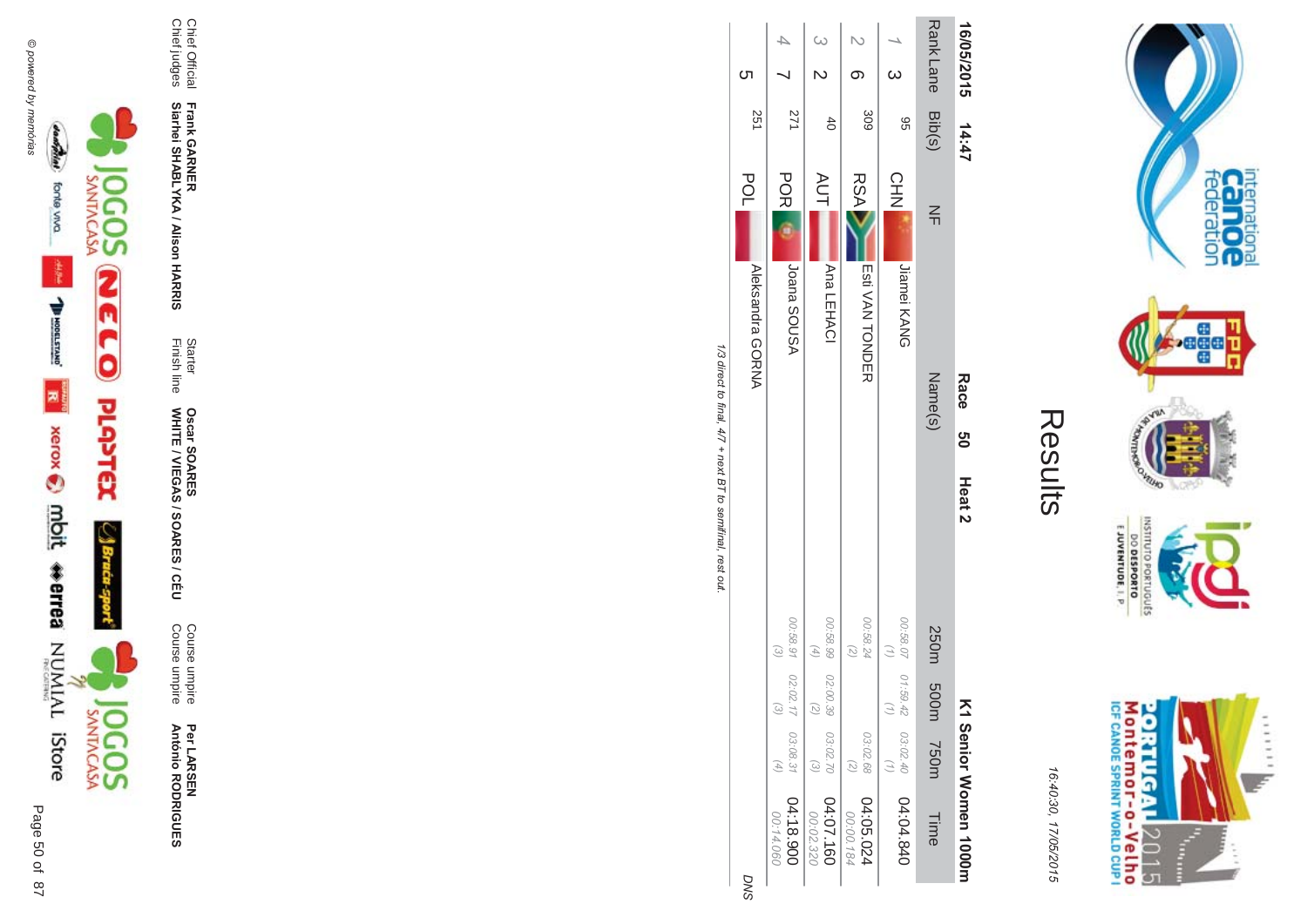



**ES/CEU** Course umpire<br>Course umpire Course umpire Course umpire

Finish line Starter WHITE / VIEGAS / SOAR **Oscar SOAR** 53

**Frank GAR - Siarhei SHABLYKA / Alison HAR** 

**-&**

Chief Official<br>Chief judges Chief judges Chief Official

| 16/05/2015           | 14:54                             | Race<br><u>ღ</u><br>Heat <sub>1</sub>                          |                                                                                                   |                                                                        | C2 Senior Men 1000m    |
|----------------------|-----------------------------------|----------------------------------------------------------------|---------------------------------------------------------------------------------------------------|------------------------------------------------------------------------|------------------------|
| <b>RankLane</b>      | Bib(s)                            | $\frac{2}{1}$<br>Name(s)                                       | 250m<br>m00d                                                                                      | m037                                                                   | Time                   |
|                      | 8<br>S)                           | <b>CAN</b><br>I Gabriel BEAUCHESNE-SEVIGNY<br>Benjamin RUSSELL | 00:50.99<br>$\binom{7}{2}$<br>01:47.05<br>$\begin{pmatrix} 2 \end{pmatrix}$                       | 02:40.17<br>$\mathcal{L}$                                              | 03:34.572              |
| ග                    | 621<br>$\frac{185}{25}$           | FRA<br><b>Adrien BART</b><br>Nathieu BECONET                   | 00:52.55<br>$\omega$<br>01:45.04<br>$\binom{7}{7}$                                                | 02:39.75<br>$\binom{7}{7}$                                             | 03:35.676<br>00:01.104 |
|                      | 282<br>261                        | POL<br>Michal KUDLA<br><b>Nateusz KAMINSKI</b>                 | 00:54.79<br>01:46.83<br>$\left( \begin{smallmatrix} 2 \\ 2 \end{smallmatrix} \right)$             | 02:41.35<br>$\odot$                                                    | 03:36.216<br>00:01.644 |
|                      | 242<br>241                        | KAZ<br>Vladinir PETROV<br>Serzhan ASHIROV                      | 00:54.70<br>$\widehat{a}$<br>01:50.45<br>$\odot$                                                  | 02:46.65<br>$\left(\frac{1}{2}\right)$                                 | 844.948<br>00:10.376   |
| <b>(</b> ၂           | 303<br>277                        | <b>POR</b><br><b>Bruno AFONSO</b><br><b>Nuno SILVA</b>         | 00:51.55<br>$\left( \frac{1}{\sqrt{2}}\right)$<br>01:47.56<br>$\left( 4\right)$                   | 02:44.83<br>$(4)$                                                      | 03:48.032<br>00:13.460 |
|                      | 82<br>$\overline{6}$              | 오<br>그<br>Jose TAFRA<br>Johnnathan TAFRA                       | 00:54.13<br>$\left( \frac{1}{2} \right)$<br>01:51.47<br>$\bigcirc$                                | 02:49.22                                                               | 03:51.192<br>00:16.620 |
| ת                    | $\overline{53}$<br>$\overline{5}$ | ESP<br><b>Adrián SIEIRO</b><br><b>Jose PREGAL</b>              | 00:53.13<br>$\begin{pmatrix} 4 \end{pmatrix}$<br>01:47.96<br>$\begin{pmatrix} G \\ \end{pmatrix}$ | 02:47.80<br>$\left( 9\right)$                                          | 03:58.888<br>00:24.316 |
| $\infty$<br>$\infty$ | 325<br>324                        | LSA<br>lan ROSS<br>Gavin ROSS                                  | 00:57.52<br>$\left( \frac{8}{2} \right)$<br>02:00.64<br>$\circledcirc$                            | 03:04.86<br>$\begin{array}{c} \textcircled{\scriptsize 8} \end{array}$ | 14:08.744<br>00:34.172 |

1/3 direct to final, 4/7 + next BT to semifinal, rest out /3 direct to final, 4  $\sqrt{7}$  + next BT to semifinal, rest out.

M ontem or - o-Velh o<br>ICF canoE SPRINT WORLD CUP I **ORTUGAL** ...... y. 2015 I ŧ

internation<br>Can OC<br>federation

 $\frac{1}{2}$ 

**Pege** 

GHTUND

**DINILISNI** 

orruguts

 $\frac{6!13001N3A0013}{0180653000}$ 

**NORS** 

16:4 10:30, 1 7/05/2015

Results

**Contract Contract**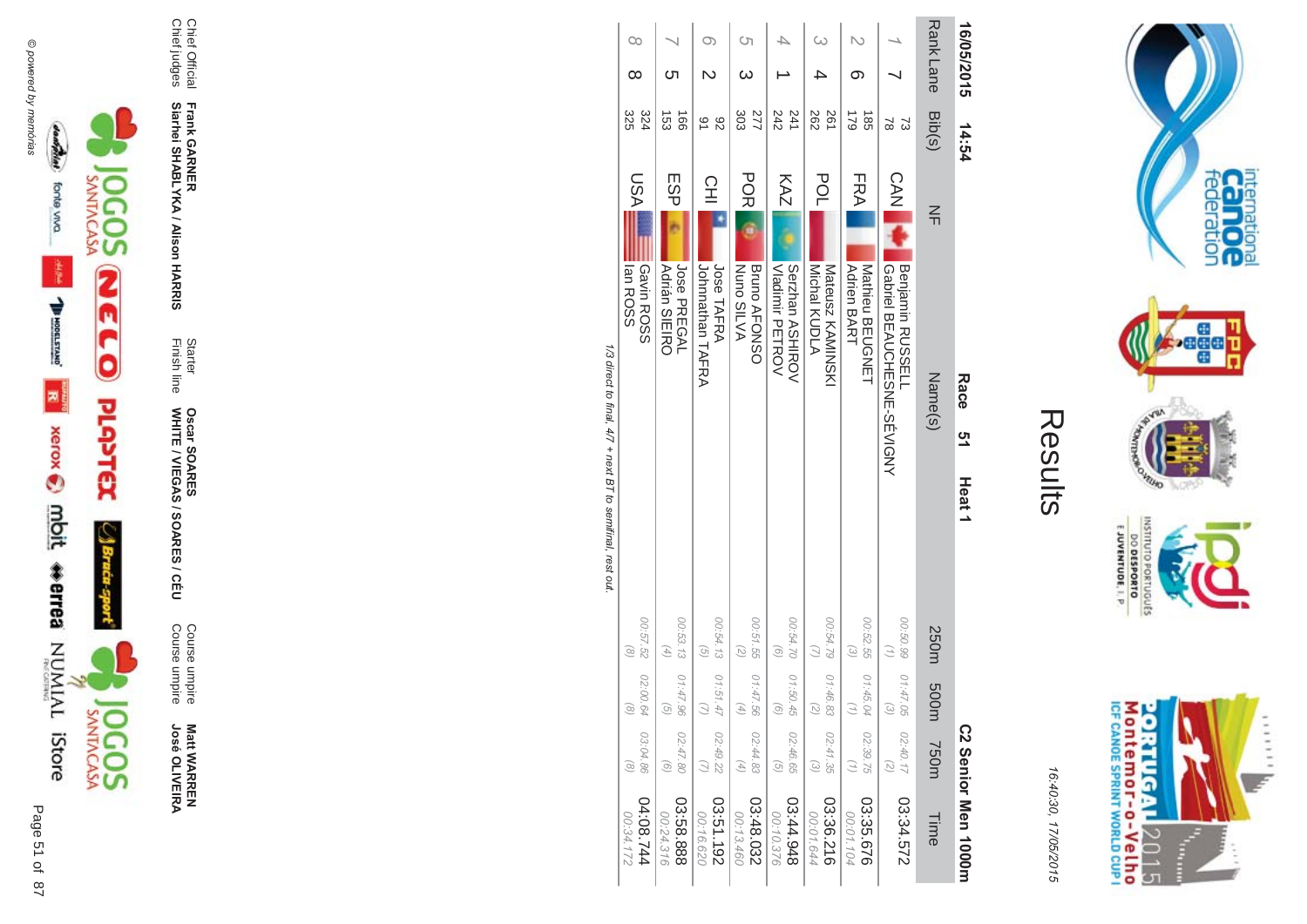



16:40:30, 17/05/2015

| ŗ.<br>$\mathbb{L}$ |
|--------------------|
|                    |
|                    |
|                    |

 $\pi$ 

| 00:07.412           |                            |                                                               |                                                 |                   |        |                       |            |                 |            |   |
|---------------------|----------------------------|---------------------------------------------------------------|-------------------------------------------------|-------------------|--------|-----------------------|------------|-----------------|------------|---|
|                     | $\left($ o                 | $\begin{array}{c} \textcircled{\scriptsize{1}} \end{array}$   | $\left(\begin{matrix} 0\\ 0\end{matrix}\right)$ |                   |        | Rolexis AVILA         |            | 129             |            |   |
| 03:41.012           | 02:43.90                   | 01:46.30                                                      | 00:51.54                                        |                   |        | Serguey MADRIGAL      | <b>CUB</b> | $\frac{1}{30}$  |            |   |
|                     |                            |                                                               |                                                 |                   |        |                       |            |                 |            |   |
| 00:04.664           | $\overline{G}$             | $\odot$                                                       | (9)                                             |                   |        | Paul BRYANT           | CAN I      | 98              |            |   |
| 03:38.264           | 02:42.17                   | 01:47.26                                                      | 00:52.44                                        |                   |        | John SPENCE           |            | $\frac{8}{2}$   |            |   |
| 00:04.284           | $\binom{1}{2}$             | $\bigcirc$                                                    |                                                 |                   |        | <b>Brais THRANDEN</b> |            | $\overline{56}$ |            |   |
| 03:37.884           | 02:44.08                   |                                                               | 00:53.64 01:47.85                               |                   |        | Sergio VALLEJO        | ESP        | 57              |            | Ġ |
| 00:01.980           | $\left(\frac{4}{3}\right)$ | $\mathcal{E}$                                                 | $\overline{z}$                                  |                   |        | OBGDF FORGO           |            | 224             |            |   |
| 03:35.580           | 02:40.85                   |                                                               | 00:51.11 01:45.41                               |                   |        | András PETKÓ          | HUH<br>M   | 221             |            |   |
| 00:01.384           | $\omega$                   | $\left( \begin{smallmatrix} 2 \\ 2 \end{smallmatrix} \right)$ |                                                 |                   |        | Longkui WANG          |            | $\frac{1}{2}$   |            |   |
| 03:34.984           | 02:40.77                   | 01:45.24                                                      | 00:50.76                                        |                   |        | Pengfei ZHENG         | CHIV<br>NH | $\frac{1}{2}$   |            |   |
| 00:00.040           | $\binom{7}{1}$             | $\left( \frac{1}{2} \right)$                                  | $\mathcal{E}$                                   |                   |        | Adnan ALIEV           |            | $\frac{8}{916}$ |            |   |
| 03:33.640           | 02:38.58                   | 01:44.44                                                      | 00:51.19                                        |                   |        | Nykola MAHVIIOHUK     | <b>NA</b>  | 317             |            |   |
|                     | (2)                        | $\left( 4\right)$                                             | $\left( 4\right)$                               |                   |        | Narcin GRZYBOWSKI     |            | 260             |            |   |
| 03:33.600           | 02:40.30                   | 01:45.67                                                      | 00:51.36                                        |                   |        | Piotr KULETA          | POL        | 264             |            |   |
|                     |                            |                                                               |                                                 |                   |        |                       |            |                 |            |   |
| Time                | m037                       | 250m 500m                                                     |                                                 |                   |        | Name(s)               | $\leq$     | Bib(s)          | Rank Lane  |   |
| C2 Senior Men 1000m |                            |                                                               |                                                 | Heat <sub>2</sub> | ღ<br>N | Race                  |            | 15:01           | 16/05/2015 |   |
|                     |                            |                                                               |                                                 |                   |        |                       |            |                 |            |   |

1/3 direct to final, 4/7 + next BT to semifinal, rest out



Chief Official<br>Chief judges

Frank GARNER<br>Siarhei SHABLYKA / Alison HARRIS

Starter<br>Finish line

Oscar SOARES<br>WHITE / VIEGAS / SOARES / CÉU

Course umpire<br>Course umpire

**Xavier TOLEDO**<br>Joaquim SANTOS



Page 52 of 87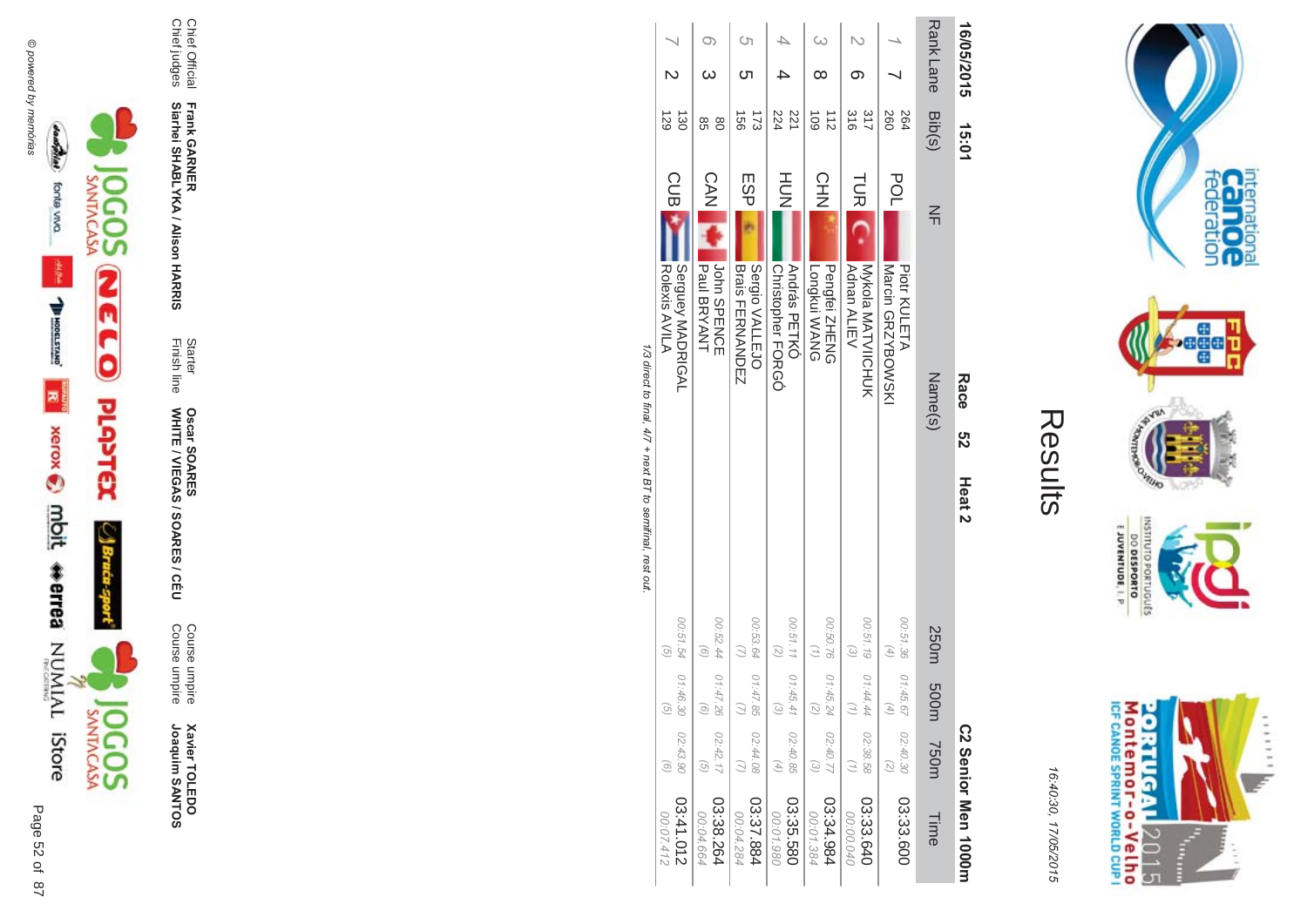



16:4 10:30, 1 7/05/2015

| ί<br>L<br>ŗ. |  |
|--------------|--|
|              |  |
|              |  |

| 16/05/2015       | 15:08                 |                                                | Race<br>ღ<br>ლ                                                             | Heat <sub>1</sub>                       |                                          |                                                            | K4 Senior Men 1000m    |
|------------------|-----------------------|------------------------------------------------|----------------------------------------------------------------------------|-----------------------------------------|------------------------------------------|------------------------------------------------------------|------------------------|
| Rank Lane Bib(s) |                       | $\leq$                                         | Name(s)                                                                    | 250m                                    | m003                                     | <b>750m</b>                                                | Time                   |
| <b>C</b> h       | 298<br>067            | 286<br>281 POR                                 | João RIBEIRO / David FERNANDES<br>Fernando PIMENTA / Emanuel SILVA         | 00:41.05<br>$\left( \mathcal{E}\right)$ | 01:24.50<br>$\widehat{\epsilon}$         | 02:09.00<br>$\widehat{\omega}$                             | 27:53.472              |
|                  | 691<br>$\frac{64}{3}$ | 168<br>163<br>163                              | Rodrigo GERMADE / Inigo PENA<br>Javier AGUEKIA / Oscar CAKKEKA             | 00:41.12<br>$(4)$                       | 01:24.75<br>$\left( \frac{4}{7} \right)$ | 02:08.65<br>$\binom{7}{1}$                                 | 02:53.680<br>00:00.208 |
|                  | 88<br>ပ္တ             | 31 AUS 3<br>David SMIHH / Jacob OLLAR          | INDITIAL VARY VARY VOODD                                                   | 00:40.78 01:23.88                       |                                          | 02:08.91<br>$\overline{c}$                                 | 02:53.780<br>00:00.308 |
|                  | 9g<br>21              | $^{50}_{52}$ BRA                               | Edson SILVA / Gilvan RIBEIRO<br>Roberto MAHELER / Celso JUNIOR             | 00:42.41<br>$\widehat{S}$               | 01:26.98<br>o,                           | 02:13.20<br>$\widetilde{\Theta}$                           | 42:59.224<br>00:05.752 |
|                  | $\vec{8}$             | $\frac{1}{14}$ ARG                             | Daniel BO / Gonzalo CARRERAS<br><b>Papio TORRES / Juan GESUS</b>           | 00:41.04<br>$\overline{z}$              | 01:25.01<br>G                            | 02:11.47<br>$\left( \begin{matrix} 4 \end{matrix} \right)$ | 489.594<br>00:06.112   |
|                  | ನ<br>51               | <b>BSCAN</b>                                   | Brian MALTESI / Phillipe DUCHESNEAU<br>  Brady REARDON / Pierre-Luc POULIN | 00:41.55<br>$\widehat{G}$               | 01:24.33<br>$\left( \frac{1}{2} \right)$ | 02:11.88<br>$\overline{G}$                                 | 03:01.260<br>00:07.788 |
|                  | 201<br>661            | 205 QBR NAMA Looseph BEEVERS / Peter BANNISHER |                                                                            | 00:43.80 01:30.05                       |                                          | 02:18.94                                                   | 03:08.996<br>00:15.524 |

1/3 direct to final, 4/7 + next BT to semifinal, rest out /3 direct to final, 4  $\sqrt{7}$  + next BT to semifinal, rest out.

 $\mathbb{L}$ 





Page

 $\overline{a}$ 87 53

Per LAR SEN **António R \*0-B-DES** 

Course umpire<br>Course umpire Course umpire Course umpire

Finish line Starter WHITE / VIEGAS / SOAR **Shyngys ABINAYEV<br>WHITE / VIEGAS / SOARES / CÉU** Shyngys ABINAYEV

**- -&**

Chief Official<br>Chief judges Chief judges Chief Official

**Siarhei SHABLYKA / Alison HAR** 

**Frank GAR**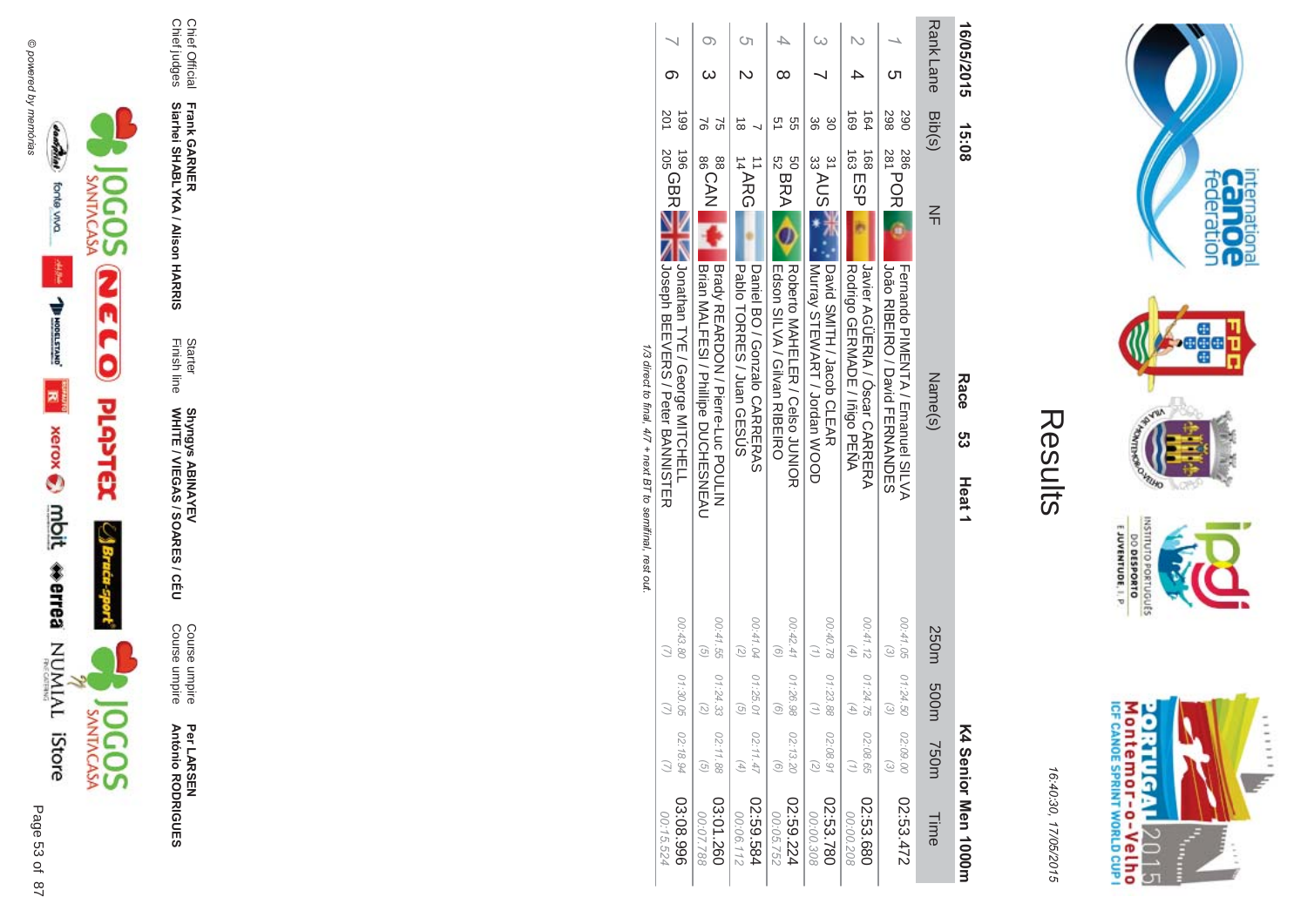



Course umpire **Matt WARREN<br>José OLIVEIRA José OLIVEIR** 

Shyngys ABINAYEV<br>WHITE / VIEGAS / SOARES / CÉU

**- -&**

Chief Official<br>Chief judges Chief judges

**Frank GAR Siarhei SHABLYKA / Alison HAR** 

Chief Official

Course umpire<br>Course umpire Course umpire

WHITE / VIEGAS / SOAR Shyngys ABINAYEV

Finish line Starter

|                        |                                   |                            |                           | 1/2 yirest through the SHD through the SHD to the SHD through the SHD to the SHD through the SHD to the SHD the SHD through the SHD through the SHD through the SHD through the SHD through the SHD through the SHD through th |                                                    |                              |                  |  |
|------------------------|-----------------------------------|----------------------------|---------------------------|--------------------------------------------------------------------------------------------------------------------------------------------------------------------------------------------------------------------------------|----------------------------------------------------|------------------------------|------------------|--|
| 03:41.176<br>00:34.620 | $\widehat{\circ}$                 | 01:46.08 02:43.98          | 26'67.00<br>ē             | I Zevad YOUSSEE / Mohamed AL<br>Karin ABDEL2AMIE / Ali AHMED                                                                                                                                                                   | $^{134}_{136}$ EGY                                 | 137<br>435                   |                  |  |
| 03:15.584<br>00:09.028 | $\begin{pmatrix} 4 \end{pmatrix}$ | 00:43.59 01:32.79 02:22.50 | $\widetilde{\varepsilon}$ | I Juan CACERES / Agustin VERMICE<br>Juan BERGERO / Omar ANDRES                                                                                                                                                                 | <b>ARG</b>                                         |                              |                  |  |
| 03:13.516<br>096.90.00 | $\overline{G}$                    | 01:32.53 02:23.70          | 00:44.48<br>$\widehat{G}$ | David NARELA / Artur PERENA<br>Fabio CAMEIRA / Cristian BAIE2                                                                                                                                                                  | $\frac{279}{276}$ POR                              | 282<br>288                   |                  |  |
| 03:08.380<br>00:01.824 |                                   | 00:43.87 01:31.08 02:20.82 | 4                         | Chuyu CAI / Guiqiang LI<br><b>NW nucles / SNAUR SNAUR</b>                                                                                                                                                                      | <b>TITOBOTIN</b>                                   | $\frac{1}{2}$<br>104         |                  |  |
| 03:08.132<br>00:01.576 |                                   | 00:43.09 01:30.74 02:20.31 |                           | Arnaud HYBOIS / Vincent LECRUBIER<br>Gorilaume BURGER / Etienne HUBERH                                                                                                                                                         | $\begin{array}{c}\n192 \\ 182 \\ 182\n\end{array}$ | 183<br>$\overrightarrow{80}$ |                  |  |
| 92:06.556              |                                   | 00:42.44 01:27.55 02:16.69 |                           | Roi RODRIGUEN / Rubén MILLAN<br>Gapriel PAVON / Albert MARHI                                                                                                                                                                   | $171$ ESP<br>154                                   | 170<br>$\overline{62}$       |                  |  |
| Time                   | <b>750m</b>                       | m005                       | 250m                      | $\frac{2}{1}$<br>Name(s)                                                                                                                                                                                                       |                                                    | Bib(s)                       | <b>Rank Lane</b> |  |
| K4 Senior Men 1000m    |                                   |                            |                           | Race<br>54<br>Heat <sub>2</sub>                                                                                                                                                                                                | 15:15                                              |                              | 16/05/2015       |  |

**I/J** all burding /3 direct to final, 4  $\frac{1}{4}$  $\sqrt{7}$  + next BT to semifinal, rest out.  $+116X$  $\overline{\mathbf{c}}$  $\tilde{c}$  $\ddot{\cdot}$ pri

Montemor-o-Velho<br>Montemor-o-Velho **ORTUGAL** 2015 T È

 $111111$ 

**SET** 

internation<br>Cal OC<br>federation

**ATAVIA** 

ONTEURO

OLNILISNI

orrugu£s

**DO DESPORTO** 

**NOPO** 

16:4 10:30, 1 7/05/2015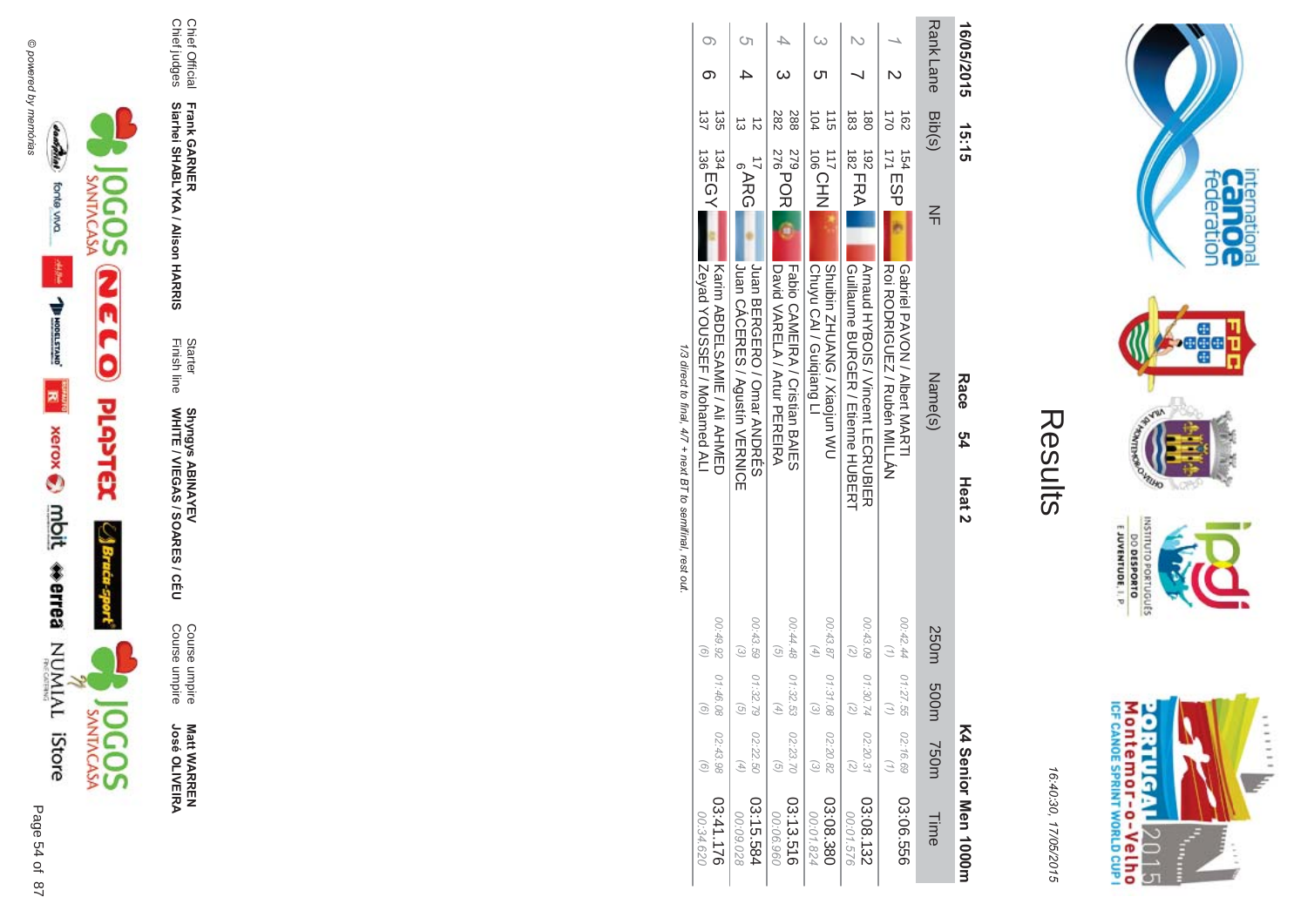



16:40:30, 17/05/2015

| ŗ<br>ţ |
|--------|
|        |
|        |
|        |

| 16/05/2015       | 15:30         | <b>Race</b><br>თ<br>თ           | Heat <sub>1</sub>                                           | C1 Senior Men 500m     |
|------------------|---------------|---------------------------------|-------------------------------------------------------------|------------------------|
| Rank Lane Bib(s) |               | $\leq$<br>Name(s)               | 250m                                                        | Time                   |
| ဟ                | 222           | HUT<br>N<br><b>Attila VAJDA</b> | 00:57.51<br>$\left( \mathcal{L}\right)$                     | 01:57.888              |
| ∞                | 231           | 远<br><b>MADALIALIANINOSHADA</b> | 00:57.34<br>(1)                                             | 01:58.776<br>00:00.888 |
| $\overline{C}$   | $\frac{1}{3}$ | CHN<br>Qiang LI                 | 00:57.60<br>$\odot$                                         | 02:00.612<br>00:02.724 |
| $\omega$         | 84            | <b>CAN LIST</b><br>NITIOUTIN    | 00:57.90<br>$(4)$                                           | 02:04.956<br>00:07.068 |
| <b>(</b> ၂<br>თ  | 306           | POR<br>Tiago TAVARES            | 00:59.08<br>$\begin{pmatrix} 0 \\ 0 \end{pmatrix}$          | 02:06.704<br>00:08.816 |
| O)               | 187           | <b>GBR</b><br>Iain WEIR         | 00:59.88<br>$\begin{pmatrix} 0 \end{pmatrix}$               | 02:06.992<br>00:09.104 |
|                  | ပ             | <b>ARG</b><br>Facundo PAGIOLA   | 01:01.93                                                    | 02:13.092<br>00:15.204 |
|                  |               |                                 | 1/3 direct to final, 4/7 + next B T to semifinal, rest out. |                        |

 $\ddot{z}$ ≝.





Page 55 of 87

**Xavier TOLEDO**<br>Joaquim SANTOS

Course umpire<br>Course umpire

Starter<br>Finish line **Oscar SOARES<br>WHITE / VIEGAS / SOARES / CÉU** 

Chief Official<br>Chief judges

Frank GARNER<br>Siarhei SHABLYKA / Alison HARRIS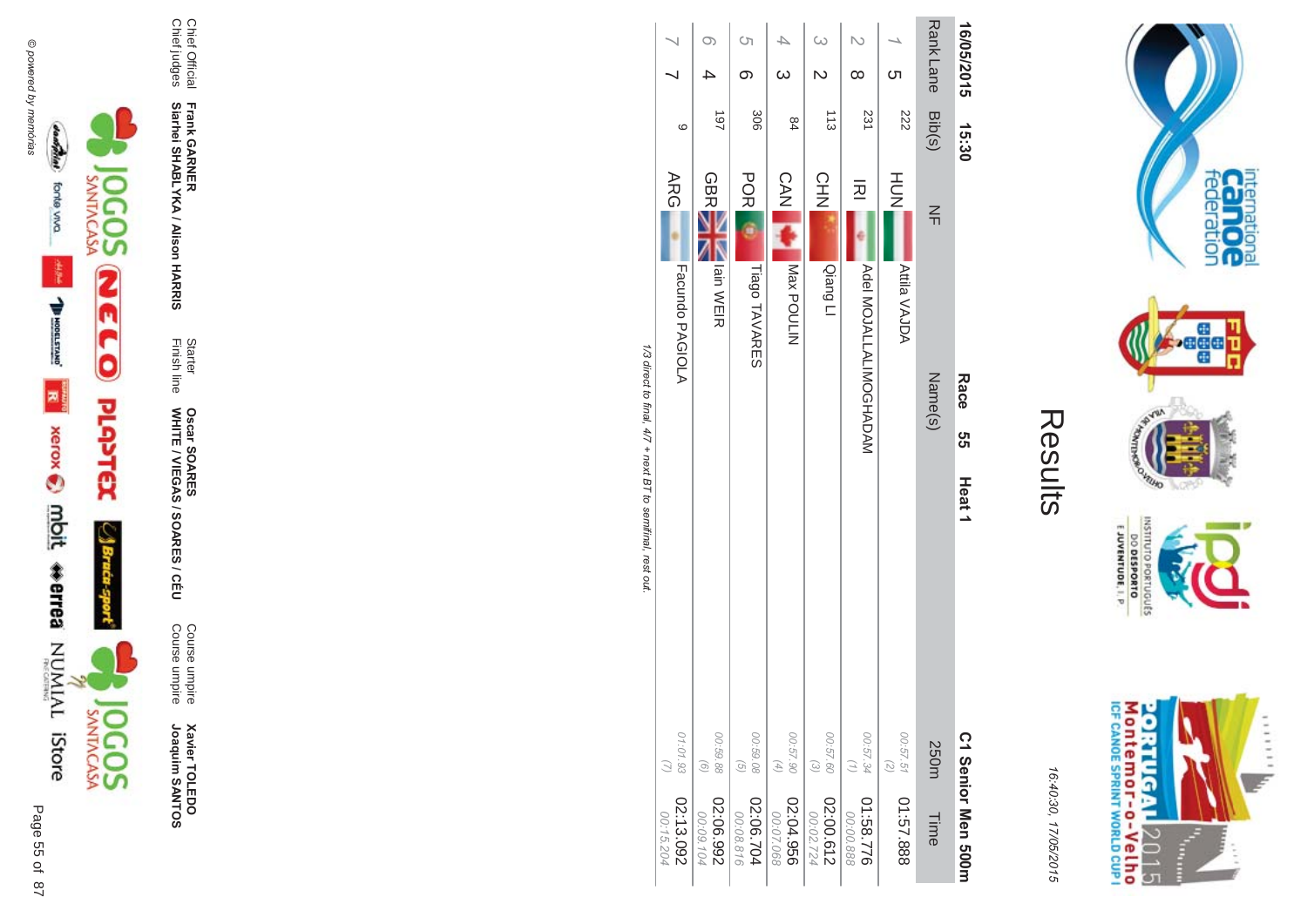

Per LAR SEN **António R \*0-B-DES** 

**ES/CEU** Course umpire<br>Course umpire Course umpire Course umpire

WHITE / VIEGAS / SOAR **Oscar SOAR** 55

**- Siarhei SHABLYKA / Alison HAR** 

Chief Official<br>Chief judges Chief judges Chief Official

**-&** Finish line Starter

**Frank GAR** 

|                                                            |                                      | <u>(</u>                                 |                               | $\omega$<br>ŌТ                         |                                 |                     | Rank Lane Bib(s)  | 16/05/2015                |
|------------------------------------------------------------|--------------------------------------|------------------------------------------|-------------------------------|----------------------------------------|---------------------------------|---------------------|-------------------|---------------------------|
|                                                            | 322                                  | 198                                      | 594                           | 566                                    | ထိ                              | $\frac{1}{9}$       |                   |                           |
|                                                            | <b>USA</b><br><b>Benjamin HEFNER</b> | <b>GBRE</b><br>Nuorathan<br>CONG         | <b>POR</b><br>Helder SILVA    | POL<br>Vincent SLOMINSKI               | <b>CAN IN</b><br>Nark OLDERSHAW | CHN<br>Siwen CHEN   | $\leq$<br>Name(s) | 15:36<br>Race<br>ပ္ပ<br>တ |
| 1/3 direct to final, 4/7 + next BT to semifinal, rest out. |                                      |                                          |                               |                                        |                                 |                     |                   | Heat <sub>2</sub>         |
|                                                            | 01:03.66<br>$\odot$                  | 01:02.31<br>$\left( \frac{1}{2} \right)$ | 00:57.18<br>$\left( 1\right)$ | 00:57.44<br>$\left(\mathcal{L}\right)$ | 00:58.94<br>$\left( 4\right)$   | 00:57.52<br>$\odot$ | <b>250m</b>       |                           |
|                                                            | 02:18.236<br>00:19.800               | 02:11.836<br>00:13.400                   | 02:09.324<br>00:10.888        | 02:00.972<br>00:02.536                 | 807.58.70<br>00:00.272          | 01:58.436           | Time              | C 1 Senior Men 2001       |

Results

internation<br>Can OC<br>federation

**Page** 

VEUID **NOR** 

OLNILISNI

orruguts

E JUVENTUDE, I. P

Montemor-o-Velho<br>Montemor-o-Velho

**ORTUGAL** 

2015

T È ......

uz.

16:4 10:30, 1

7/05/2015

/3 direct to final, 4  $\sqrt{7}$  + next BT to semifinal, rest out.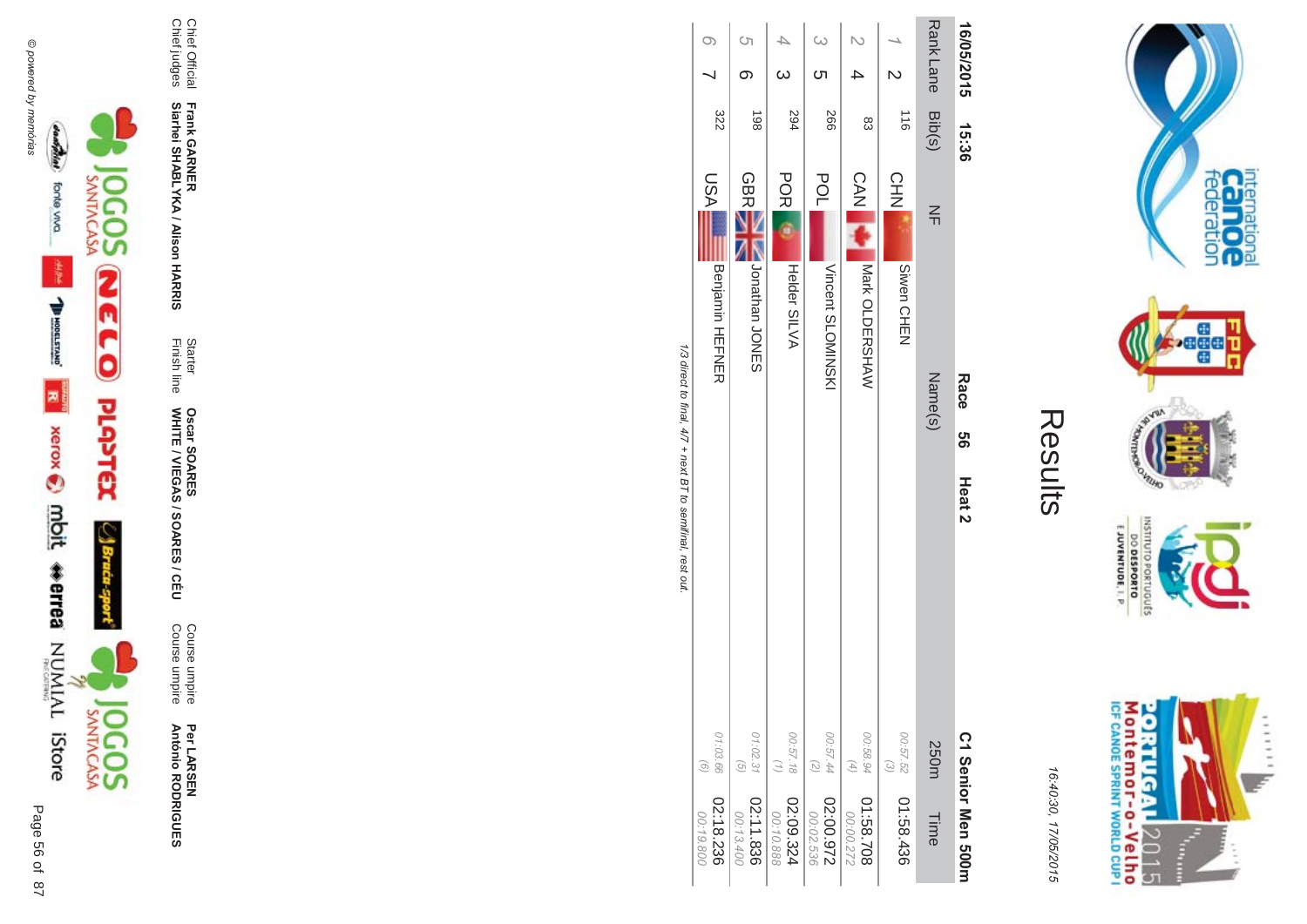

**Matt WARREN<br>José OLIVEIRA José OLIVEIR** 

Course umpire<br>Course umpire Course umpire Course umpire

Finish line Starter WHITE / VIEGAS / SOAR Erin SCHAUS<br>WHITE / VIEGAS / SOARES / CÉU Erin SCHAUS

**Frank GAR - Siarhei SHABLYKA / Alison HAR** 

**-&**

Chief Official<br>Chief judges Chief judges Chief Official

| 16/05/2015       | 15:42            | Race<br>91<br>7<br>Heat <sub>1</sub>        | K1 Senior Men 2001                                                 |
|------------------|------------------|---------------------------------------------|--------------------------------------------------------------------|
| Rank Lane Bib(s) |                  | $\leq$<br>Name(s)                           | 250m<br>Time                                                       |
| Cл               | $\approx$        | CAN NA<br>Notary NOW NOW THAT A RAIN STATES | 00:50.18<br>$\binom{7}{1}$<br>01:45.980                            |
|                  | $\frac{181}{18}$ | FRA<br>Cyrille CARRE                        | 00:50.76<br>(2)<br>01:47.036<br>00:01.056                          |
|                  | 249              | NZL<br>Marty MCDOWELL                       | 00:50.93<br>$\odot$<br>148.144<br>00:02.164                        |
|                  | 321              | <b>NSU</b><br>Andy GUIARDINU                | 00:55.27<br>$\left( \frac{1}{2} \right)$<br>950'25.09<br>00:06.076 |
| Ċη               | $-561$           | <b>GBRE</b><br>Daniel JOHNSON               | 00:53.76<br>$(4)$<br>01:53.180<br>00:07.200                        |
|                  | 243              | MAR<br><b>Abdelmaild JABDOCR</b>            | 00:56.54<br>$\odot$<br>02:01.056<br>00:15.076                      |
|                  | $\frac{130}{2}$  | EGY]<br>Mohamed ALI                         | 00:59.14<br>02:07.192<br>00:21.212                                 |

1/3 direct to final, 4/7 + next BT to semifinal, rest out. /3 direct to final, 4  $\sqrt{7}$  + next BT to semifinal, rest out.

......

y.

internation<br>Can OC<br>federation

 $\frac{1}{2}$ 

VILLAD **LOP** 

OLNILISNI

orruguts

E JUVENTUDE, I. P

16:4 10:30, 1 7/05/2015

Results

**Contract Contract**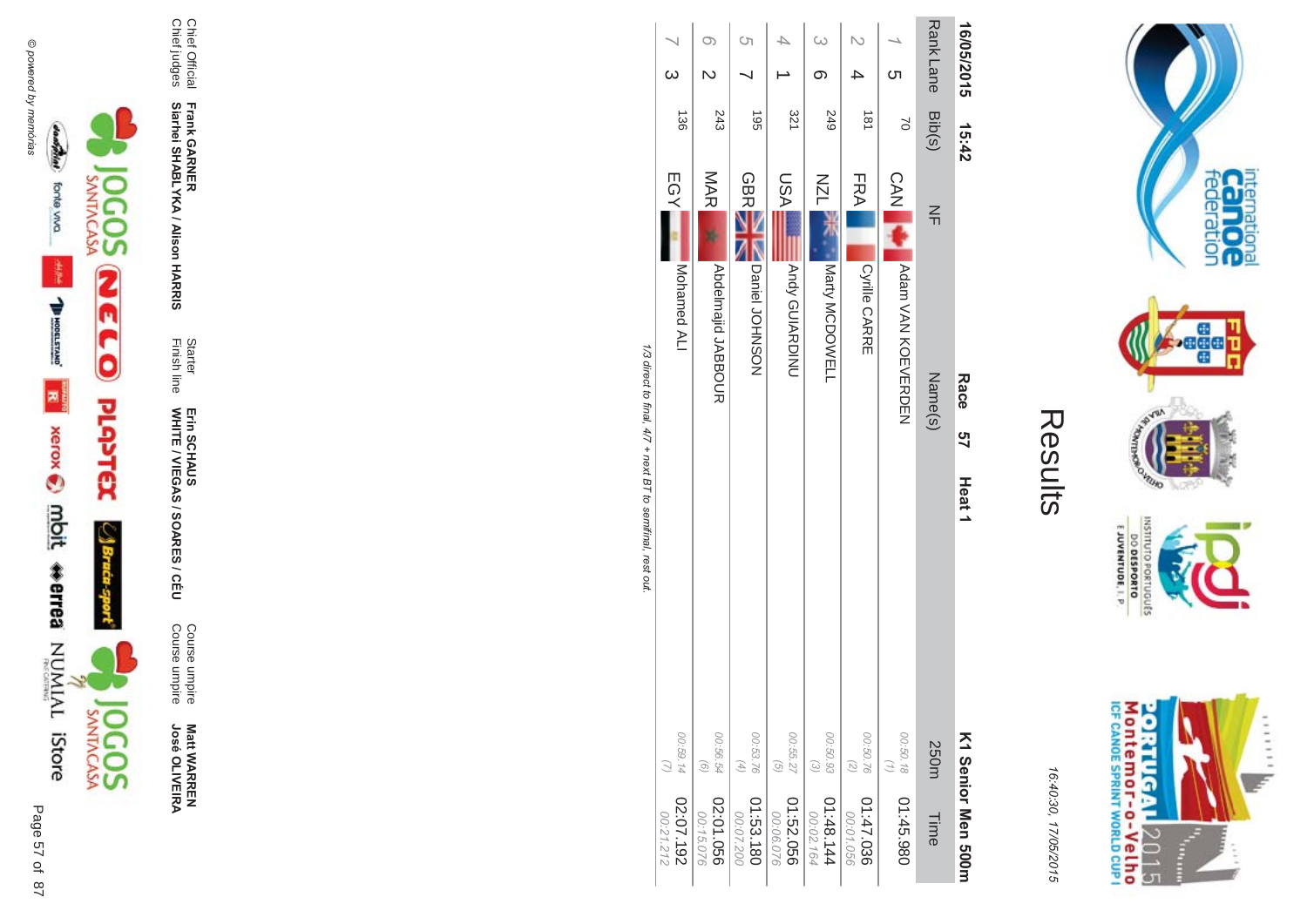

**Xavier TOLEDO**<br>Joaquim SANTOS Joaquim SANTOS **Xavier TOLEDO** 

Course umpire<br>Course umpire Course umpire Course umpire

Finish line Starter WHITE / VIEGAS / SOAR Erin SCHAUS<br>WHITE / VIEGAS / SOARES / CÉU Erin SCHAUS

**Frank GAR - Siarhei SHABLYKA / Alison HAR** 

**-&**

Chief Official<br>Chief judges Chief judges Chief Official

| 16/05/2015 15:48 |                |                              | Race<br>88<br>Heat 2 |                                                                     | K1 Senior Men 2001     |
|------------------|----------------|------------------------------|----------------------|---------------------------------------------------------------------|------------------------|
| Rank Lane Bib(s) |                | $\leq$<br>Name(s)            |                      | <b>250m</b>                                                         | Time                   |
|                  | S2             | BRA O<br>Gilvan RIBEIRO      |                      | $\begin{pmatrix} 1 \end{pmatrix}$                                   | 282.77 01:47.232       |
|                  | 236            | Spring<br>Yasuhiro SUZUKI    |                      | 00:52.46<br>$\widetilde{\omega}$                                    | 01:47.668<br>00:00.436 |
|                  | 315            | <b>SLO</b><br>Jost ZAKRAJSEK |                      | 00:53.08<br>$\left(\begin{matrix} \overline{G} \end{matrix}\right)$ | 840.8410<br>00:00.816  |
|                  | 206            | <b>GBRE</b><br>Noted REDNOND |                      | 00:52.02<br>$\widetilde{z}$                                         | 41:49.584<br>00:02.352 |
| <sup>ດ</sup> າ   | 313            | <b>RSA</b><br>Louis HATTINGH |                      | 00:53.90<br>$\odot$                                                 | 808.64:10<br>00:02.576 |
| $\circ$          | $\overline{2}$ | CAN Chris MEHAK              |                      | 00:52.71<br>$(4)$                                                   | 01:51.276<br>00:04.044 |

Results

internation<br>Can OC<br>federation

**bege** 

VILLAD **LCP** 

OLNILISNI

EJUVENTUDE, I. P.

M ontem or - o-Velh o<br>ICF canoE SPRINT WORLD CUP I

**ORTUGAL** 

2015

Ŧ È ......

DO DESPORTO orruguts

16:4 10:30, 1

7/05/2015

1/3 direct to final, 4/7 + next BT to semifinal, rest out. /3 direct to final, 4  $\sqrt{7}$  + next BT to semifinal, rest out.

00:04  $044$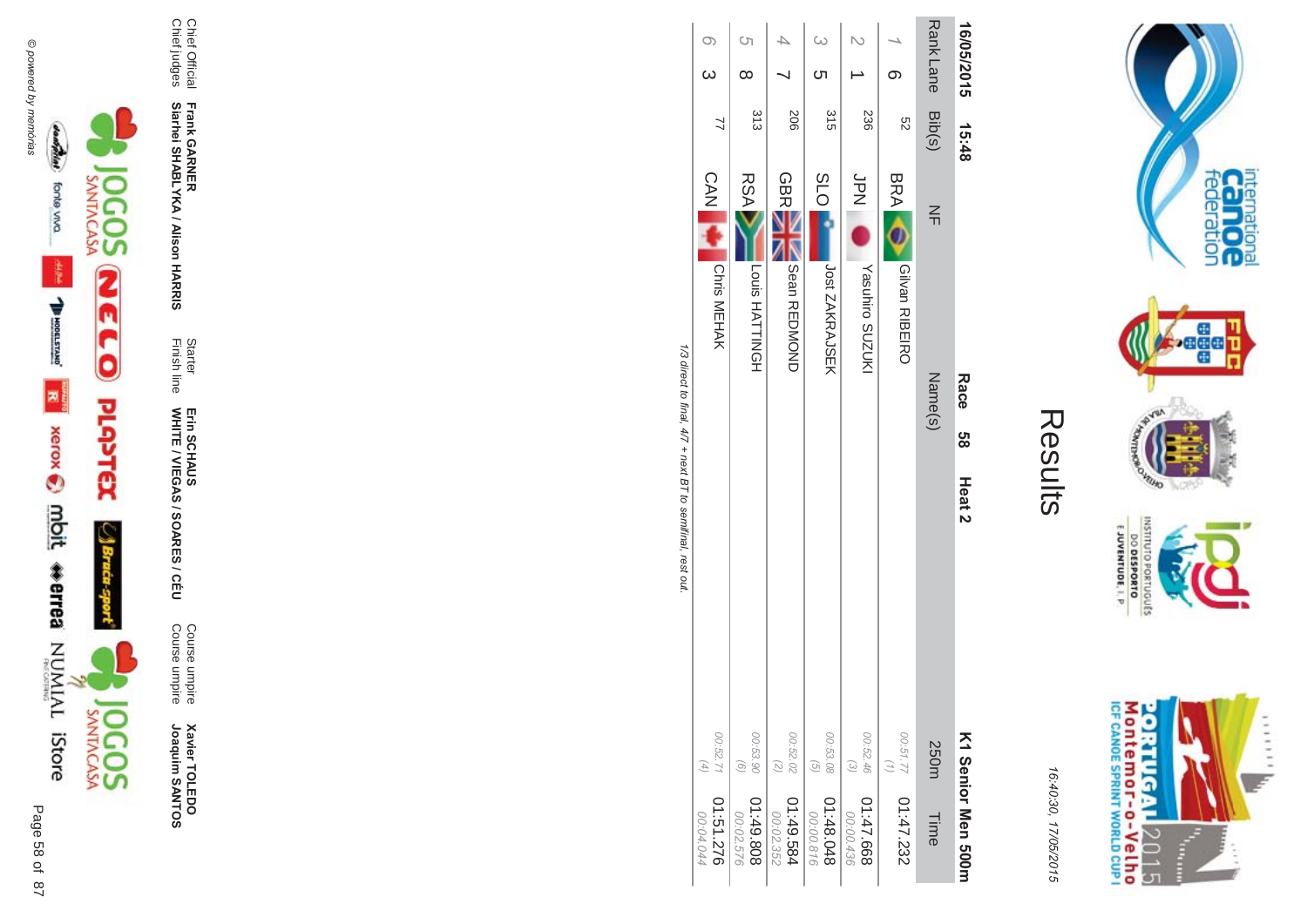



16:40:30, 17/05/2015

| C<br>$\mathbb{L}$ |
|-------------------|
|                   |
|                   |
|                   |

| 16/05/2015       | 15:54                                        | Race<br>თ<br>ს<br>Heat <sub>1</sub>                                                                                                                                                            | K4 Senior Women 500m                                       |
|------------------|----------------------------------------------|------------------------------------------------------------------------------------------------------------------------------------------------------------------------------------------------|------------------------------------------------------------|
| <b>Rank Lane</b> | Bib(s)<br>$\leq$                             | Name(s)                                                                                                                                                                                        | 250m<br>Time                                               |
|                  | 86<br>96<br><b>JOOCHN</b>                    | <b>ULANO / Faiping LLO</b><br>Wenjun REN/YC NHOU                                                                                                                                               | 00:47.39<br>$\binom{7}{1}$<br>01:37.928                    |
|                  | SO<br>92<br>27 AUS <sup>3</sup>              | Jo BRIGDEN-JONES / Naomi FLOOD<br> Alana NOHOLLS / Bernadette NALLYOH                                                                                                                          | 00:48.43<br>$\widehat{G}$<br>01:38.652<br>00:00.724        |
|                  | 174<br>321<br>$\frac{175}{178}$ FRA          | Amandine LHOTE / Sarah TROEL<br>Lea JANELOH / Gaprielle TULEU                                                                                                                                  | 00:47.88<br>$\binom{2}{2}$<br>01:39.132<br>00:01.204       |
|                  | 215<br>212<br>$^{211}_{220}$ HUN             | <b>Nexandra HORVATH / Agnes SZABO</b><br>Eszter MALCSINEK / Kita KATKINECZ                                                                                                                     | 00:48.41<br>$\left( 4\right)$<br>01:39.924<br>00:01.996    |
|                  | 257<br>252<br>255<br>253 POL                 | Ama WLOSIK / Beata MIKOLAJCZYK<br>Karolina NAJA / Ewelina WOJNAROWSKA                                                                                                                          | 00:48.58<br>$\odot$<br>01:40.024<br>00:02.096              |
| ౮                | $\overline{47}$<br>144<br>$^{143}_{140}$ ESP | Maria CORBEKA / Flya BARKIO2<br>Isspei CONTREAS / Ana VARELA                                                                                                                                   | 00:48.15<br>$\widehat{\epsilon}$<br>01:40.636<br>00:02.708 |
|                  | 45<br>47<br>$^{42}_{46}$ BRA $\bigcirc$      | Ariela PINTO / Bruna DOMINGUES<br><b>Equision REIS / And NERGOLTZ</b><br><b>1/2 / 1/2 / 1/2 / 1/2 / 1/2 / 1/2 / 1/2 / 1/2 / 1/2 / 1/2 / 1/2 / 1/2 / 1/2 / 1/2 / 1/2 / 1/2 / 1/2 / 1/2 / 1/</b> | 00:53.61<br>01:49.104<br>00:11.176                         |

1/3 direct to final,  $4/7 +$  next B I to semmnal, rest out.



Chief Official<br>Chief judges

Frank GARNER<br>Siarhei SHABLYKA / Alison HARRIS

Starter<br>Finish line

Erin SCHAUS<br>WHITE / VIEGAS / SOARES / CÉU

Course umpire<br>Course umpire

Per LARSEN<br>António RODRIGUES



Page 59 of 87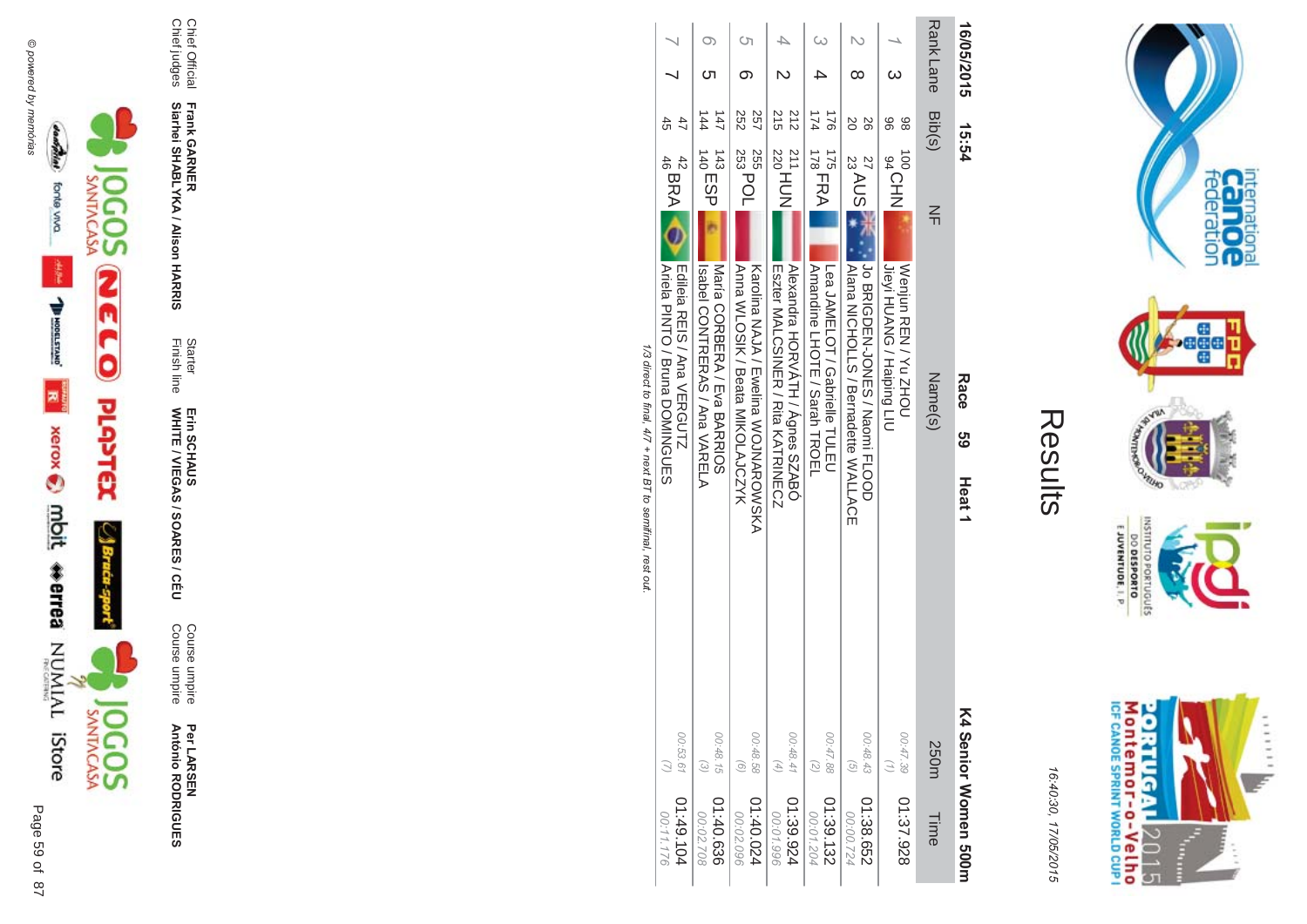



16:4 10:30, 1 7/05/2015

| Ĺ |
|---|
|   |
| L |
|   |

| 16/05/2015      | 16:00<br>Race<br><u>၅</u><br>Heat <sub>2</sub>                                                                           | K4 Senior Women 500m                                               |
|-----------------|--------------------------------------------------------------------------------------------------------------------------|--------------------------------------------------------------------|
| RankLane Bib(s) | $\leq$<br>Name(s)                                                                                                        | 250m<br>Time                                                       |
|                 | 245<br>246<br>244<br>247 NZL<br> Jaimee LOVETT / Aimee FISHER<br>  Caitiin RYAN / Kayla IMRIE                            | 00:48.50<br>$\binom{2}{2}$<br>01:39.560                            |
|                 | <b>269</b><br>272<br>268<br>270<br>270<br>Loana VASCONCELOS / Beatriz GOMES<br><b>Francisca LAIA / Helena RODRIGUES</b>  | 00:47.74<br>01:40.408<br>00:00.848                                 |
|                 | 24<br>25<br>$\frac{21}{22}$ AUS<br>  Catherine MCAK1HUK / Alyce BUKNETT<br>Turine ROBERTS / Alyssa BULL                  | 00:50.11<br>$(\n4)$<br>01:41.732<br>00:02.172                      |
|                 | $\overrightarrow{01}$<br>83<br>102CHN<br>Yue Ll / Zhangli Ll<br><b>Feng WANG / Yanan WU</b>                              | 00:49.05<br>$\widehat{\omega}$<br>020.42.020<br>00:02.460          |
|                 | 89<br>97<br>62<br>CAN<br>  Emilie FOURNEL / Hannah VAUGHAN<br> Genevieve BEAUCHESNE-SEVIGNY / Kathleen FRASER            | 00:50.20<br>$\left( \frac{1}{2} \right)$<br>01:44.652<br>00:05.092 |
|                 | $\frac{149}{1}$<br>$\vec{5}$<br>$139$<br>$142$ ESP<br>Raquel COSTA / Carla COYA<br><b>Tania FERNANDEZ / Alicia AVILA</b> | 00:51.26<br>$\omega$<br>256'74'10<br>00:05.392                     |
|                 | <b>ARG</b><br>SAGDINE AMEGHIND / Buenda ROJAS<br>Naria GARRO / Mexandra KERESZHESI                                       | 00:51.09<br>$\odot$<br>01:45.268<br>00:05.708                      |

1/3 direct to final, 4/7 + next BT to semifinal, rest out /3 direct to final, 4  $\sqrt{7}$  + next BT to semifinal, rest out.





Page

 $\overline{a}$ 87 67 **Matt WARREN<br>José OLIVEIRA José OLIVEIR** 

Course umpire<br>Course umpire Course umpire Course umpire

WHITE / VIEGAS / SOAR Erin SCHAUS<br>WHITE / VIEGAS / SOARES / CÉU Erin SCHAUS

**-&**

Finish line Starter

Chief Official<br>Chief judges Chief judges Chief Official

**Siarhei SHABLYKA / Alison HAR** 

**Frank GAR -**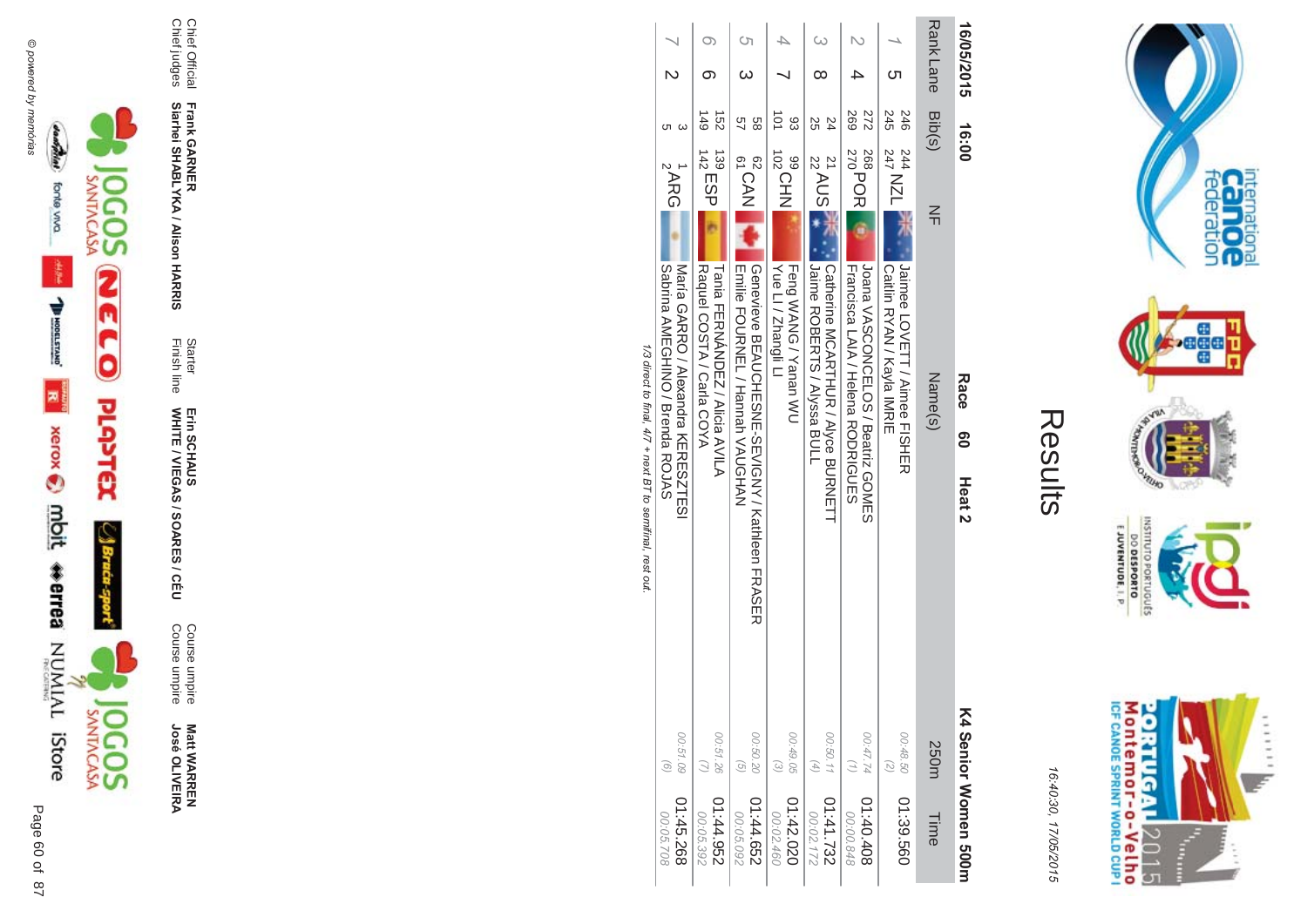

**TOLEDO / SANTOS<br>LARSEN / RODRIGUES** 

Course umpire<br>Course umpire

Starter<br>Finish line Shyngys ABINAYEV<br>WHITE / VIEGAS / SOARES / CÉU

Frank GARNER<br>Siarhei SHABLYKA / Alison HARRIS

Chief Official<br>Chief judges

|                                                     | $\circ$                | $\infty$               |                          | $\infty$               | Ġ                      | 4                      | $\infty$                | N                      |                | Rank Lane |                      |
|-----------------------------------------------------|------------------------|------------------------|--------------------------|------------------------|------------------------|------------------------|-------------------------|------------------------|----------------|-----------|----------------------|
|                                                     |                        | $\infty$               | တ                        | ဖ                      |                        | $\infty$               | ≏                       | $\mathsf{N}$           | <u>ဟ</u>       |           | 16/05/2015           |
|                                                     | 273                    | 151                    | 308                      | 141                    | $\overline{5}$         | 219                    | 41                      | 314                    | $\overline{2}$ | Bib(s)    | 16:15                |
|                                                     | <b>POR</b>             | ESP                    | <b>RSA</b>               | ESP                    | <b>GBR</b>             | HU<br>N                | <b>AUT</b>              | O <sub>1</sub> S       | FRA            | $\leq$    |                      |
|                                                     | Maria CABRITA          | Sara OUZANDE           | <b>Bridgitte HARTLEY</b> | Begoña LAZKANO         | <b>Hannah BROWN</b>    | Ninetta VAD            | <b>Viktoria SCHWARZ</b> | Spela JANIC            | Sarah GUYOT    |           |                      |
|                                                     |                        |                        |                          |                        |                        |                        |                         |                        |                | Name(s)   | Race                 |
|                                                     |                        |                        |                          |                        |                        |                        |                         |                        |                |           | <b>91</b>            |
| 1/3 to final A, 4/7 + next BT to final B, rest out. |                        |                        |                          |                        |                        |                        |                         |                        |                |           | Semifinal 1          |
|                                                     | 00:45.564<br>00:02.836 | 216'14'00<br>00:02.184 | 089' tt:00<br>00:01.952  | 00:44.400<br>00:01.672 | 00:43.652<br>00:00.924 | 00:43.432<br>00:00.704 | 00:43.100               | 00:43.028<br>00:00.300 | 00:42.728      | Time      | K1 Senior Women 200m |

M ontem or - o-Velh o<br>ICF canoE SPRINT WORLD CUP I **ORTUGAL**  $11111$ 2015 Ì

internation<br>Can OC<br>federation

**Page** 

**RUFO** 

nussu

priuguts

EJUVENTUDE, I. P.

DO DESPORTO

16:40:30, 17/05/2015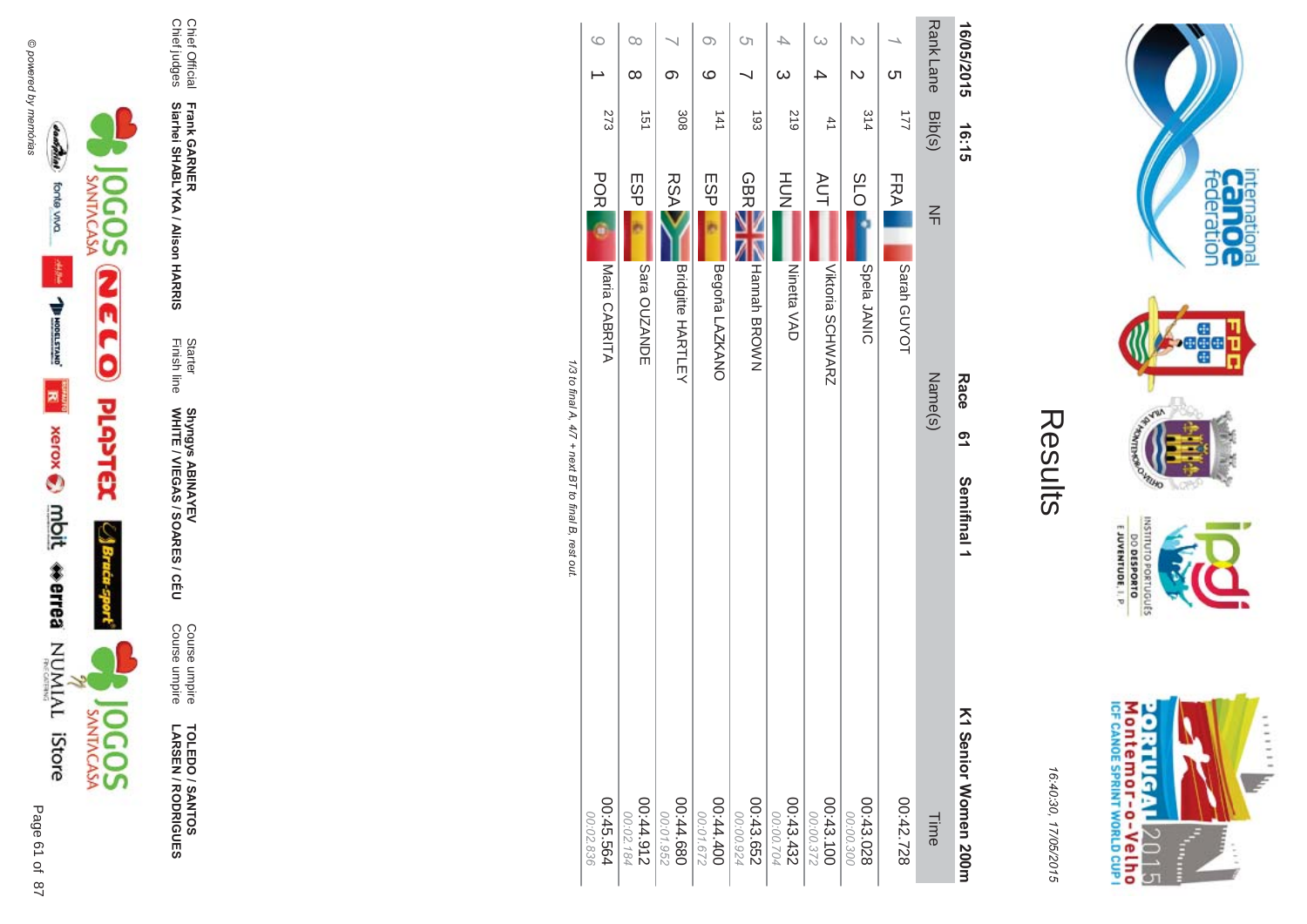

**TOLEDO / SANTOS<br>LARSEN / RODRIGUES** 

Starter<br>Finish line

Frank GARNER<br>Siarhei SHABLYKA / Alison HARRIS

Chief Official<br>Chief judges

Course umpire<br>Course umpire

Shyngys ABINAYEV<br>WHITE / VIEGAS / SOARES / CÉU

| 16/05/2015                          |     | 16:20 |            | Race                  | စ္လ<br>Semifinal 2                               | <b>&lt;1 Senior Women 200m</b> |
|-------------------------------------|-----|-------|------------|-----------------------|--------------------------------------------------|--------------------------------|
| Rank Lane Bib(s)                    |     |       | $\leq$     | Name(s)               |                                                  | Time                           |
|                                     | 275 |       | <b>POR</b> | Teresa PORTELA        |                                                  | 00:42.544                      |
| N<br>$\infty$                       | 46  |       | CHN        | Qing MA               |                                                  | 00:43.332<br>00:00.788         |
|                                     | 99  |       | <b>CAN</b> | Michelle RUSSELL      |                                                  | 00:43.552                      |
| $\infty$<br><b>ဟ</b>                |     |       |            |                       |                                                  | 00:01.008                      |
| တ                                   | 237 |       | KAZ        | Inna KLINOVA          |                                                  | 00:44.144<br>00:01.600         |
| S)                                  | 319 |       | IASU       | Kaitlyn MCELROY       |                                                  | 00:45.248<br>00:02.704         |
|                                     | 69  |       | <b>CAN</b> | Geneviewe ORTON       |                                                  | 00:45.460                      |
| $\circ$                             |     |       |            |                       |                                                  | 00:02.916                      |
| ဖ                                   | 818 |       | HU<br>N    | Krisztina FAZEKAS-NUR |                                                  | 00:45.476<br>00:02.932         |
|                                     | 45  |       | <b>BRA</b> | <b>Ariela PINTO</b>   |                                                  | 00:45.768                      |
| $\infty$<br>$\overline{\mathsf{C}}$ |     |       |            |                       |                                                  | 00:03.224                      |
| $\circ$<br>$\infty$                 | 318 |       | NSU        | Alexandra MCLAIN      |                                                  | 878.348                        |
|                                     |     |       |            |                       |                                                  | 00:05.804                      |
|                                     |     |       |            |                       | 1/3 to final A 4/7 + next BT to final B rest out |                                |

T/3 to fina Ç,  $\frac{1}{4}$ - 2 ÷  $\overline{z}$ 



internation<br>Can OC<br>federation

**Page** 

**RUID NORS** 

INSNI

priuguts

E JUVENTUDE, I. P.

DO DESPORTO

16:40:30, 17/05/2015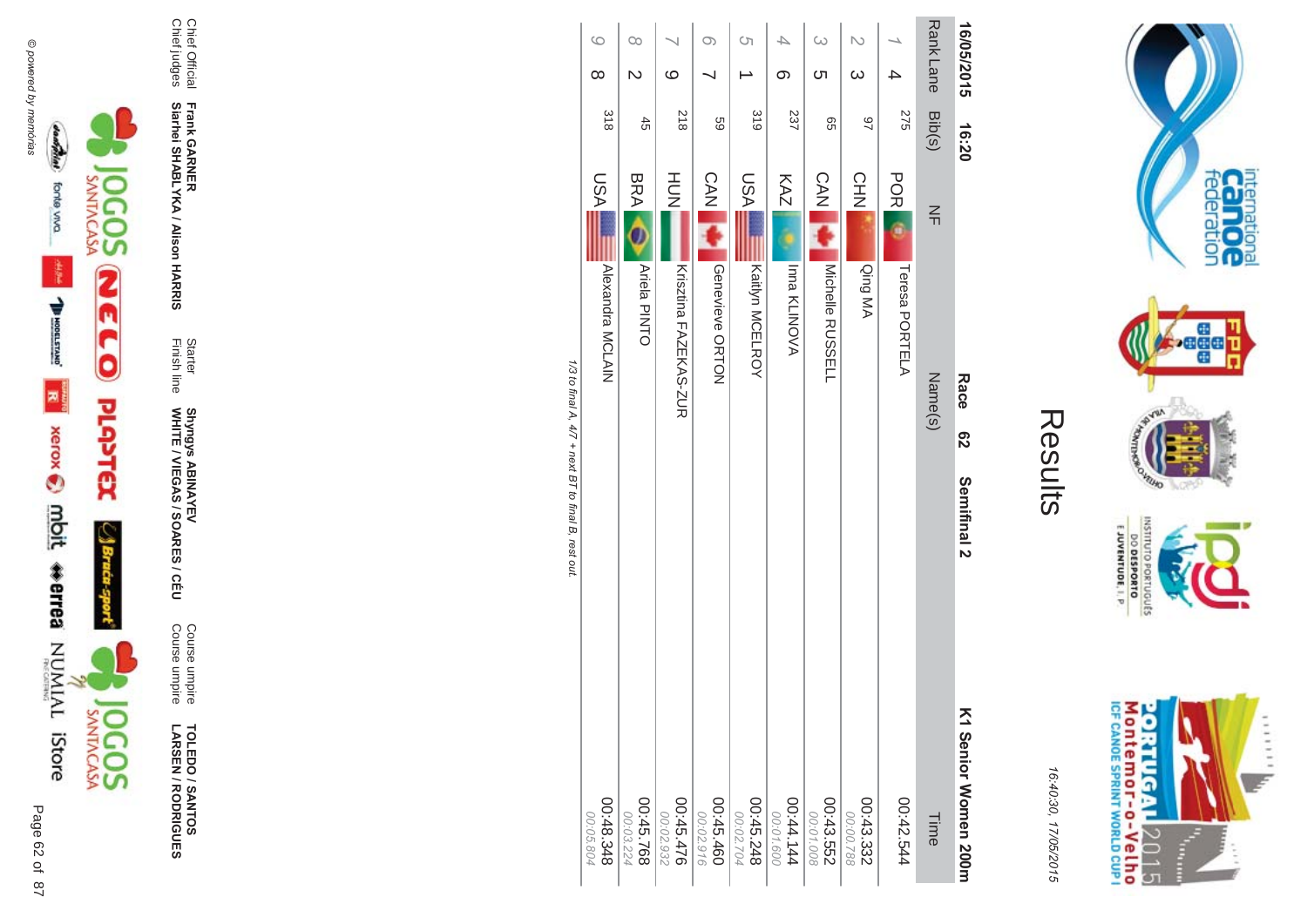

**TOLEDO / SANTOS !-SEN/R \*0-B-DES** 

Course umpire<br>Course umpire Course umpire Course umpire

Finish line Starter WHITE / VIEGAS / SOAR Shyngys ABINAYEV<br>WHITE / VIEGAS / SOARES / CÉU Shyngys ABINAYEV

**-**

**-&**

Chief Official<br>Chief judges Chief judges Chief Official **Siarhei SHABLYKA / Alison HAR Frank GAR** 

**-**16/05/2015 16:25<br> **CO Bace Bace Bace Bace Bace Bace Bace Bace Bace Bace Bace Bace Bace Bace Bace Bace Bace Bace Bace Bace Bace Bace Bace Bace Bace Bace Bace Bace Ba** ហ JesSemifinal 1

 $77 +$  next BT to final B, rest out.

|                        | 00                     | ∞                      | O)                     | Ċη<br>တ                 | 4<br><u>(</u>          | $\infty$<br>$\infty$ | N<br>Z                 |               | Rank Lane | 16/05/2015         |
|------------------------|------------------------|------------------------|------------------------|-------------------------|------------------------|----------------------|------------------------|---------------|-----------|--------------------|
| 236                    | S3                     | 29                     | $\overrightarrow{55}$  | 250                     | 28                     | 111                  | 328                    | 82            | Bib(s)    | 16:25              |
| JPN PD                 | <b>BRA</b>             | <b>AUS</b>             | ESP                    | <b>NZL</b>              | <b>AUS</b>             | CHN                  | <b>ASU</b>             | <b>CAN</b>    | $\leq$    |                    |
| Yasuhiro SUZUKI        | <b>Hans MALLMANN</b>   | Callum DUNN            | <b>Jesús SOLER</b>     | Scotty BICKNELL         | Brodie HOLMES          | Peng ZHOU            | Timothy HORNSBY        | Nark DE JONGE | Name(s)   | Race<br>စ္ပ        |
|                        |                        |                        |                        |                         |                        |                      |                        |               |           | Semifinal 1        |
| 00:44.764<br>00:07.616 | 00:39.460<br>00:02.312 | 00:39.192<br>00:02.044 | 00:38.244<br>00:01.096 | 080.38.080<br>00:00.932 | 06:37.940<br>00:00.792 | 029'00:00            | 00:37.384<br>00:00.236 | 00:37.148     | Time      | K1 Senior Men 200m |



internation<br>Cal OC<br>federation

 $\frac{1}{2}$ 

**Page** 

**PAVER** 

OVEURO

OLNILISNI

EJUVENTUDE, I. P.

DO DESPORTO orruguts **NORD** 

16:4 10:30, 1 7/05/2015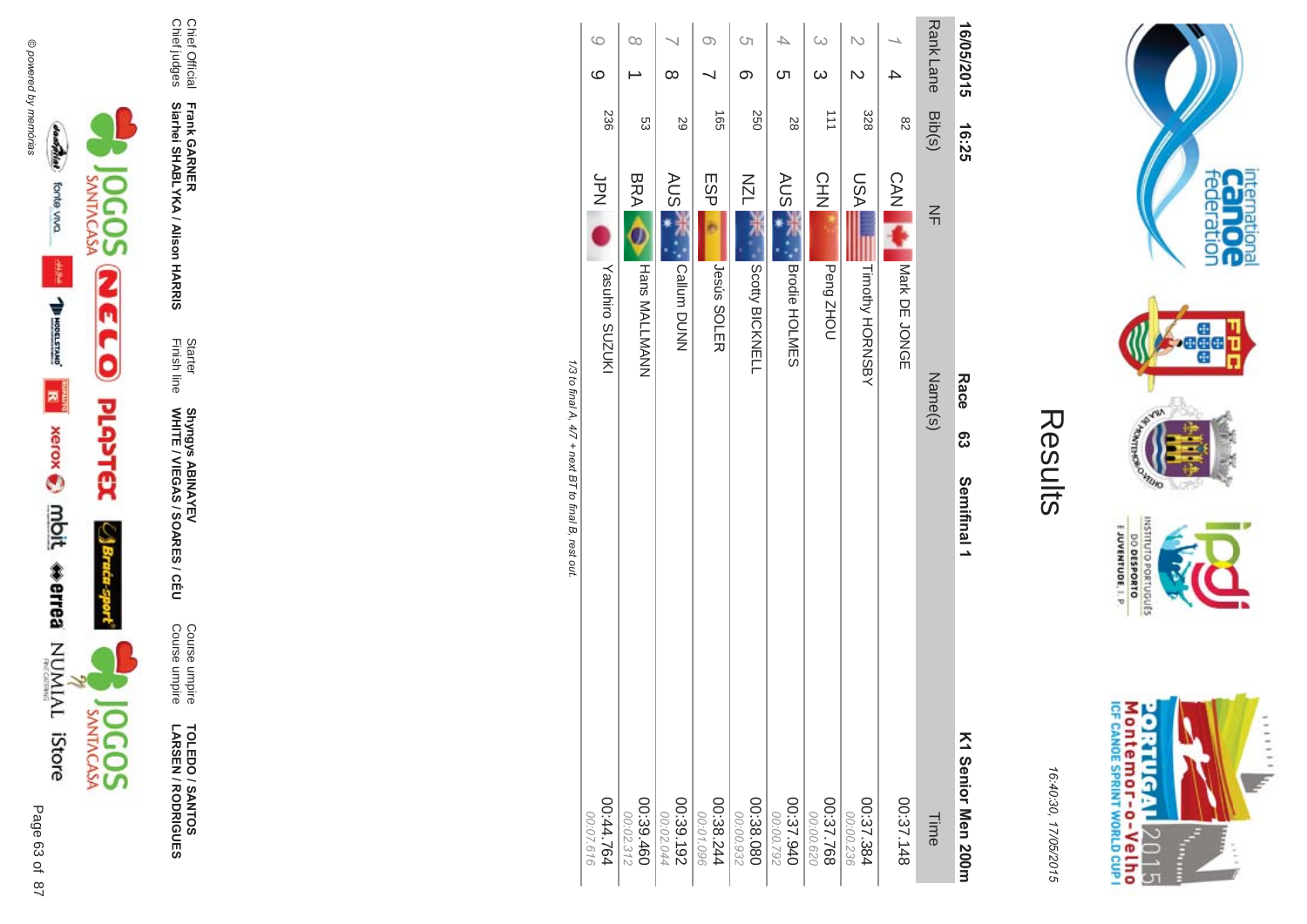

**TOLEDO / SANTOS<br>LARSEN / RODRIGUES** 

Course umpire<br>Course umpire

Shyngys ABINAYEV<br>WHITE / VIEGAS / SOARES / CÉU

Frank GARNER<br>Siarhei SHABLYKA / Alison HARRIS

Chief Official<br>Chief judges

Starter<br>Finish line

| 16/05/2015           | 16:30     | Race<br><b>64</b>                      | Semifinal 2<br>Σ |
|----------------------|-----------|----------------------------------------|------------------|
| Rank Lane            | Bib(s)    | $\frac{2}{11}$<br>Name(s)              |                  |
| $\infty$             | $\vec{0}$ | <b>ARG</b><br><b>Rubén VOISARD</b>     |                  |
| N<br>4               | 132       | <b>ECU</b><br>Cesar CESARE             |                  |
| $\omega$<br><u>ဟ</u> | 227       | H <sub>D</sub> N<br>Miklós DUDÁS       |                  |
| ┶<br>N               | 240       | KAZ<br>Sergei TOKARNITSKYI             |                  |
| S)<br>တ              | 295       | <b>POR</b><br><b>HUGO ROCHA</b>        |                  |
| $\infty$<br>ဖ        | 312       | <b>RSA</b><br>Chrisjan COETZEE         |                  |
|                      | 210       | <b>GREET</b><br>Stylianos CHATZOPOULOS |                  |
| $\infty$             | 611       | CHN<br><b>UHO</b> buo/nox              |                  |
| $\circ$<br>$\infty$  | 200       | GBRE<br>Jordi ECCLES                   |                  |

 $00.38.328$ <br>8.328

00:39.396

00:02

 $.544$ 

00:39.816

00:39.840

S

886

00:41.396

00:04.544

00:38.200

S

Ś

348

00:37.012

00:00.160

00:36.852

Time

00:37.372

00:00

520

1/3 to final A,  $4/7$  + next BT to final B, rest out.

M ontem or - o-Velh o<br>ICF canoE SPRINT WORLD CUP I **ORTUGAL** ...... 12015 È

internation<br>Can OC<br>federation

 $\frac{1}{2}$ 

**RUID** 

nuiswi

priuguts

E JUVENTUDE, I. P.

DO DESPORTO

16:40:30, 17/05/2015

Senior Men 200m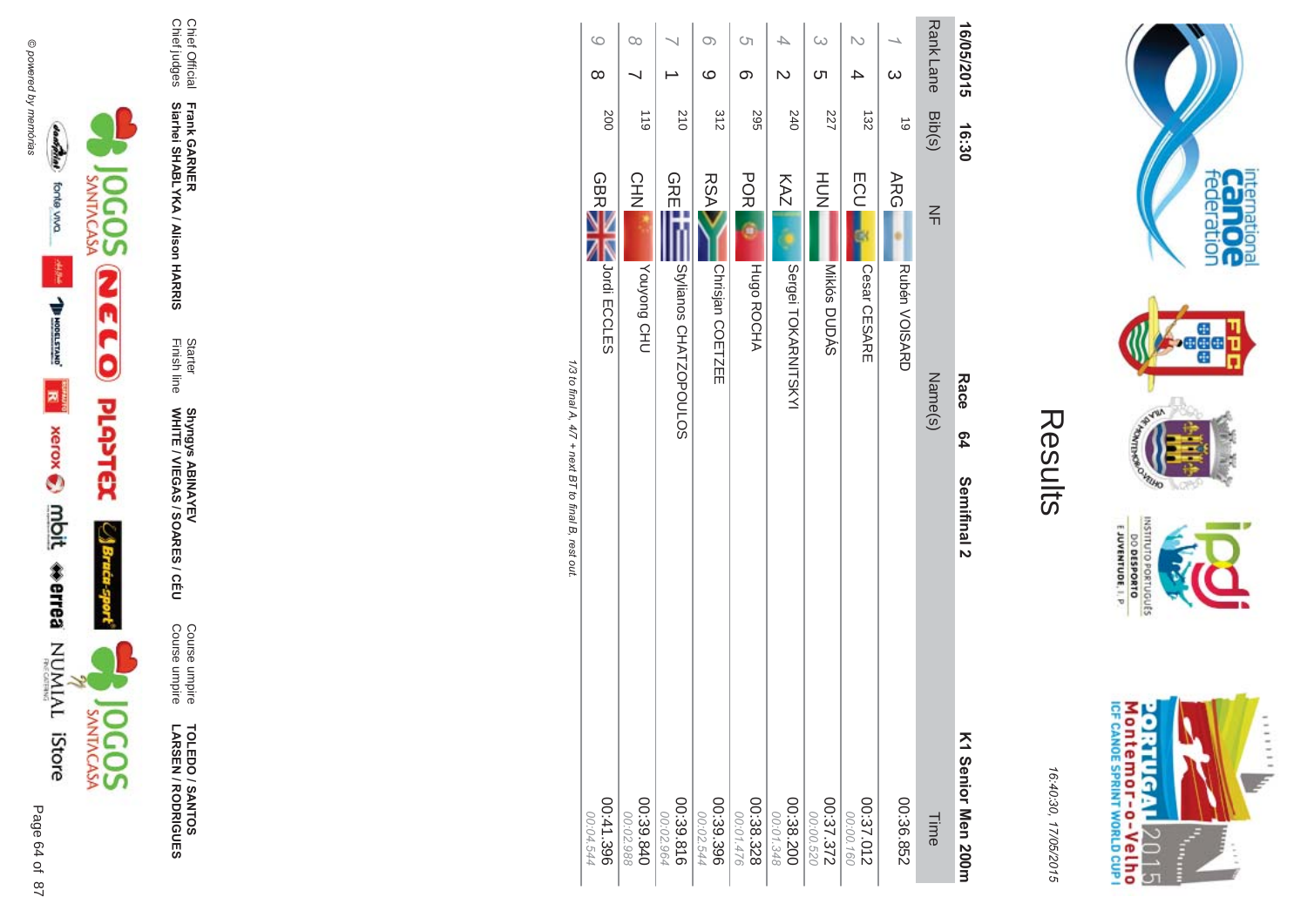



16:4 10:30, 1 7/05/2015

| ı |
|---|
| ί |
|   |
|   |
|   |

| $\infty$<br>45<br>47<br>$^{42}_{46}$ BRA $^{42}_{46}$<br><b>Edieia RENS / Ana VERGULTZ</b> | $\frac{149}{1}$<br>$\overline{52}$<br>139<br>142<br>142<br><b>Tania FIERNANDENA / Alicia AVILA</b><br>Raquel COSTA / Carla COYA | O)<br>∞<br>ω<br>ပာ<br>$\frac{1}{2}$ ARG<br>SANG AMEGHINO / Buenda ROJAS<br>Maria GARRO / Mexandra KERESZIESI | ্য<br>თ<br>89<br>5h<br>62<br>CAN<br>Emilie FOURNEL / Hannah VAUGHAN | ౮<br>$\frac{1}{2}$<br>83<br><b>NHO<sup>201</sup></b><br>Yue LI / Zhangli LI<br><b>Long WANG / Yanan WU</b> | 252<br>257<br>253 POL<br>255<br>ANDONY ABaata MIKOLAJCZYK<br>Karolina NAJA / Ewelina WOJNAROWSKA | 215<br>212<br>211<br>220<br>220<br>Alexandra HORVATH / Agnes SZABO<br>Eszter MALCSINEK / Kita KATKINECZ | $\frac{1}{4}$<br>$\overline{47}$<br>$140$ ESP<br>143<br>Naria CORBEKA / Fiva BARKION<br>Isapel CONTRERAS / Ana VARELA | <b>Rank Lane</b><br>Bib(s)<br>$\leq$<br>Name(s) | 17/05/2015<br>8:45<br>Race<br>თ<br>ე<br>Semifinal 1 |
|--------------------------------------------------------------------------------------------|---------------------------------------------------------------------------------------------------------------------------------|--------------------------------------------------------------------------------------------------------------|---------------------------------------------------------------------|------------------------------------------------------------------------------------------------------------|--------------------------------------------------------------------------------------------------|---------------------------------------------------------------------------------------------------------|-----------------------------------------------------------------------------------------------------------------------|-------------------------------------------------|-----------------------------------------------------|
| <b>Ariela PINTO / Bunna DOMINGOLES</b>                                                     |                                                                                                                                 |                                                                                                              | Genevieve BEAUCHESNE-SEVIGNY / Kathleen FRASER                      |                                                                                                            |                                                                                                  |                                                                                                         |                                                                                                                       |                                                 |                                                     |
| 00:48.32<br>$\odot$                                                                        | 06.47.90                                                                                                                        | 00:47.39<br>$\odot$                                                                                          | 00:45.71<br>$\omega$                                                | 00:46.46<br>$\left( \frac{1}{2} \right)$                                                                   | 00:45.79<br>$\left( \begin{matrix} 4 \end{matrix} \right)$                                       | 00:44.96<br>$\left(\frac{1}{2}\right)$                                                                  | 00:45.35                                                                                                              | 250m                                            |                                                     |
| 01:38.936<br>00:06.176                                                                     | 01:37.704<br>00:04.944                                                                                                          | 01:37.392<br>00:04.632                                                                                       | 01:34.468<br>00:01.708                                              | 01:33.900<br>00:01.140                                                                                     | 01:33.452<br>00:00.692                                                                           | 01:33.108<br>00:00.348                                                                                  | 01:32.760                                                                                                             | Time                                            | <b>&lt;4 Senior Women 500m</b>                      |

 $\overline{\phantom{0}}$ /3 to final, rest out.





Per LAR SEN **António R \*0-B-DES** 

Course umpire<br>Course umpire Course umpire Course umpire

WHITE / VIEGAS / SOAR Erin SCHAUS<br>WHITE / VIEGAS / SOARES / CÉU Erin SCHAUS

**-&** Finish line Starter

Chief Official<br>Chief judges Chief judges Chief Official

**Siarhei SHABLYKA / Alison HAR** 

**Frank GAR -**

Page

 $\overline{a}$ 65 of 87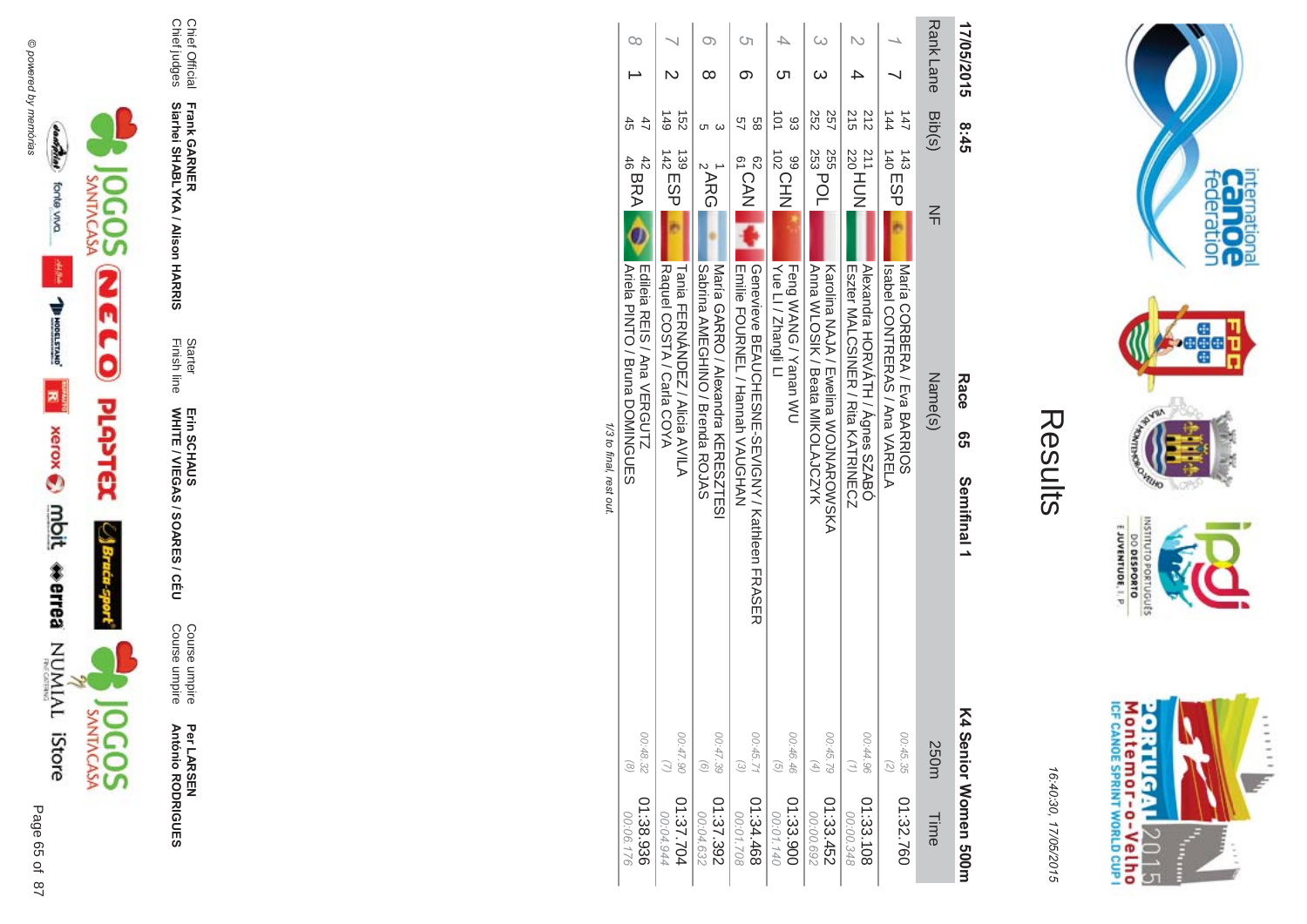



**Matt WARREN<br>José OLIVEIRA** 

Course umpire<br>Course umpire

Starter<br>Finish line Oscar SOARES<br>WHITE / VIEGAS / SOARES / CÉU

Frank GARNER<br>Siarhei SHABLYKA / Alison HARRIS

Chief Official<br>Chief judges

Results

internation<br>Can OC<br>federation

 $\cdot$ ağa

**VELHO** 

OLNILISNI

GRIUGUES

E JUVENTUDE, I. P

Montemor-o-Velho<br>Montemor-o-Velho

**ORTUGAL** 

2015

È ......

y.

**NORS** 

| ۱<br>í                                                               |
|----------------------------------------------------------------------|
| ׇ֖֖֖֚֚֚֚֚֚֚֚֚֚֚֚֚֬֕֡֡֡֬֝֬֝֬֝֬֝֬֝֬֝֬֝֬֝֓֬֝֬֝֓֬֝֬֓֬֝֓֬֝֬֓֬֝֬֝֬֝֬<br>C) |

| 17/05/2015       | 00:6                         |                                                         | Race<br>99 | Semifinal 1 |                                                            |                                                                           |                                               | C2 Senior Men 1000m           |
|------------------|------------------------------|---------------------------------------------------------|------------|-------------|------------------------------------------------------------|---------------------------------------------------------------------------|-----------------------------------------------|-------------------------------|
| <b>Rank Lane</b> | Bib(s)                       | $\leq$                                                  | Name(s)    |             | 250m                                                       | m003                                                                      | 750m                                          | Time                          |
| ∞                | $\overline{53}$<br>$-160$    | ESP<br>Jose PREGAL<br><b>Adrián SIEIRO</b>              |            |             | 00:50.17                                                   | 01:45.07<br>$\binom{n}{2}$                                                |                                               | 03:35.452                     |
|                  | 224<br>221                   | HU<br>N<br>András PETKÓ<br>Christopher FORGÓ            |            |             | 00:51.78<br>$\widehat{\epsilon}$                           | 01:46.50<br>$\left( \begin{matrix} \mathbb{Z} \end{matrix} \right)$       |                                               | 03:35.620<br>00:00.168        |
| $\omega$         | 129<br>$\overline{30}$       | CUB<br>Serguey MADRIGAL<br>Rolexis AVILA                |            |             | 00:52.34<br>$\left( \begin{matrix} 4 \end{matrix} \right)$ | 01:48.00<br>$\supset$                                                     |                                               | 03:36.428<br>00:00.976        |
|                  | 86<br>$\overline{8}$         | $C$ AN<br>John SPENCE<br>Paul BRYANT                    |            |             | 00:53.02<br>$\widehat{g}$                                  | 01:47.57<br>$\begin{pmatrix} 0 \\ 0 \end{pmatrix}$                        |                                               | 27.272<br>00:01.820           |
| Ċη<br>Cл         | 242<br>241                   | KAZ<br>Serzhan ASHIROV<br>Vladimir PETROV               |            |             | 00:52.77<br>$\widehat{G}$                                  | 01:47.83<br>$\odot$                                                       |                                               | 22'37.572<br>00:02.120        |
| ග                | 277<br>303                   | <b>PORI</b><br><b>Bruno AFONSO</b><br><b>Nuno SILVA</b> |            |             | 00:50.75<br>(5)                                            | 01:47.31<br>$\left( \begin{smallmatrix} 4 \\ 7 \end{smallmatrix} \right)$ | 02:42.95<br>(1)                               | 03:40.128<br>00:04.676        |
| ယ                | 173<br>$\overrightarrow{50}$ | ESP<br>Sergio VALLEJO<br><b>Brais FIENWANDEN</b>        |            |             | 00:53.76                                                   | 01:49.23<br>$\circledcirc$                                                | 02:45.78<br>$\begin{pmatrix} 2 \end{pmatrix}$ | 03:46.780<br>00:11.328        |
| Оa               | 91<br>82                     | 오<br>그<br>Jose TAFRA<br>Johnnathan TAFRA                |            |             | 00:53.93<br>$\circ$                                        | 01:46.67<br>$\odot$                                                       | 02:46.75<br>$\odot$                           | 848.47.848<br>00:12.396       |
| G<br>$\circ$     | 325<br>324                   | LSA<br>lan ROSS<br>Gavin ROSS                           |            |             | 00:56.35<br>(6)                                            | 01:57.79<br>$\odot$                                                       |                                               | 04:05.212<br><b>092 66.00</b> |

1/3 to final, rest out.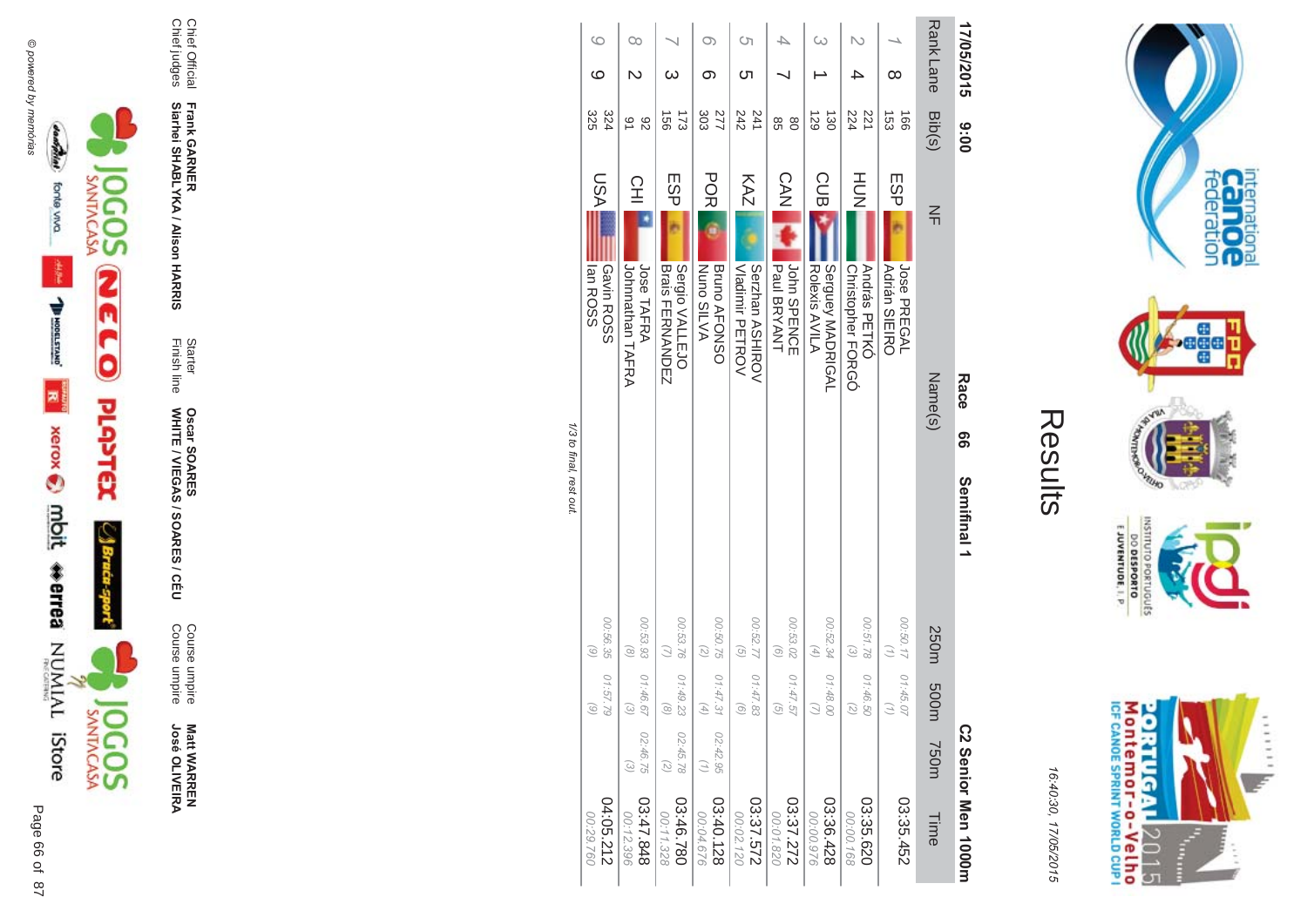



16:4 10:30, 1 7/05/2015

| Ĺ |
|---|
|   |
|   |
|   |

| 17/05/2015      | 20:6       | Race<br>97<br>Semifinal 1                                                                                     |                                  |                |                                                                                   | K4 Senior Men 1000H     |
|-----------------|------------|---------------------------------------------------------------------------------------------------------------|----------------------------------|----------------|-----------------------------------------------------------------------------------|-------------------------|
| RankLane Bib(s) |            | $\leq$<br>Name(s)                                                                                             | 250m                             | m005           | <b>750m</b>                                                                       | Time                    |
|                 | S<br>97    | BSCAN<br>BSCAN<br> Brady REARDON / Pierre-Luc POULIN<br>  Brian MALTESI / Phillipe DUCHESNEAU                 | 00:41.94<br>$\widehat{\epsilon}$ | 01:25.83<br>Æ, | 02:09.94<br>$\left(\begin{matrix} \mathcal{E} \\ \mathcal{E} \end{matrix}\right)$ | 02:53.896               |
|                 | $\vec{0}$  | 11<br>14<br>14<br>14<br>RG<br>Paplo TORRES / Juan GESCS<br>Daniel BO / Gonzalo CARRERAS                       | 00:42.02<br>(4)                  | 01:25.19<br>Q, | 02:08.78<br>$\binom{7}{1}$                                                        | 02:53.976<br>080.00.080 |
|                 | 9g<br>ă    | 50<br>52 BRA<br><b>EIBELINDA / Gilvan RIBELIRO</b><br>Roberto MAHELER / Celso JUNIOR                          | 00:41.77 01:25.44                | $\omega$       | 02:11.17<br>$\left( 4\right)$                                                     | 02:56.136<br>00:02.240  |
|                 |            | <b>PARG</b><br>IJONCERES / Agustin VERNICE<br>Juan BERGERO / Omar ANDRES                                      | 00:40.91                         | 01:24.95       | 02:09.86<br>$\left( \mathcal{L}\right)$                                           | 02:56.340<br>00:02.444  |
|                 | 282<br>288 | 279<br>278<br>276<br>276<br>  Fabio CAMEIRA / Cristian BAIE S<br>David NARELA / Attri PERENA                  | 00:42.19<br>$\circ$              | 01:27.88<br>G  | 02:13.02<br>$\widehat{G}$                                                         | 2:58.912<br>00:05.016   |
|                 | 201<br>661 | $205$ GBR<br>196 <sup>1</sup><br>Number 2001 Contract / George MITCHELL<br>  Joseph BEEVERS / Peter BANNISTER | 00:43.59<br>$\left( 0 \right)$   | 01:30.75<br>ō  | 02:19.56<br>$\odot$                                                               | 03:09.752<br>00:15.856  |
|                 | 137<br>್ಲೆ | $^{134}_{136}$ EGY<br>INP/ad YOUSSER / Mohamed ALI<br>Karin ABDELSAMIE / Ali AHMED                            | 00:46.80                         | 01:37.11       | 02:29.30                                                                          | 03:21.236<br>02:27.340  |

1/3 to final, rest out. /3 to final, rest out.



Chief Official

Chief judges

Chief Official<br>Chief judges

**Frank GAR** 

**-**

**Siarhei SHABLYKA / Alison HAR** 

**-&**

Finish line Starter

WHITE / VIEGAS / SOAR **Shyngys ABINAYEV<br>WHITE / VIEGAS / SOARES / CÉU** 

Shyngys ABINAYEV

Course umpire

Course umpire

Course umpire<br>Course umpire

**Xavier TOLEDO** 

Joaquim SANTOS

**Xavier TOLEDO**<br>Joaquim SANTOS



Page

 $\overline{a}$ 87 67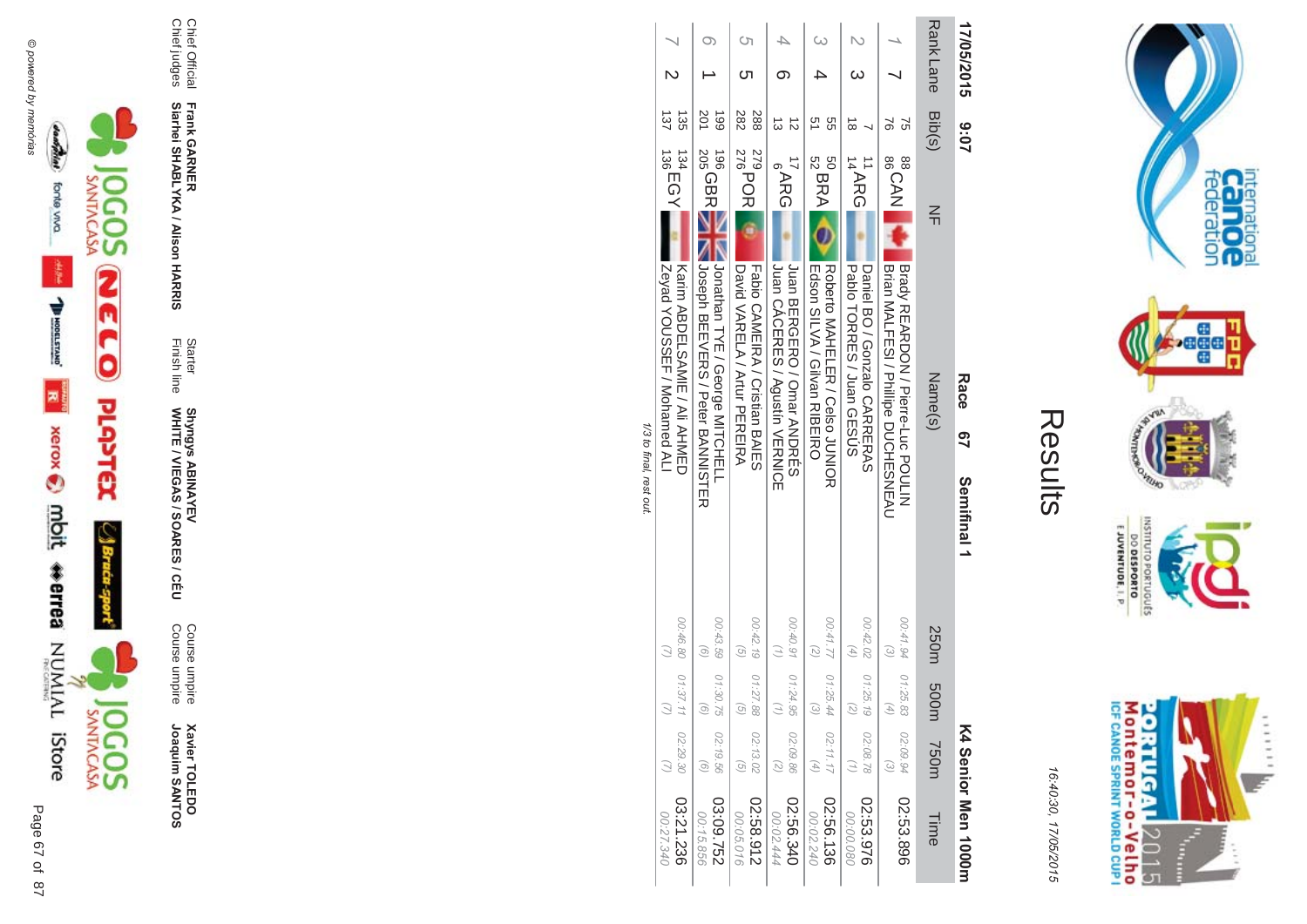



Per LAR SEN **António R \*0-B-DES** 

**ES/CEU** Course umpire<br>Course umpire Course umpire Course umpire

Finish line Starter WHITE / VIEGAS / SOAR **Oscar SOAR** 53

**Frank GAR -**

Chief Official<br>Chief judges Chief judges Chief Official

**Siarhei SHABLYKA / Alison HAR -&**

Results

internation<br>Can OC<br>federation

**bege** 

VEUID **LOP** 

OLNILISNI

orruguts

E JUVENTUDE, I. P

Montemor-o-Velho<br>Montemor-o-Velho

**ORTUGAL** 

2015

I  $\frac{1}{2}$  ......

uz.

16:4 10:30, 1 7/05/2015

| 17/05/2015 9:14    |                |                                     | Race    | 89 | Semifinal 1 |                           |                                              |                                   | K1 Senior Women 1000m  |
|--------------------|----------------|-------------------------------------|---------|----|-------------|---------------------------|----------------------------------------------|-----------------------------------|------------------------|
| Rank Lane Bib(s)   |                | $\leq$                              | Name(s) |    |             |                           | 250m 50m 750m                                |                                   | Time                   |
| ဟ                  | $\ddot{4}$     | BRA O<br>Ana VERGUTZ                |         |    |             |                           | 00:57.99 02:00.29 03:02.38<br>$\overline{c}$ |                                   | 04:03.880              |
|                    | $\overline{5}$ | <b>CHN</b><br>Zhangli Ll            |         |    |             | $\left( 4\right)$         | 00:59.05 02:00.20 03:01.54                   | (1)                               | 04:04.608<br>00:00.728 |
| .<br>မ<br>$\sigma$ | 310            | <b>RSA</b><br><b>Tiffany KRUGER</b> |         |    |             | 00:59.31<br>$\widehat{G}$ | 02:02.16 03:04.70                            |                                   | 04:07.624<br>00:03.744 |
|                    | 318            | LSA<br>Alexandra MCLAIN             |         |    |             | $\binom{2}{2}$            | 00:58.79 02:01.85 03:06.36                   |                                   | 04:10.296<br>00:06.416 |
| S)                 | 271            | <b>POR</b><br>ASUOS snnsl           |         |    |             | $\mathcal{E}$             | 00:58.96 02:01.93 03:06.19<br>$\overline{f}$ | $\begin{pmatrix} 4 \end{pmatrix}$ | 04:13.628<br>00:09.748 |

1/3 to final, rest out. /3 to final, rest out.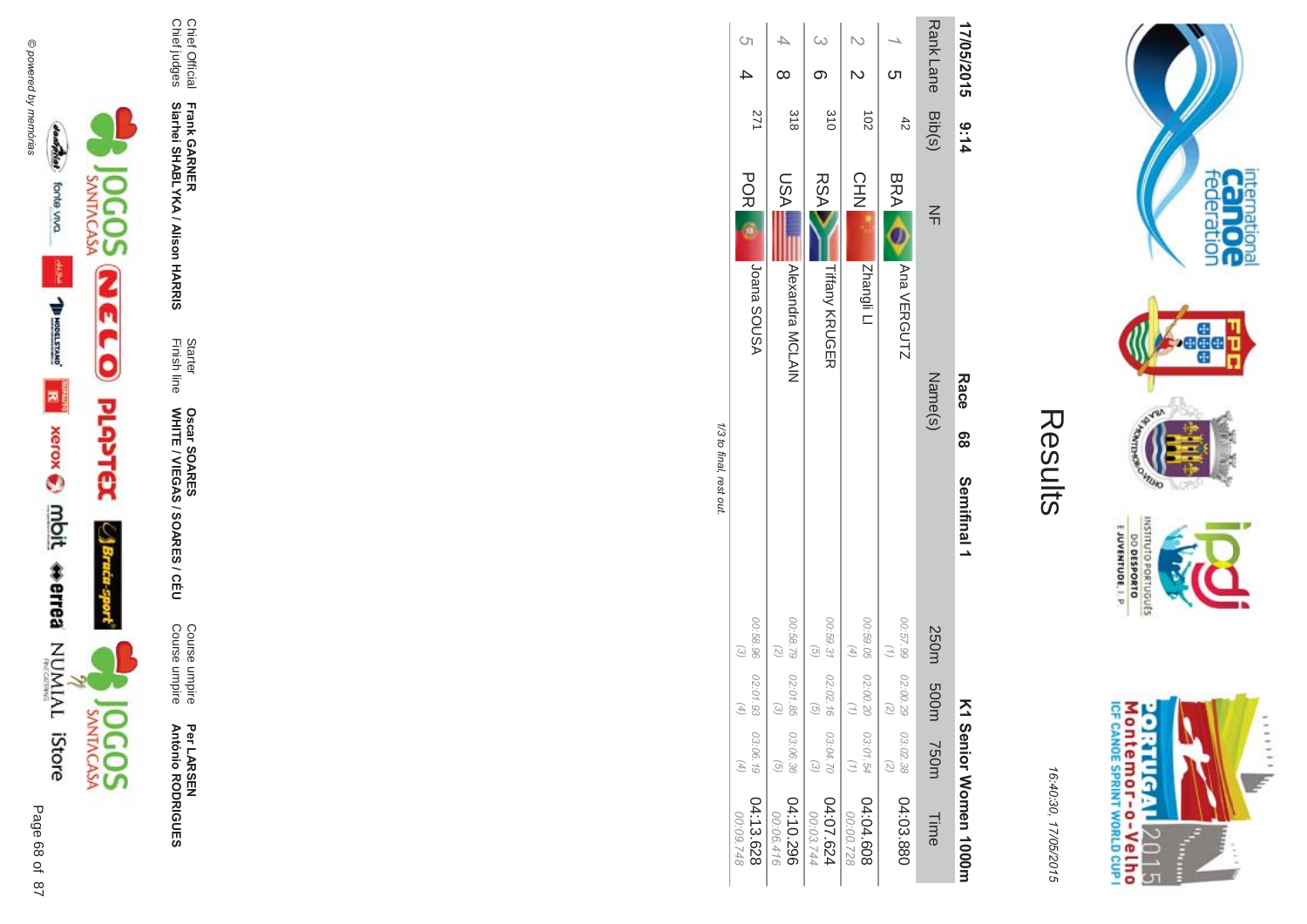



Course umpire<br>Course umpire Course umpire Course umpire **Matt WARREN<br>José OLIVEIRA José OLIVEIR** 

**ES/CEU** 

Finish line Starter WHITE / VIEGAS / SOAR **Oscar SOAR** 55

Chief Official<br>Chief judges Chief Official **Siarhei SHABLYKA / Alison HAR -&**

Chief judges

**Frank GAR -**

| 17/05/2015<br><b>82:6</b>      | <b>Rank Lane</b><br>Bib(s)<br>$\leq$ | 294<br><b>POR</b><br>Helder SILVA | 306<br>POR                 | 198<br><b>GBR</b>         | 187<br><b>GBR</b><br>Iain WEIR | Ċη<br>$\infty$<br>$\circ$<br><b>ARG</b> | <b>ဟ</b><br>84<br><b>CAN</b><br>NITION<br>Nex bonnin | 322                           |
|--------------------------------|--------------------------------------|-----------------------------------|----------------------------|---------------------------|--------------------------------|-----------------------------------------|------------------------------------------------------|-------------------------------|
| Race<br><b>၆၁</b>              | Name(s)                              |                                   | Tiago TAVARES              | Nonathan<br>ONES          |                                | Facundo PAGIOLA                         |                                                      | LSA<br><b>Benjamin HEFNER</b> |
| Semifinal 1                    | 250m                                 | 00:53.88<br>$\binom{7}{1}$        | 00:55.05<br>$\overline{z}$ | 00:56.77<br>$\mathcal{G}$ | 00:56.11<br>$\odot$            | 00:56.60<br>$(4)$                       | 00:57.95<br>$\left( 9\right)$                        | 00:59.12                      |
| C <sub>1</sub> Senior Men 200H | Time                                 | 01:53.036                         | 01:54.572<br>00:01.536     | 01:54.744<br>00:01.708    | 01:57.108<br>00:04.072         | 844.88.10<br>00:05.412                  | 444.444<br>00:11.408                                 | 484.484<br>00:11.448          |

Results

internation<br>Can OC<br>federation

**Page** 

VILLAD **NORS** 

OLNILISNI

E JUVENTUDE, I. P.

M ontem or - o-Velh o<br>ICF canoe sprint world cup i

**ORTUGAL** 

2015

T È ......

DO DESPORTO orruguts

16:4 10:30, 1

7/05/2015

 $\ddot{\tilde{}}$ /3 to final, rest out.  $\overline{z}$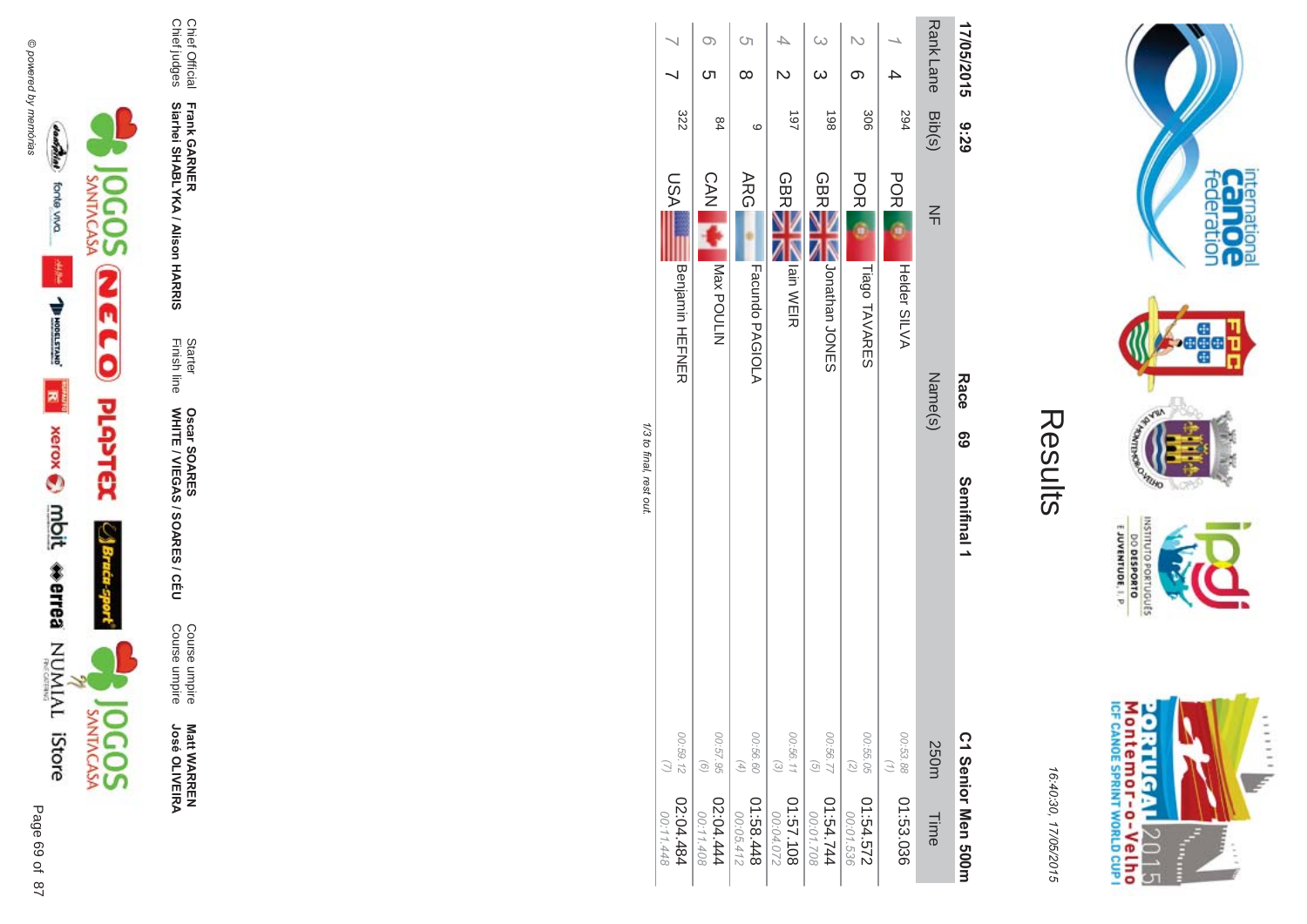



**Xavier TOLEDO**<br>Joaquim SANTOS Joaquim SANTOS **Xavier TOLEDO** 

Course umpire<br>Course umpire Course umpire Course umpire

Finish line Starter WHITE / VIEGAS / SOAR Erin SCHAUS<br>WHITE / VIEGAS / SOARES / CÉU Erin SCHAUS

Chief Official<br>Chief judges Chief judges

**Frank GAR - Siarhei SHABLYKA / Alison HAR -&**

Chief Official

| 17/05/2015       | ပ္ပိုး၁၁   |                                       | Race<br>$\overline{2}$ | Semifinal 1 |                                        | K1 Senior Men 300rr    |
|------------------|------------|---------------------------------------|------------------------|-------------|----------------------------------------|------------------------|
| Rank Lane Bib(s) |            | $\leq$                                | Name(s)                |             | 250m                                   | Time                   |
|                  | 313        | <b>RSA</b><br>Louis HATTINGH          |                        |             | 00:49.42<br>$\odot$                    | 01:41.168              |
|                  | <b>S61</b> | <b>GBR</b><br>Daniel JOHNSON          |                        |             | 00.48.41<br>$\binom{7}{1}$             | 01:41.404<br>00:00.236 |
|                  | 7          | CAN A<br>Chris MEHAK                  |                        |             | 00:49.22<br>$\tag{5}$                  | 01:42.536<br>00:01.368 |
| ဟ                | 206        | <b>GBR</b><br><b>NO Sear REDINONO</b> |                        |             | 00:50.22<br>$(4)$                      | 01:43.408<br>00:02.240 |
| <b>(</b> ၂       | 321        | LSA<br>Andy GUIARDINU                 |                        |             | 00:51.49<br>$\left(\frac{1}{2}\right)$ | 01:44.228<br>00:03.060 |
|                  | 243        | MAR<br><b>Abdelmajid JABDOCR</b>      |                        |             |                                        | 01:52.920<br>00:11.752 |
|                  | 136        | EGY<br>Mohamed ALI                    |                        |             | 00:54.86<br>$\odot$                    | 01:54.100<br>00:12.932 |

Results

internation<br>Can OC<br>federation

**Pege** 

VEUID

OLNILISNI

GRIUGUES

**DO DESPORTO** 

M ontem or - o-Velh o<br>ICF canoE SPRINT WORLD CUP I

**ORTUGAL** 

2015

I ŧ ......

y.

**NORD** 

16:4 10:30, 1

7/05/2015

1/3 to final, rest out /3 to final, rest out.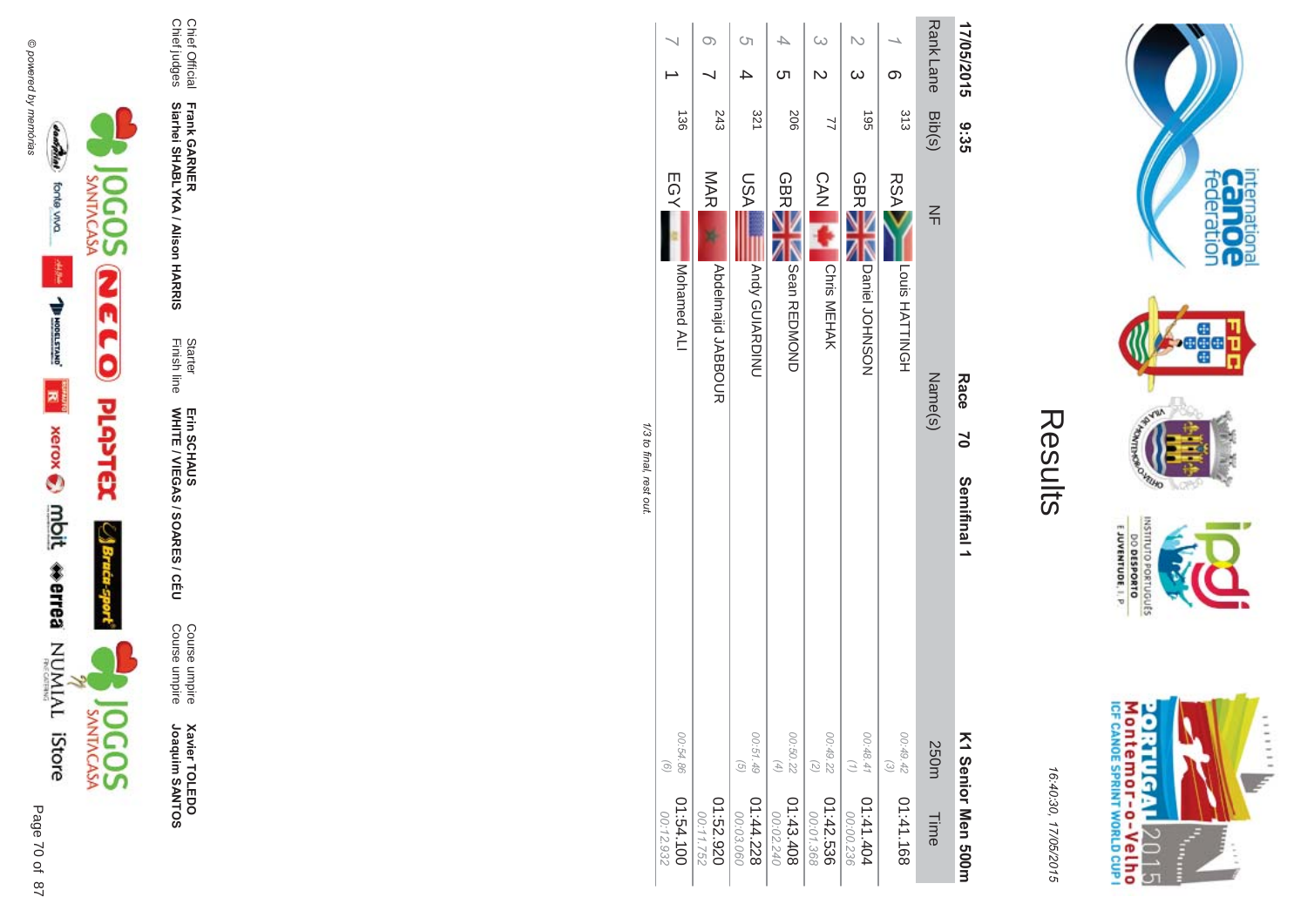



**!-SEN/R \*0-B-DES WARR EN / OLIVEIR** ъ

Course umpire<br>Course umpire Course umpire Course umpire

Finish line Starter WHITE / VIEGAS / SOAR Erin SCHAUS<br>WHITE / VIEGAS / SOARES / CÉU Erin SCHAUS

**-**

**-&**

Chief Official<br>Chief judges Chief judges

**Frank GAR Siarhei SHABLYKA / Alison HAR** 

Chief Official

|  |  | Kesults |
|--|--|---------|
|  |  |         |

internation<br>Can OC<br>federation

**Page** 

VEUID **NORS** 

OLNILISNI

GRIUGUES

E JUVENTUDE, I. P

Montemor-o-Velho<br>Montemor-o-Velho

**ORTUGAL** 

2015

Ī ŧ ......

y.

| $\mathbf{1}$ | C1 Senior Women 200m |  | 16:40:30, 17/05/2015 |  |
|--------------|----------------------|--|----------------------|--|

| 17/05/2015 9:47  |                 |                                         | Race 71<br><b>Final A</b> | C1 Senior Women 200m   |
|------------------|-----------------|-----------------------------------------|---------------------------|------------------------|
| Rank Lane Bib(s) |                 | $\leq$                                  | Name(s)                   | Time                   |
| ဟ                | PQ              | <b>CAN</b><br>Laurence VINCENT-LAPOINTE |                           | 07:47.276              |
| $\omega$         | සි              | <b>CAN</b><br><b>Katie VINCENT</b>      |                           | 00:48.428<br>00:01.152 |
| $\omega$         | $rac{4}{6}$     | BRA O<br>Valdepice NASCINENTO           |                           | 00:49.504<br>00:02.228 |
|                  | $\frac{138}{2}$ | ESPI<br><b>Adriana PANIAGUA</b>         |                           | 2220:50<br>00:03.496   |
| S)               | 148             | ESP<br>Patricia COCO                    |                           | 00:51.372<br>00:04.096 |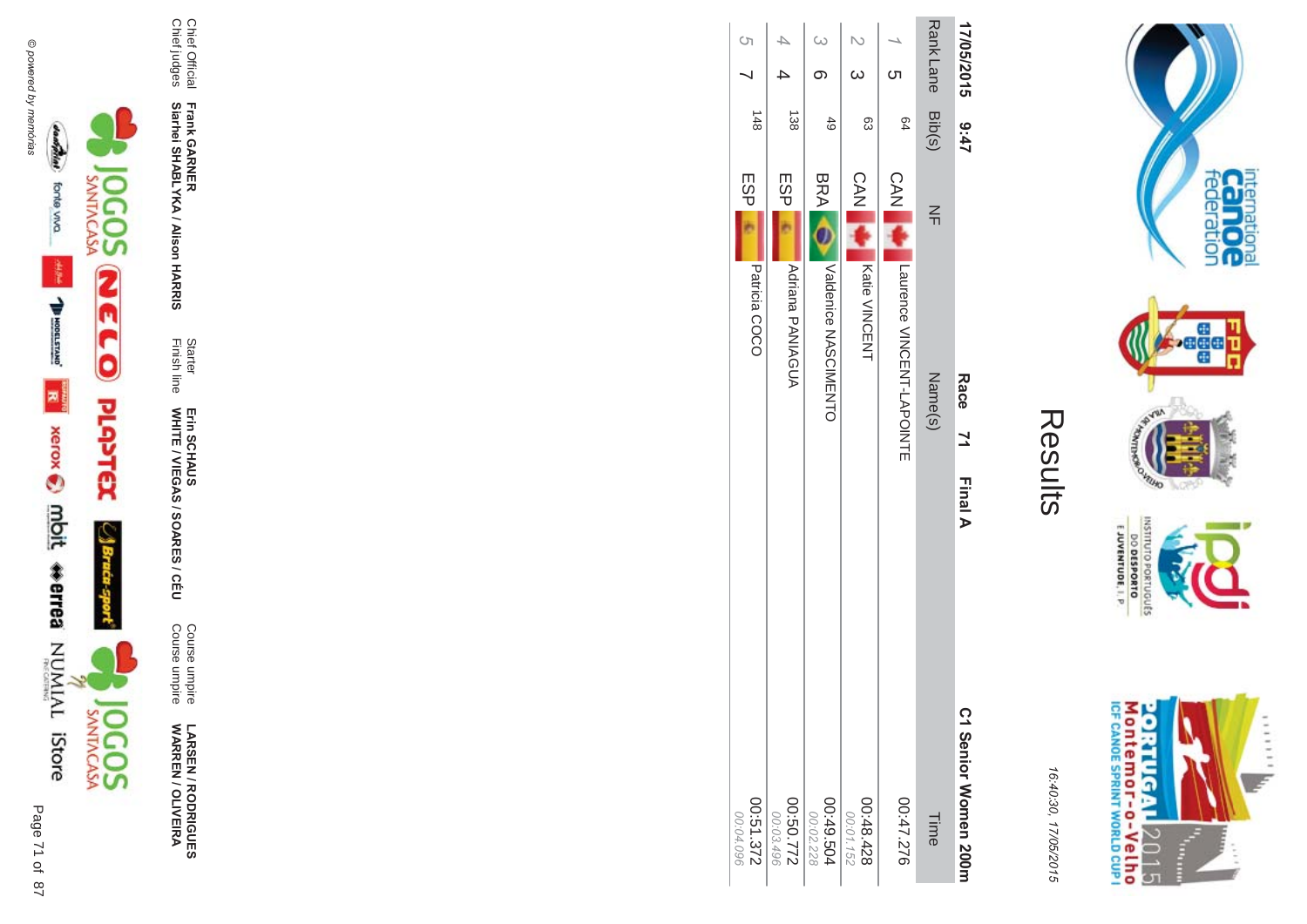





**!-SEN/R \*0-B-DES WARR EN / OLIVEIR** ъ

Course umpire<br>Course umpire Course umpire Course umpire

Finish line Starter WHITE / VIEGAS / SOAR Shyngys ABINAYEV<br>WHITE / VIEGAS / SOARES / CÉU Shyngys ABINAYEV

**Frank GAR - Siarhei SHABLYKA / Alison HAR** 

**-&**

Chief Official<br>Chief judges Chief judges Chief Official

|          | 17/05/2015 | 29:6   |                                  | Race<br>72 | Final A | K1 Serior Momen 200H    |
|----------|------------|--------|----------------------------------|------------|---------|-------------------------|
|          | Rank Lane  | Bib(s) | $\leq$                           | Name(s)    |         | Time                    |
|          | တ          | 248    | <b>NZL</b><br>Lisa CARRINGTON    |            |         | 00:39.524               |
| N        | 4          | 126    | <b>CUB</b><br>Yushmari RODRIGUEZ |            |         | 00:40.332<br>00:00.808  |
| $\omega$ | $\infty$   | 21     | FRA<br>Sarah GUYOT               |            |         | 00:40.420<br>00:00.896  |
| 4        | Cл         | 257    | POL<br>Karolina NAJA             |            |         | 00:40.752<br>00:01.228  |
| S)       | ဖ          | 99     | <b>CAN</b><br>Michelle RUSSELL   |            |         | 00:40.984<br>00:01.460  |
| $\circ$  |            | 275    | <b>POR</b><br>Teresa PORTELA     |            |         | 210.41.012<br>00:01.488 |
|          | $\infty$   | 314    | <b>SLO</b><br>Spela JANIC        |            |         | 41.544<br>00:02.020     |
| $\infty$ | N          | 46     | <b>CHN</b><br>Qing MA            |            |         | $00:41.732$<br>287.1-00 |
| $\circ$  |            | 41     | AUT<br>Viktoria SCHWARZ          |            |         | 826.1400<br>00:02.404   |
|          |            |        |                                  |            |         |                         |



internation<br>Can OC<br>federation

**page** 

VILLAD **NORD** 

INSNI

priuguts

E JUVENTUDE, I. P.

DO DESPORTO

16:4 10:30, 1 7/05/2015

Results

 $\pi$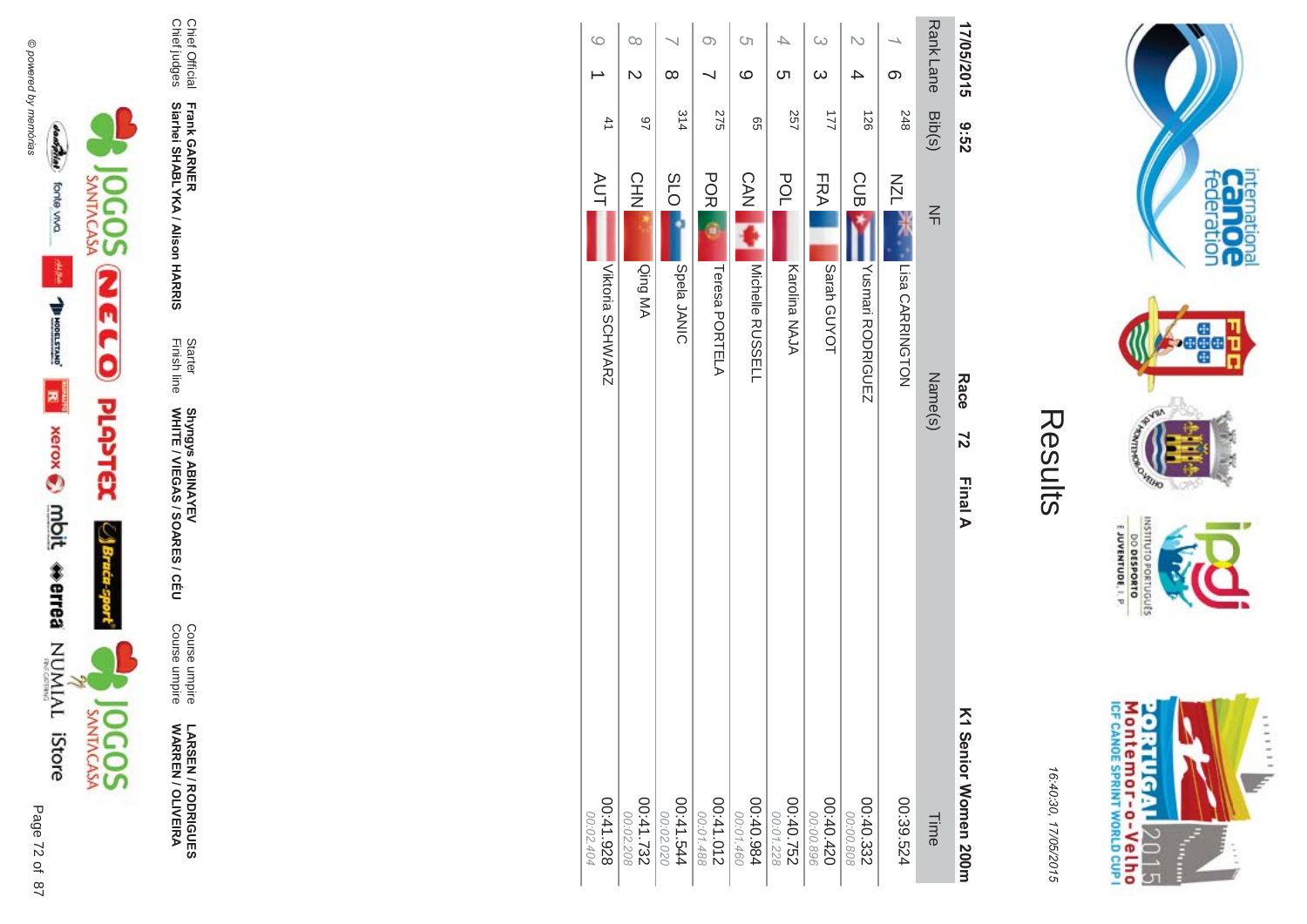





**LARSEN / RODRIGUES<br>WARREN / OLIVEIRA** 

Course umpire<br>Course umpire

Starter<br>Finish line Shyngys ABINAYEV<br>WHITE / VIEGAS / SOARES / CÉU

Frank GARNER<br>Siarhei SHABLYKA / Alison HARRIS

Chief Official<br>Chief judges

| 17/05/2015           | 79:6             |               | Race<br>73         | <b>Final A</b><br>K1 Serior Men 200m |
|----------------------|------------------|---------------|--------------------|--------------------------------------|
| Rank Lane            | Bib(s)           | $\frac{2}{1}$ | Name(s)            | Time                                 |
| <u>(</u>             | 181              | FRA           | Maxime BEAUMONT    | 00:33.996                            |
| N<br>$\omega$        | 82               | <b>CAN</b>    | Nark DE JONGE      | 00:34.136<br>00:00.140               |
| $\infty$<br>တ        | $\overline{061}$ | FRA           | Sébastien<br>JOUVE | $00:34.308$<br>805.4.308             |
| ≏<br>△               | 158              | ESP           | Carlos GARROTE     | 00:34.364                            |
| S)<br>$\mathsf{D}$   | 132              | <b>ECU</b>    | Cesar CESARE       | 00:34.628<br>00:00.632               |
| $\circ$              | $\vec{0}$        | ARG           | Rubén VOISARD      | 487.244.784<br>00:00.788             |
| $\circ$              | 227              | HU<br>N       | Miklós DUDÁS       | 00:34.816<br>00:00.820               |
| $\infty$<br>$\infty$ | 328              | <b>ASU</b>    | Timothy HORNSBY    | 00:35.128                            |
| $\circ$              | 111              | CHN           | Peng ZHOU          | 00:36.236<br>00:02.240               |
|                      |                  |               |                    |                                      |



internation<br>Can OC<br>federation

**VELHO** 

OLNILISNI

EJUVENTUDE, I. P.

DO DESPORTO ortuguts **NORD** 

16:40:30, 17/05/2015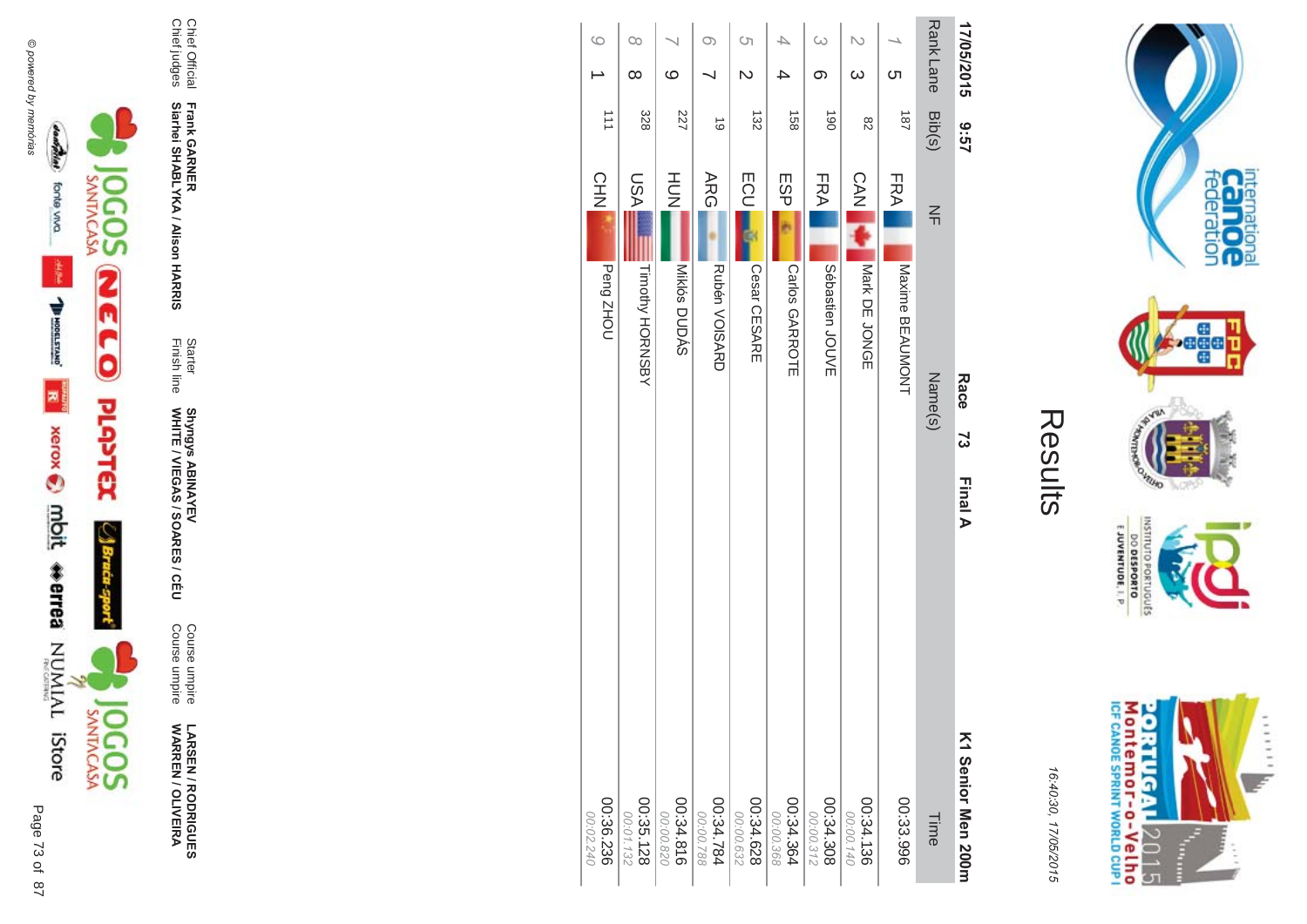



**!-SEN/R \*0-B-DES WARR EN / OLIVEIR** ъ

Course umpire<br>Course umpire Course umpire Course umpire

Finish line Starter WHITE / VIEGAS / SOAR Erin SCHAUS<br>WHITE / VIEGAS / SOARES / CÉU Erin SCHAUS

**Frank GAR - Siarhei SHABLYKA / Alison HAR** 

**-&**

Chief Official<br>Chief judges Chief judges Chief Official

| 17/05/2015       |          | 10:02              | Race 74                                                | <b>Final A</b><br>C2 Senior Men 200H |
|------------------|----------|--------------------|--------------------------------------------------------|--------------------------------------|
| Rank Lane Bib(s) |          |                    | 즊<br>Name(s)                                           | Time                                 |
|                  | <b>ဟ</b> | 266<br>267         | POL<br>Vincent SLOMINSKI<br>WONOZV79<br>Wiktor<br>CDVZ | 00:36.900                            |
|                  |          | 8<br>$\frac{8}{4}$ | CAN I<br><b>Adron RUBLEE</b><br>Nax POULIN             | 00:38.000<br>00:01.100               |
| $\omega$         |          | 303<br>277         | <b>POR</b><br>Bruno AFONSO<br>NUDS SILVA               | 00:38.780<br>00:01.880               |
|                  |          | $\frac{241}{242}$  | KAZ<br>Nadinir PETROV<br>Serzhan ASHIROV               | 00:40.120<br>00:03.220               |
| S<br>C           | .<br>ယ   | 324<br>325         | LSA<br>Ian ROSS<br>Gavin ROSS                          | 00:42.636<br>00:05.736               |
|                  |          |                    |                                                        |                                      |



GHTUND

**NORD** 

internation<br>Can OC<br>federation

**Bağad** 

16:4 10:30, 1 7/05/2015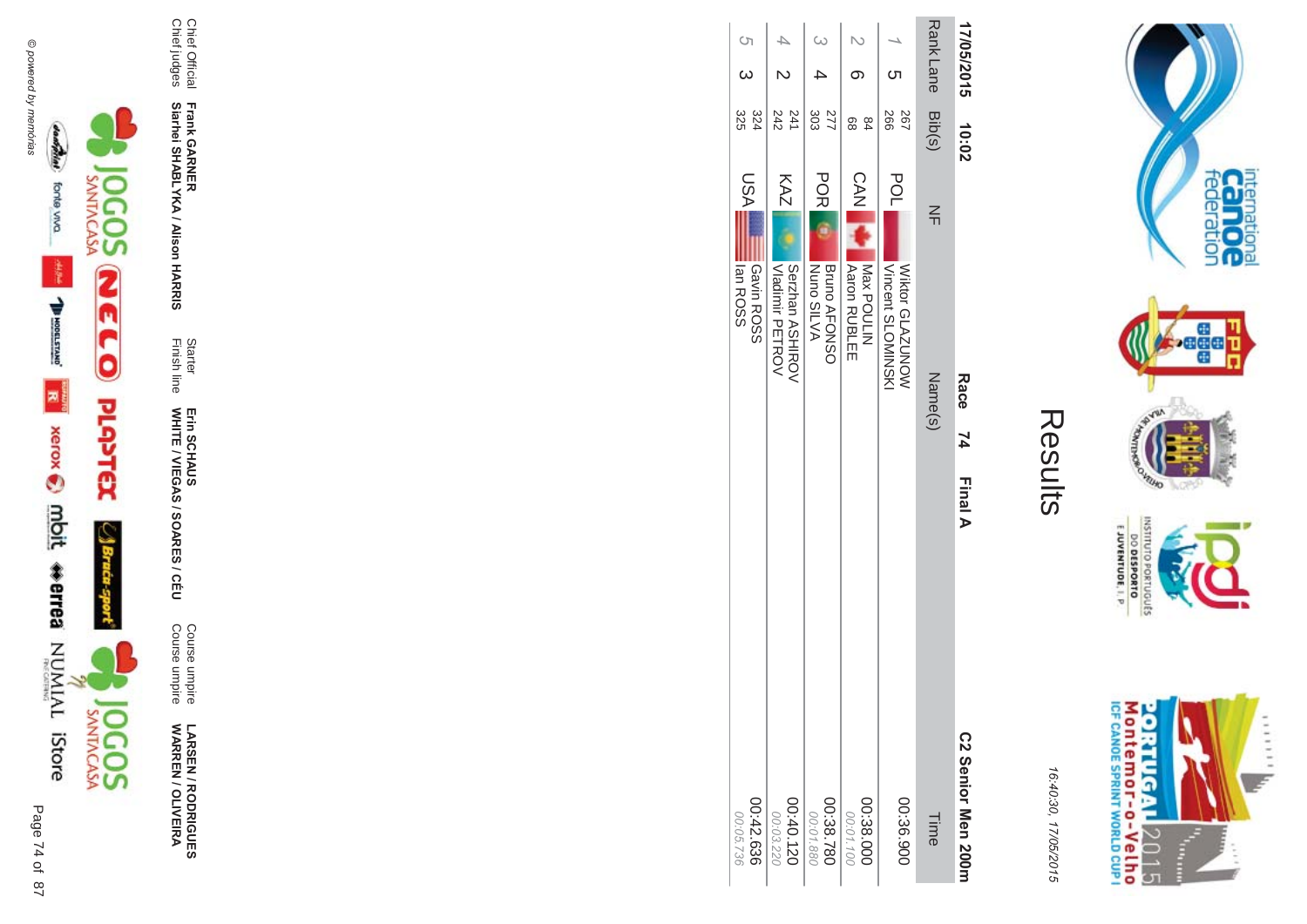



16:40:30, 17/05/2015

| ŗ. |
|----|
|    |
|    |

| 04:10.552<br>00:15.028 |             | 02:03.76<br>$\widehat{\omega}$ | 00:59.91<br>$\binom{6}{ }$                                 |         |    | <b>Tiffany KRUGER</b> | <b>RSA</b> | 310            | $\circ$         | $\circ$                  |
|------------------------|-------------|--------------------------------|------------------------------------------------------------|---------|----|-----------------------|------------|----------------|-----------------|--------------------------|
| 04:08.016<br>00:12.492 |             | 02:02.49<br>$\infty$           | 00:59.57<br>$\circ$                                        |         |    | Ana LEHACI            | <b>AUT</b> | $rac{4}{5}$    | N               | O0                       |
| 04:03.032<br>00:07.508 |             | 01:59.86                       | 00:58.31<br>$\odot$                                        |         |    | Ana VERGUTZ           | <b>BRA</b> | $rac{4}{5}$    | $\infty$        |                          |
| 04:02.904<br>00:07.380 |             | 01:58.96<br>G                  | 00:58.04<br>$\odot$                                        |         |    | Marta WALCZYKIEWICZ   | POL        | 258            |                 | O)                       |
| 211112<br>00:05.588    |             | 01:59.27<br>ි                  | 00:58.21<br>$\left( \begin{matrix} 4 \end{matrix} \right)$ |         |    | Esti VAN TONDER       | <b>RSA</b> | 309            | တ               | S)                       |
| 03:58.384<br>00:02.860 |             | 01:57.05<br>Î,                 | 27.177<br>(5)                                              |         |    | Jiamei KANG           | <b>CHN</b> | 96             |                 |                          |
| 03:58.368<br>00:02.844 |             | 01:58.45<br>$\omega$           | 00:58.87                                                   |         |    | Zhangli Ll            | CHN        | $\overline{5}$ |                 | ω                        |
| 03:57.636<br>00:02.112 |             | 01:58.53<br>Æ,                 | 00:58.29<br>$\odot$                                        |         |    | Laura PEDRUELO        | ESP        | $3+1$          | ഗ               | $\overline{\mathcal{C}}$ |
| 03:55.524              |             | 01:56.25                       | 00:56.99                                                   |         |    | Krisztina FAZEKAS-ZUR | HOH        | 812            | $\omega$        |                          |
| <b>Time</b>            | <b>750m</b> | m005                           | 250m                                                       |         |    | Name(s)               | $\leq$     | Bib(s)         | <b>RankLane</b> |                          |
| I Senior Women 1000m   |             | Ķ                              |                                                            | Final A | 57 | Race                  |            | 10:14          | 17/05/2015      |                          |



Chief Official<br>Chief judges

Frank GARNER<br>Siarhei SHABLYKA / Alison HARRIS

Starter<br>Finish line

Oscar SOARES<br>WHITE / VIEGAS / SOARES / CÉU

Course umpire<br>Course umpire

**Xavier TOLEDO**<br>Joaquim SANTOS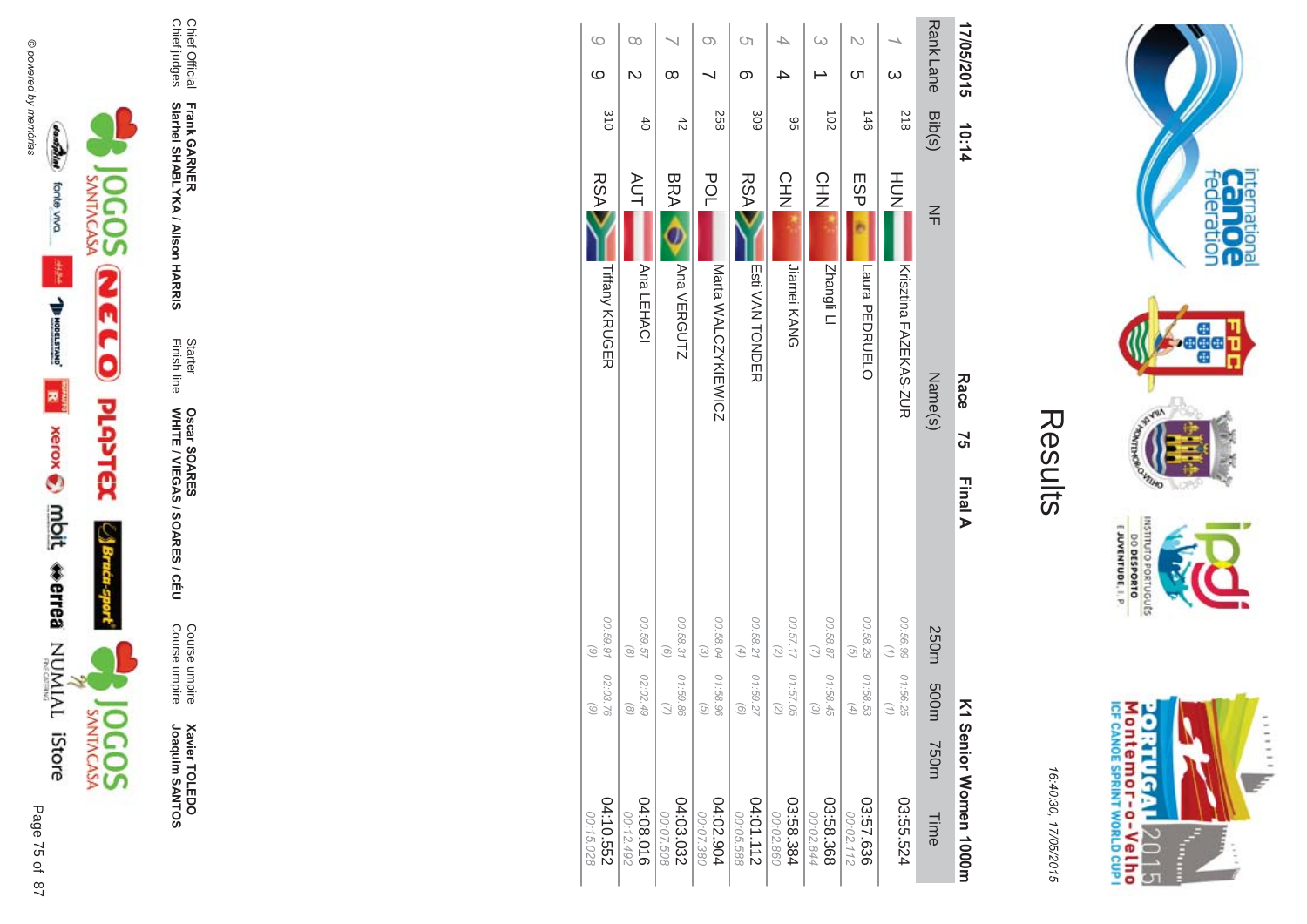



16:4 10:30, 1 7/05/2015

| ŗ. |
|----|
|    |
|    |
|    |
|    |

| 17/05/2015   | 10:21                                     |                                                                | Race<br>ა<br>ა | <b>Final A</b>                                             |                                        |                                               | C2 Senior Men 1000m    |
|--------------|-------------------------------------------|----------------------------------------------------------------|----------------|------------------------------------------------------------|----------------------------------------|-----------------------------------------------|------------------------|
| Rank Lane    | Bib(s)                                    | $\leq$                                                         | Name(s)        | 250m                                                       | m005                                   | T50m                                          | Time                   |
| ω            | 621<br>$-55$                              | <b>FRA</b><br><b>Adrien BART</b><br>Mathieu BEUGNET            |                | 00:51.70<br>$\widehat{\omega}$                             | 01:46.09<br>$\widehat{\epsilon}$       | 02:40.44<br>$\binom{2}{2}$                    | 03:33.908              |
|              | 282<br>261                                | POL<br>Mateusz KAMINSKI<br>Michal KUDLA                        |                | 00:51.12                                                   | 01:45.83<br>$\left(\frac{1}{2}\right)$ | 02:40.70<br>$\mathcal{E}$                     | 03:34.564<br>00:00.656 |
| G<br>౮       | 2<br>ವ                                    | CAN<br>Benjamin RUSSELL<br><b>CONDINE SENDER DE ADOLFARAJE</b> |                | 00:51.96<br>$\left( \begin{matrix} 4 \end{matrix} \right)$ | 01:47.12<br>G                          | 02:41.47<br>$\mathcal{G}$                     | 03:35.484<br>00:01.576 |
|              | 260<br>264                                | POL<br>Marcin GRZYBOWSKI<br><b>Piotr KULETA</b>                |                | 00:52.05<br>$\widehat{G}$                                  | 01:45.92<br>2                          | 02:40.35<br>$\left(\frac{1}{2}\right)$        | 03:35.832<br>00:01.924 |
| Cη<br>თ      | 317<br>$\frac{8}{91}$                     | <b>TUR</b><br>Mykola MATVIICHUK<br><b>Adnan ALIEV</b>          |                | 00:52.35<br>$\odot$                                        | 01:46.44<br>(4)                        | 02:40.95<br>$\begin{pmatrix} 4 \end{pmatrix}$ | 03:35.840<br>00:01.932 |
|              | 224<br>221                                | HUH<br>N<br>András PETKÓ<br>Christopher FORGÓ                  |                | 00:52.70<br>$\circ$                                        | 01:48.52<br>$\widehat{\alpha}$         | 02:42.53<br>$\odot$                           | 03:36.912<br>00:03.004 |
| N            | $\frac{1}{2}$<br>109                      | CHN<br>Pengfei ZHENG<br>Longkui WANG                           |                | 00:52.95<br>$\odot$                                        | 01:48.18                               | 02:43.04<br>$\overline{2}$                    | 22000330<br>00:06.164  |
| œ<br>ဖ       | $\overrightarrow{30}$<br>$\overline{129}$ | <b>CUB</b><br>Serguey MADRIGAL<br>Rolexis AVILA                |                | 00:52.44                                                   | 01:47.92<br>$\odot$                    | 02:44.82<br>$\circledcirc$                    | 03:40.432<br>00:06.524 |
| $\circ$<br>∞ | $-160$<br>$\overline{53}$                 | <b>ESP</b><br>Jose PREGAL<br><b>Adrián SIEIRO</b>              |                | 00:51.61<br>$\left( \frac{1}{C} \right)$                   | 01:49.10<br>$\odot$                    | 02:46.23<br>$\odot$                           | 03:50.164<br>00:16.256 |





Page

 $\overline{a}$ 76 of 87

Per LAR SEN **António R \*0-B-DES** 

**ES/CEU** Course umpire<br>Course umpire Course umpire Course umpire

Finish line Starter WHITE / VIEGAS / SOAR **Oscar SOAR** 53

**Frank GAR - Siarhei SHABLYKA / Alison HAR -&**

Chief Official<br>Chief judges Chief judges Chief Official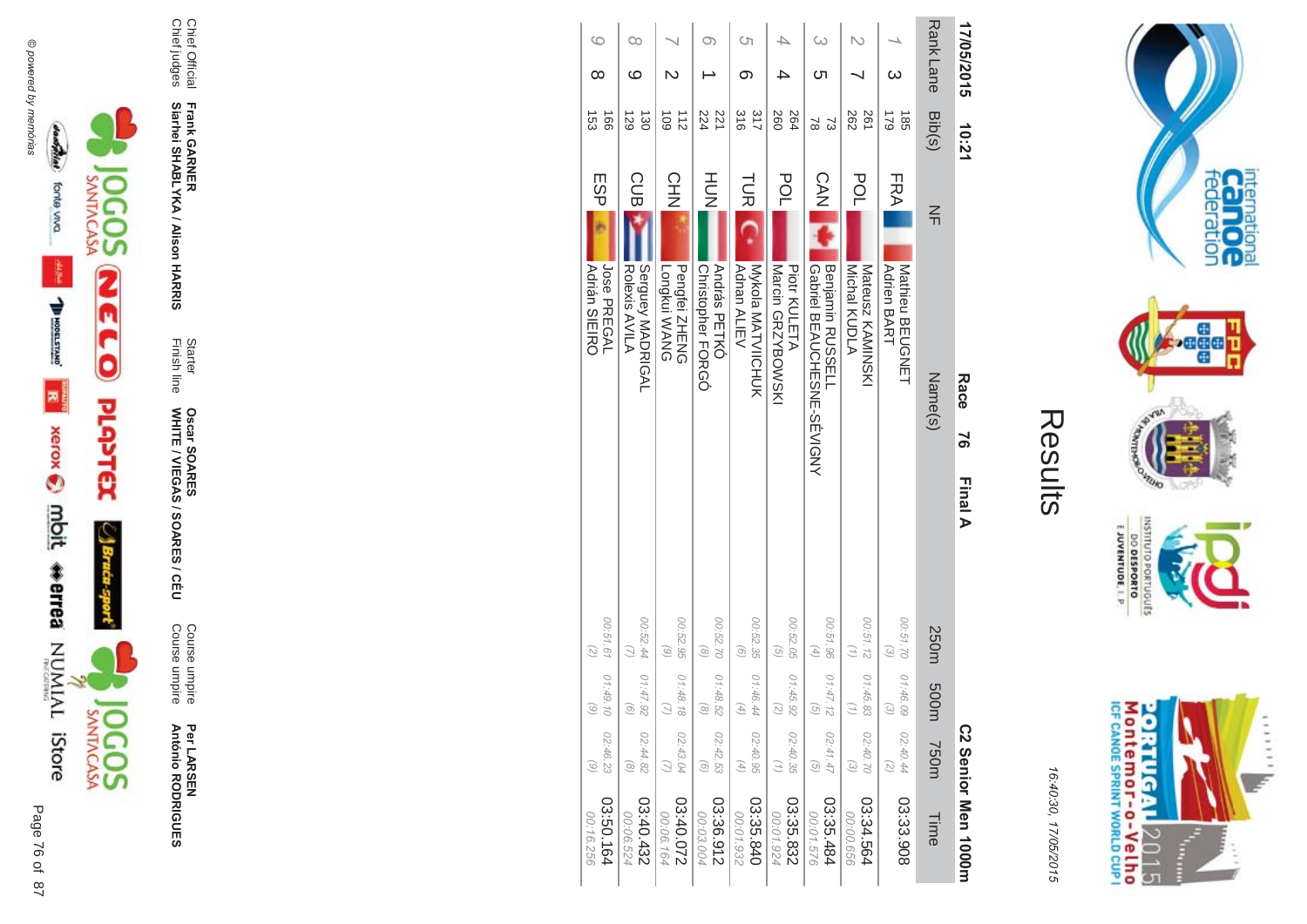



16:40:30, 17/05/2015

| ί<br>I. |
|---------|
|         |
|         |
|         |

| 17/05/2015       | 10:28                            |                                    | Race 77<br><b>Final A</b>                                                |                                                                | K4 Senior Men 1000m                                                                  |  |
|------------------|----------------------------------|------------------------------------|--------------------------------------------------------------------------|----------------------------------------------------------------|--------------------------------------------------------------------------------------|--|
| <b>Rank Lane</b> | Bib(s)                           | $\leq$                             | Name(s)                                                                  | 250m<br>m005                                                   | <b>750m</b><br>Time                                                                  |  |
|                  | 86<br>မွ                         | $\frac{31}{33}$ AUS $\frac{35}{4}$ | David SMITH / Jacob CLEAR<br>I Murray STEWART / Jordan WOOD              | 00:41.77<br>$\widehat{g}$<br>01:24.03<br>$\left( 4\right)$     | 02:06.43<br>$\widehat{\omega}$<br>02:48.564                                          |  |
|                  | 164<br>691                       | 163 ESP                            | Javier AGUEKIA / Oscar CAKEEKA<br>Rodrigo GERMADE / Inigo PENA           | 00:40.60<br>$\widehat{\epsilon}$<br>01:22.30<br>2              | 02:05.66<br>$\binom{2}{3}$<br>02:49.760<br>00:01.196                                 |  |
|                  | $\frac{1}{2}$<br>$\overline{62}$ | <b>ITTESP</b>                      | RODRIGUEZ / Rubén MILLÁN<br>Gapriel PAVON / Albert NARHI                 | 00:39.80<br>01:21.78                                           | 02:04.90<br>$\left(\frac{1}{2}\right)$<br>80109:20<br>00:01.544                      |  |
| ת                | 067<br>298                       | 286<br>281<br>281                  | João RIBEIRO / David FERNANDES<br>Fernando PIMENTA / Emanuel SILVA       | 00:40.29<br>$\binom{2}{2}$<br>01:23.59<br>$\widehat{\epsilon}$ | 02:06.86<br>$\left( \begin{matrix} 4 \end{matrix} \right)$<br>02:52.132<br>00:03.568 |  |
| S)<br>N          | 115<br>104                       | <b>106 CHN</b>                     | <b>CANDINATO / Xiaojun NC</b><br>Chuyu CAI / Guiqiang LI                 | 00:42.03<br>01:25.66<br>$\widehat{a}$                          | 02:09.20<br>$\mathcal{G}$<br>02:52.736<br>00:04.172                                  |  |
| ග                | జే<br>$\overline{8}$             | $\frac{1}{182}$ FRA<br>192         | Arnaud HYBOIS / Vincent LECRUBIER<br>Guillaume BURGEK / Etienne HUBEKH   | 00:40.86<br>$\left( \frac{4}{7} \right)$<br>01:24.20<br>G      | 02:09.37<br>$\odot$<br>02:53.136<br>00:04.572                                        |  |
| ∞                | 9<br>95                          | 88<br>BOAN                         | Brady REARDON / Pierre-Luc POULIN<br>Brian MALFESI / Phillipe DUCHESNEAU | 00:42.28<br>$\odot$<br>01:26.69<br>$\odot$                     | 02:10.67<br>$\odot$<br>2:54.912<br>00:06.348                                         |  |
| Оc               | $\vec{8}$                        | 14ARG                              | <b>Papio HORRES / Juan GESDS</b><br>Daniel BO / Gonzalo CARRERAS         | 00:41.60<br>$\widehat{G}$<br>01:26.03                          | 02:09.87<br>02:55.228<br>00:06.664                                                   |  |
| G<br>ဖ           | 95<br>51                         | <b>SO BRA</b><br>S2<br>S2          | Roberto MAHELER / Celso JUNIOR<br>Edson SILVA / Gilvan RIBEIRO           | 00:42.64<br>$\widehat{\circ}$<br>01:27.08<br>$\odot$           | 02:13.05<br>$\odot$<br>02:57.284<br>027.80:00                                        |  |



Chief Official<br>Chief judges

Frank GARNER<br>Siarhei SHABLYKA / Alison HARRIS

Starter<br>Finish line

Shyngys ABINAYEV<br>WHITE / VIEGAS / SOARES / CÉU

Course umpire<br>Course umpire

**Matt WARREN<br>José OLIVEIRA**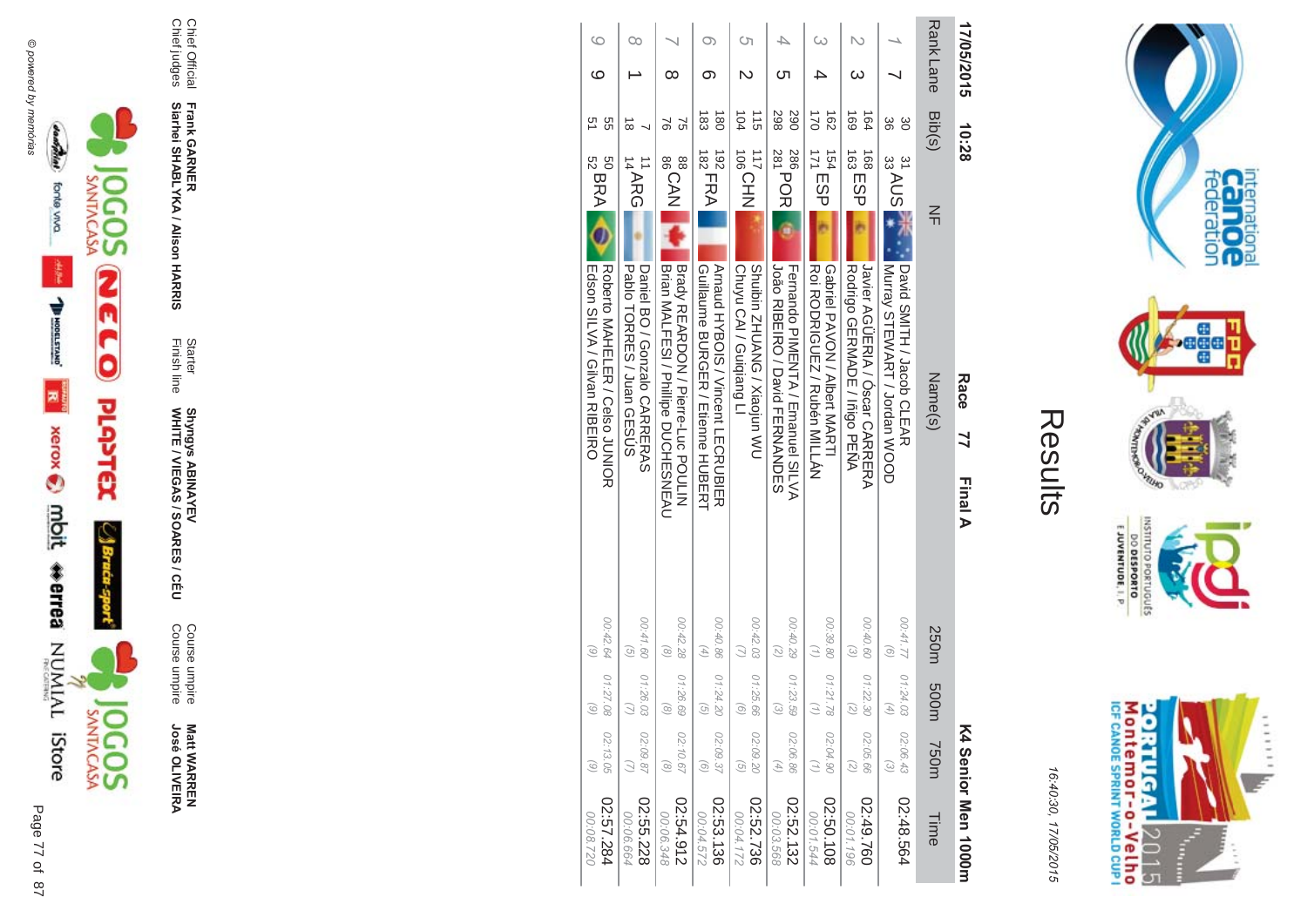



**Xavier TOLEDO**<br>Joaquim SANTOS

Course umpire<br>Course umpire

Starter<br>Finish line Oscar SOARES<br>WHITE / VIEGAS / SOARES / CÉU

Frank GARNER<br>Siarhei SHABLYKA / Alison HARRIS

Chief Official<br>Chief judges

|           | $\infty$ |            |                        |           | $\infty$            | Ċη       |                          | 4                       |                   | $\infty$  |                      |           |            |            |                | Rank Lane | 17/05/2015         |
|-----------|----------|------------|------------------------|-----------|---------------------|----------|--------------------------|-------------------------|-------------------|-----------|----------------------|-----------|------------|------------|----------------|-----------|--------------------|
|           |          |            |                        |           | <u>(</u>            | $\infty$ |                          | $\overline{\mathsf{C}}$ |                   | $\omega$  |                      |           |            | $\infty$   |                |           |                    |
|           |          | 116        | 306                    |           | 222                 |          | 294                      |                         | 997               |           | 231                  |           | 113        |            | 83             | Bib(s)    | 10:42              |
|           | CHN      |            | <b>POR</b>             |           | HU<br>N             |          | <b>POR</b>               |                         | <b>POL</b>        |           | 应                    |           | <b>CHN</b> | <b>CAN</b> |                | $\leq$    |                    |
|           |          | Siwen CHEN | Tiago TAVARES          |           | <b>Attila VAJDA</b> |          | Helder SILVA             |                         | Vincent SLOMINSKI |           | MAQAHOOMILALIALOMIOA |           | Qiang Ll   |            | Mark OLDERSHAW |           |                    |
|           |          |            |                        |           |                     |          |                          |                         |                   |           |                      |           |            |            |                | Name(s)   | Race               |
|           |          |            |                        |           |                     |          |                          |                         |                   |           |                      |           |            |            |                |           | $\overline{8}$     |
|           |          |            |                        |           |                     |          |                          |                         |                   |           |                      |           |            |            |                |           | <b>Final A</b>     |
|           |          |            |                        |           |                     |          |                          |                         |                   |           |                      |           |            |            |                | 250m      |                    |
| 00:04.740 |          | 01:51.840  | 01:51.640<br>02:04.540 | 00:01.536 | 01:48.636           |          | $01:48.172$<br>271.88.10 | 00:00.740               | 04:47.840         | 00:00.352 | 01:47.452            | 00:00.168 | 01:47.268  |            | 01:47.10       | Time      | C1 Senior Men 500m |



internation<br>Can OC<br>federation

 $\cdot$ ağa

**VELHO NORS** 

OLNILISNI

orruguts

 $\frac{6!13001N3A0013}{0180653000}$ 

16:40:30, 17/05/2015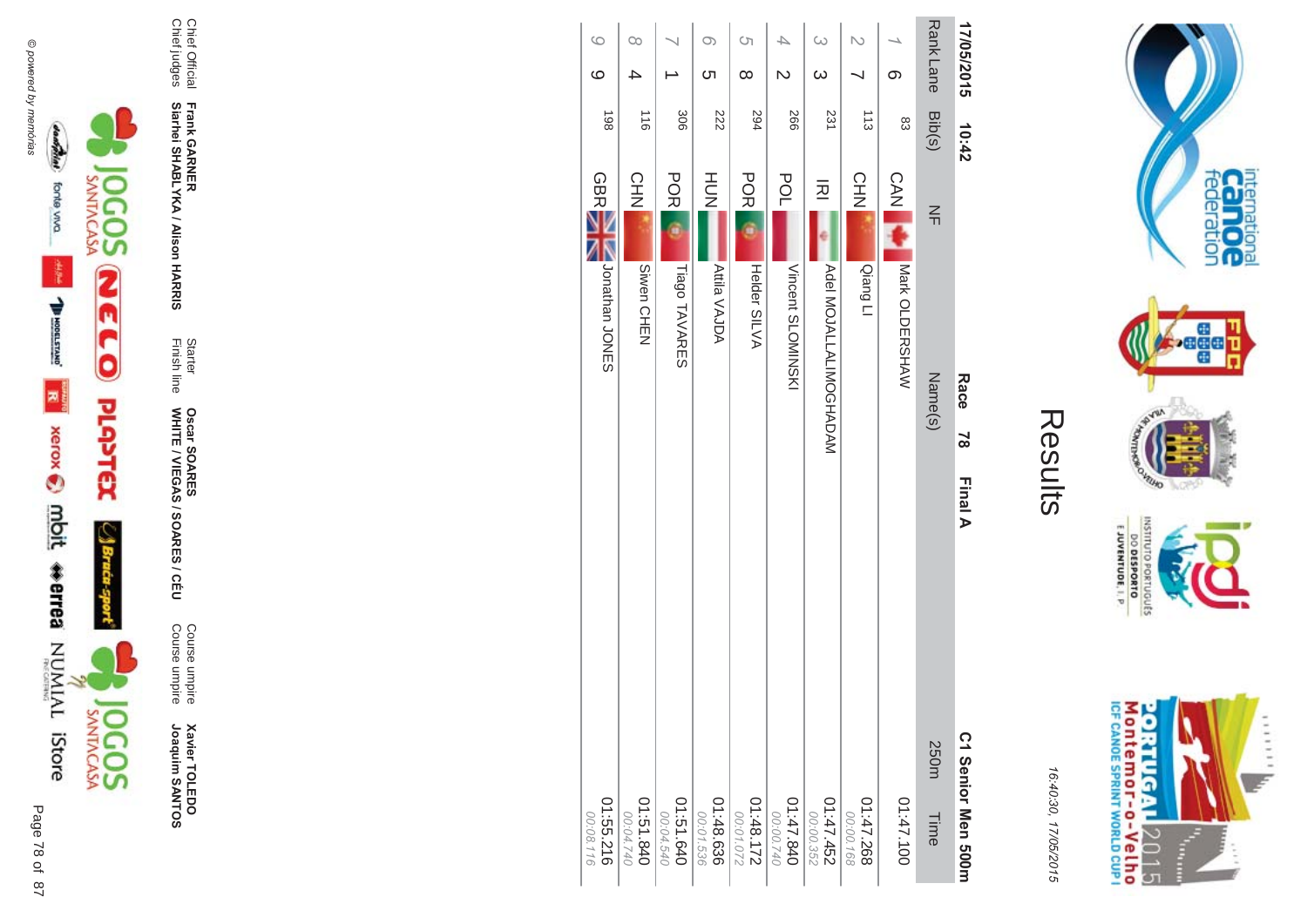



16:4 10:30, 1 7/05/2015

| ſ. |
|----|
|    |
|    |

| 17/05/2015                          | 10:48      | <b>Race</b><br>$\overline{6}$<br>Final A |                                                                         | K1 Serior Men 500m     |
|-------------------------------------|------------|------------------------------------------|-------------------------------------------------------------------------|------------------------|
| <b>RankLane</b>                     | Bib(s)     | $\leq$<br>Name(s)                        | 250m                                                                    | Time                   |
| $\omega$                            | 181        | FRA<br><b>Cyrille CARRE</b>              | 00:47.64<br>$\left(\begin{smallmatrix} 2 \\ 0 \end{smallmatrix}\right)$ | 01:37.960              |
| <u>(</u>                            | $\approx$  | CAN<br>Adam VAN KOMVERDEN                | 00:47.55<br>$(\tau)$                                                    | 01:39.112<br>00:01.152 |
| $\omega$                            | 249        | <b>NZN</b><br>Marty MCDOWELL             | 00:47.72<br>$\odot$                                                     | 01:39.552<br>00:01.592 |
| 4                                   | S2         | <b>BRA</b><br>Gilvan RIBEIRO             | 00:48.12<br>$\left( \begin{matrix} 4 \end{matrix} \right)$              | 01:40.108<br>00:02.148 |
| G<br>ဖ                              | 77         | <b>CAN</b><br>Chris MEHAK                | 00:49.12<br>$\left(\frac{1}{2}\right)$                                  | 01:41.124<br>00:03.164 |
| $\infty$<br>တ                       | 236        | bd<br>N<br>Yasuhiro SUZUKI               | 00:50.31<br>$\circledcirc$                                              | 01:41.652<br>00:03.692 |
| $\infty$                            | 313        | <b>RSA</b><br>Louis HATTINGH             | 00:49.41<br>$\odot$                                                     | 01:41.708<br>00:03.748 |
| $\infty$<br>$\overline{\mathsf{C}}$ | 315        | <b>SLO</b><br>Jost ZAKRAJSEK             | 00:50.39<br>$\begin{array}{c} \odot \end{array}$                        | 1:41.732<br>2772.030   |
| $\circ$                             | <b>S61</b> | <b>GBR</b><br>Daniel JOHNSON             | 00:49.68                                                                | 01:41.960<br>00:04.000 |



Chief Official

Chief judges

Chief Official<br>Chief judges

**Frank GAR** 

**-**

**Siarhei SHABLYKA / Alison HAR** 

**-&**

Finish line Starter

WHITE / VIEGAS / SOAR Erin SCHAUS<br>WHITE / VIEGAS / SOARES / CÉU

Erin SCHAUS

Course umpire

Course umpire

Course umpire<br>Course umpire

Per LAR

**António R** 

**\*0-**

**B-DES** 

SEN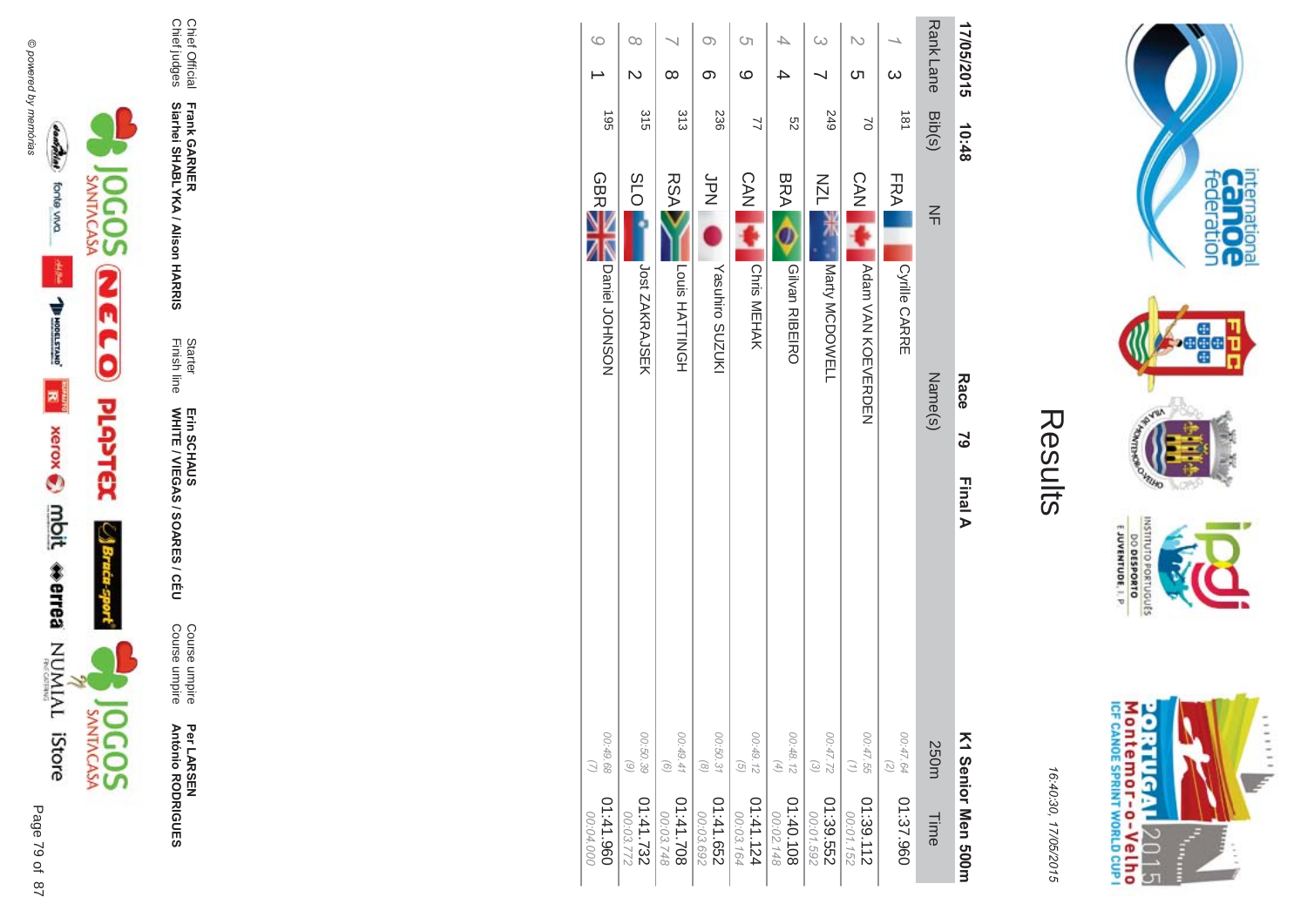



**Matt WARREN<br>José OLIVEIRA** 

Course umpire<br>Course umpire

Starter<br>Finish line Erin SCHAUS<br>WHITE / VIEGAS / SOARES / CÉU

Frank GARNER<br>Siarhei SHABLYKA / Alison HARRIS

Chief Official<br>Chief judges

| 17/05/2015       | 10:54                                           | Race<br>8<br>Final A                                                          | (4 Senior Women 500m                                                                 |
|------------------|-------------------------------------------------|-------------------------------------------------------------------------------|--------------------------------------------------------------------------------------|
| <b>Rank Lane</b> | Bib(s)                                          | $\leq$<br>Name(s)                                                             | 250m<br>Time                                                                         |
|                  | 245<br>246<br>544 NZL<br>247 NZL                | Jaimee LOVETT / Aimee FISHER<br>Caitiin KYAN / Kayla IMKIE                    | 00:45.01<br>$\binom{2}{2}$<br>01:31.540                                              |
| ဖ                | 252<br>257<br>$\frac{1}{253}$ POL<br>255        | Anna WLOSIK / Beata MIKOLAJCZYK<br>Karolina NAJA / Ewelina NOJNARONOKA        | 00:45.78<br>01:32.120<br>00:00.580                                                   |
| ග                | <b>269</b><br>272<br>268<br>270<br>270          | <b>Coana VASCONCELOS / Beatriz GOMES</b><br>Francisca LAIA / Hehena RODRIGUES | 00:44.56<br>(1)<br>01:32.836<br>00:01.296                                            |
| ω                | 20<br>92<br>$\frac{27}{23}$ AUS $\frac{4}{4}$   | Jo BRIGDEN-JONES / Naomi FLOOD<br><b>Alana NICHOLLS / Bernadera WALLACE</b>   | 00:45.61<br>$\widehat{G}$<br>01:33.520<br>08610.00                                   |
| Cη<br>∞          | $\frac{1}{4}$<br>$\overline{47}$<br>$143$ ESP   | Naria CORBERA / Fva BARANIOS<br>Isapel CONTREAS / Ana / ANELA                 | 00:45.35<br>$\odot$<br>01:33.544<br>00:02.004                                        |
| O)<br>্য         | 86<br>86<br><b>UOCHN</b>                        | Jieyi HUANG / Haiping LIU<br>Wenjun REN/YU ZHOU                               | 00:45.44<br>$\left( \begin{matrix} 4 \end{matrix} \right)$<br>01:34.112<br>00:02.572 |
|                  | 174<br>921<br>$\frac{175}{178}$ FRA             | Annancine LHOTE / Sarah TROEL<br>Lea JAMELOT / Gaprielle TULEU                | 00:45.63<br>$\odot$<br>01:35.208<br>00:03.668                                        |
| œ                | 215<br>212<br>$^{211}_{220}$ HUN                | Alexandra HORVATH / Agnes SZABÓ<br>Eszter MALCSINEK / Kita KALKINECZ          | 00:46.23<br>$\odot$<br>01:35.356<br>00:03.816                                        |
| $\circ$          | 24<br>25<br>$\frac{21}{22}$ AUS $\frac{1}{2}$ . | Catherine MCAKIHUK / Alyce BUKNETI <br>Jaine ROBERTS / Alyssa BULL            | 00:46.40<br>$\frac{6}{5}$<br>01:35.580<br>00:04.040                                  |
|                  |                                                 |                                                                               |                                                                                      |



internation<br>Can OC<br>federation

**Page** 

**RUID NORS** 

INSILIO

priuguts

E JUVENTUDE, I. P.

DO DESPORTO

16:40:30, 17/05/2015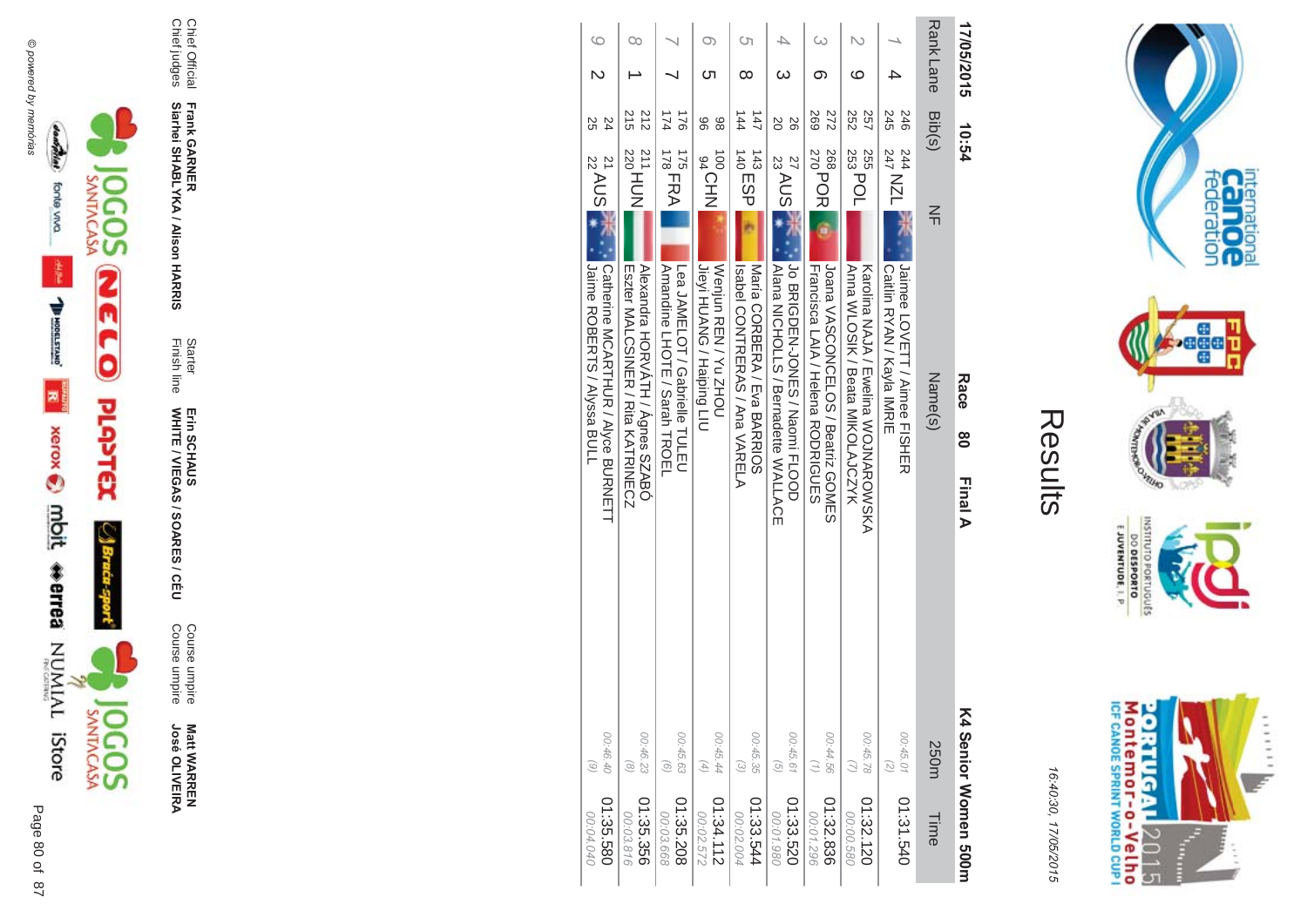





LARSEN / RODRIGUES<br>TOLEDO / SANTOS

Course umpire<br>Course umpire

Starter<br>Finish line Shyngys ABINAYEV<br>WHITE / VIEGAS / SOARES / CÉU

Frank GARNER<br>Siarhei SHABLYKA / Alison HARRIS

Chief Official<br>Chief judges

| $\omega$<br>$\overline{C}$<br>$\infty$<br>တ<br>318<br>218<br>308<br>193<br>69<br>HOH<br><b>GBRE</b><br><b>CAN</b><br><b>RSA</b><br>NSU<br><b>Hannah BROWN</b><br>Geneviewe ORTON<br>Kaitlyn MCELROY<br><b>Bridgitte HARTLEY</b><br>Krisztina FAZEKAS-ZUR | <b>RankLane</b><br>17/05/2015<br>$\frac{7}{2}$<br>$\gamma_O$<br>$\frac{7}{3}$<br>$\frac{1}{1}$<br>$\circ$<br>4<br><u>(</u> | Bib(s)<br>617<br>237<br>141<br>151<br>14:00 |
|----------------------------------------------------------------------------------------------------------------------------------------------------------------------------------------------------------------------------------------------------------|----------------------------------------------------------------------------------------------------------------------------|---------------------------------------------|
| <b>ESP</b><br>ESP<br>Begoña LAZKANO<br>Sara OUZANDE                                                                                                                                                                                                      |                                                                                                                            |                                             |
|                                                                                                                                                                                                                                                          |                                                                                                                            |                                             |
|                                                                                                                                                                                                                                                          |                                                                                                                            |                                             |
|                                                                                                                                                                                                                                                          | 14                                                                                                                         |                                             |
|                                                                                                                                                                                                                                                          | 15                                                                                                                         |                                             |
|                                                                                                                                                                                                                                                          | 16                                                                                                                         |                                             |
|                                                                                                                                                                                                                                                          | $\frac{1}{2}$                                                                                                              |                                             |
|                                                                                                                                                                                                                                                          | $\overline{6}$                                                                                                             |                                             |



internation<br>Can OC<br>federation

**Page** 

**RUID LOP** 

OLNILISNI

EJUVENTUDE, I. P.

DO DESPORTO orruguts

16:40:30, 17/05/2015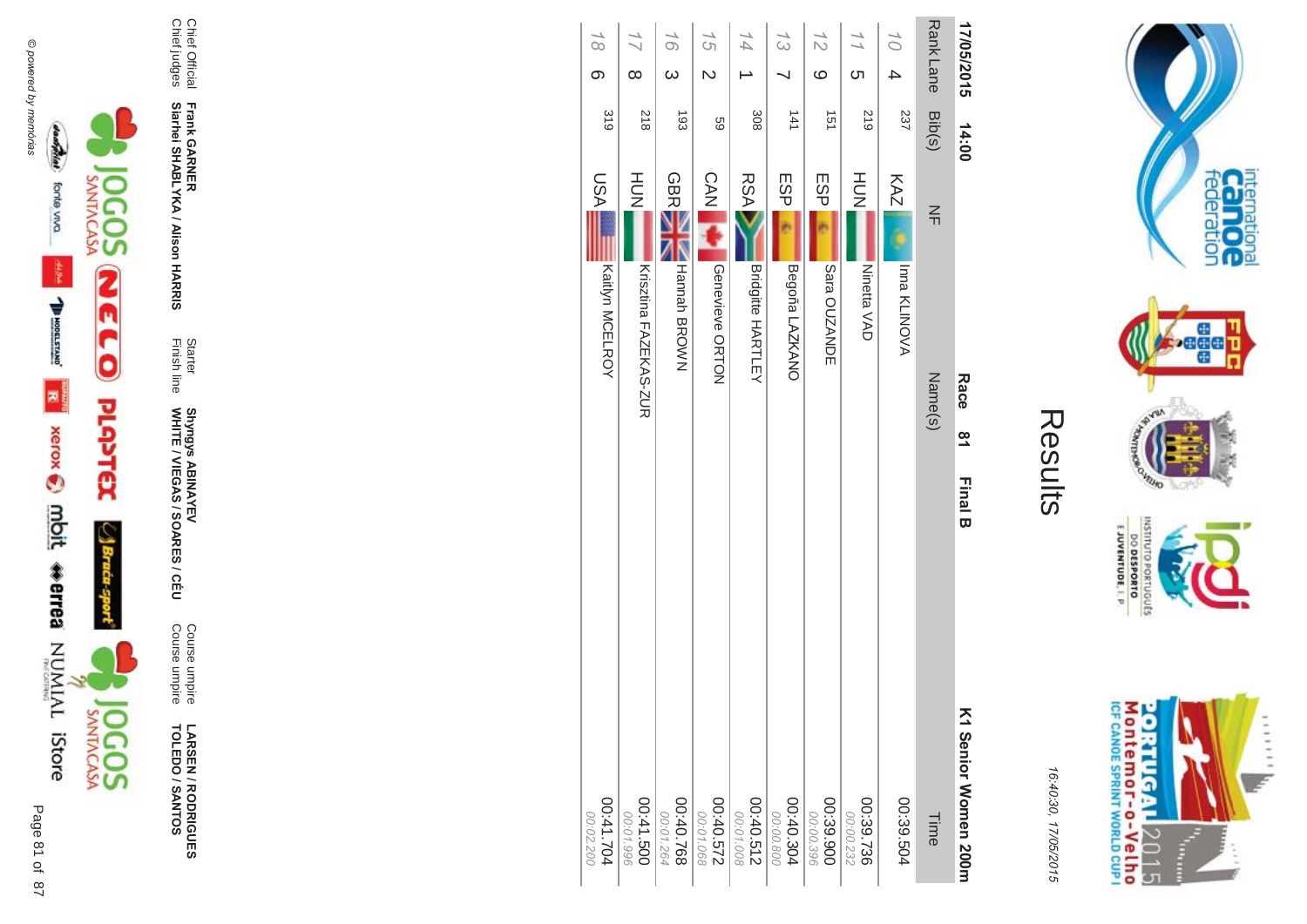





LARSEN / RODRIGUES<br>TOLEDO / SANTOS

Course umpire<br>Course umpire

Starter<br>Finish line Shyngys ABINAYEV<br>WHITE / VIEGAS / SOARES / CÉU

Frank GARNER<br>Siarhei SHABLYKA / Alison HARRIS

Chief Official<br>Chief judges

|                 | 17/05/2015                     | 14:05                           | Race<br>82              |
|-----------------|--------------------------------|---------------------------------|-------------------------|
| <b>RankLane</b> | Bib(s)                         | $\leq$                          | Name(s)                 |
| 10              | $\omega$<br>250                | <b>NZN</b>                      | Scotty BICKNELL         |
| 77              | $\overline{\mathsf{c}}$<br>315 | <b>RSA</b>                      | Chrisjan COETZEE        |
| $\frac{7}{2}$   | တ<br><b>295</b>                | <b>POR</b><br>Hugo ROCHA        |                         |
| $\frac{7}{3}$   | <b>ပာ</b><br>28                | <b>AUS</b>                      | Brodie HOLMES           |
| 14              | 29                             | AUS <sup>-</sup><br>Callum DUNN |                         |
| 15              | 4<br>240                       | KAZ                             | Sergei TOKARNITSKYI     |
| 16              | $\infty$<br>210                | <b>GRE</b>                      | SMianos<br>CHATZOPOULOS |
|                 | $\frac{1}{20}$                 | ESP<br><b>Jesús SOLER</b>       |                         |
| $\overline{8}$  | $\circ$<br>ςg                  | <b>BRA</b>                      | <b>Hans MALLMANN</b>    |



internation<br>Can OC<br>federation

**Page** 

**RUID NORS** 

INSNI

E JUVENTUDE, I. P.

DO DESPORTO orruguts

16:40:30, 17/05/2015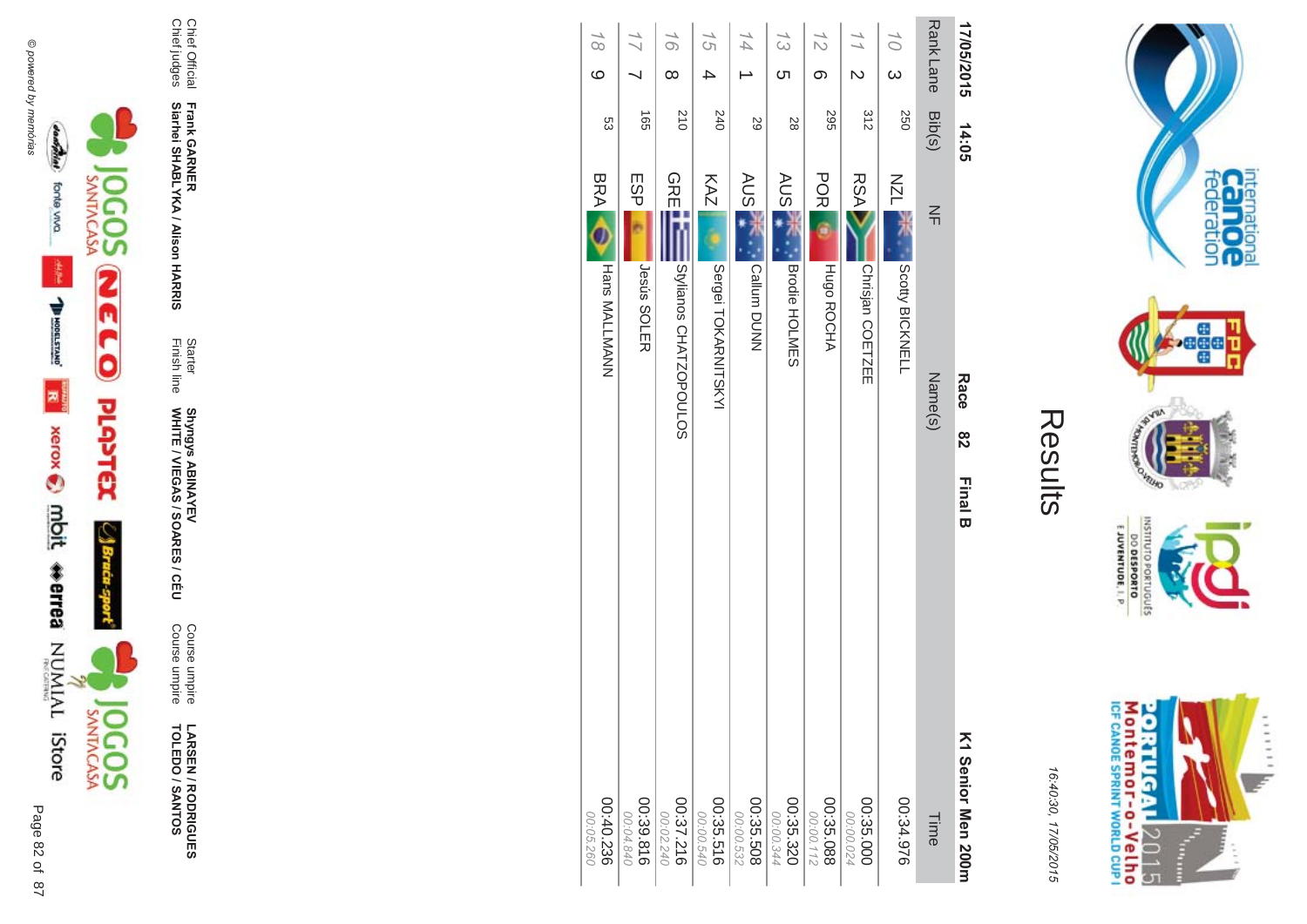



16:4 10:30, 1 7/05/2015

| ŗ. |
|----|
|    |
|    |

 $\pi$   $\rightarrow$ 

| 17/05/2015                                        | 14:10                                  | Race<br>ထွ<br>Final A                                                             | K4 Senior Momen 200n    |
|---------------------------------------------------|----------------------------------------|-----------------------------------------------------------------------------------|-------------------------|
| Rank Lane                                         | Bib(s)                                 | $\leq$<br>Name(s)                                                                 | Time                    |
| ယ                                                 | <b>269</b><br>272<br>268<br>270<br>270 | É<br>Joana VASCONCELOS / Beatriz GONES<br>Francisca LAIA / Helena RODRIGUES       | 00:34.540               |
| N<br>ပာ                                           | 252<br>258<br><sup>257</sup> POL       | A<br>DIN SALOSIK / Ewelina WONNADOWN<br>N<br>Natta WALONYKIEWION / Karolina NAJA  | 00:34.760<br>00:00.220  |
| ဖ                                                 | $\frac{1}{4}$<br>147<br>$140$ ESP      | Isapel CONTRERAS / And <<<NEP </a<br>Maria CORBERY / Flya BARKIO2                 | 00:35.308<br>00:00.768  |
| ග                                                 | 20<br>92<br>$\frac{1}{23}$ AUS<br>27   | Jo BRIGDEN-JONES / Naomi FLOOD<br> Alana MOHOLLO / Bernadette MALLACE             | 00:35.588<br>00:01.048  |
| ্য                                                | 245<br>246<br>244 NZL                  | Jaimee LOVETT / Aimee FISHER<br>Caitiin KYAN / Kayla IMKIE                        | 00:35.656<br>00:01.116  |
| O)<br>∞                                           | 89<br>57<br><sup>62</sup> CAN          | Genevieve SENIGMA / Kathleen FKASEK<br><b>Emilie FOURNEL / Hannah VAUGHAN</b>     | 00:35.752<br>00:01.212  |
| ਠੋ                                                | $6+1$<br>$\frac{152}{2}$<br>$142$ ESP  | Raquel COSTA / Carla COYA<br><b>Tania FIERNANDENA / Alicia AVILA</b>              | 00:35.836<br>00:01.296  |
| ೦೦                                                | 25<br>24<br>$\frac{21}{22}$ AUS        | Catherine MCAKIHUK / Alyce BUKNEIII <br>Jure ROBERTS / Alyssa BULL                | 00:36.076<br>00:01.536  |
| ဖ                                                 | ပ ယ<br>$\frac{1}{2}$ ARG               | <b>SACIDAL ANDOLLINO / Buenda ROLAS</b><br>Maria GARRO / Mexandra KERESZIESI      | 089.36.680<br>00:02.140 |
| $\widetilde{\bigcirc}$<br>$\overline{\mathsf{C}}$ | 45<br>47<br>$^{48}_{46}$ BRA           | <b>Ariela PINTO / Bruna DOMINGURS</b><br><b>TOILOID ATTION NOWARED PERFENSIVE</b> | 00:39.004<br>00:04.464  |



 $\overline{a}$ 83 of 87



**TOLEDO / SANTOS** 

**!-**

**- -&**

Chief judges

**Siarhei SHABLYKA / Alison HAR** 

Course umpire<br>Course umpire Course umpire Course umpire

Shyngys ABINAYEV

Finish line Starter

Chief Official<br>Chief judges Chief Official **Frank GAR** 

**SEN/R \*0-B-DES** 

WHITE / VIEGAS / SOAR **Shyngys ABINAYEV<br>WHITE / VIEGAS / SOARES / CÉU**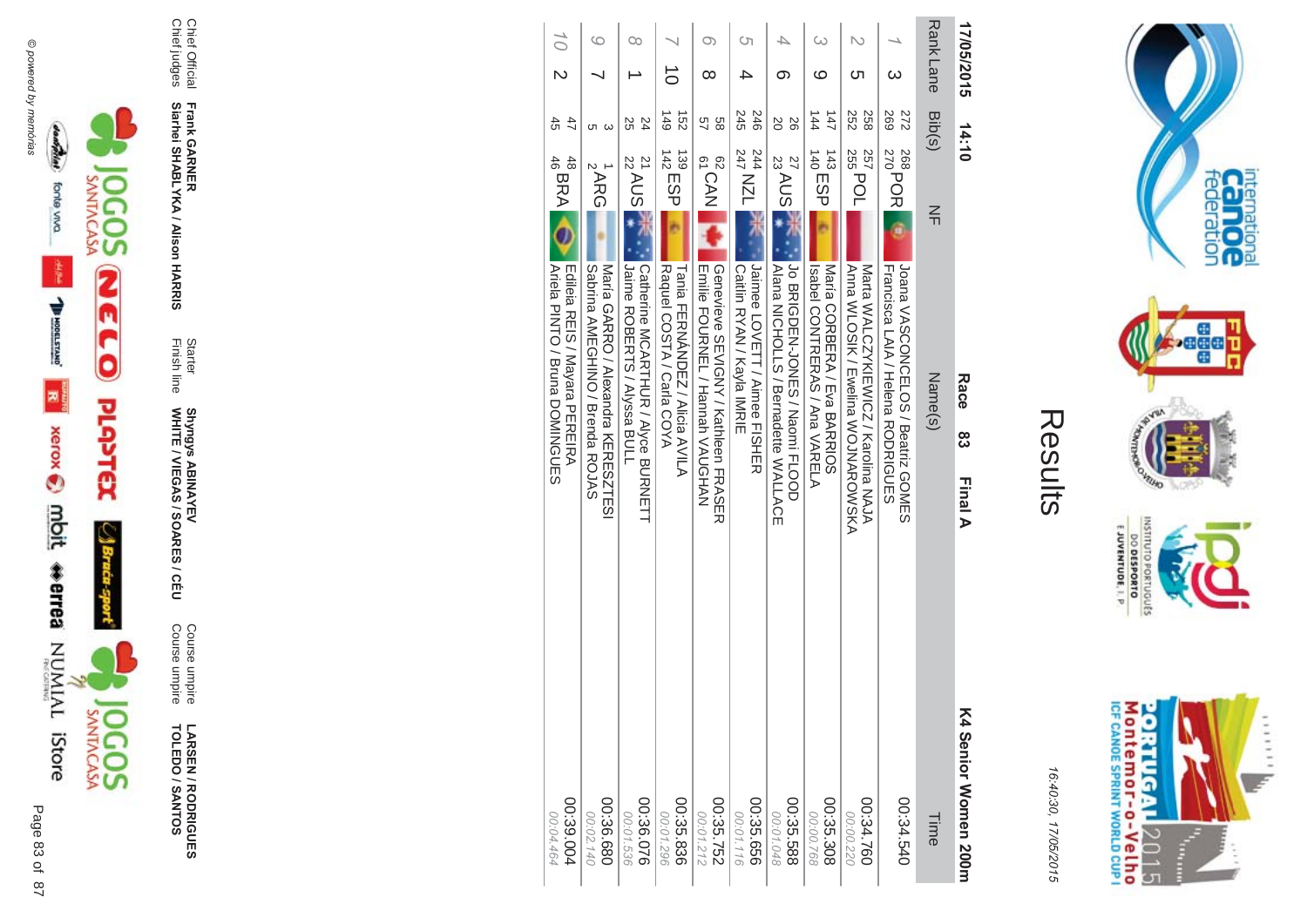



LARSEN / RODRIGUES<br>TOLEDO / SANTOS

Course umpire<br>Course umpire

Shyngys ABINAYEV<br>WHITE / VIEGAS / SOARES / CÉU

Frank GARNER<br>Siarhei SHABLYKA / Alison HARRIS

Chief Official<br>Chief judges

Starter<br>Finish line

| 17/05/2015       | 14:15                                                 | Race<br>84<br>Final A                                                                                                                 | K4 Senior Men 200m       |
|------------------|-------------------------------------------------------|---------------------------------------------------------------------------------------------------------------------------------------|--------------------------|
| <b>Rank Lane</b> | Bib(s)                                                | $\leq$<br>Name(s)                                                                                                                     | Time                     |
| ഗ                | $\frac{158}{158}$<br>157<br>165 ESP<br><b>159</b>     | <b>Carlos GARROTE / Jesús SOLER</b><br><b>Carlos ARÉVALO / Cristian TORO</b>                                                          | 00:29.448                |
| $\vec{\circ}$    | 230<br>226<br>228<br>227HUN                           | SADD 101KA / Nikios DUDAS<br>Nark BALASKA / Peter MOLNAK                                                                              | 00:29.800<br>00:00.352   |
| ω<br>N           | ದ<br>$\infty$<br>$17$ ARG                             | Miguel CORREA / Ruben VOISARD<br>mzequiel GIACOMO / Omar ANDRES                                                                       | 29.812<br>00:00.364      |
| 4                | $\frac{162}{2}$<br>$\frac{1}{2}$<br>154<br>171<br>171 | Roi RODRIGUEZ / Ruben NILLAN<br>Gabriel PAVON / Albert MARTI                                                                          | 00:30.836<br>00:01.388   |
| Cл               | 298<br>285<br>284<br>295<br>295                       | Ġ<br><b>NORO RUBENO / Hugo ROCHA</b><br>Diogo QUINTAS/Diogo LOPES                                                                     | 8+6'030.948<br>00:01.500 |
|                  | 51<br>ςg                                              | 55<br>52 BRA<br>Q<br>Hans MALLMANN / Roberto MAHELER<br><b>Edson SILVA / Gilvan RIBEIRO</b>                                           | 00:31.604<br>00:02.156   |
| ω                | 283<br>287<br>292<br>299<br>299<br>299                | é<br><b>Fabio AZEVEDO / Goncalo ALVARO</b><br>Diogo FAZENDA / Jorge CASTRO                                                            | 00:31.932<br>00:02.484   |
| Oо<br>ဖ          | S)<br>97<br>88                                        | <b>SGCAN</b><br>  Brady REARDON / Pierre-Luc POULIN<br>Brian MALFIESI / Phillipe DUCHESNEAU                                           | 00:32.000<br>00:02.552   |
| ဖ<br>ග           | 201<br>661                                            | 196 GBR AN LJonathan TYE / George MI I CHELL<br>205 GBR AN LJoseph BEEVERS / Peter BANNISTER<br><b>NUMBER OPPORTS AND NET SERVICE</b> | 00:33.708<br>00:04.260   |
| 10<br>$\infty$   | 134<br>137<br>135<br>135<br>136<br>DCY                | Zeyad YOUSSEF / Mohambad ALI<br>Mi AHMED / Karim ABDEL SAMIE                                                                          | 00:35.264<br>00:05.816   |
|                  |                                                       |                                                                                                                                       |                          |



internation<br>Cal OC<br>federation

 $\frac{1}{2}$ 

**Beger** 

wayn.

**HANNO** 

OLNILISNI

E JUVENTUDE, I. P.

DO DESPORTO GRIUGUES **NOPO** 

16:40:30, 17/05/2015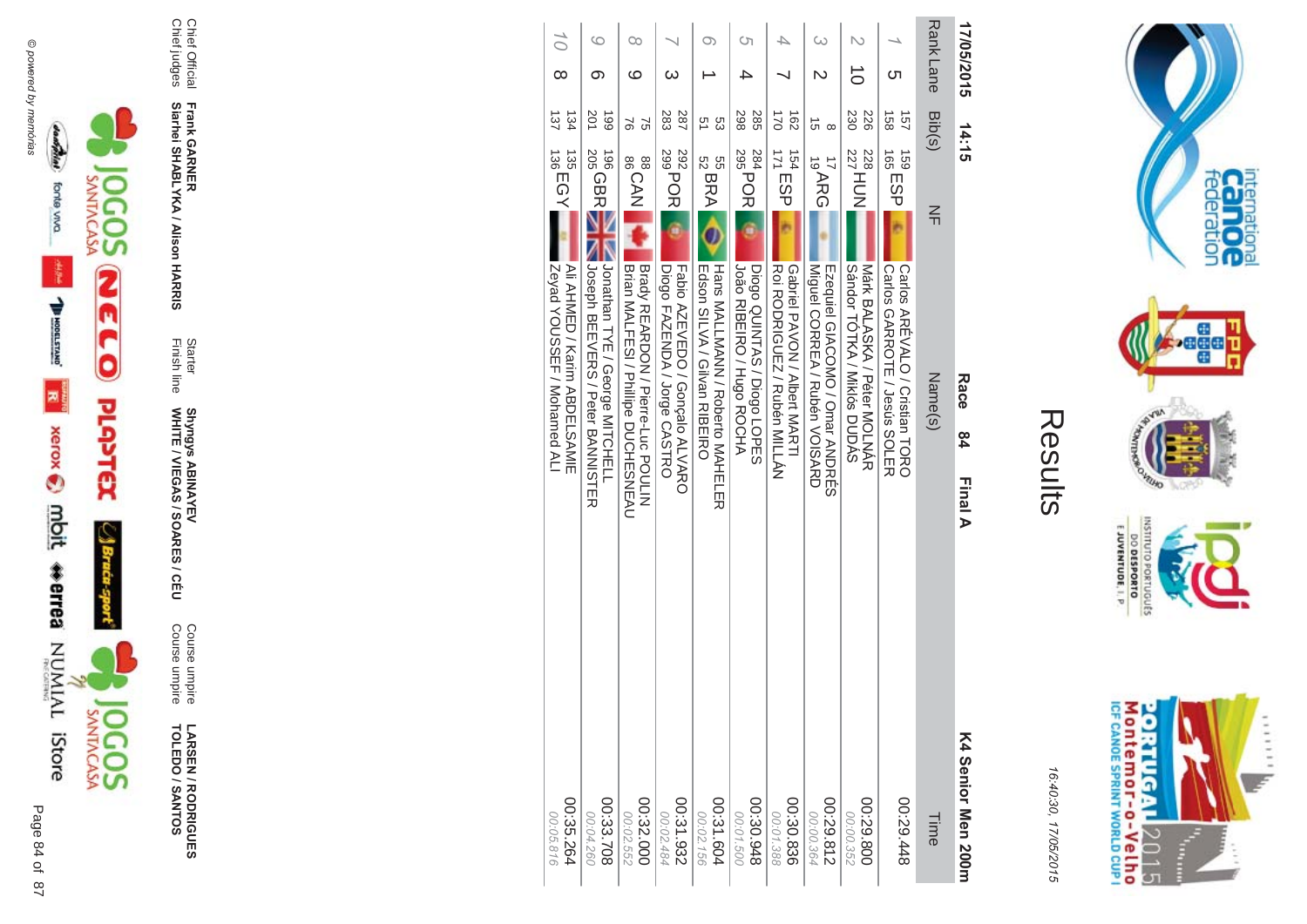

Larsen/Rodrigues/Warren<br>Oliveira/Toledo/Santos

Course umpire<br>Course umpire

Starter<br>Finish line **Oscar SOARES<br>WHITE / VIEGAS / SOARES / CÉU** 

Frank GARNER<br>Siarhei SHABLYKA / Alison HARRIS

Chief Official<br>Chief judges

| <b>ຕ</b>    | 14<br>$\frac{1}{4}$    | 13<br>$\infty$         | $\frac{7}{2}$          | $\frac{1}{1}$<br>ပြ         | 10 <sub>1</sub><br>$\vec{5}$ | $\circ$<br>$\vec{\phantom{a}}$ | $\infty$<br>ပ              | $\mathcal{D}$          | $\circ$<br>4           | S<br>$\infty$          | 4                      | $\omega$<br>$\vec{0}$ | $\triangleright$<br>$\vec{c}$ | တ           | Rank Lane      | 17/05/2015              |
|-------------|------------------------|------------------------|------------------------|-----------------------------|------------------------------|--------------------------------|----------------------------|------------------------|------------------------|------------------------|------------------------|-----------------------|-------------------------------|-------------|----------------|-------------------------|
|             |                        |                        |                        |                             |                              |                                |                            |                        |                        |                        |                        |                       |                               |             |                |                         |
| 274         | 271                    | $\omega$               | 252                    | →                           | 140                          | 254                            | 194                        | 57                     | 320                    | 143                    | $\ddot{4}$             | $\overline{6}$        | 86                            | 94          | Bib(s)         | 15:00                   |
| <b>POR</b>  | POR                    | <b>ARG</b>             | POL                    | ARG                         | ESP                          | POL                            | <b>GBRE</b>                | CAN                    | NSU                    | <b>ESP</b>             | <b>BRA</b>             | <b>AUT</b>            | CHN                           | CHN         | $\frac{2}{11}$ |                         |
| ś           |                        |                        |                        |                             |                              |                                |                            |                        |                        |                        |                        |                       |                               |             |                |                         |
| Marta PINTO | ASUOS BOISA            | María GARRO            | <b>Anna WLOSIK</b>     | <b>Alexandra KERESZTESI</b> | Ana VARELA                   | Edyta KIERKLA                  | <b>Samantha REES-CLARK</b> | <b>Emilie FOURNEL</b>  | Margaret HOGAN         | Eva BARRIOS            | Ana VERGUTZ            | Ana LEHACI            | Wenjun REN                    | Haiping LIU |                |                         |
|             |                        |                        |                        |                             |                              |                                |                            |                        |                        |                        |                        |                       |                               |             | Name(s)        | Race                    |
|             |                        |                        |                        |                             |                              |                                |                            |                        |                        |                        |                        |                       |                               |             |                | <b>ვ</b>                |
|             |                        |                        |                        |                             |                              |                                |                            |                        |                        |                        |                        |                       |                               |             |                | Final A                 |
| DSO         | 27:44.540<br>02:15.900 | 26:56.080<br>20:56.080 | 26:50.830<br>01:22.190 | 26:33.880<br>01:05.240      | 26:27.620<br>00:58.980       | 26:24.770<br>00:56.130         | 26:16.350<br>00:47.710     | 25:55.570<br>00:26.930 | 25:50.750<br>00:22.110 | 25:49.660<br>00:21.020 | 25:46.050<br>00:17.410 | 25:30.520             | 25:29.520<br>00:00.880        | 25:28.640   | <b>Time</b>    | Σ<br>Senior Women 5000m |





internation<br>Can OC<br>federation

 $\frac{1}{2}$ 

**VILLIO LOP** 

OLNILISNI

EJUVENTUDE, I. P.

DO DESPORTO orruguts

16:40:30, 17/05/2015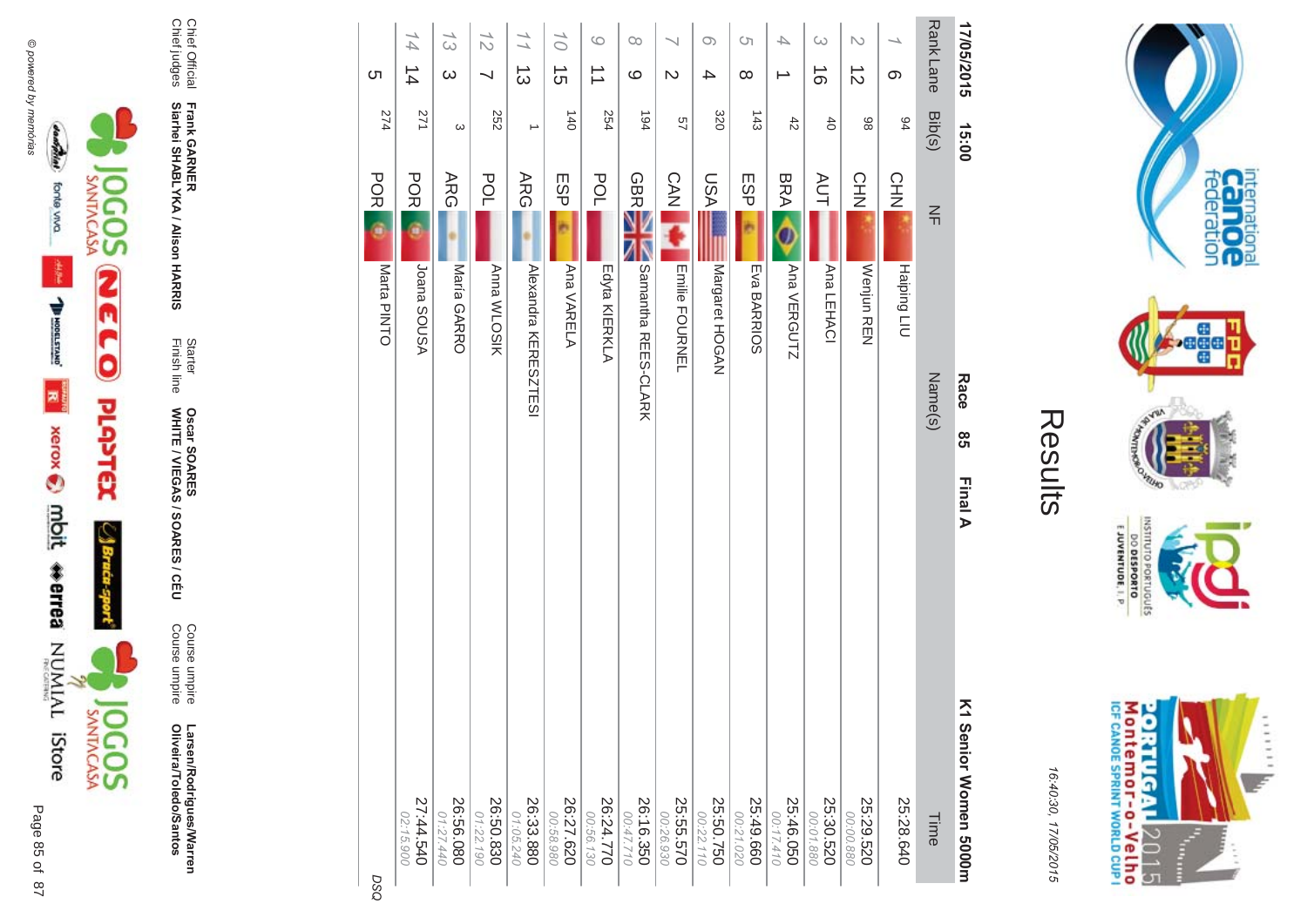

Larsen/Rodrigues/Warren<br>Oliveira/Toledo/Santos :odrigues/Warren Oliveira/Toledo/Santos

Course umpire<br>Course umpire Course umpire Course umpire

Finish line Starter WHITE / VIEGAS / SOAR Erin SCHAUS<br>WHITE / VIEGAS / SOARES / CÉU Erin SCHAUS

**Frank GAR - Siarhei SHABLYKA / Alison HAR** 

**-&**

Chief Official<br>Chief judges Chief judges Chief Official

|                   | $\frac{1}{2}$          | $\frac{1}{1}$            | 10 <sub>1</sub>        | $\circ$                | $\infty$               |                        | $\circ$                | S                      | $\overline{\phantom{a}}$       | $\omega$               | $\overline{\mathcal{C}}$ |                  |                  |  |
|-------------------|------------------------|--------------------------|------------------------|------------------------|------------------------|------------------------|------------------------|------------------------|--------------------------------|------------------------|--------------------------|------------------|------------------|--|
| $\vec{0}$         | ದ                      | $\circ$                  | <b>ຕ</b>               | $\overrightarrow{=}$   | $\infty$               | တ                      |                        | $\frac{1}{4}$          | 4                              | $\infty$               | ∸                        | $\vec{z}$        |                  |  |
| 317               | 326                    | 589                      | $\circ$                | $8^{\circ}$            | 302                    | 267                    | 316                    | 114                    | 2                              | 261                    | $\frac{1}{2}$            | 130              | Rank Lane Bib(s) |  |
|                   | IASU                   | <b>POR</b>               | ARG                    | CAN P                  | <b>POR</b>             | POL                    | <b>TUR</b>             | CHN                    | CAN SA                         | POL                    | <b>CHN</b>               | <b>CUB</b>       | $\leq$           |  |
| TURE COMMANDICHUK | Justin STAUBACH        | Fabio LOPES              | Facundo PAGIOLA        | John SPENCE            | Nuno BARROS            | Wiktor GLAZUNOW        | Adnan ALIEV            | <b>Riwei WANG</b>      | <b>Gondiel BEANCHESNE-SEXT</b> | Mateusz KAMINSKI       | Pengfei ZHENG            | Serguey MADRIGAL | Name(s)          |  |
| <b>DNF</b>        | 25:08.920<br>02:56.860 | $24:49.560$<br>02:37.500 | 24:28.450<br>02:16.390 | 23:58.810<br>01:46.750 | 23:58.260<br>01:46.200 | 23:51.590<br>01:39.530 | 23:31.570<br>01:19.510 | 23:17.350<br>01:05.290 | 23:00.290<br>00:48.230         | 22:46.180<br>00:34.120 | 22:36.340<br>00:24.280   | 22:12.060        | Time             |  |



16:4 10:30, 1 7/05/2015

Results

E JUVENTUDE, I. P.

**DESPORTO** sanonua

**Race** 

98

**Final A** 

C1 Senior Men 5000m

C1 Senior Men 5000m

17/05/2015 16:30<br> **Race** 86

015 15:30

15:30

17/05/2015